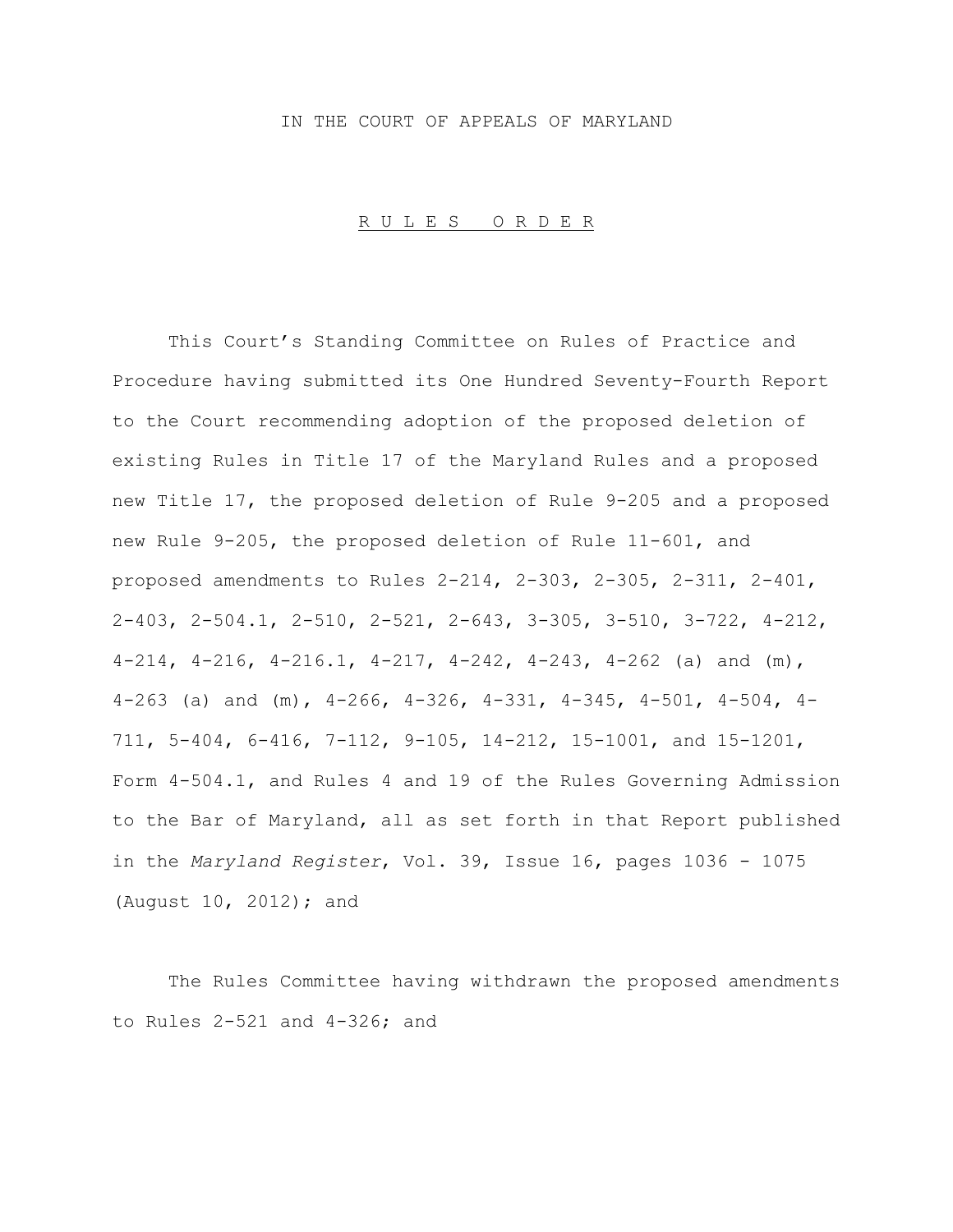This Court, by Rules Order dated October 4, 2012, having adopted certain proposed rules changes contained in the One Hundred Seventy-Fourth Report and having deferred action on the remaining proposed changes contained in that Report; and

This Court having considered at open meetings, notices of which were posted as prescribed by law, all those remaining proposed rules changes, together with the comments received, it is this <u>1st</u> day of November, 2012,

ORDERED, by the Court of Appeals of Maryland, that the Rules in current Title 17 and current Rule 9-205 be, and they are hereby, rescinded, effective January 1, 2013; and it is further

ORDERED that new Title 17 and new Rule 9-205 be, and they are hereby, adopted in the form attached hereto; and it is further

-2-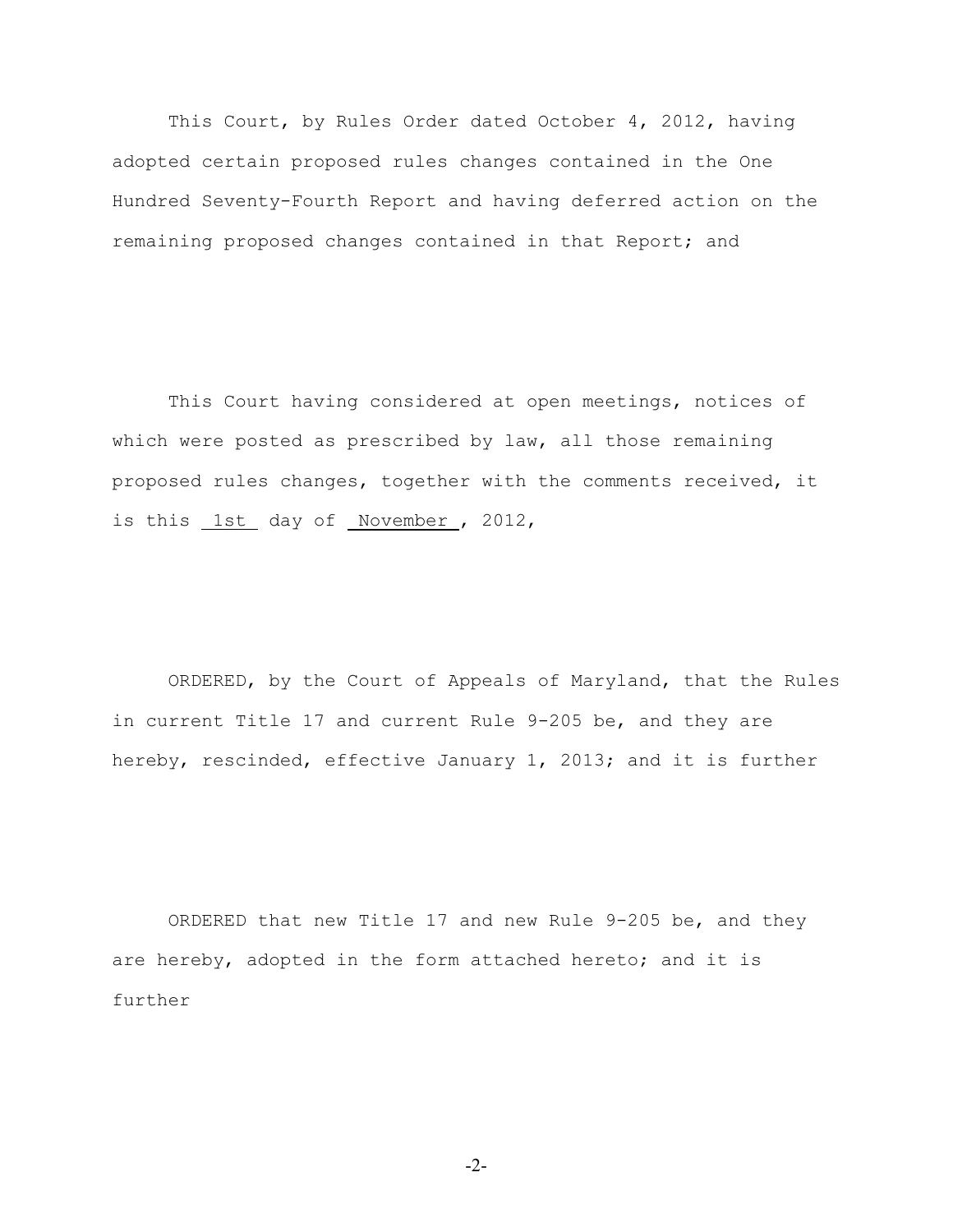ORDERED that amendments to Rules 2-214, 2-305, 2-504.1, 3-305, 3-722, 4-212, 4-217, 4-242, 4-243, 4-262, 4-263, 4-342, 4-345, 4-504, 4-711, 5-404, 9-105, 14-212, and 15-1201 be, and they are hereby, adopted in the form previously published; and it is further

ORDERED that amendments to Rule 4-216 be, and they are hereby, adopted in the form attached hereto; and it is further

ORDERED that the proposed amendments to Rules 2-303, 2-311, 2-401, 2-643, 4-214, and 4-216.1 be, and they are hereby, rejected; and it is further

ORDERED that the rules changes hereby adopted by this Court shall govern the courts of this State and all parties and their attorneys in all actions and proceedings, and shall take effect and apply to all actions commenced on or after January 1, 2013 and, insofar as practicable, to all actions then pending; and it is further

-3-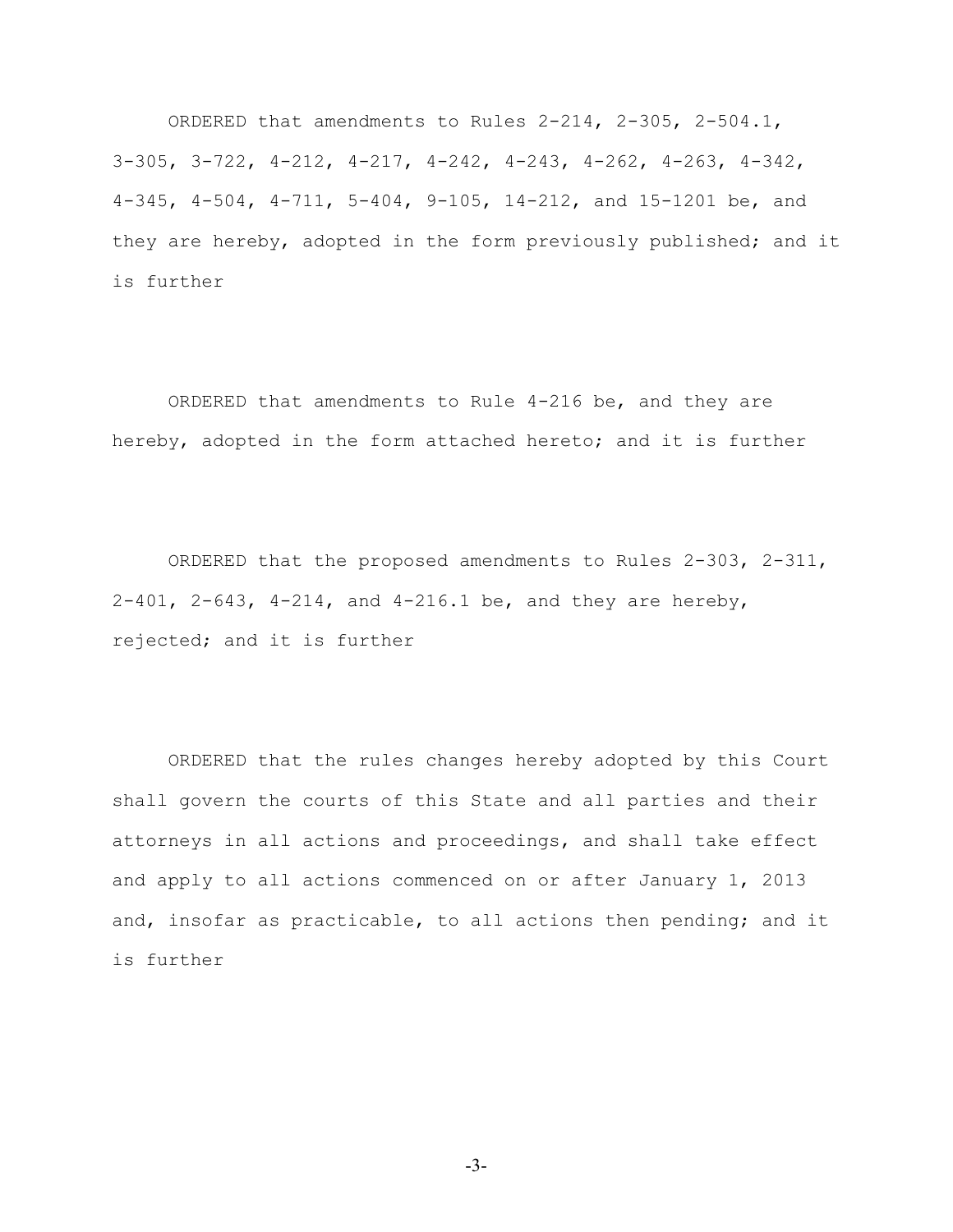ORDERED that a copy of this Order be published in the next issue of the *Maryland Register*.

> /s/ Robert M. Bell Robert M. Bell

/s/ Glenn T. Harrell, Jr. Glenn T. Harrell, Jr.

/s/ Lynne A. Battaglia **\***Lynne A. Battaglia

/s/ Clayton Greene, Jr. Clayton Greene, Jr.

/s/ Sally D. Adkins Sally D. Adkins

 /s/ Mary Ellen Barbera Mary Ellen Barbera

/s/ Robert N. McDonald **\*\***Robert N. McDonald

- **\*** Judge Battaglia declined to approve for adoption revised Title 17, revised Rule 9-205, and amendments to Rules 2-504.1 and 14-212.
- **\*\*** Judge McDonald abstained from voting on revised Title 17, revised Rule 9-205, and amendments to Rules 2-504.1 and 14-212.

Filed: November 1, 2012

/s/ Bessie M. Decker Clerk Court of Appeals of Maryland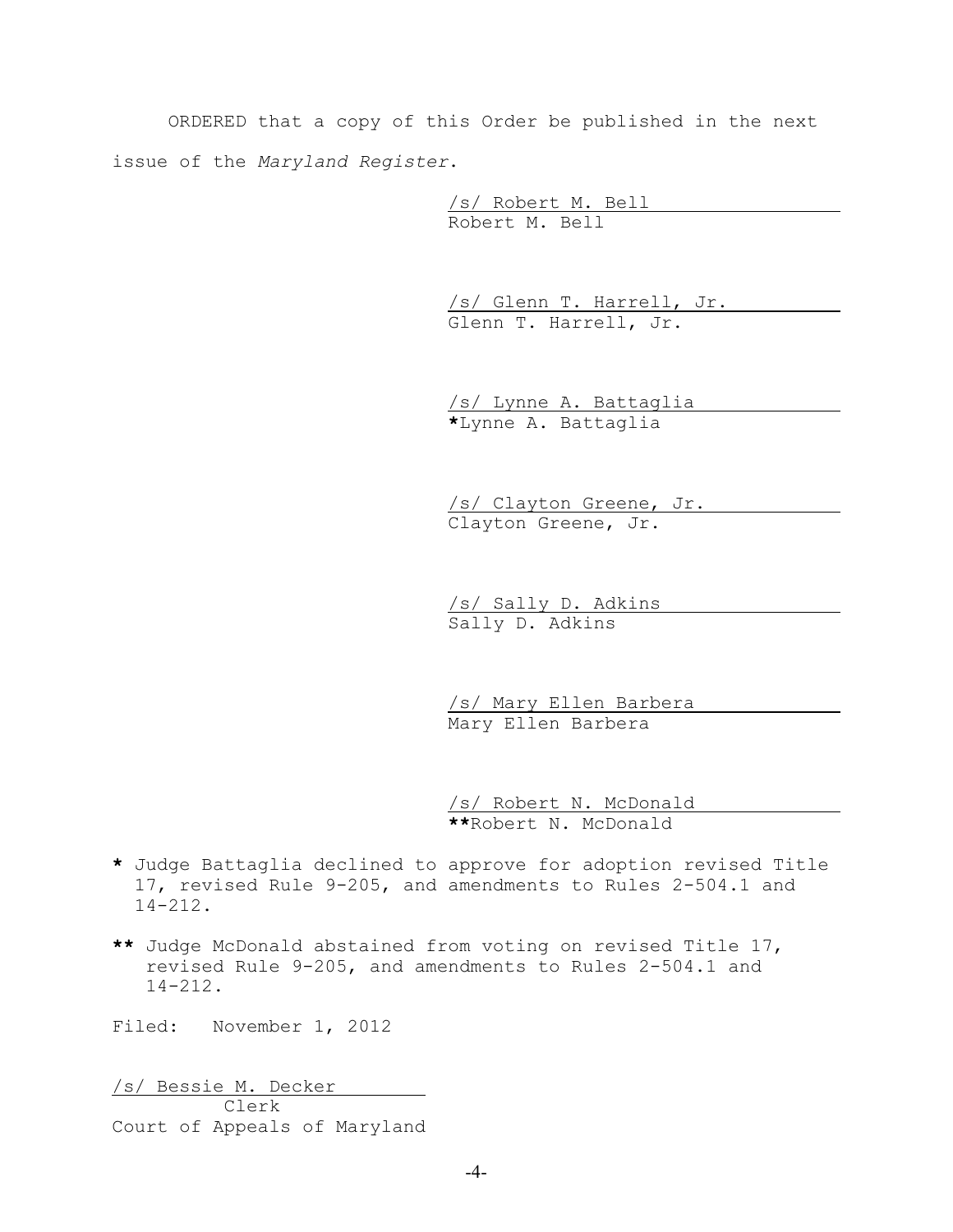# TITLE 2 - CIVIL PROCEDURE - CIRCUIT COURT

CHAPTER 200 - PARTIES

AMEND Rule 2-214 to authorize the filing of a motion or response that is not a pleading with a motion to intervene, as follows:

Rule 2-214. INTERVENTION

(a) Of Right

 Upon timely motion, a person shall be permitted to intervene in an action: (1) when the person has an unconditional right to intervene as a matter of law; or (2) when the person claims an interest relating to the property or transaction that is the subject of the action, and the person is so situated that the disposition of the action may as a practical matter impair or impede the ability to protect that interest unless it is adequately represented by existing parties.

(b) Permissive

(1) Generally

 Upon timely motion a person may be permitted to intervene in an action when the person's claim or defense has a question of law or fact in common with the action.

(2) Governmental Interest

 Upon timely motion the federal government, the State, a political subdivision of the State, or any officer or agency of

-5-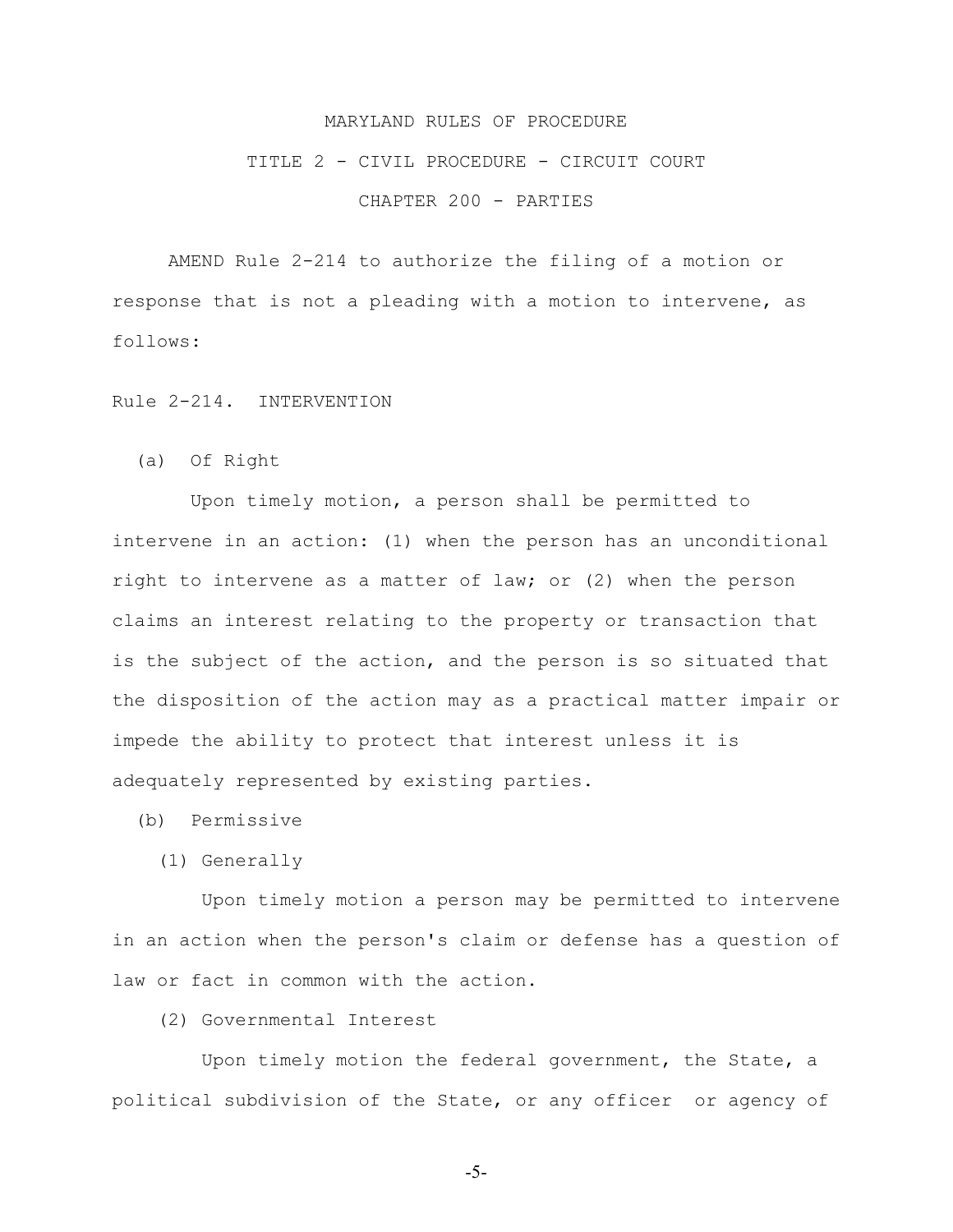any of them may be permitted to intervene in an action when the validity of a constitutional provision, charter provision, statute, ordinance, regulation, executive order, requirement, or agreement affecting the moving party is drawn in question in the action, or when a party to an action relies for ground of claim or defense on such constitutional provision, charter provision, statute, ordinance, regulation, executive order, requirement, or agreement.

(3) Considerations

 In exercising its discretion the court shall consider whether the intervention will unduly delay or prejudice the adjudication of the rights of the original parties.

(c) Procedure

 A person desiring to intervene shall file and serve a motion to intervene. The motion shall state the grounds therefor and shall be accompanied by a copy of the proposed pleading, motion, or response setting forth the claim or defense for which intervention is sought. An order granting intervention shall designate the intervenor as a plaintiff or a defendant. Thereupon, the intervenor shall promptly file the pleading, motion, or response and serve it upon all parties. Source: This Rule is derived as follows: Section (a) is derived from the 1966 version of Fed. R. Civ. P. 24 (a). Section (b)

Subsection (b)(1) is derived from former Rule 208 b 1. Subsection (b)(2) is derived from former Rule 208 b 2. Subsection (b)(3) is derived from the last sentence of the 1966 version of Fed. R. Civ. P. 24 (b).

-6-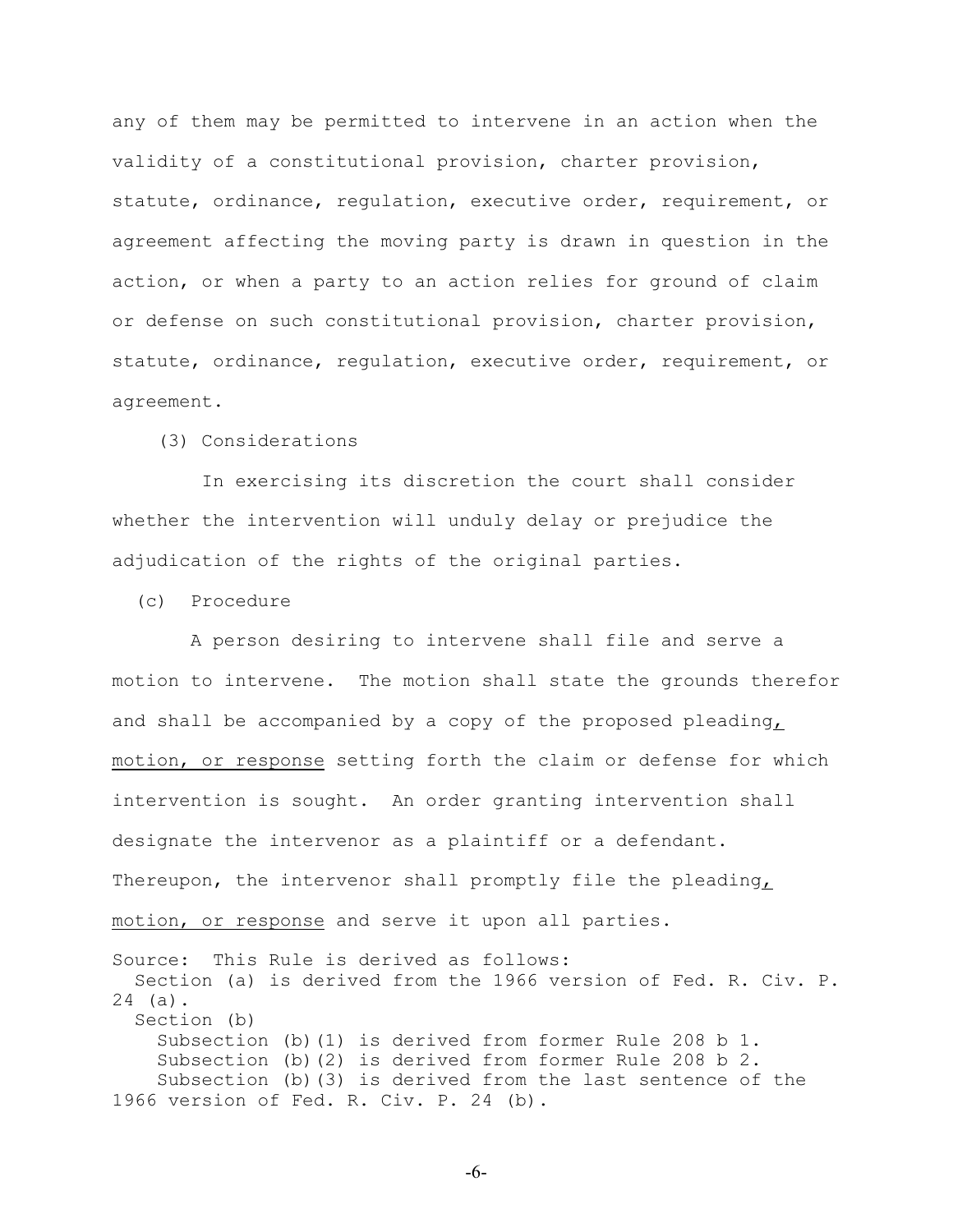Section (c) is derived from the 1966 version of Fed. R. Civ. P. 24 (c) and former Rule 208 c.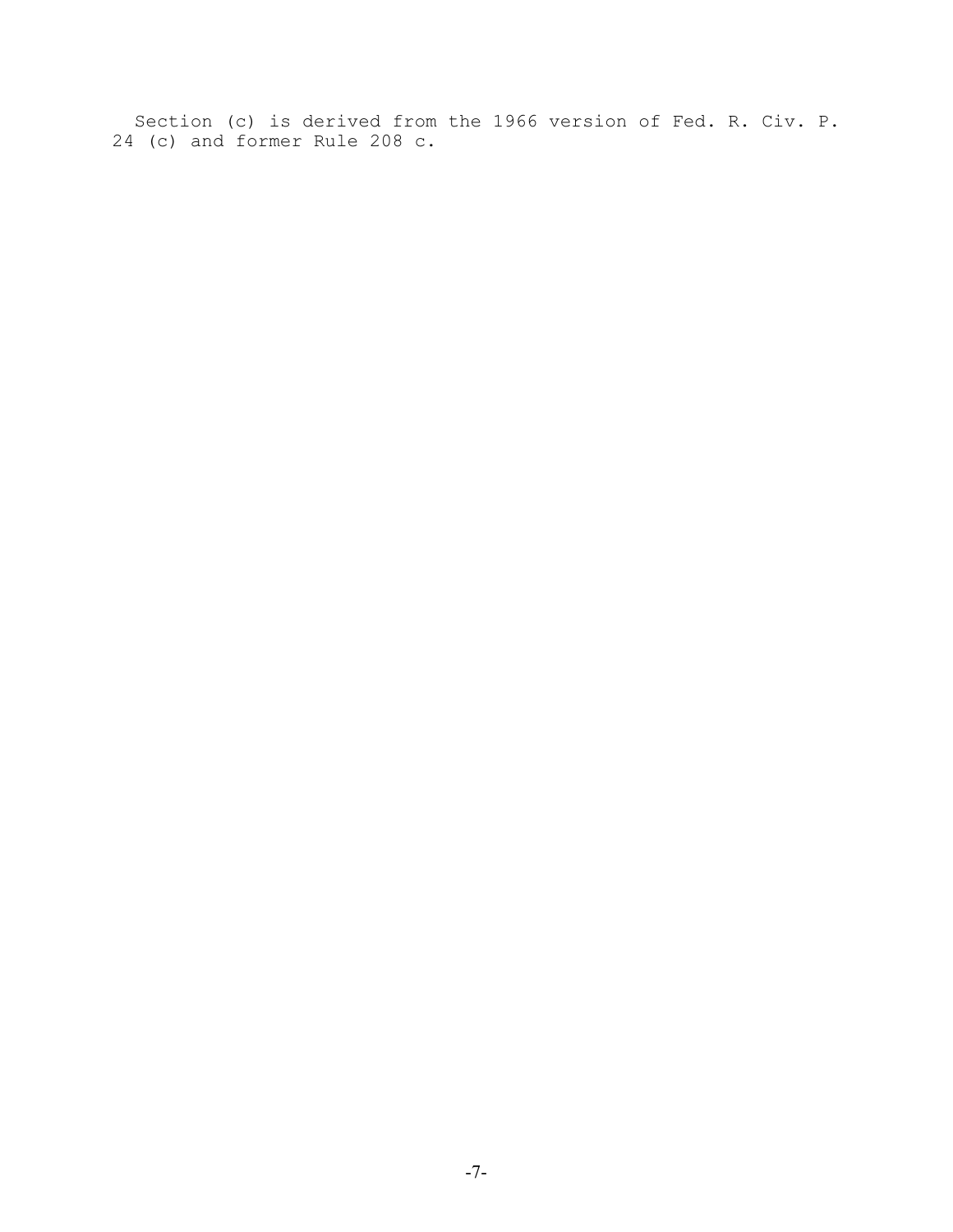# MARYLAND RULES OF PROCEDURE TITLE 2 - CIVIL PROCEDURE - CIRCUIT COURT CHAPTER 300 - PLEADINGS AND MOTIONS

AMEND Rule 2-305 to change the circumstances under which a party is required to include the amount of damages sought in a demand for a money judgment, to add a Committee note, and to make a stylistic change, as follows:

#### Rule 2-305. CLAIMS FOR RELIEF

A pleading that sets forth a claim for relief, whether an original claim, counterclaim, cross-claim, or third-party claim, shall contain a clear statement of the facts necessary to constitute a cause of action and a demand for judgment for the relief sought.Unless otherwise required by law, (a) a demand for a money judgment that does not exceed \$75,000 shall include the amount of damages sought, and (b) a demand for a money judgment that exceeds \$75,000 shall not specify the amount sought, but shall include a general statement that the amount sought exceeds \$75,000. Relief in the alternative or of several different types may be demanded.

Committee note: If the amount sought exceeds \$75,000, a general statement to that effect is necessary in order to determine if the case may be removed to a federal court based on diversity of citizenship. *See* 28 U.S.C.S. § 1332. A specific dollar amount must be given when the damages sought are less than or equal to \$75,000 because the dollar amount is relevant to determining whether the amount is sufficient for circuit court jurisdiction or a jury trial.

-8-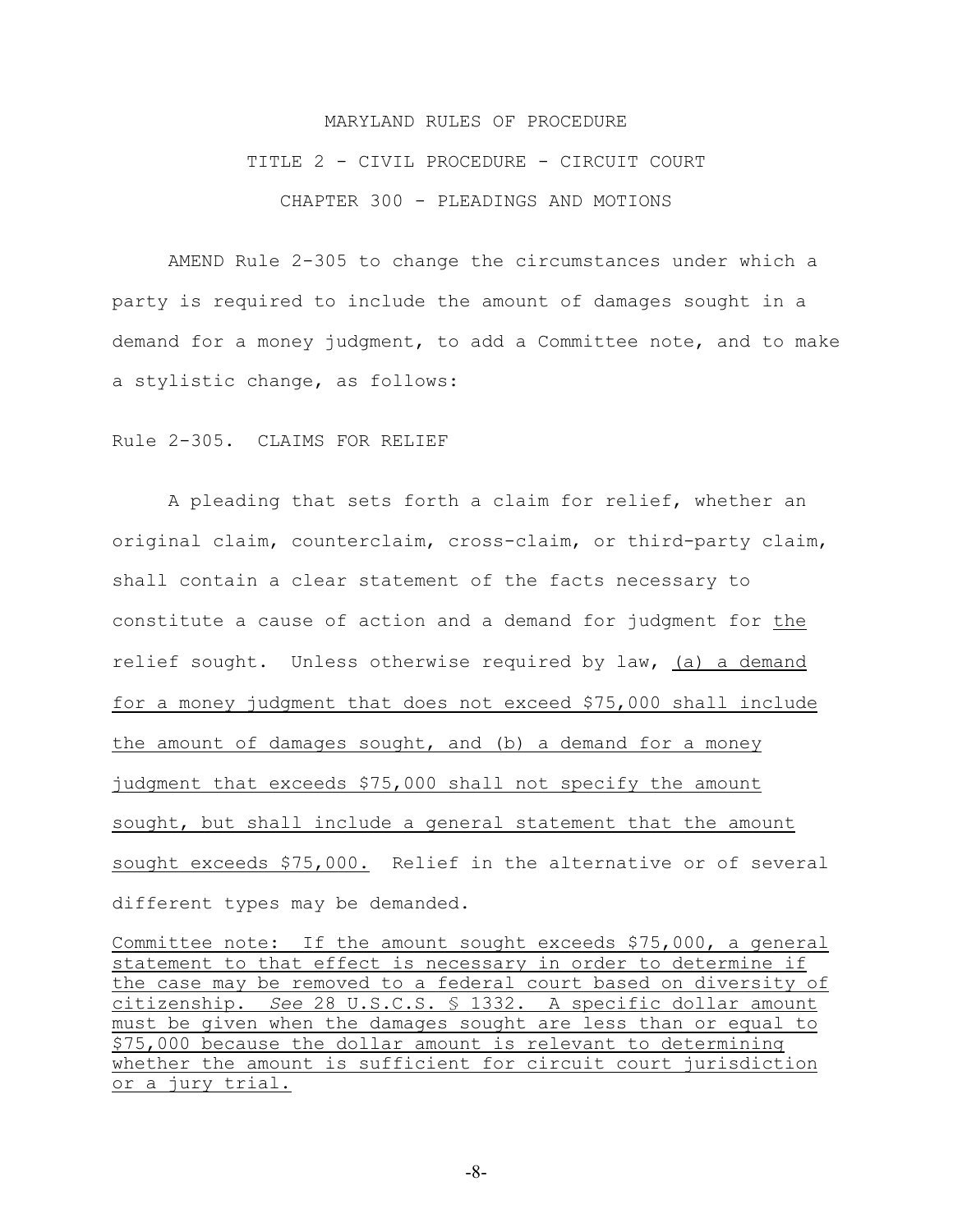Source: This Rule is derived in part from former Rules 301 c, 340 a, and 370 a 3 and the 1966 version of Fed. R. Civ. P. 8 (a) and is in part new.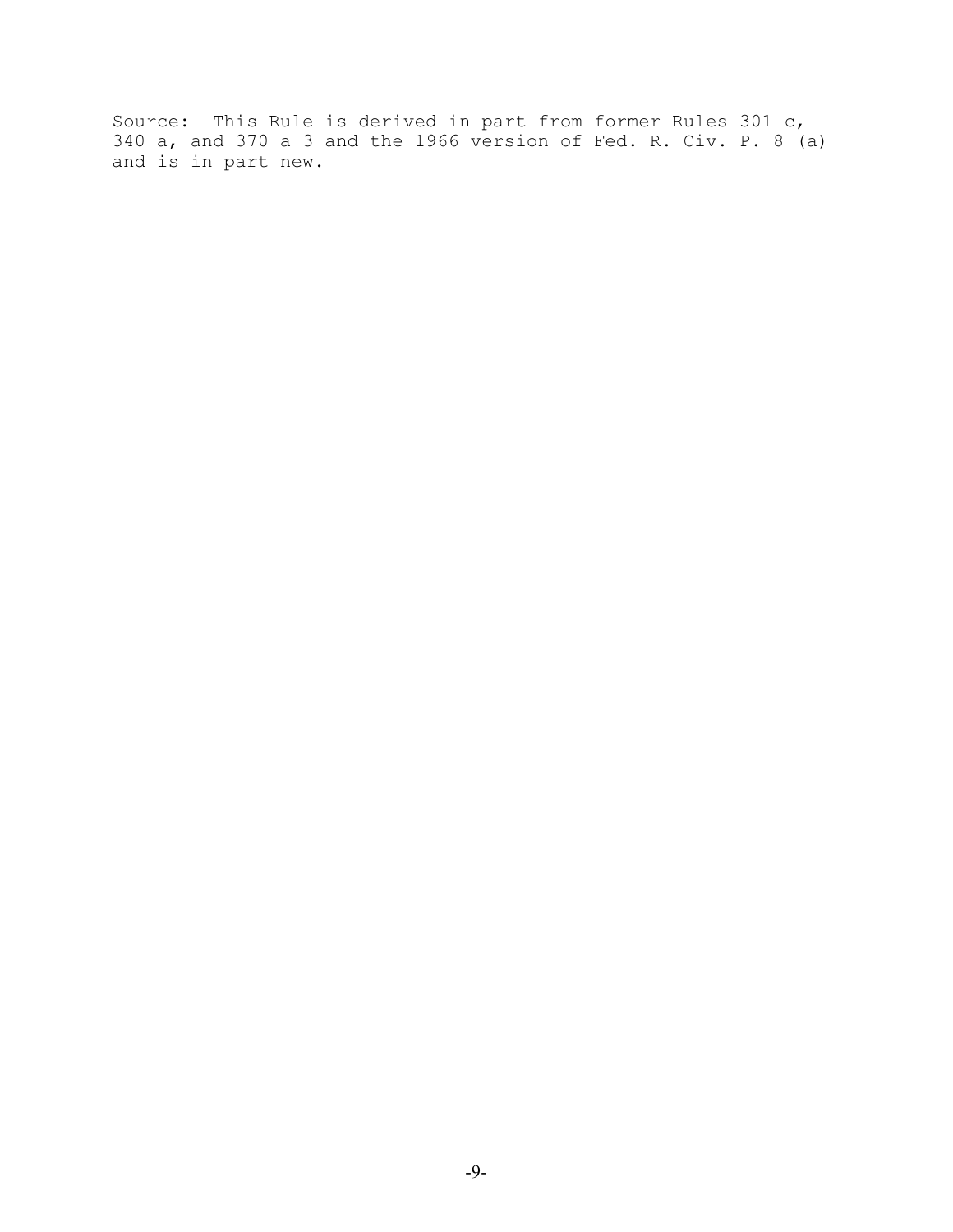### TITLE 2 - CIVIL PROCEDURE - CIRCUIT COURT

CHAPTER 500 - TRIAL

AMEND Rule 2-504.1 to conform terminology and internal references to the revision of the Rules in Title 17, as follows:

Rule 2-504.1. SCHEDULING CONFERENCE

. . .

(c) Order for Scheduling Conference

 An order setting a scheduling conference may require that the parties, at least ten days before the conference:

 (1) complete sufficient initial discovery to enable them to participate in the conference meaningfully and in good faith and to make decisions regarding (A) settlement, (B) consideration of available and appropriate forms of alternative dispute resolution, (C) limitation of issues, (D) stipulations, (E) any issues relating to preserving discoverable information, (F) any issues relating to discovery of electronically stored information, including the form in which it is to be produced, (G) any issues relating to claims of privilege or of protection, and (H) other matters that may be considered at the conference; and

 (2) confer in person or by telephone and attempt to reach agreement or narrow the areas of disagreement regarding the matters that may be considered at the conference and determine whether the action or any issues in the action are suitable for

-10-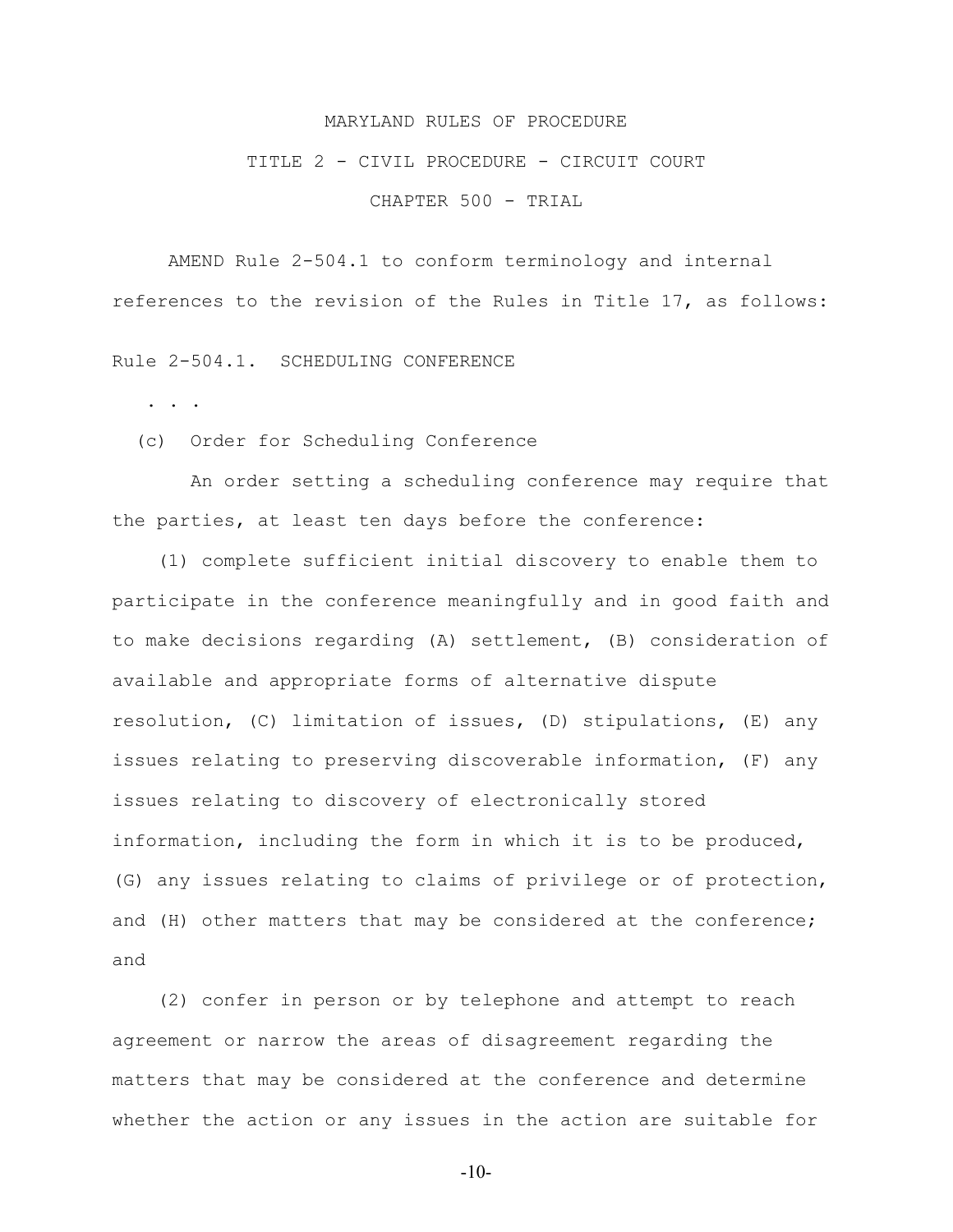referral to  $\pi$  alternative dispute resolution process in

accordance with Title 17, Chapters 100 and 200 of these Rules.

Committee note: Examples of matters that may be considered at a scheduling conference when discovery of electronically stored information is expected, include:

(1) its identification and retention;

 (2) the form of production, such as PDF, TIFF, or JPEG files, or native form, for example, Microsoft Word, Excel, etc.;

- (3) the manner of production, such as CD-ROM;
- (4) any production of indices;
- (5) any electronic numbering of documents and information;

 (6) apportionment of costs for production of electronically stored information not reasonably accessible because of undue burden or cost;

 (7) a process by which the parties may assert claims of privilege or of protection after production; and

 (8) whether the parties agree to refer discovery disputes to a master or Special Master.

The parties may also need to address any request for metadata, for example, information embedded in an electronic data file that describes how, when, and by whom it was created, received, accessed, or modified or how it is formatted. For a discussion of metadata and factors to consider in determining the extent to which metadata should be preserved and produced in a particular case, see, The Sedona Conference, The Sedona Principles: Best Practices Recommendations and Principles for Addressing Electronic Document Production, (2d ed. 2007), Principle 12 and related Comment.

. . .

(e) Scheduling Order

 Case management decisions made by the court at or as a result of a scheduling conference shall be included in a scheduling order entered pursuant to Rule 2-504. A court may not order a party or counsel for a party to participate in  $\frac{1}{2}$ alternative dispute resolution process under Rule 2-504 except in accordance with Rule 9-205 or Rule 17-103 17-201. Source: This Rule is new.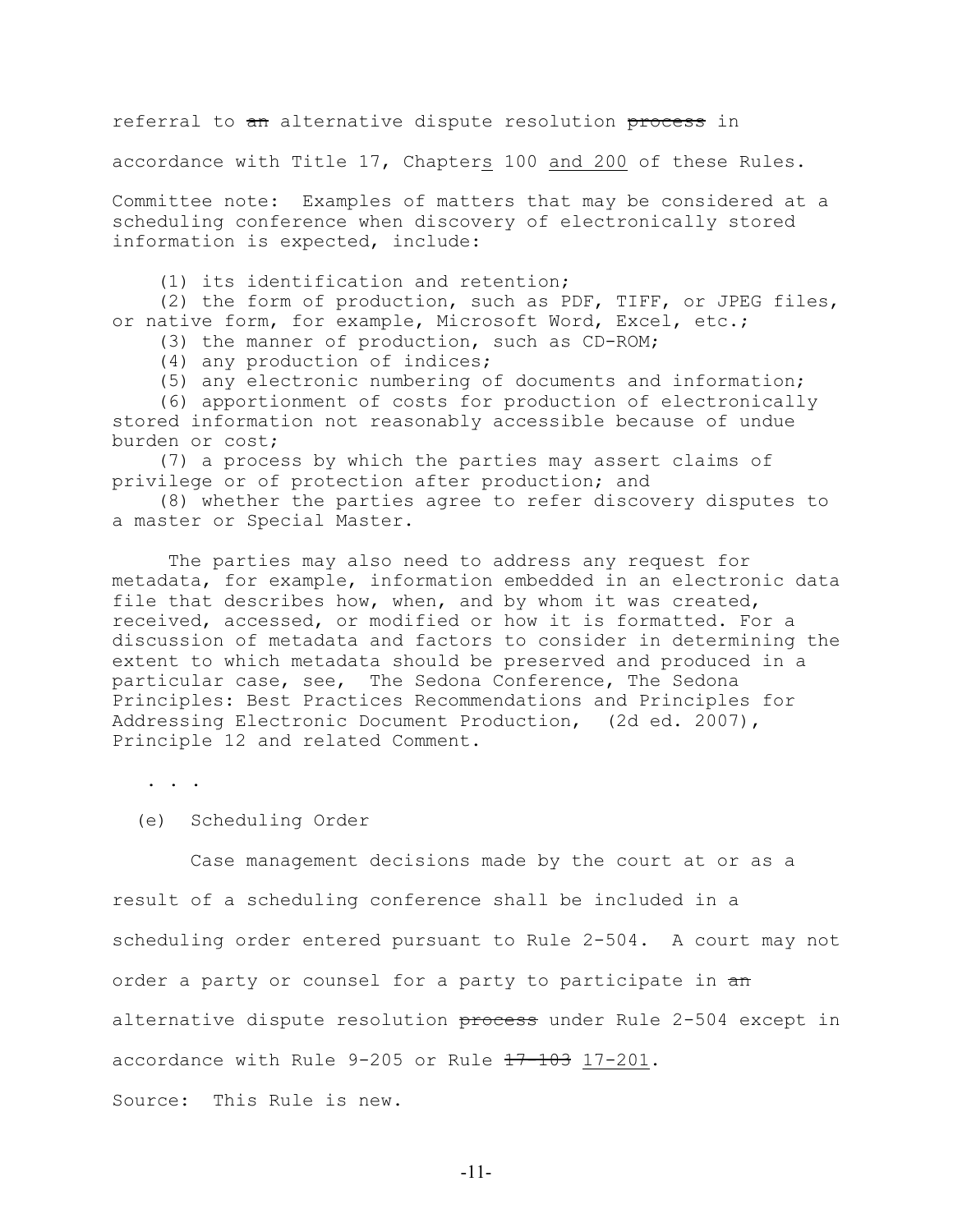TITLE 3 - CIVIL PROCEDURE -- DISTRICT COURT

CHAPTER 300 - PLEADINGS AND MOTIONS

AMEND Rule 3-305 to make a stylistic change, as follows:

Rule 3-305. CLAIMS FOR RELIEF

A pleading that sets forth a claim for relief, whether an original claim, counterclaim, cross-claim, or third-party claim, shall contain a clear statement of the facts necessary to constitute a cause of action and a demand for judgment for the relief sought. Relief in the alternative or of several different types may be demanded.

Source: This Rule is derived from former M.D.R. 301 a (ii) and the 1966 version of Fed. R. Civ. P. 8 (a).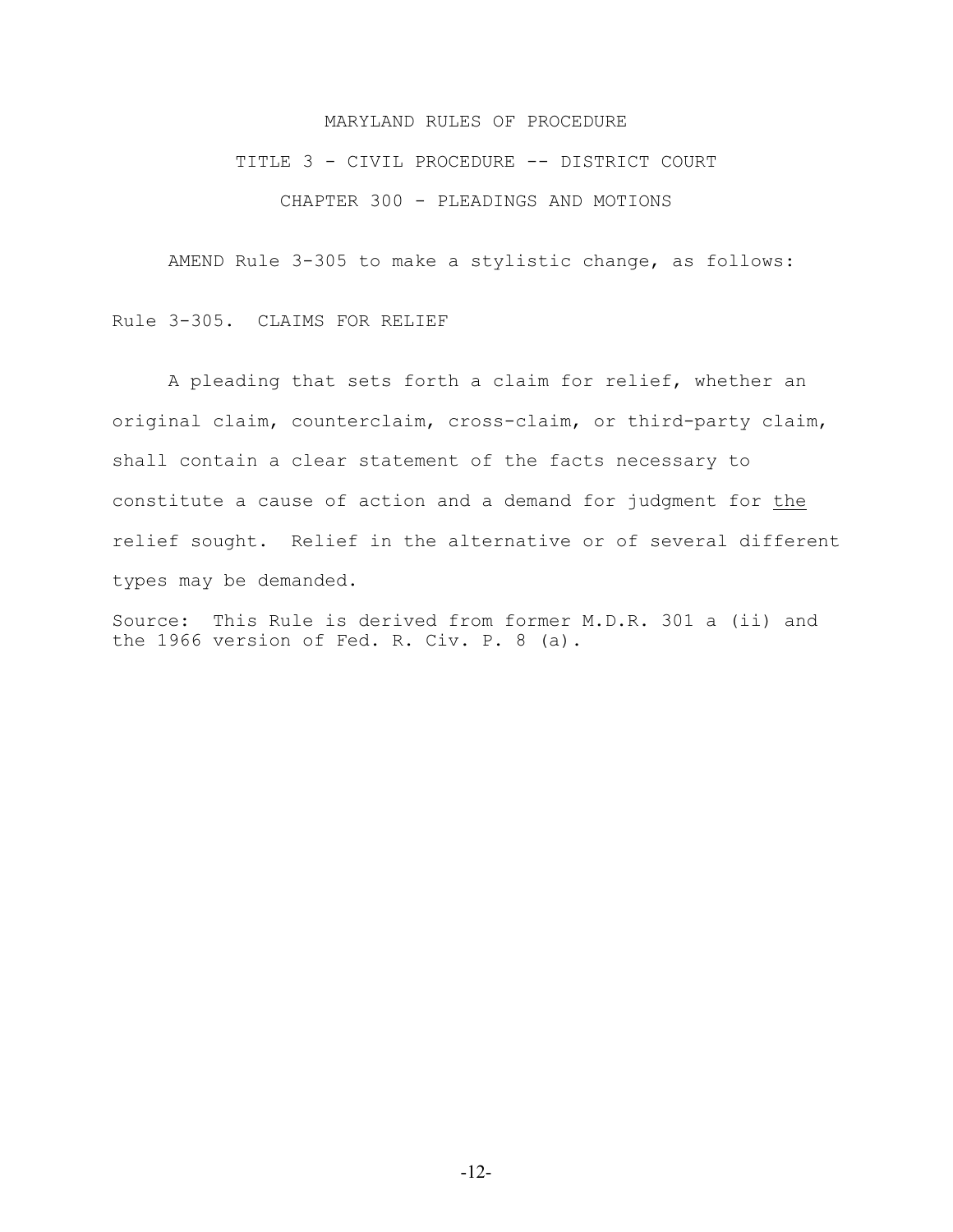#### TITLE 3 - CIVIL PROCEDURE - DISTRICT COURT

## CHAPTER 700 - SPECIAL PROCEEDINGS

AMEND Rule 3-722 to correct obsolete citations in the cross reference following section (a), as follows:

Rule 3-722. RECEIVERS

(a) Applicability

 This Rule applies to a receiver appointed to take charge of property for the enforcement of a local or state code or to abate a nuisance.

Cross reference: For the power of the District Court to appoint a receiver, see Code, Courts Article,  $\S$ \$4-401  $(7)$   $(i)$  (8) and 4-402 (b); Code, Real Property Article, \$14-120; and Baltimore City Building Code, 1997 2011 Edition, \$123.9 121.

. . .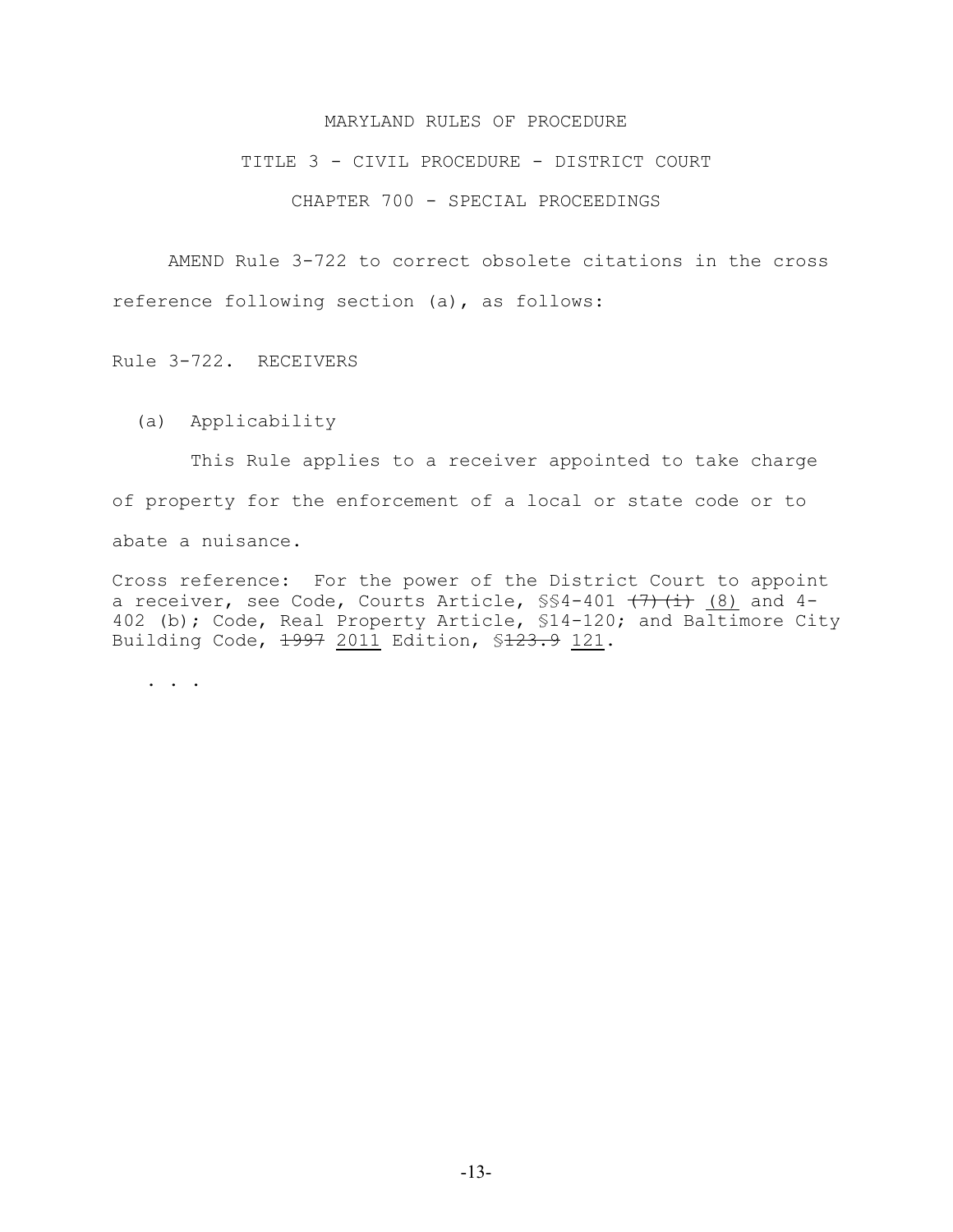# MARYLAND RULES OF PROCEDURE TITLE 4 - CRIMINAL CAUSES CHAPTER 200 - PRETRIAL PROCEDURES

AMEND Rule  $4-212$  to add a cross reference after section (e), as follows:

Rule 4-212. ISSUANCE, SERVICE, AND EXECUTION OF SUMMONS OR WARRANT

. . .

(e) Execution of Warrant - Defendant Not in Custody

 Unless the defendant is in custody, a warrant shall be executed by the arrest of the defendant. Unless the warrant and charging document are served at the time of the arrest, the officer shall inform the defendant of the nature of the offense charged and of the fact that a warrant has been issued. A copy of the warrant and charging document shall be served on the defendant promptly after the arrest. The defendant shall be taken before a judicial officer of the District Court without unnecessary delay and in no event later than 24 hours after arrest or, if the warrant so specifies, before a judicial officer of the circuit court without unnecessary delay and in no event later than the next session of court after the date of arrest. The court shall process the defendant pursuant to Rule 4-216 and may make provision for the appearance or waiver of counsel pursuant to Rule 4-215.

-14-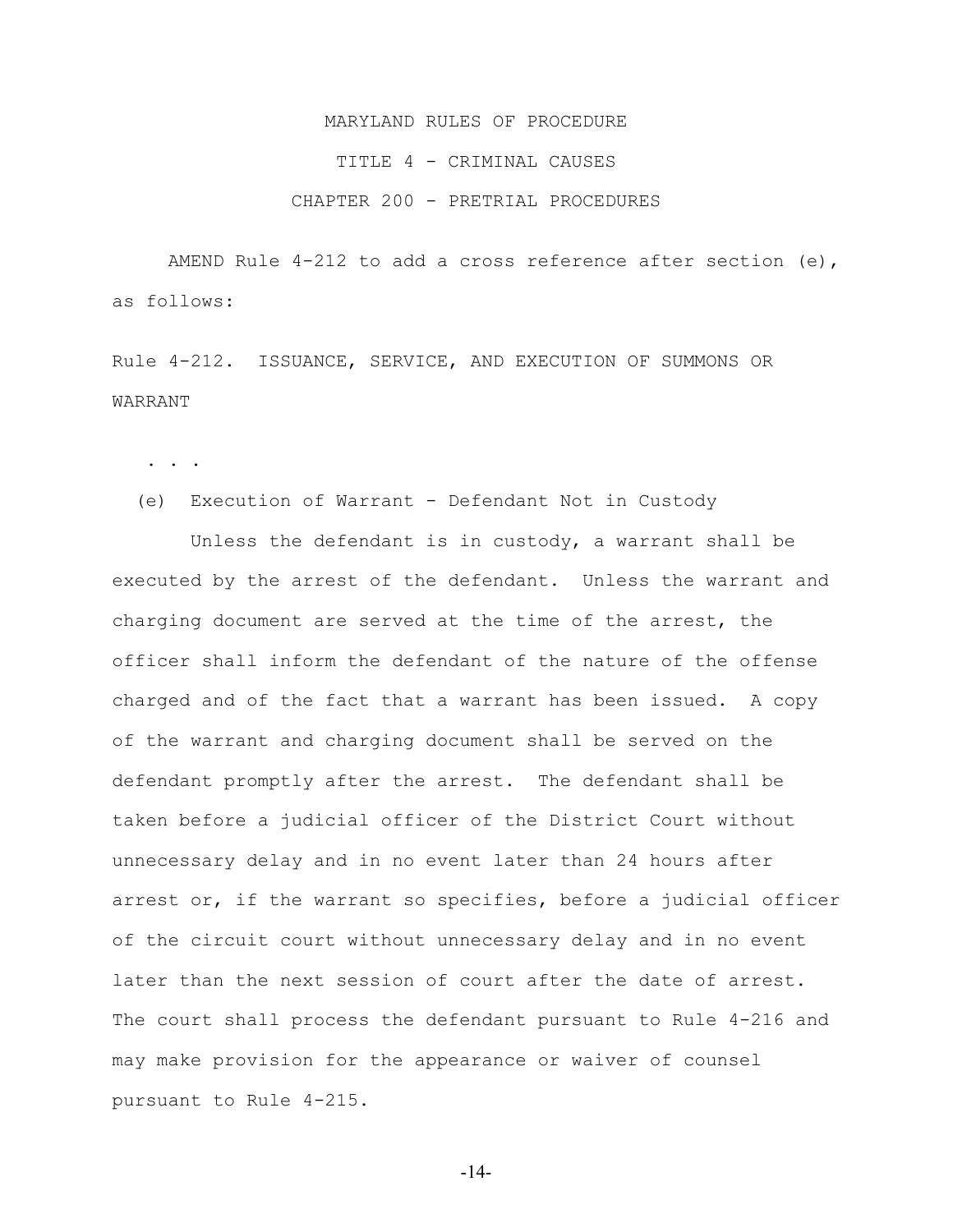Committee note: The amendments made in this section are not intended to supersede Code, Courts Article §10-912.

Cross reference: See Code, Criminal Procedure Article, §4-109 concerning invalidation and destruction of unserved warrants, summonses, or other criminal process for misdemeanor offenses.

. . .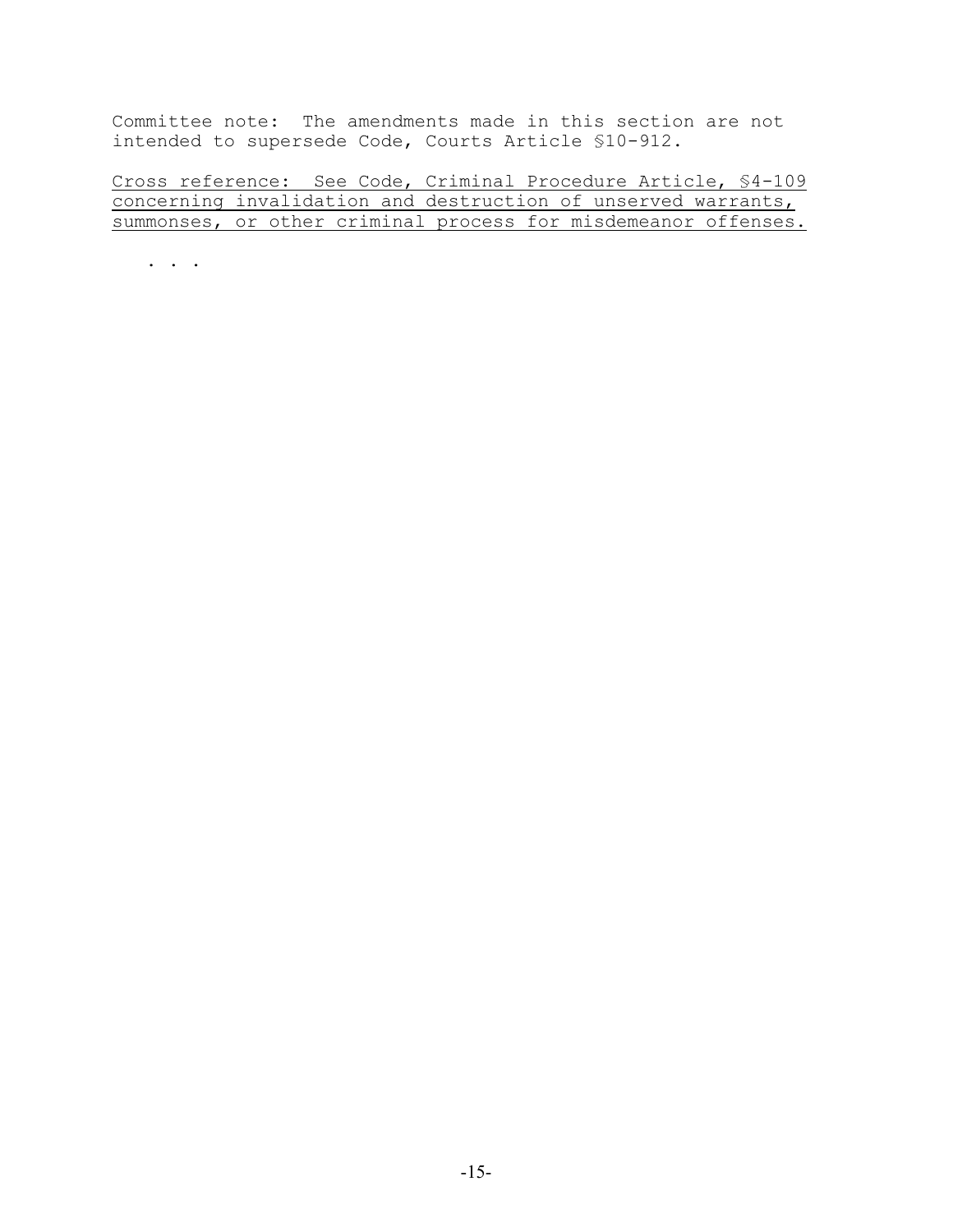# MARYLAND RULES OF PROCEDURE TITLE 4 - CRIMINAL CAUSES CHAPTER 200 - PRETRIAL PROCEDURES

AMEND Rule 4-216 correct an internal reference in subsection (f)(3), as follows:

Rule 4-216. PRETRIAL RELEASE – AUTHORITY OF JUDICIAL OFFICER; PROCEDURE

. . .

(f) Duties of Judicial Officer

. . .

(3) Imposition of Conditions of Release

 If the judicial officer determines that the defendant should be released other than on personal recognizance without any additional conditions imposed, the judicial officer shall impose on the defendant the least onerous condition or combination of conditions of release set out in section  $\left(\frac{e}{e}\right)$  (g) of this Rule that will reasonably:

(A) ensure the appearance of the defendant as required,

 (B) protect the safety of the alleged victim by ordering the defendant to have no contact with the alleged victim or the alleged victim's premises or place of employment or by other appropriate order, and

 (C) ensure that the defendant will not pose a danger to another person or to the community.

. . .

-16-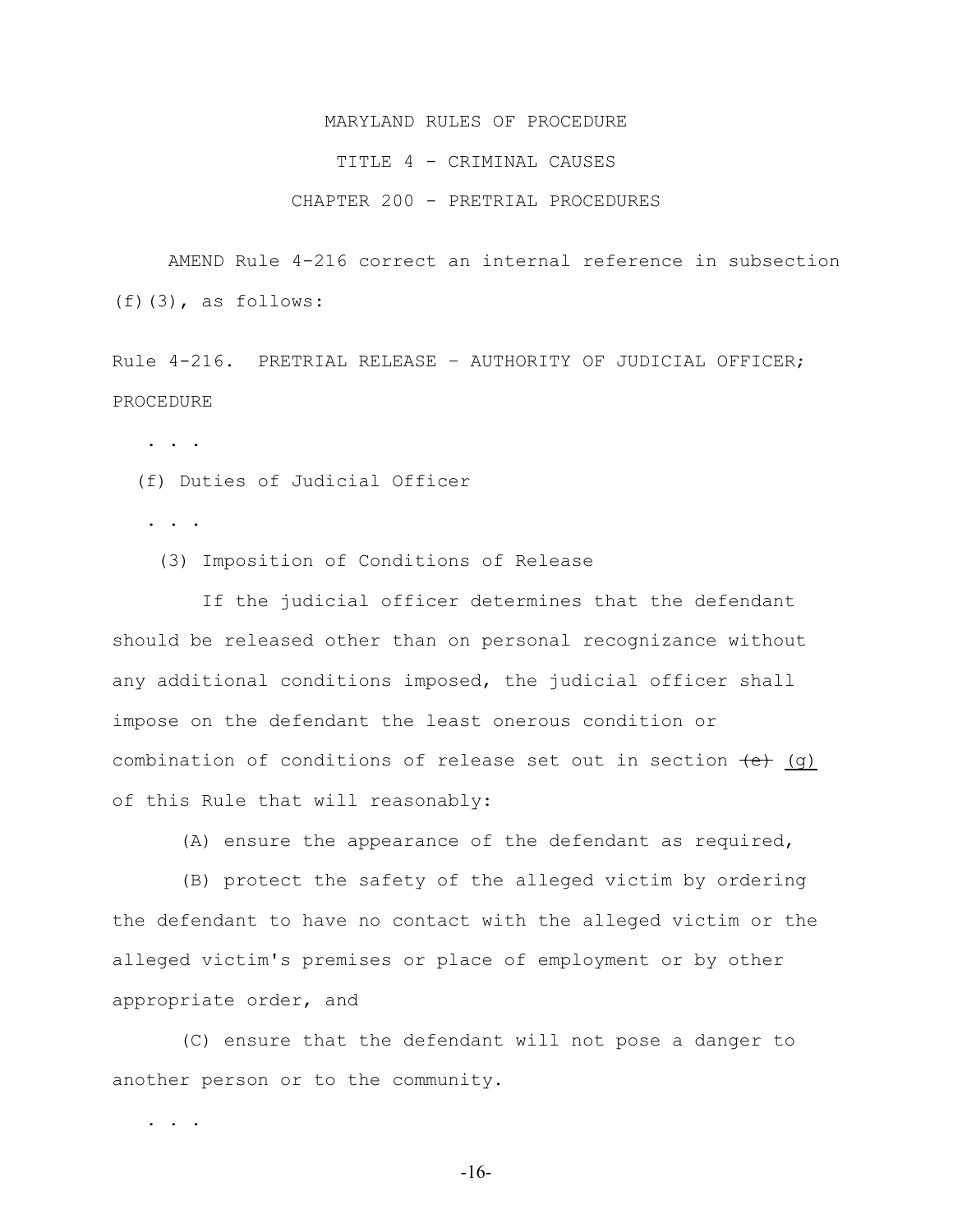# MARYLAND RULES OF PROCEDURE TITLE 4 - CRIMINAL CAUSES CHAPTER 200 - PRETRIAL PROCEDURES

AMEND Rule 4-217 by adding a cross reference after section (c), by deleting language from and adding language to subsection (i)(5) to include a condition to striking out the forfeiture of bail, by adding language to subsection (i)(6)(B) to include conditions to striking out the forfeiture of bail where the defendant is incarcerated outside the State, and by adding a new subsection (i)(6)(C) to provide for an exception to subsection  $(i)$  $(6)$  $(B)$ , as follows:

Rule 4-217. BAIL BONDS

. . .

(c) Authorization to Take Bail Bond

 Any clerk, District Court commissioner, or other person authorized by law may take a bail bond. The person who takes a bail bond shall deliver it to the court in which the charges are pending, together with all money or other collateral security deposited or pledged and all documents pertaining to the bail bond.

Cross reference: Code, Criminal Procedure Article, §§5-204 and 5-205. See Code, Insurance Article, §10-309, which requires a signed affidavit of surety by the defendant or the insurer that shall be provided to the court if payment of premiums charged for bail bonds is in installments.

. . . .

-17-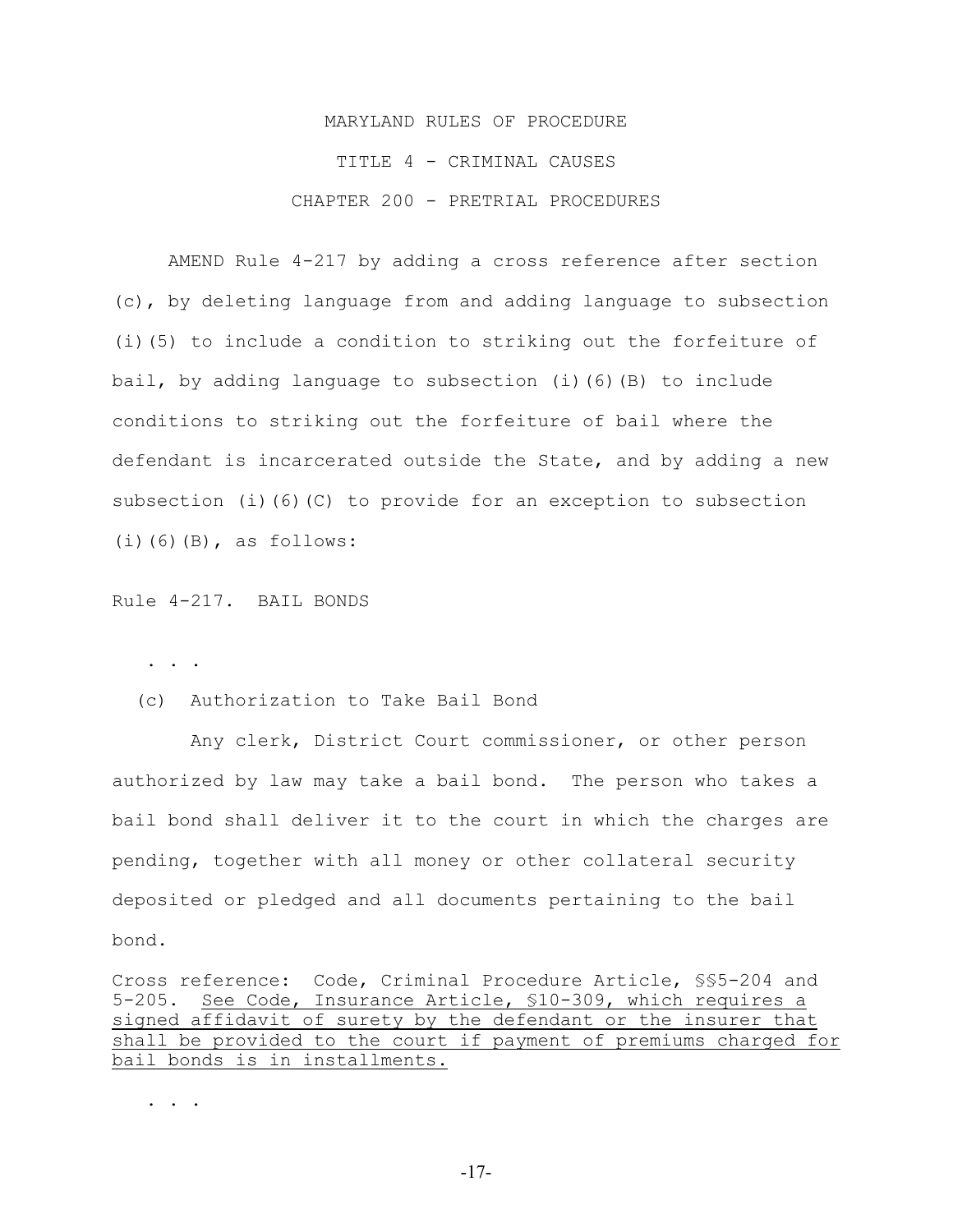(i) Forfeiture of Bond

(1) On Defendant's Failure to Appear - Issuance of Warrant

 If a defendant fails to appear as required, the court shall order forfeiture of the bail bond and issuance of a warrant for the defendant's arrest. The clerk shall promptly notify any surety on the defendant's bond, and the State's Attorney, of the forfeiture of the bond and the issuance of the warrant. Cross reference: Code, Criminal Procedure Article, §5-211.

(2) Striking Out Forfeiture for Cause

 If the defendant or surety can show reasonable grounds for the defendant's failure to appear, notwithstanding Rule 2-535, the court shall (A) strike out the forfeiture in whole or in part; and (B) set aside any judgment entered thereon pursuant to subsection (4)(A) of this section, and (C) order the remission in whole or in part of the penalty sum paid pursuant to subsection (3) of this section.

Cross reference: Code, Criminal Procedure Article, §5-208(b)(1) and (2) and *Allegany Mut. Cas. Co. v. State*, 234 Md. 278, 199 A.2d 201 (1964).

(3) Satisfaction of Forfeiture

 Within 90 days from the date the defendant fails to appear, which time the court may extend to 180 days upon good cause shown, a surety shall satisfy any order of forfeiture, either by producing the defendant in court or by paying the penalty sum of the bond. If the defendant is produced within such time by the State, the court shall require the surety to pay the expenses of the State in producing the defendant and shall treat

-18-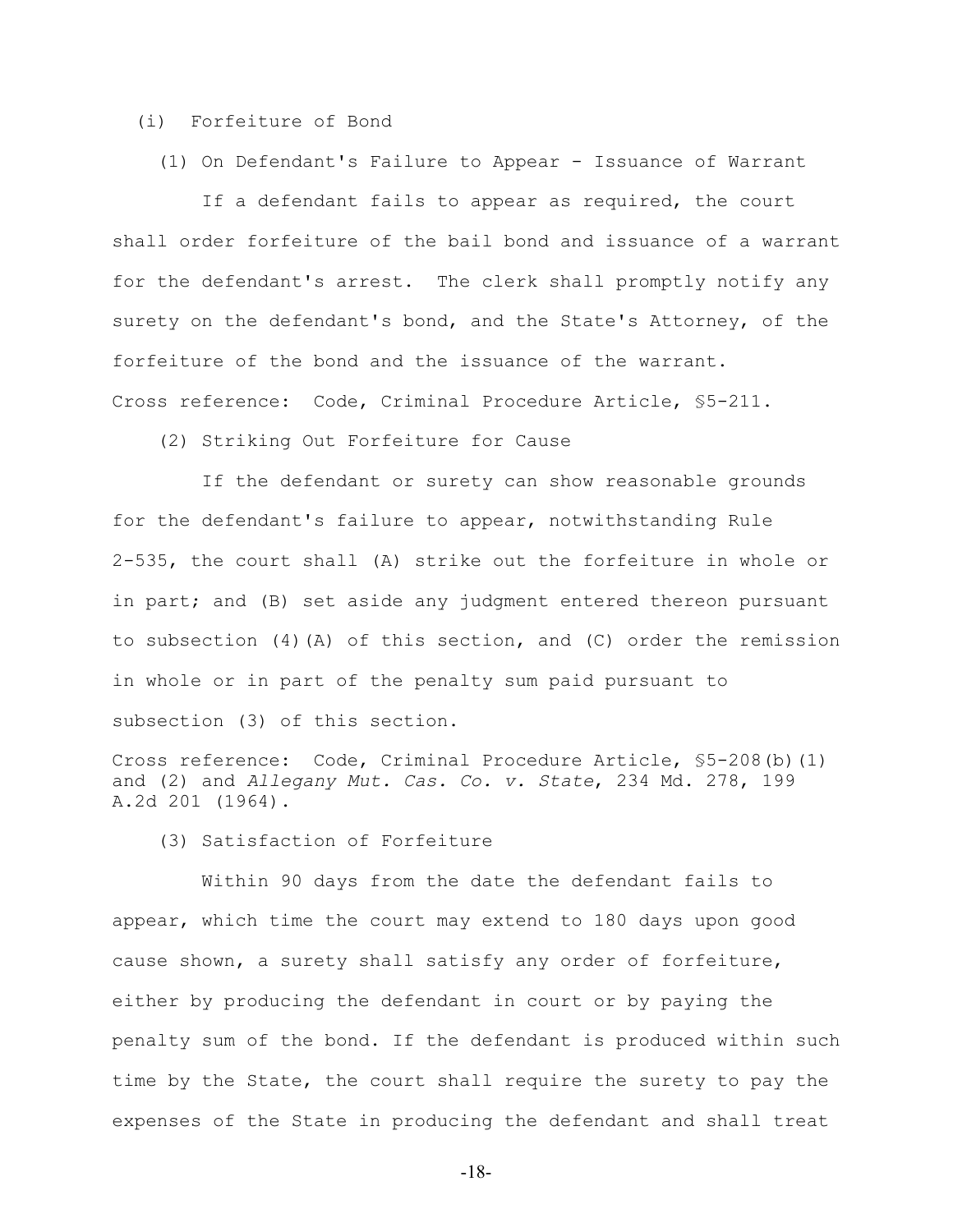the order of forfeiture satisfied with respect to the remainder of the penalty sum.

(4) Enforcement of Forfeiture

 If an order of forfeiture has not been stricken or satisfied within 90 days after the defendant's failure to appear, or within 180 days if the time has been extended, the clerk shall forthwith:

 (A) enter the order of forfeiture as a judgment in favor of the governmental entity that is entitled by statute to receive the forfeiture and against the defendant and surety, if any, for the amount of the penalty sum of the bail bond, with interest from the date of forfeiture and costs including any costs of recording, less any amount that may have been deposited as collateral security; and

 (B) cause the judgment to be recorded and indexed among the civil judgment records of the circuit court of the county; and

 (C) prepare, attest, and deliver or forward to any bail bond commissioner appointed pursuant to Rule 16-817, to the State's Attorney, to the Chief Clerk of the District Court, and to the surety, if any, a true copy of the docket entries in the cause, showing the entry and recording of the judgment against the defendant and surety, if any.

Enforcement of the judgment shall be by the State's Attorney in accordance with those provisions of the rules relating to the enforcement of judgments.

(5) Subsequent Appearance of Defendant

-19-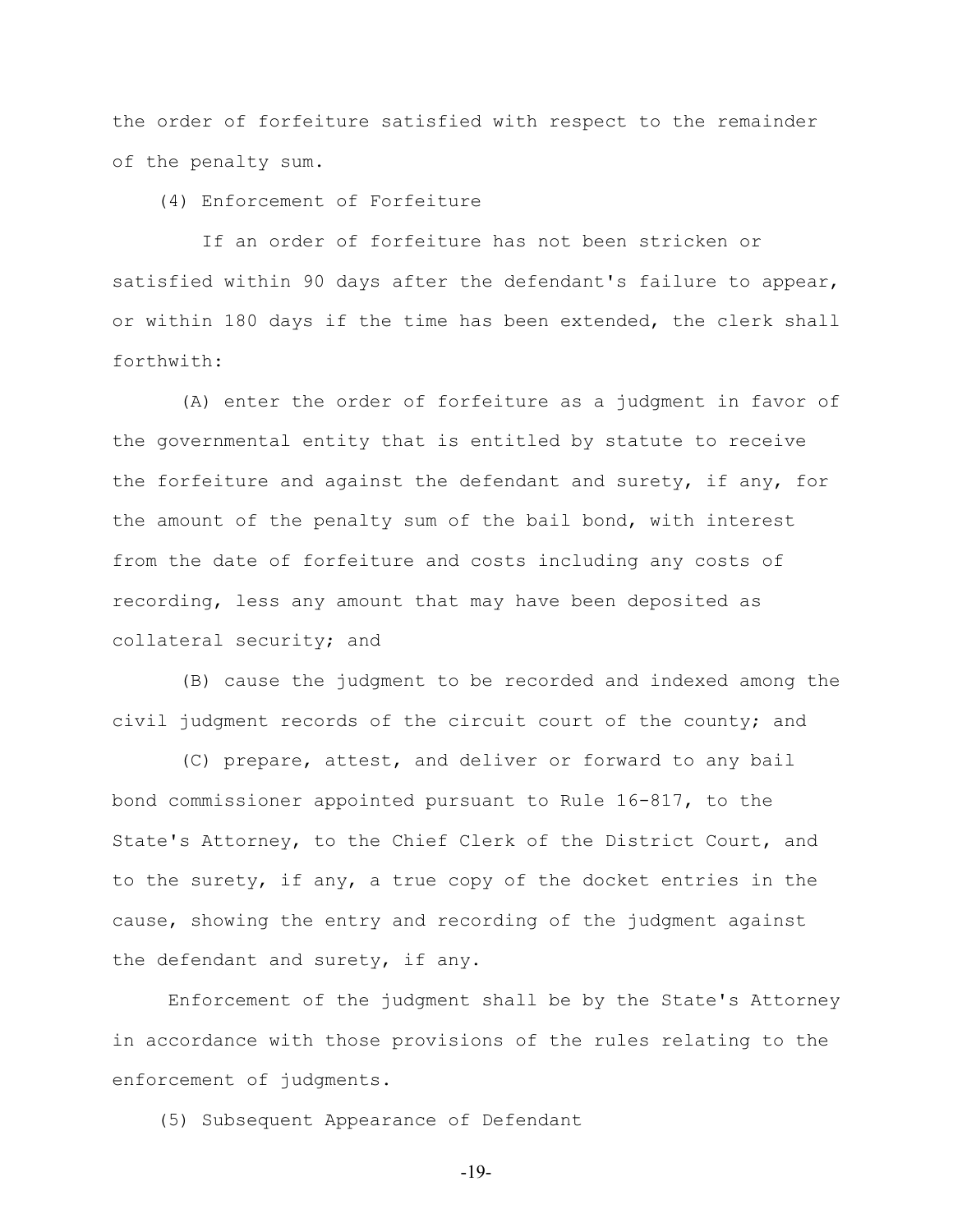When the defendant is produced in court after the period allowed under subsection (3) of this section, the surety may apply for the refund of any penalty sum paid in satisfaction of the forfeiture less any expenses permitted by law. If the penalty sum has not been paid, the court, on application of the surety and payment of any expenses permitted by law, shall strike the judgment against the surety entered as a result of the forfeiture. The court shall strike out a forfeiture of bail or collateral and deduct only the actual expense incurred for the defendant's arrest, apprehension, or surrender provided that the surety paid the forfeiture of bail or collateral during the period allowed for the return of the defendant under subsection (3) of this section.

(6) Where Defendant Incarcerated Outside this State

 (A) If, within the period allowed under subsection (3) of this section, the surety produces evidence and the court finds that the defendant is incarcerated in a penal institution outside this State and that the State's Attorney is unwilling to issue a detainer and subsequently extradite the defendant, the court shall strike out the forfeiture and shall return the bond or collateral security to the surety.

 (B) If, after the expiration of the period allowed under subsection (3) of this section, but within 10 years from the date the bond or collateral was posted, the surety produces evidence and the court finds that the defendant is incarcerated in a penal institution outside this State, and that the State's Attorney is

-20-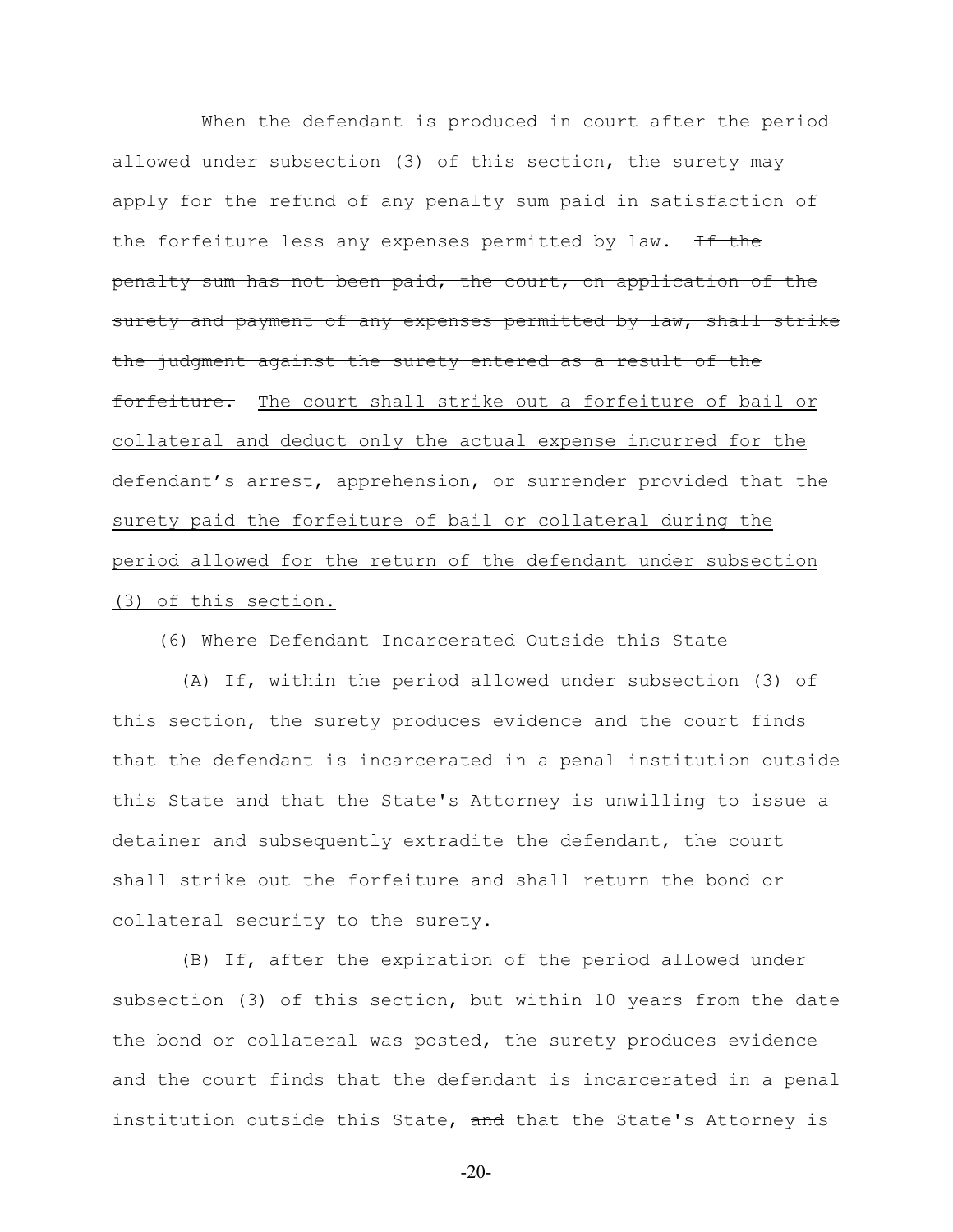unwilling to issue a detainer and subsequently extradite the defendant, and that the surety agrees in writing to defray the expense of returning the defendant to the jurisdiction in accordance with Code, Criminal Procedure Article, §5-208 (c), subject to subsection (C) of this section, the court shall  $\left(\frac{1}{1}\right)$ strike out the forfeiture; (ii) set aside any judgment thereon; and (iii) order the return of the forfeited bond or collateral or the remission of any penalty sum paid pursuant to subsection (3) of this section and refund the forfeited bail bond or collateral to the surety provided that the surety paid the forfeiture of bail or collateral within the time limits established under subsection (3) of this section.

 (C) On motion of the surety, the court may refund a forfeited bail bond or collateral that was not paid within the time limits established under subsection (3) of this section if the surety produces evidence that the defendant was incarcerated when the judgment of forfeiture was entered, and the court strikes out the judgment for fraud, mistake, or irregularity.

. . .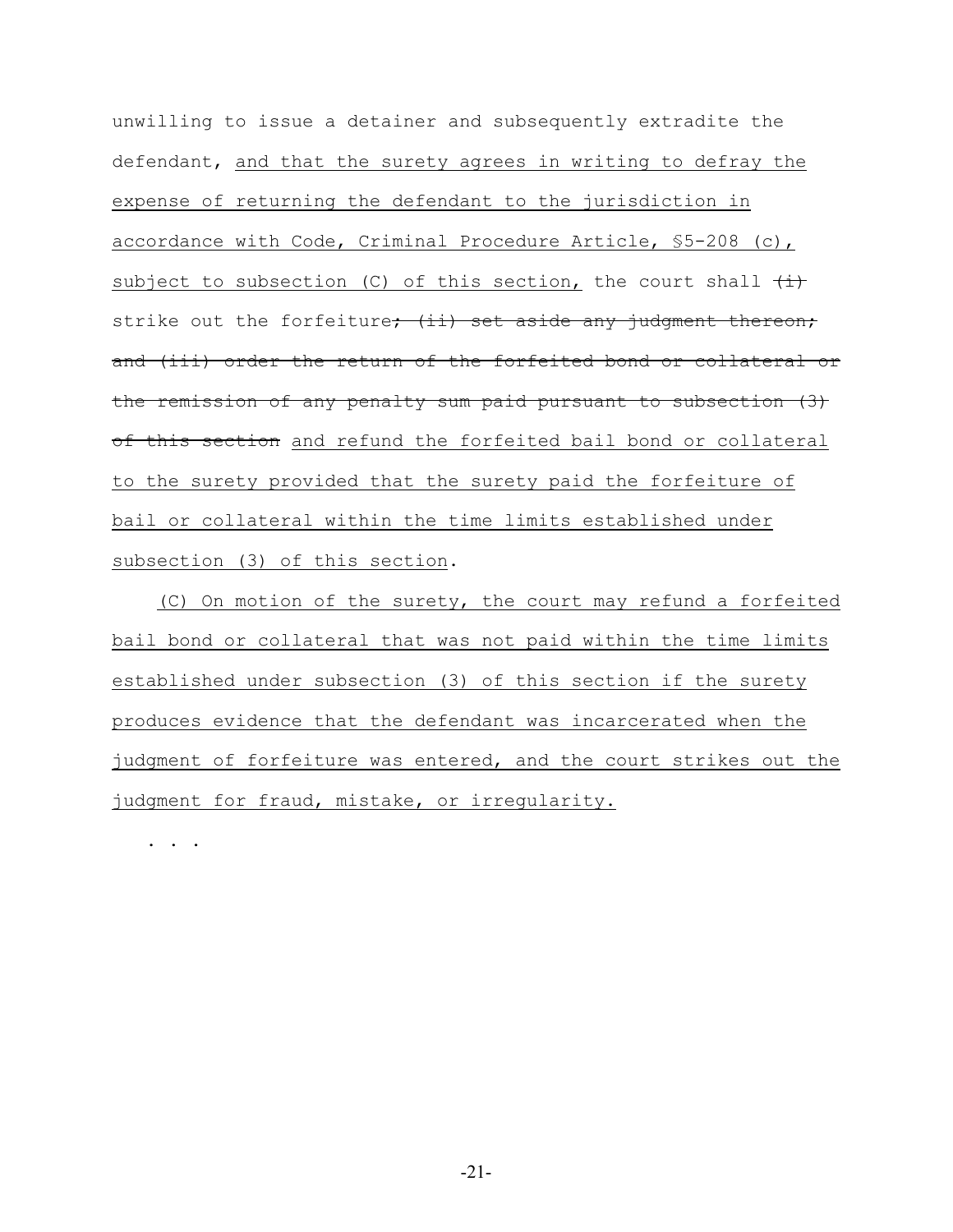# MARYLAND RULES OF PROCEDURE TITLE 4 - CRIMINAL CAUSES CHAPTER 200 - PRETRIAL PROCEDURES

AMEND Rule  $4-242$  to add a Committee note after section (a); to clarify that section (c) applies to all pleas of guilty, including a conditional plea of guilty; to add a new section (d) pertaining to conditional pleas of guilty; to add to section (h) references to conditional pleas of guilty; and to make stylistic changes, as follows:

Rule 4-242. PLEAS

(a) Permitted Pleas

 A defendant may plead not guilty, guilty, or, with the consent of the court, nolo contendere. In addition to any of these pleas, the defendant may enter a plea of not criminally responsible by reason of insanity.

Committee note: It has become common in some courts for defendants to enter a plea of not guilty but, in lieu of a normal trial, to proceed on an agreed statement of ultimate fact to be read into the record or on a statement of proffered evidence to which the defendant stipulates, the purpose being to avoid the need for the formal presentation of evidence but to allow the defendant to argue the sufficiency of the agreed facts or evidence and to appeal from a judgment of conviction. That kind of procedure is permissible only if there is no material dispute in the statement of facts or evidence. *See Bishop v. State*, 417 Md. 1 (2010); *Harrison v. State*, 382 Md. 477 (2004); *Morris v. State*, 418 Md. 194 (2011). Parties to a criminal action in a circuit court who seek to avoid a formal trial but to allow the defendant to appeal from specific adverse rulings are encouraged to proceed by way of a conditional plea of guilty pursuant to section (d) of this Rule, to the extent that section is applicable.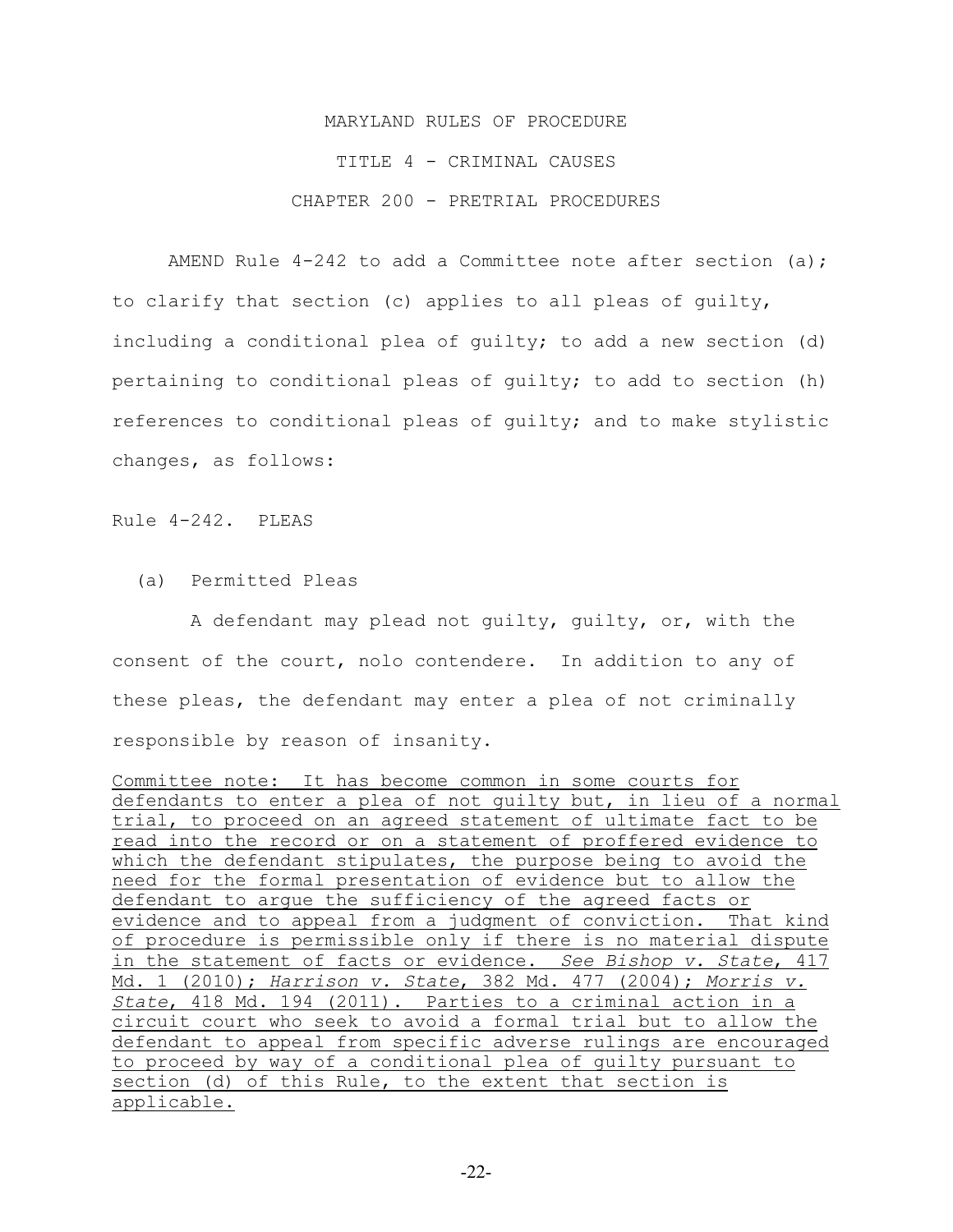(b) Method of Pleading

(1) Manner

 A defendant may plead not guilty personally or by counsel on the record in open court or in writing. A defendant may plead guilty or nolo contendere personally on the record in open court, except that a corporate defendant may plead guilty or nolo contendere by counsel or a corporate officer. A defendant may enter a plea of not criminally responsible by reason of insanity personally or by counsel and the plea shall be in writing.

(2) Time in the District Court

 In District Court the defendant shall initially plead at or before the time the action is called for trial.

(3) Time in Circuit Court

 In circuit court the defendant shall initially plead within 15 days after the earlier of the appearance of counsel or the first appearance of the defendant before the circuit court pursuant to Rule 4-213 (c). If a motion, demand for particulars, or other paper is filed that requires a ruling by the court or compliance by a party before the defendant pleads, the time for pleading shall be extended, without special order, to 15 days after the ruling by the court or the compliance by a party. A plea of not criminally responsible by reason of insanity shall be entered at the time the defendant initially pleads, unless good cause is shown.

(4) Failure or Refusal to Plead

If the defendant fails or refuses to plead as required by

-23-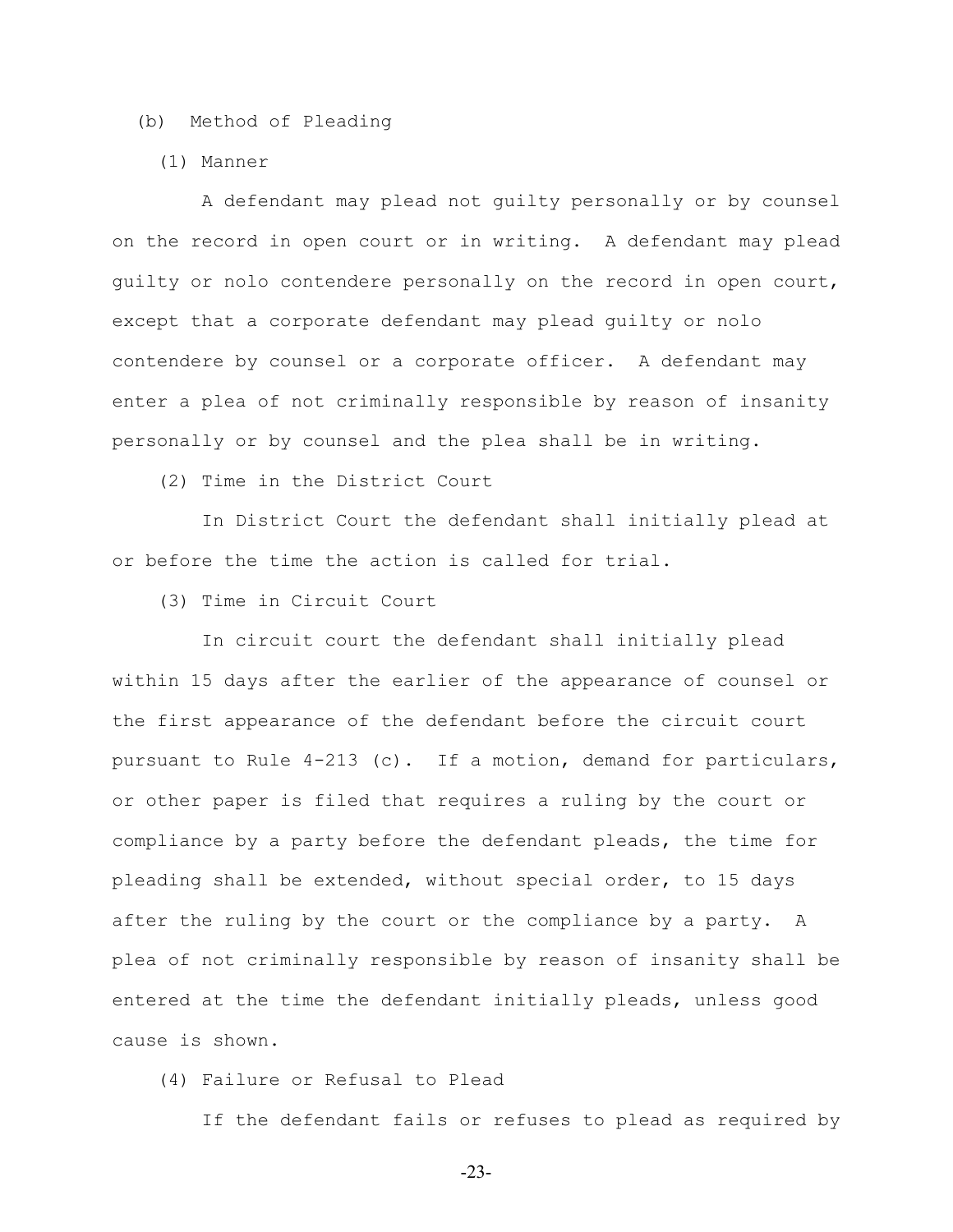this section, the clerk or the court shall enter a plea of not guilty.

Cross reference: See *Treece v. State*, 313 Md. 665 (1988), concerning the right of a defendant to decide whether to interpose the defense of insanity.

(c) Plea of Guilty

The court may not accept a plea of quilty, including a conditional plea of guilty, until after an examination of the defendant on the record in open court conducted by the court, the State's Attorney, the attorney for the defendant, or any combination thereof, the court determines and announces on the record that (1) the defendant is pleading voluntarily, with understanding of the nature of the charge and the consequences of the plea; and (2) there is a factual basis for the plea. In addition, before accepting the plea, the court shall comply with section  $\leftarrow$  (f) of this Rule. The court may accept the plea of guilty even though the defendant does not admit guilt. Upon refusal to accept a plea of guilty, the court shall enter a plea of not guilty.

## (d) Conditional Plea of Guilty

## (1) Scope of Section

 This section applies only to an offense charged by indictment or criminal information and set for trial in a circuit court or that is scheduled for trial in a circuit court pursuant to a prayer for jury trial entered in the District Court. Committee note: Section (d) of this Rule does not apply to appeals from the District Court.

-24-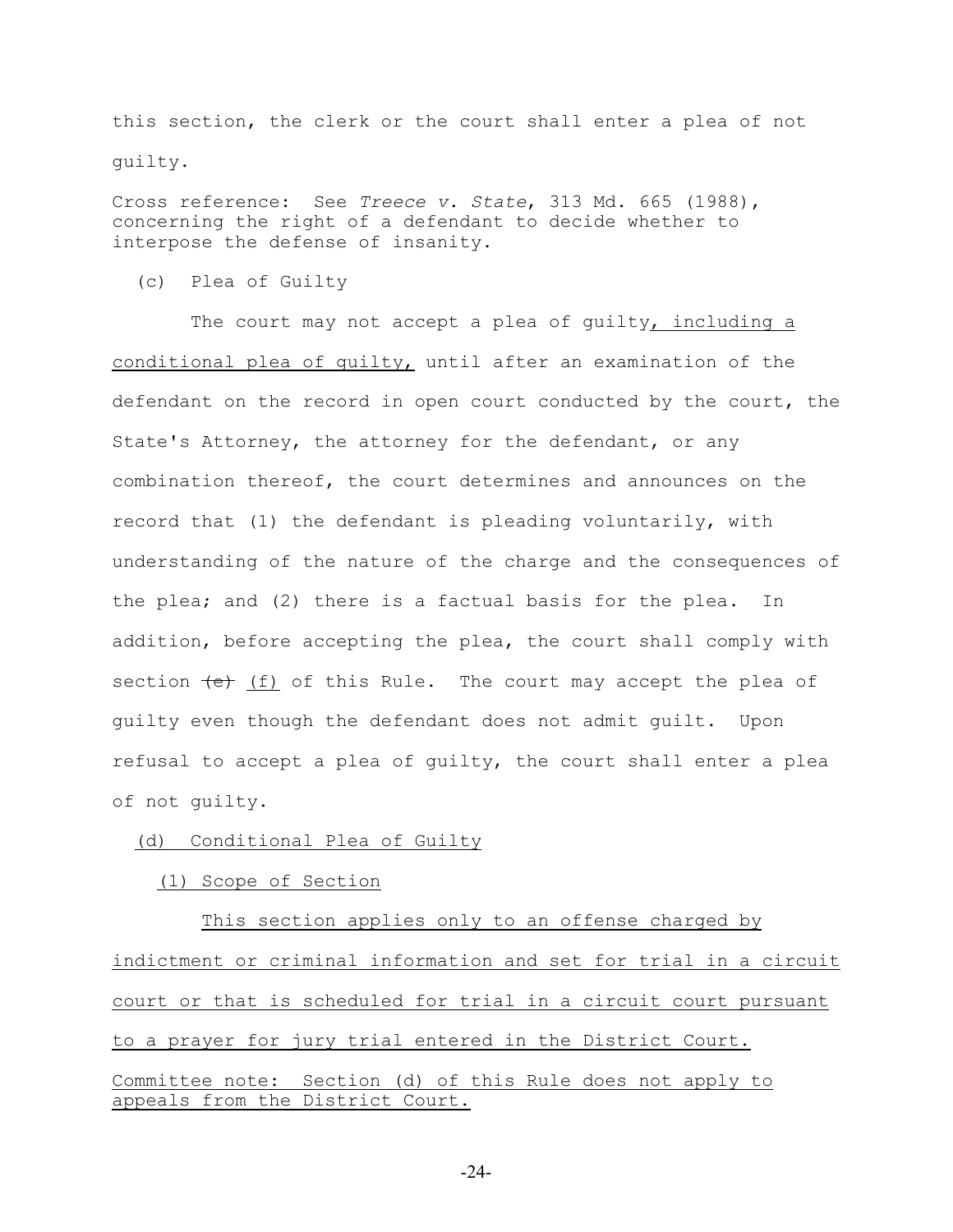(2) Entry of Plea; Requirements

With the consent of the court and the State, a defendant may enter a conditional plea of guilty. The plea shall be in writing and, as part of it, the defendant may reserve the right to appeal one or more issues specified in the plea that (A) were raised by and determined adversely to the defendant, and, (B) if determined in the defendant's favor would have been dispositive of the case. The right to appeal under this subsection is limited to those pretrial issues litigated in the circuit court and set forth in writing in the plea.

Committee note: This Rule does not affect any right to file an application for leave to appeal under Code, Courts Article, §12- 302 (e)(2).

(3) Withdrawal of Plea

 A defendant who prevails on appeal with respect to an issue reserved in the plea may withdraw the plea. Cross reference: Code, Courts Article, §12-302.

(d) (e) Plea of Nolo Contendere

 A defendant may plead nolo contendere only with the consent of court. The court may require the defendant or counsel to provide information it deems necessary to enable it to determine whether or not it will consent. The court may not accept the plea until after an examination of the defendant on the record in open court conducted by the court, the State's Attorney, the attorney for the defendant, or any combination thereof, the court determines and announces on the record that the defendant is pleading voluntarily with understanding of the

-25-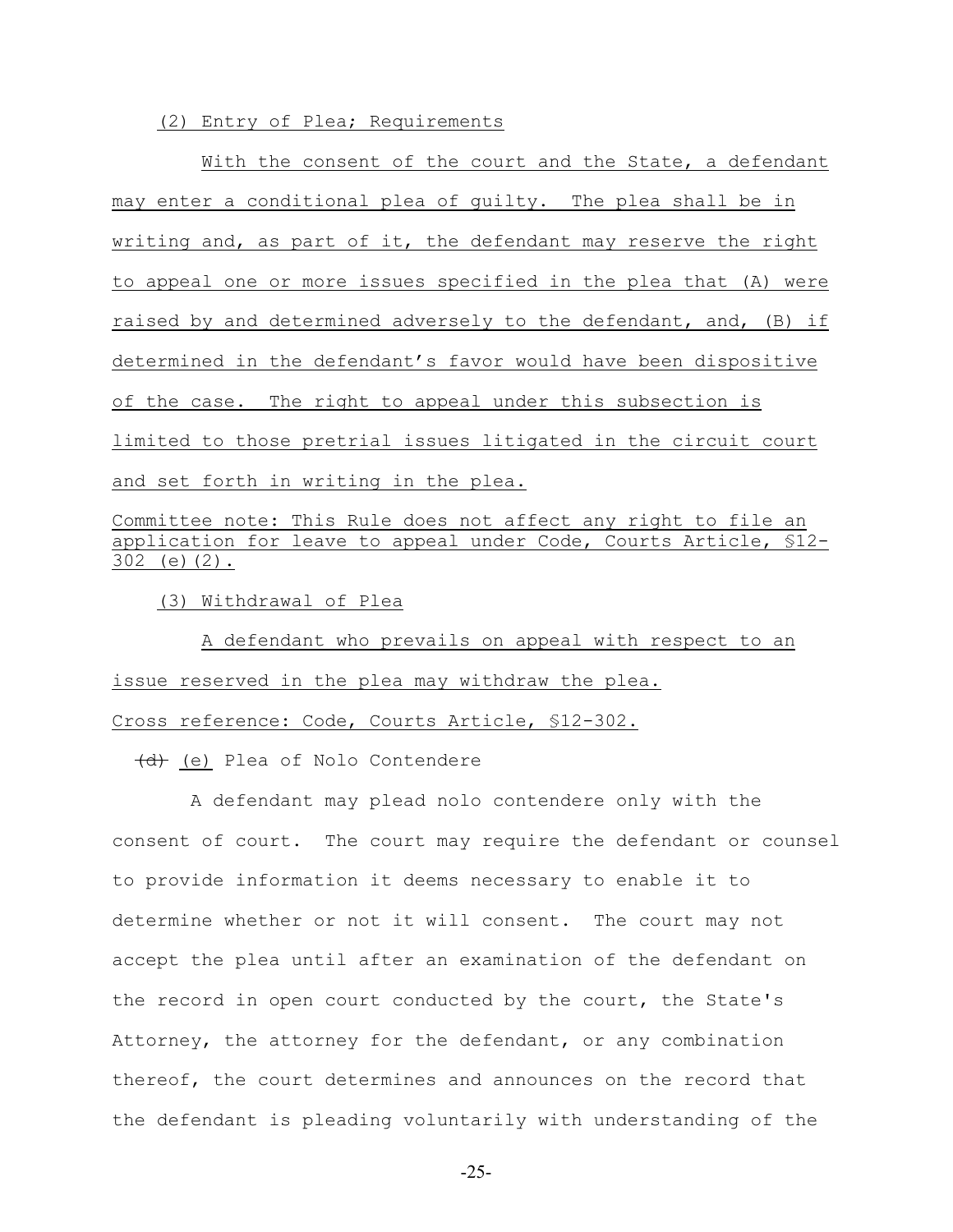nature of the charge and the consequences of the plea. In addition, before accepting the plea, the court shall comply with section  $\left(\frac{e}{f}\right)$  of this Rule. Following the acceptance of a plea of nolo contendere, the court shall proceed to disposition as on a plea of guilty, but without finding a verdict of guilty. If the court refuses to accept a plea of nolo contendere, it shall call upon the defendant to plead anew.

(e) (f) Collateral Consequences of a Plea of Guilty, Conditional Plea of Guilty, or Plea of Nolo Contendere

 Before the court accepts a plea of guilty, a conditional plea of guilty, or a plea of or nolo contendere, the court, the State's Attorney, the attorney for the defendant, or any combination thereof shall advise the defendant (1) that by entering the plea, if the defendant is not a United States citizen, the defendant may face additional consequences of deportation, detention, or ineligibility for citizenship, (2) that by entering a plea to the offenses set out in Code, Criminal Procedure Article, §11-701, the defendant shall have to register with the defendant's supervising authority as defined in Code, Criminal Procedure Article, §11-701 (p), and (3) that the defendant should consult with defense counsel if the defendant is represented and needs additional information concerning the potential consequences of the plea. The omission of advice concerning the collateral consequences of a plea does not itself mandate that the plea be declared invalid.

-26-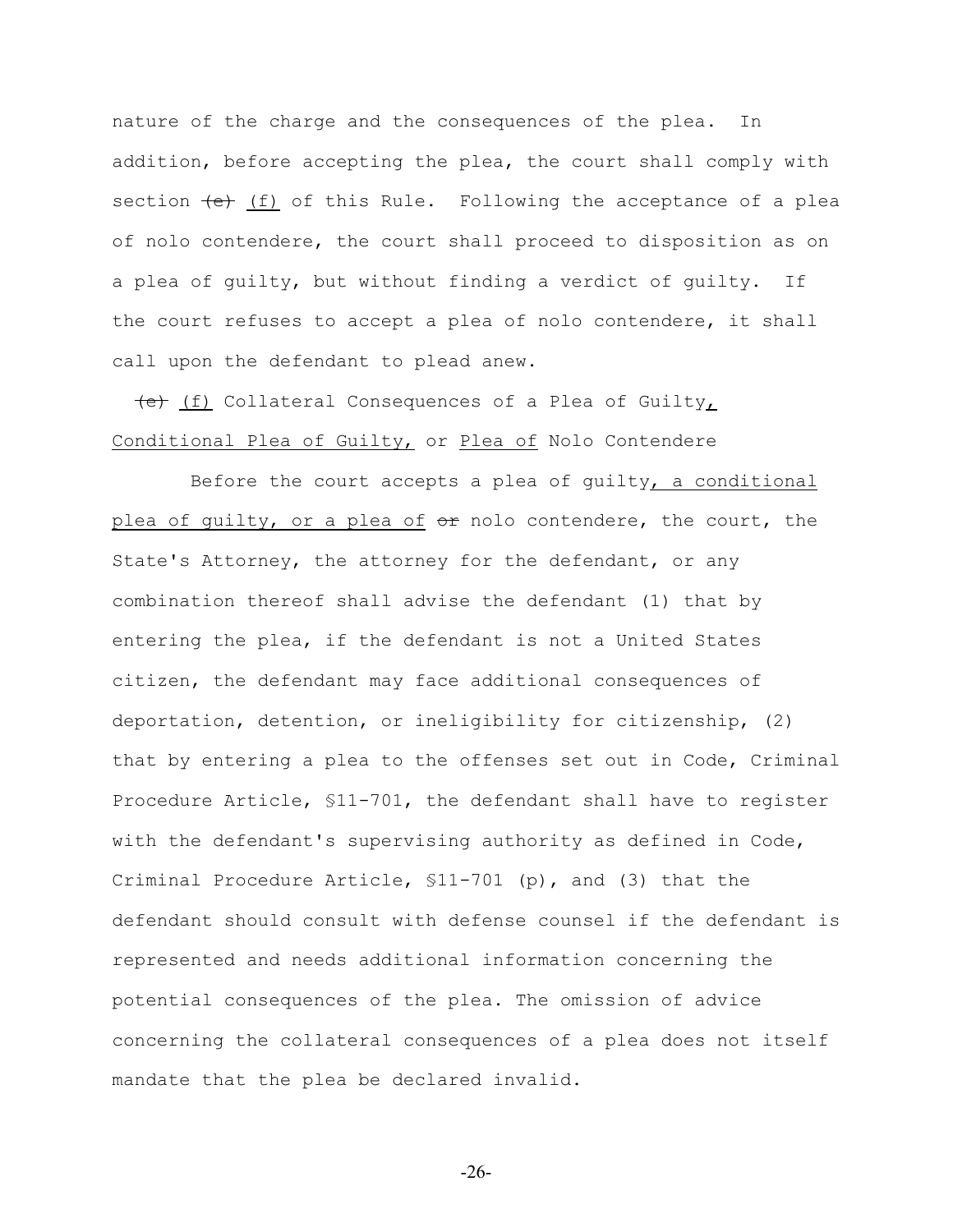Committee note: In determining whether to accept the plea, the court should not question defendants about their citizenship or immigration status. Rather, the court should ensure that all defendants are advised in accordance with this section. This Rule does not overrule *Yoswick v. State*, 347 Md. 228 (1997) and *Daley v. State*, 61 Md. App. 486 (1985).

(f) (g) Plea to a Degree

 A defendant may plead not guilty to one degree and plead guilty to another degree of an offense which, by law, may be divided into degrees.

<del>(g)</del> (h) Withdrawal of Plea

 At any time before sentencing, the court may permit a defendant to withdraw a plea of guilty, a conditional plea of guilty, or a plea of nolo contendere when the withdrawal serves the interest of justice. After the imposition of sentence, on motion of a defendant filed within ten days, the court may set aside the judgment and permit the defendant to withdraw a plea of guilty, a conditional plea of guilty, or a plea of nolo contendere if the defendant establishes that the provisions of section (c) or  $\left(\frac{d}{dt}\right)$  (e) of this Rule were not complied with or there was a violation of a plea agreement entered into pursuant to Rule 4-243. The court shall hold a hearing on any timely motion to withdraw a plea of guilty, a conditional plea of guilty, or a plea of nolo contendere.

Committee note: The entry of a plea may waive technical defects in the charging document and waives objections to venue. See, e.g., Rule 4-202 (b) and *Kisner v. State*, 209 Md. 524, 122 A.2d 102 (1956).

Source: This Rule is derived as follows: Section (a) is derived from former Rule 731 a and M.D.R. 731 a. Section (b)

-27-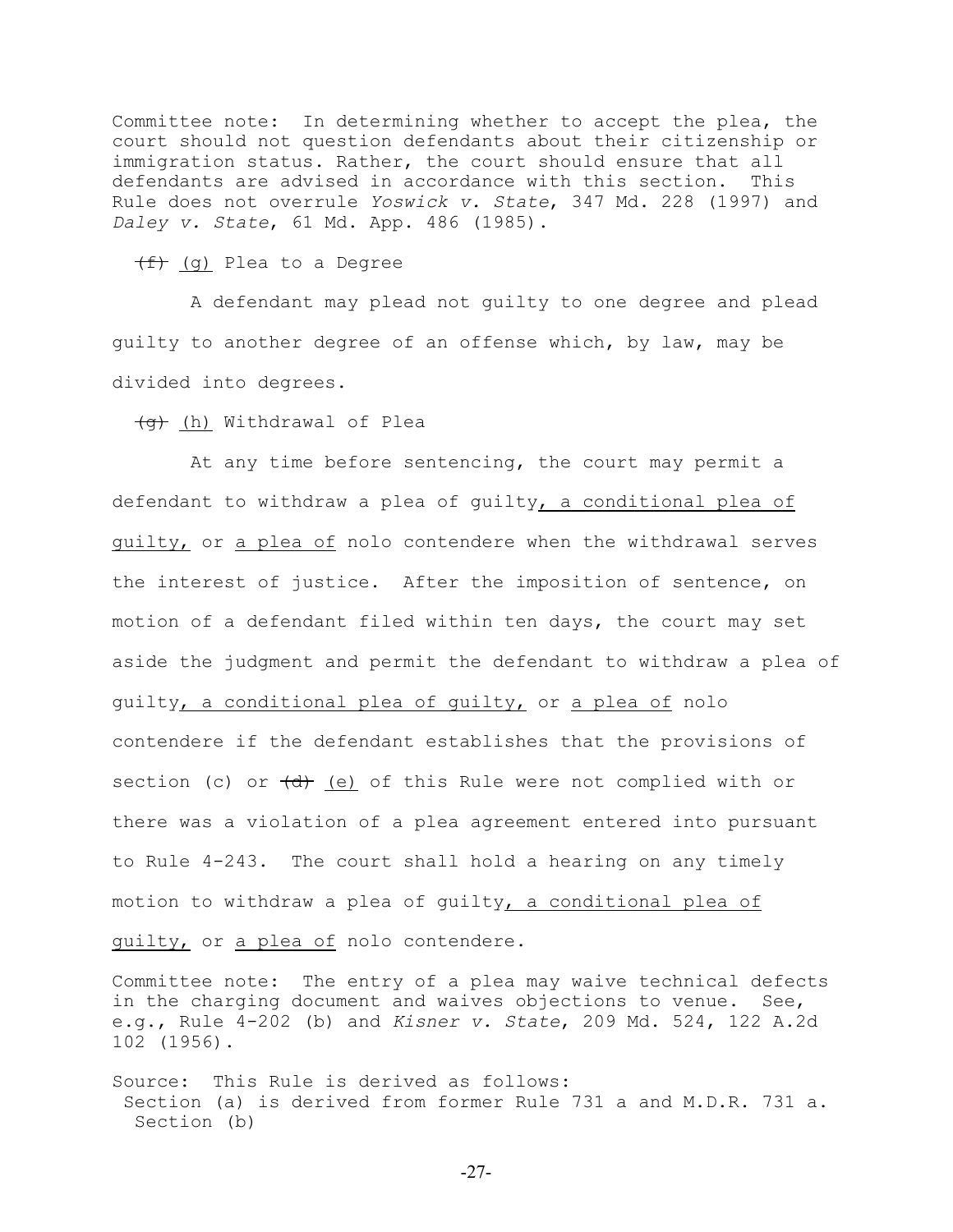Subsection (1) is derived from former Rule 731 b 1 and M.D.R. 731 b 1. Subsection (2) is new. Subsection (3) is derived from former Rule 731 b 2. Subsection (4) is derived from former Rule 731 b 3 and M.D.R. 731 b 2. Section (c) is derived from former Rule 731 c and M.D.R. 731 c. Section (d) is new. Section  $\left(\frac{d}{d}\right)$  (e) is derived from former Rule 731 d and M.D.R. 731 d. Section  $\overline{(e)}$   $\overline{(f)}$  is new. Section  $\begin{pmatrix} f & g \end{pmatrix}$  is derived from former Rule 731 e. Section  $\overline{(q)}$  (h) is derived from former Rule 731 f and M.D.R. 731 e.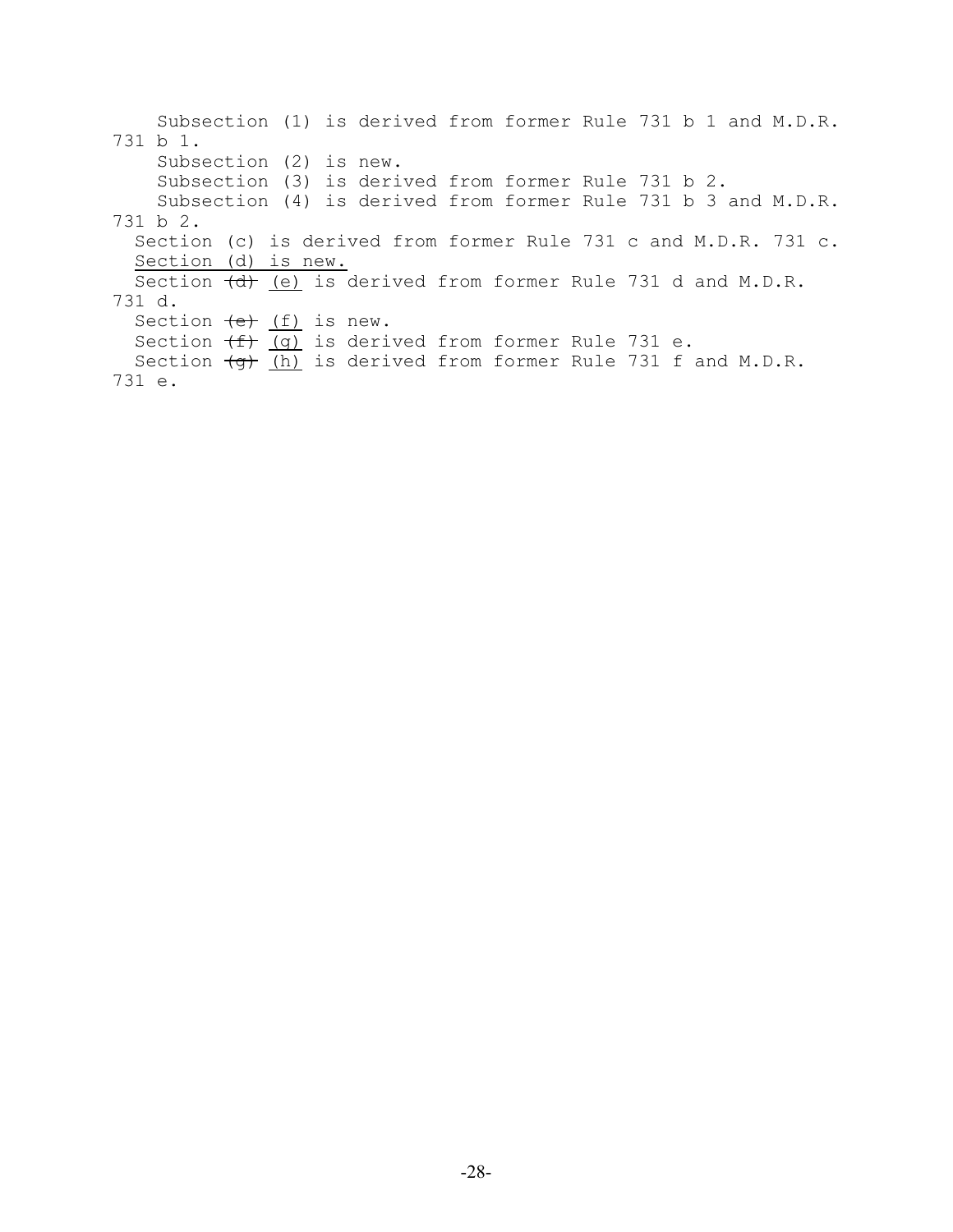TITLE 4 - CRIMINAL CAUSES

## CHAPTER 200 - PRETRIAL PROCEDURES

AMEND Rule  $4-243$  (c)(4) to conform an internal reference to a proposed amendment to Rule 4-242, as follows:

Rule 4-243. PLEA AGREEMENTS

. . .

 (c) Agreements of Sentence, Disposition, or Other Judicial Action

. . .

(4) Rejection of Plea Agreement

 If the plea agreement is rejected, the judge shall inform the parties of this fact and advise the defendant (A) that the court is not bound by the plea agreement; (B) that the defendant may withdraw the plea; and (C) that if the defendant persists in the plea of guilty, conditional plea of guilty, or a plea of nolo contendere, the sentence or other disposition of the action may be less favorable than the plea agreement. If the defendant persists in the plea, the court may accept the plea of guilty only pursuant to Rule 4-242 (c) and the plea of nolo contendere only pursuant to Rule  $4-242$   $\left(\frac{d}{d}\right)$  (e).

. . .

-29-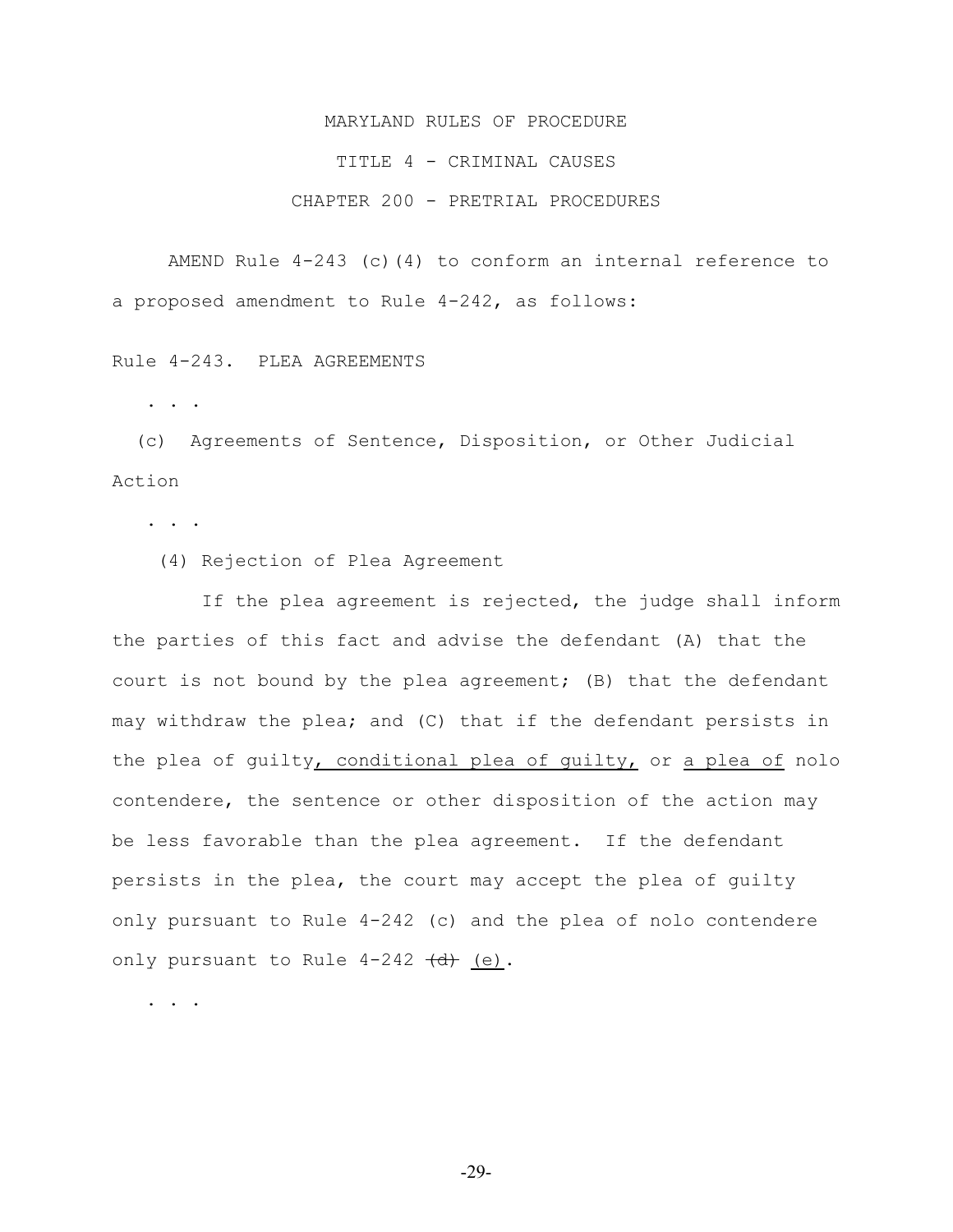#### TITLE 4 - CRIMINAL CAUSES

# CHAPTER 200 - PRETRIAL PROCEDURES

AMEND Rule 4-262 to add a Committee note after section (a),

as follows:

Rule 4-262. DISCOVERY IN DISTRICT COURT

(a) Applicability

 This Rule governs discovery and inspection in the District Court. Discovery is available in the District Court in actions that are punishable by imprisonment.

Committee note: This Rule also governs discovery in actions transferred from District Court to circuit court upon a jury trial demand made in accordance with Rule 4-301 (b)(1)(B). See Rule 4-301 (c).

. . . . . .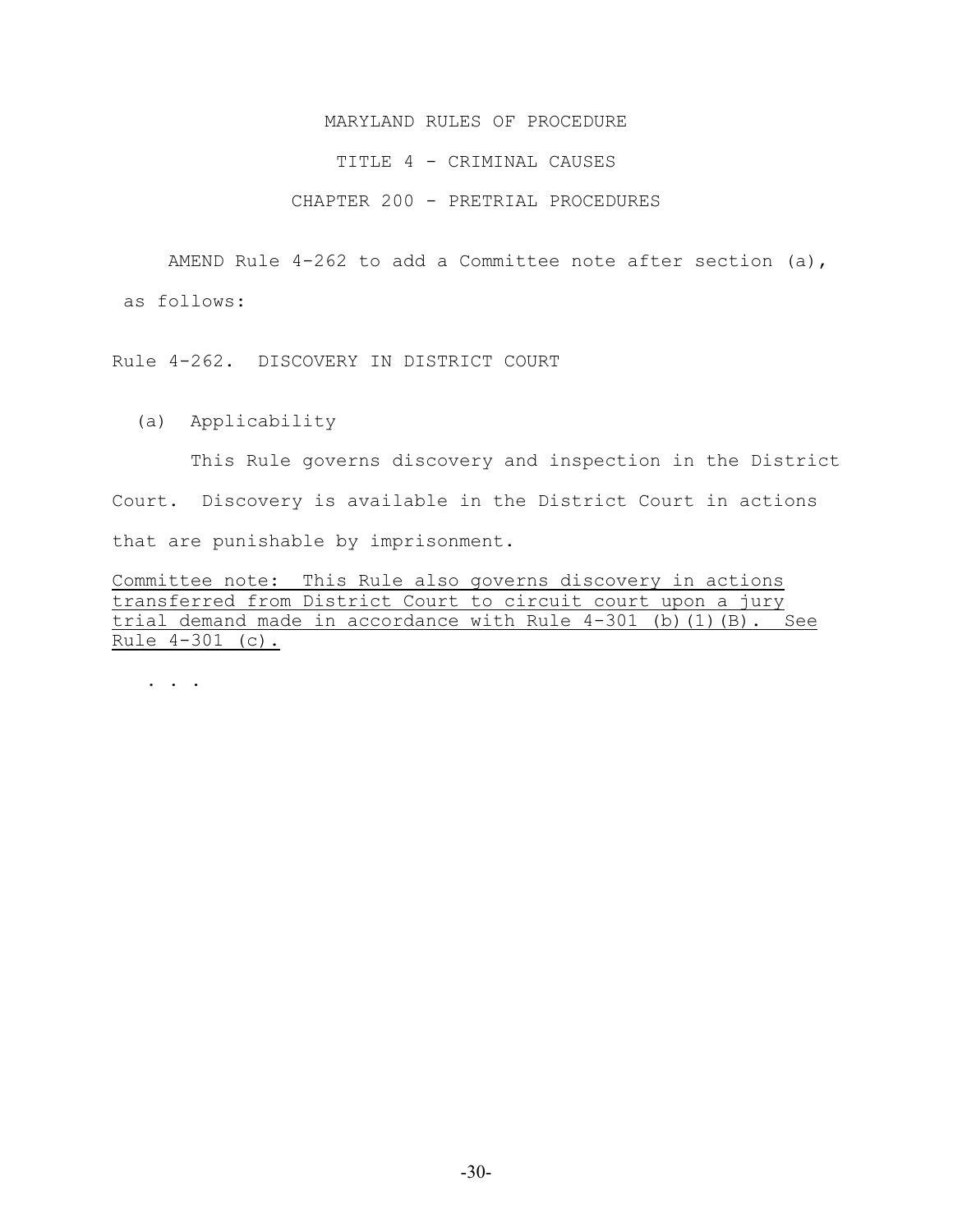#### TITLE 4 - CRIMINAL CAUSES

# CHAPTER 200 - PRETRIAL PROCEDURES

AMEND Rule 4-263 to add a Committee note after section (a),

as follows:

Rule 4-263. DISCOVERY IN CIRCUIT COURT

(a) Applicability

This Rule governs discovery and inspection in a circuit

court.

Committee note: This Rule also governs discovery in actions transferred from District Court to circuit court upon a jury trial demand made in accordance with Rule 4-301 (b)(1)(A). See Rule 4-301 (c).

. . .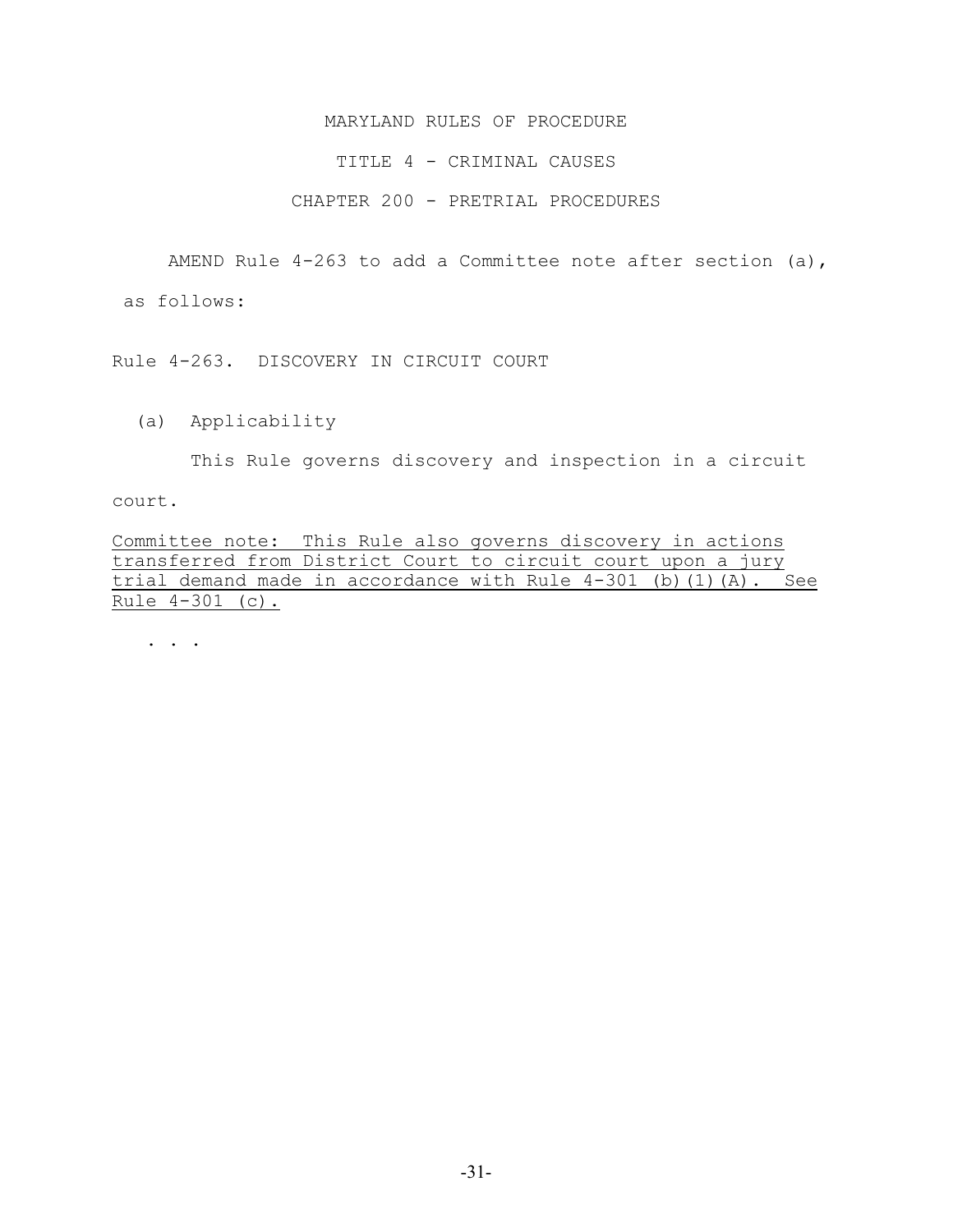### TITLE 4 - CRIMINAL CAUSES

# CHAPTER 300 - TRIAL AND SENTENCING

AMEND Rule 4-342 to add a cross reference at the end of section (e) to a certain statute, as follows:

Rule 4-342. SENTENCING - PROCEDURE IN NON-CAPITAL CASES

. . .

- (e) Notice and Right of Victim to Address the Court
	- (1) Notice and Determination

 Notice to a victim or a victim's representative of proceedings under this Rule is governed by Code, Criminal Procedure Article, §11-104 (e). The court shall determine whether the requirements of that section have been satisfied.

(2) Right to Address the Court

 The right of a victim or a victim's representative to address the court during a sentencing hearing under this Rule is governed by Code, Criminal Procedure Article, §11-403.

Cross reference: See Code, Criminal Procedure Article, §§11-103 (b) and 11-403 (e) concerning the right of a victim or victim's representative to file an application for leave to appeal under certain circumstances. See Code, Criminal Procedure Article, §11-103 (e) for the right of a victim to file a motion requesting restitution.

. . .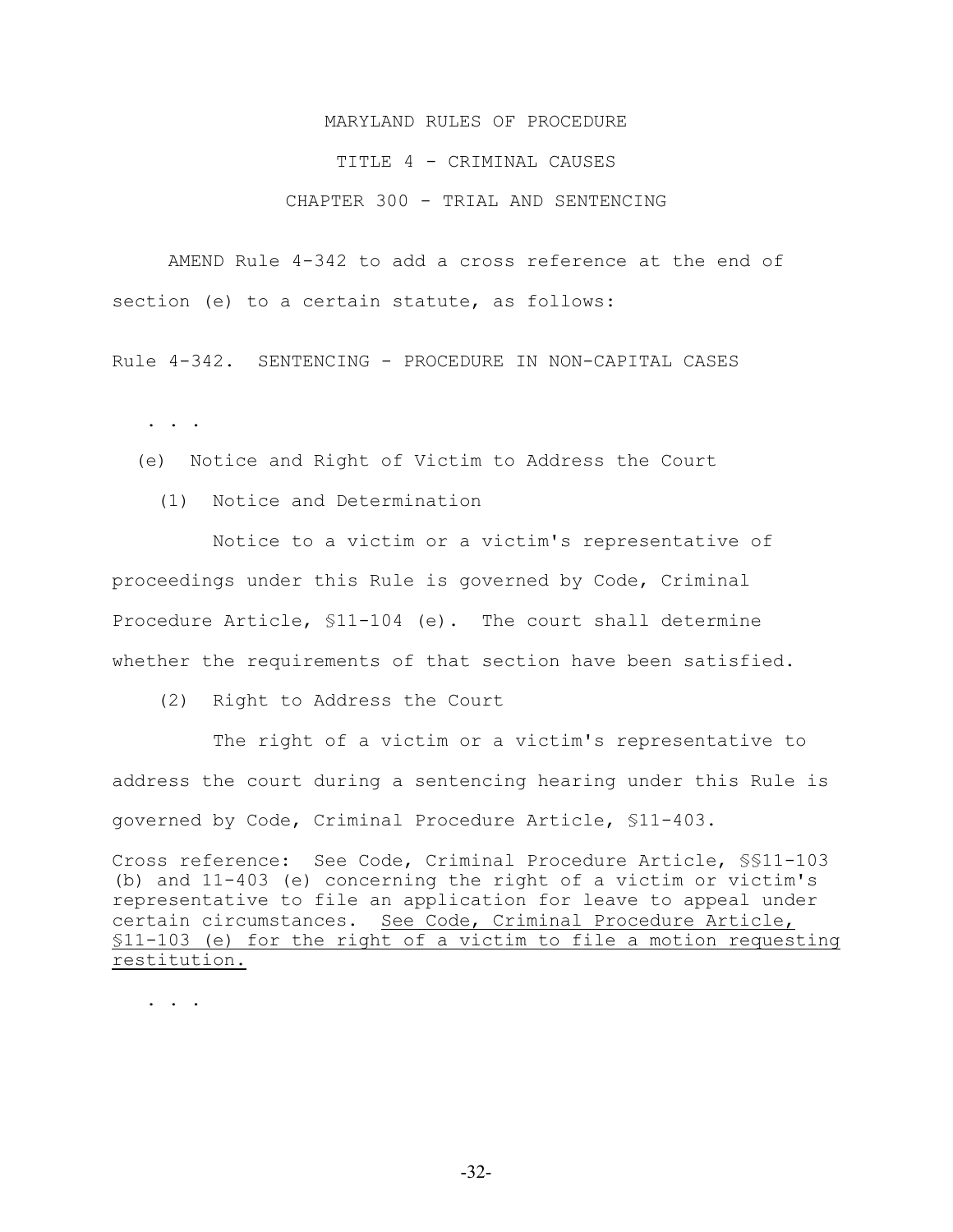#### TITLE 4 - CRIMINAL CAUSES

# CHAPTER 300 - TRIAL AND SENTENCING

AMEND Rule 4-345 to add a cross reference at the end of the Rule to a certain statute, as follows:

Rule 4-345. SENTENCING - REVISORY POWER OF COURT

(a) Illegal Sentence

The court may correct an illegal sentence at any time.

(b) Fraud, Mistake, or Irregularity

 The court has revisory power over a sentence in case of fraud, mistake, or irregularity.

(c) Correction of Mistake in Announcement

 The court may correct an evident mistake in the announcement of a sentence if the correction is made on the record before the defendant leaves the courtroom following the sentencing proceeding.

(d) Desertion and Non-support Cases

 At any time before expiration of the sentence in a case involving desertion and non-support of spouse, children, or destitute parents, the court may modify, reduce, or vacate the sentence or place the defendant on probation under the terms and conditions the court imposes.

- (e) Modification Upon Motion
	- (1) Generally

-33-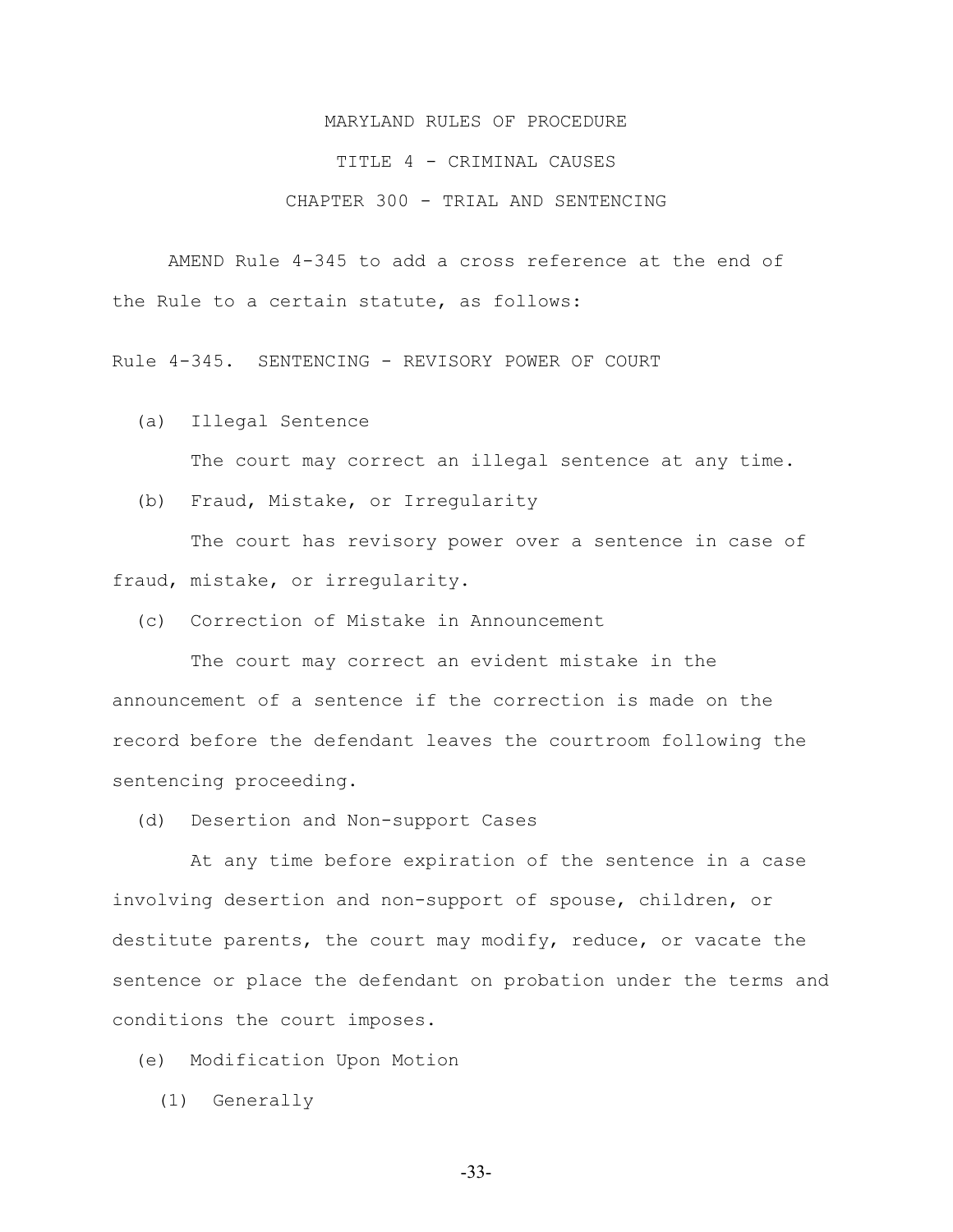Upon a motion filed within 90 days after imposition of a sentence (A) in the District Court, if an appeal has not been perfected or has been dismissed, and (B) in a circuit court, whether or not an appeal has been filed, the court has revisory power over the sentence except that it may not revise the sentence after the expiration of five years from the date the sentence originally was imposed on the defendant and it may not increase the sentence.

Cross reference: Rule 7-112 (b).

Committee note: The court at any time may commit a defendant who is found to have a drug or alcohol dependency to a treatment program in the Department of Health and Mental Hygiene if the defendant voluntarily agrees to participate in the treatment, even if the defendant did not timely file a motion for modification or timely filed a motion for modification that was denied. See Code, Health General Article, §8-507.

(2) Notice to Victims

 The State's Attorney shall give notice to each victim and victim's representative who has filed a Crime Victim Notification Request form pursuant to Code, Criminal Procedure Article, §11-104 or who has submitted a written request to the State's Attorney to be notified of subsequent proceedings as provided under Code, Criminal Procedure Article, §11-503 that states (A) that a motion to modify or reduce a sentence has been filed; (B) that the motion has been denied without a hearing or the date, time, and location of the hearing; and (C) if a hearing is to be held, that each victim or victim's representative may attend and testify.

(3) Inquiry by Court

-34-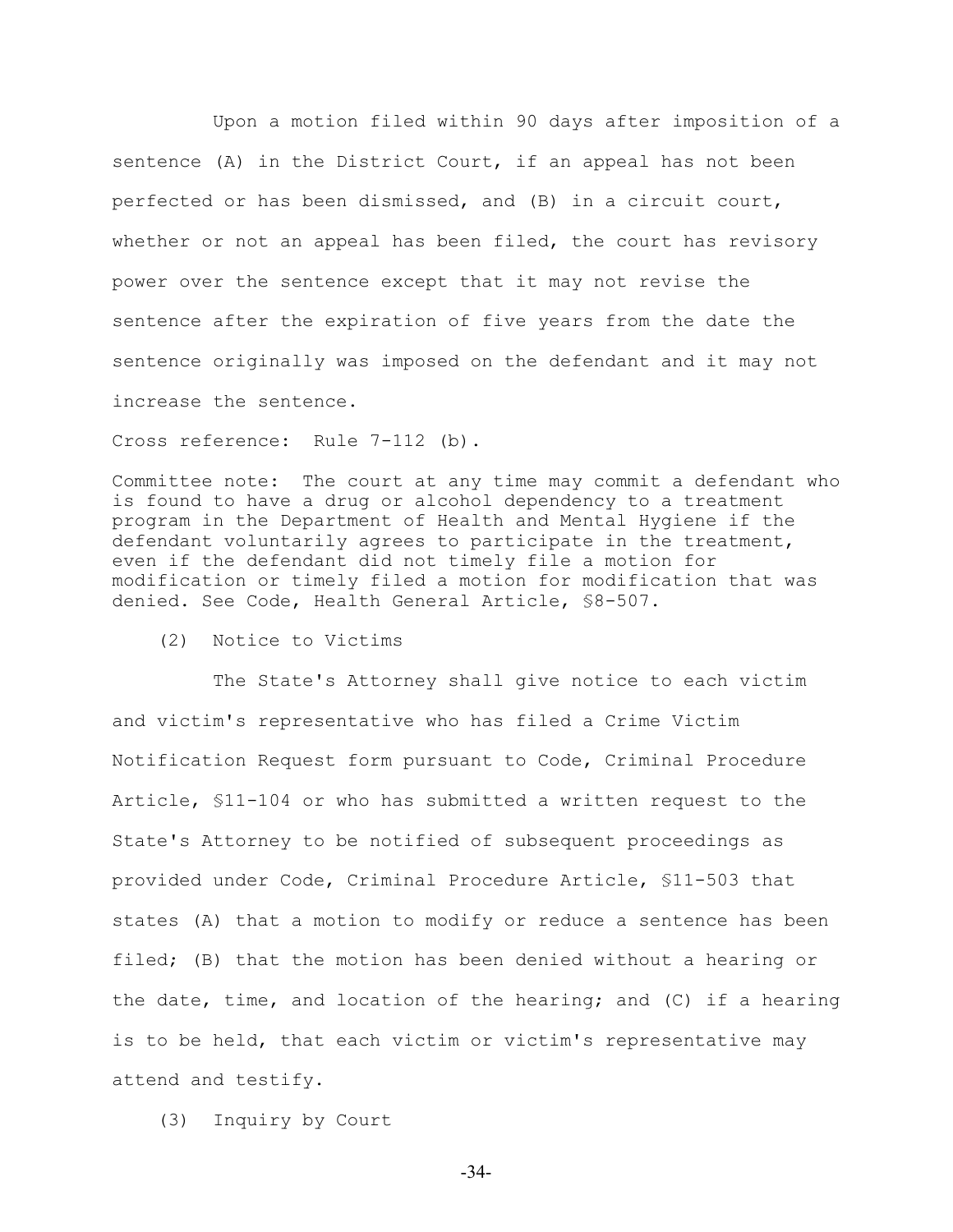Before considering a motion under this Rule, the court shall inquire if a victim or victim's representative is present. If one is present, the court shall allow the victim or victim's representative to be heard as allowed by law. If a victim or victim's representative is not present and the case is one in which there was a victim, the court shall inquire of the State's Attorney on the record regarding any justification for the victim or victim's representative not being present, as set forth in Code, Criminal Procedure Article, §11-403 (e). If no justification is asserted or the court is not satisfied by an asserted justification, the court may postpone the hearing.

(f) Open Court Hearing

The court may modify, reduce, correct, or vacate a sentence only on the record in open court, after hearing from the defendant, the State, and from each victim or victim's representative who requests an opportunity to be heard. The defendant may waive the right to be present at the hearing. No hearing shall be held on a motion to modify or reduce the sentence until the court determines that the notice requirements in subsection (e)(2) of this Rule have been satisfied. If the court grants the motion, the court ordinarily shall prepare and file or dictate into the record a statement setting forth the reasons on which the ruling is based.

Cross reference: See Code, Criminal Procedure Article, §8-302, which allows the court to vacate a judgment, modify a sentence, or grant a new trial for an individual convicted of prostitution if, when the crime was committed, the individual was acting under duress caused by the act of another committed in violation of

-35-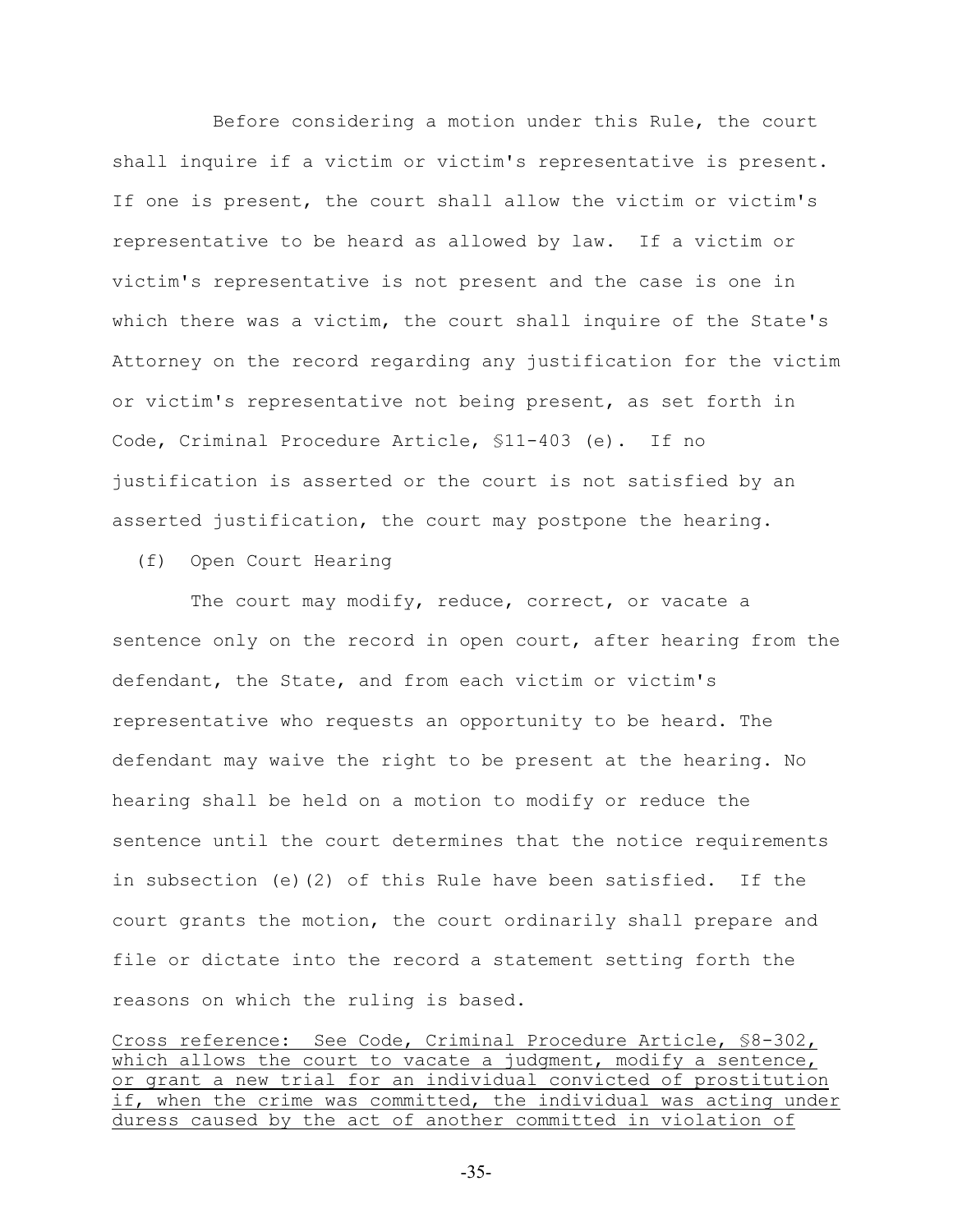Code, Criminal Law Article, §11-303, the prohibition against human trafficking.

Source: This Rule is derived in part from former Rule 774 and M.D.R. 774, and is in part new.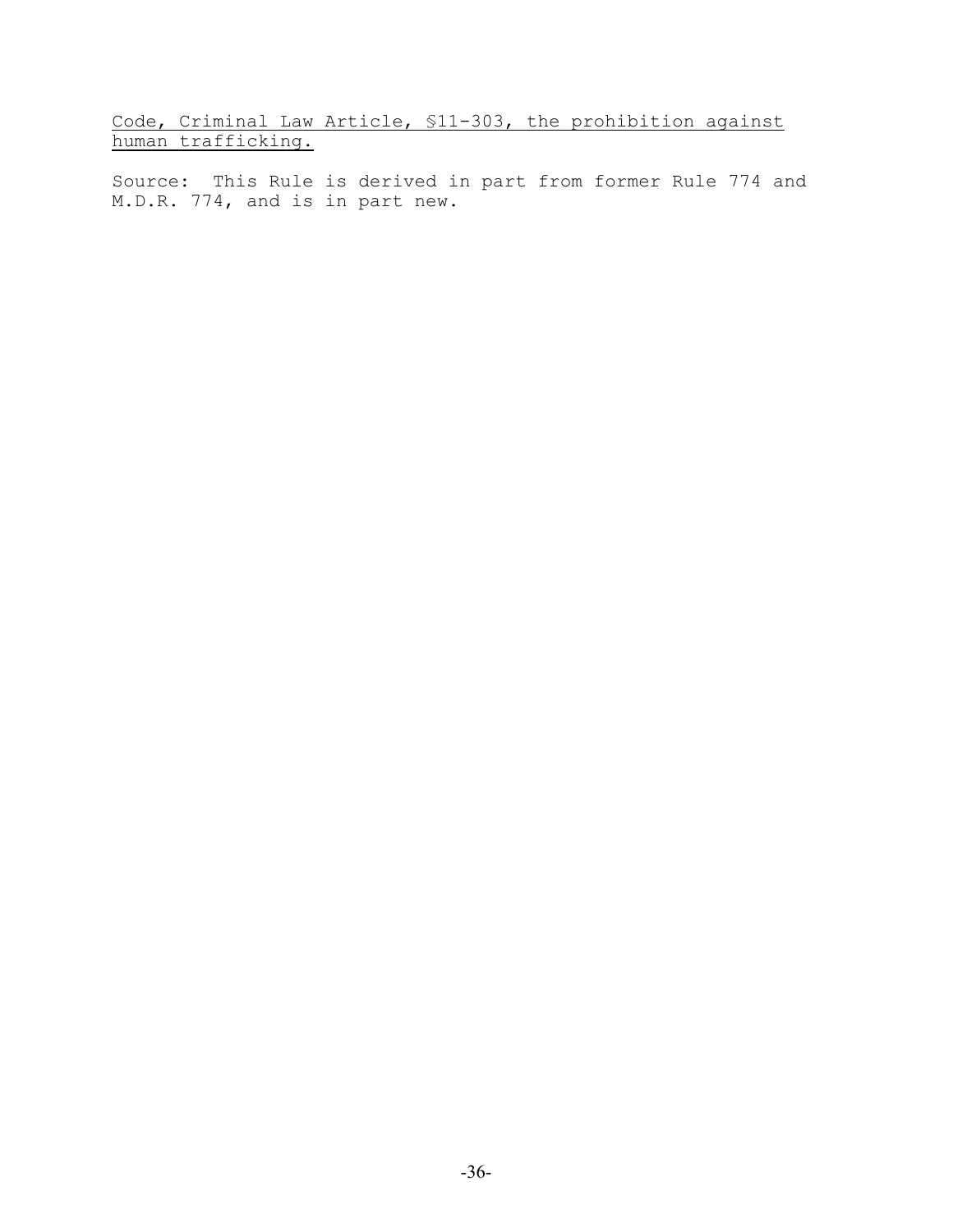#### TITLE 4 - CRIMINAL CAUSES

#### CHAPTER 500 - EXPUNGEMENT OF RECORDS

AMEND Rule 4-504 to add a cross reference after section (a), as follows:

Rule 4-504. PETITION FOR EXPUNGEMENT WHEN CHARGES FILED

(a) Scope and Venue

 A petition for expungement of records may be filed by any defendant who has been charged with the commission of a crime and is eligible under Code, Criminal Procedure Article, §10-105 to request expungement. The petition shall be filed in the original action. If that action was commenced in one court and transferred to another, the petition shall be filed in the court to which the action was transferred. If an appeal was taken, the petition shall be filed in the circuit court that had jurisdiction over the action.

Cross reference: See Code, Criminal Procedure Article, §10-104, which permits the District Court on its own initiative to order expungement when the State has entered a nolle prosequi as to all charges in a case in which the defendant has not been served. See Code, Criminal Procedure Article, §10-105, which allows an individual's attorney or personal representative to file a petition for expungement if the individual died before disposition of the charge by nolle prosequi or dismissal.

(b) Contents - Time for Filing

 The petition shall be substantially in the form set forth at the end of this Title as Form 4-504.1. The petition shall be filed within the times prescribed in Code, Criminal Procedure

-37-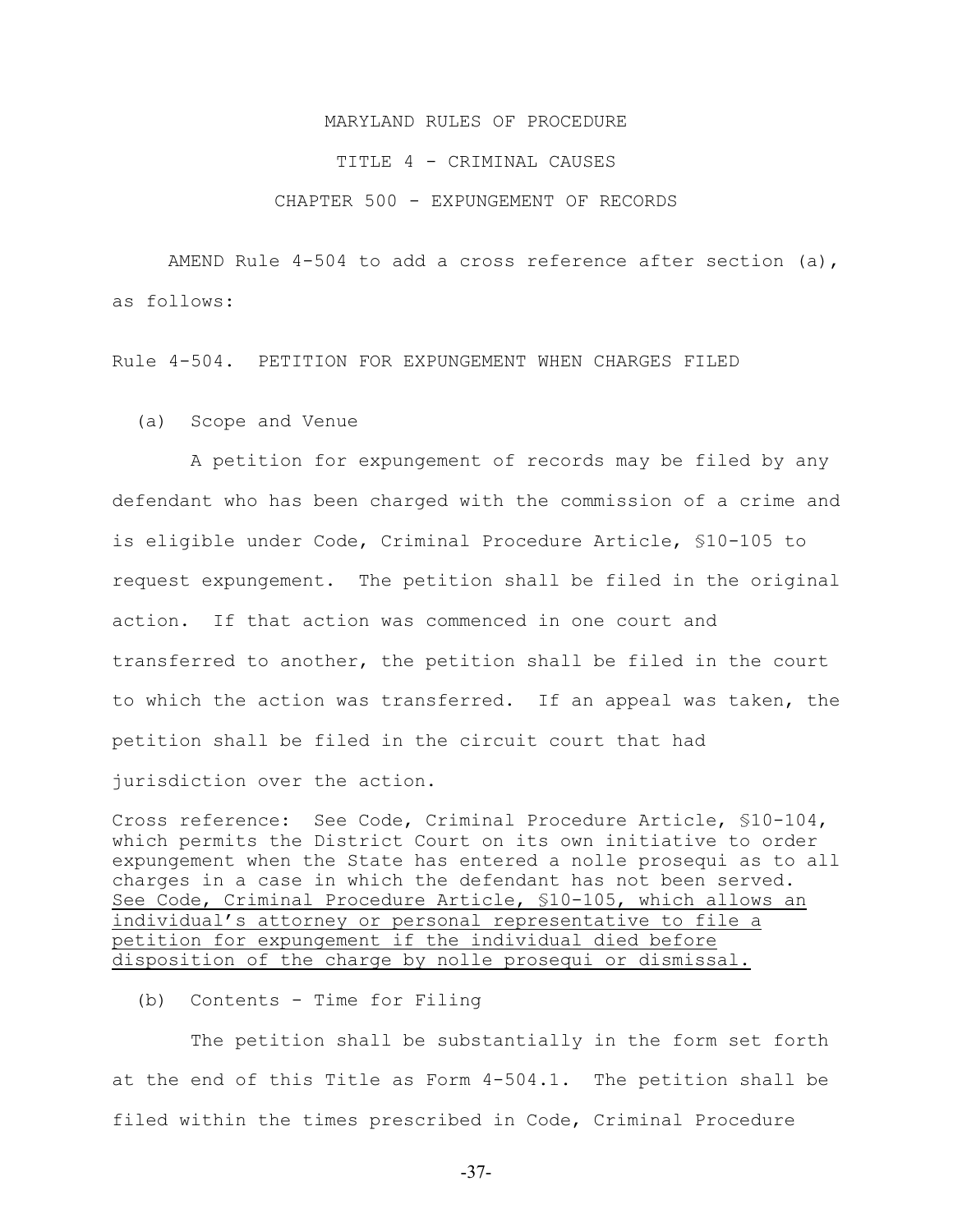Article, §10-105. When required by law, the petitioner shall file with the petition a duly executed General Waiver and Release in the form set forth at the end of this Title as Form 4-503.2.

(c) Copies for Service

 The petitioner shall file with the clerk a sufficient number of copies of the petition for service on the State's Attorney and each law enforcement agency named in the petition.

(d) Procedure Upon Filing

 Upon filing of a petition, the clerk shall serve copies on the State's Attorney and each law enforcement agency named in the petition.

(e) Retrieval or Reconstruction of Case File

 Upon the filing of a petition for expungement of records in any action in which the original file has been transferred to a Hall of Records Commission facility for storage, or has been destroyed, whether after having been microfilmed or not, the clerk shall retrieve the original case file from the Hall of Records Commission facility, or shall cause a reconstructed case file to be prepared from the microfilmed record, or from the docket entries.

Source: This Rule is derived from former Rule EX3 b and c.

-38-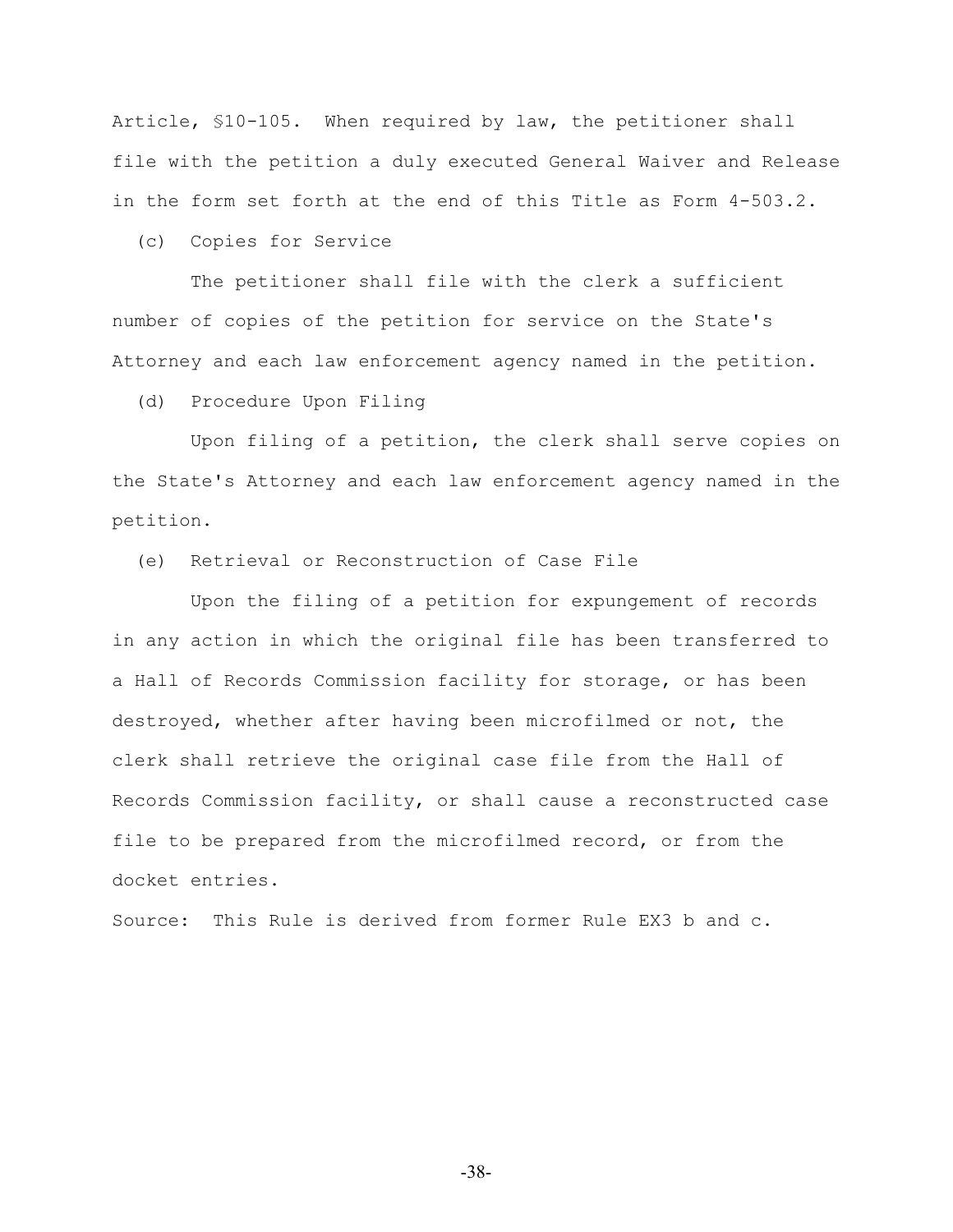#### TITLE 4 - CRIMINAL CAUSES

## CHAPTER 700 - POST CONVICTION DNA TESTING

AMEND Rule 4-711 to correct internal references in section (b), as follows:

Rule 4-711. FURTHER PROCEEDINGS FOLLOWING TESTING

(a) If Test Results Unfavorable to Petitioner

 If the test results fail to produce exculpatory or mitigating evidence relevant to a claim of wrongful conviction or sentencing, the court shall dismiss the petition and assess the cost of DNA testing against the petitioner.

(b) If Test Results Favorable to Petitioner

 (1) If the test results produce exculpatory or mitigating evidence relevant to a claim of wrongful conviction or sentencing, the court shall order the State to pay the costs of the testing and:

 (A) if no post conviction proceeding was previously filed by the petitioner under Code, Criminal Law Criminal Procedure Article, §7-102, open such a proceeding;

 (B) if a post conviction proceeding is currently pending, permit the petitioner to amend the petition in that proceeding; or

 (C) if a post conviction proceeding was previously filed by the petitioner under Code, Criminal Law Criminal Procedure

-39-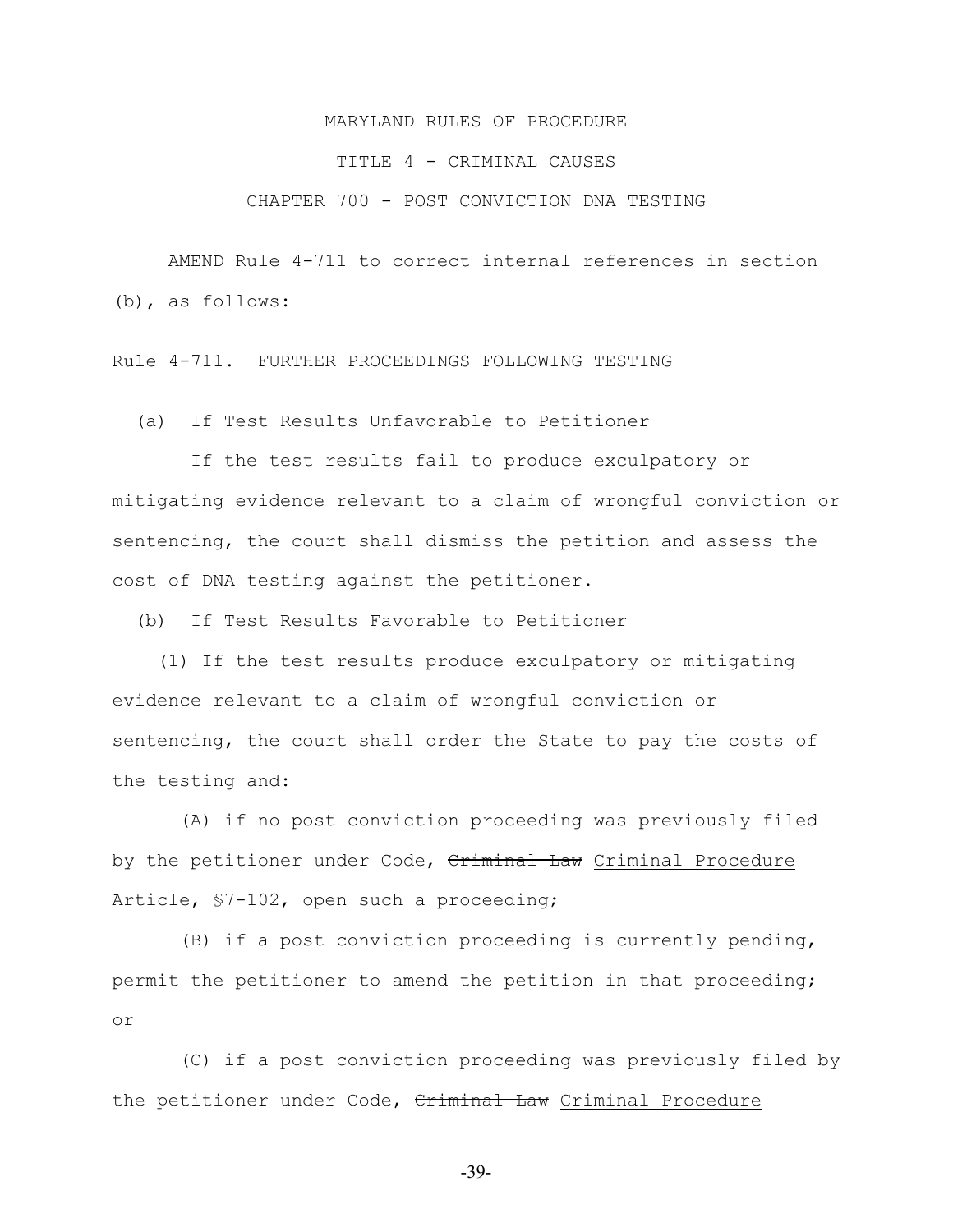Article, §7-102, reopen the proceeding under Code, Criminal Law Criminal Procedure Article, §7-104; or

 (D) if the court finds that a substantial possibility exists that the petitioner would not have been convicted if the DNA testing results had been known or introduced at trial, order a new trial.

 (2) If the court finds that (A) the test results produce exculpatory or mitigating evidence relevant to a claim of wrongful conviction or sentencing but (B) a substantial possibility does not exist that the petitioner would not have been so convicted or sentenced if the test results had been known or introduced at trial, the court may order a new trial if it also finds that such action is in the interest of justice.

 (3) If the court grants a new trial under subsection (b)(1)(D) or (b)(2) of this Rule, the court may order the release of the petitioner on bond or on conditions that the court finds will reasonably assure the presence of the petitioner at trial. Cross reference: Code, Criminal Procedure Article, §8-201 (i). Source: This Rule is new.

-40-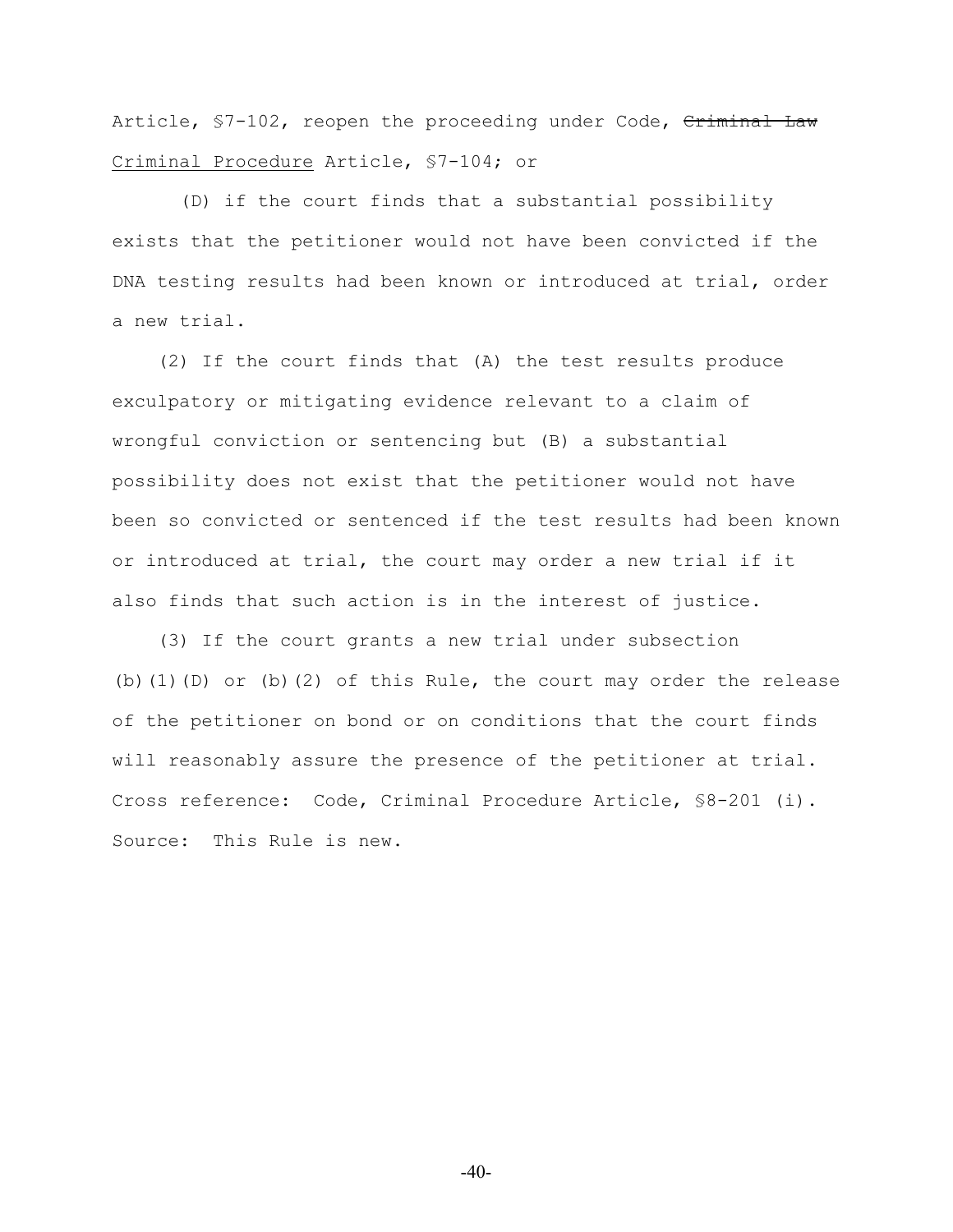#### TITLE 5 - EVIDENCE

## CHAPTER 400 - RELEVANCY AND ITS LIMITS

AMEND Rule 5-404 (b) to correct a certain term and an obsolete statutory reference, as follows:

Rule 5-404. CHARACTER EVIDENCE NOT ADMISSIBLE TO PROVE CONDUCT; EXCEPTIONS; OTHER CRIMES

. . .

(b) Other Crimes, Wrongs, or Acts

 Evidence of other crimes, wrongs, or acts including delinquent acts as defined by Code, Courts Article, \$3-801 §3-8A-01 is not admissible to prove the character of a person in order to show action in conformity therewith. Such evidence, however, may be admissible for other purposes, such as proof of motive, opportunity, intent, preparation, common scheme or plan, knowledge, identity, or absence of mistake or accident.

. . . .

-41-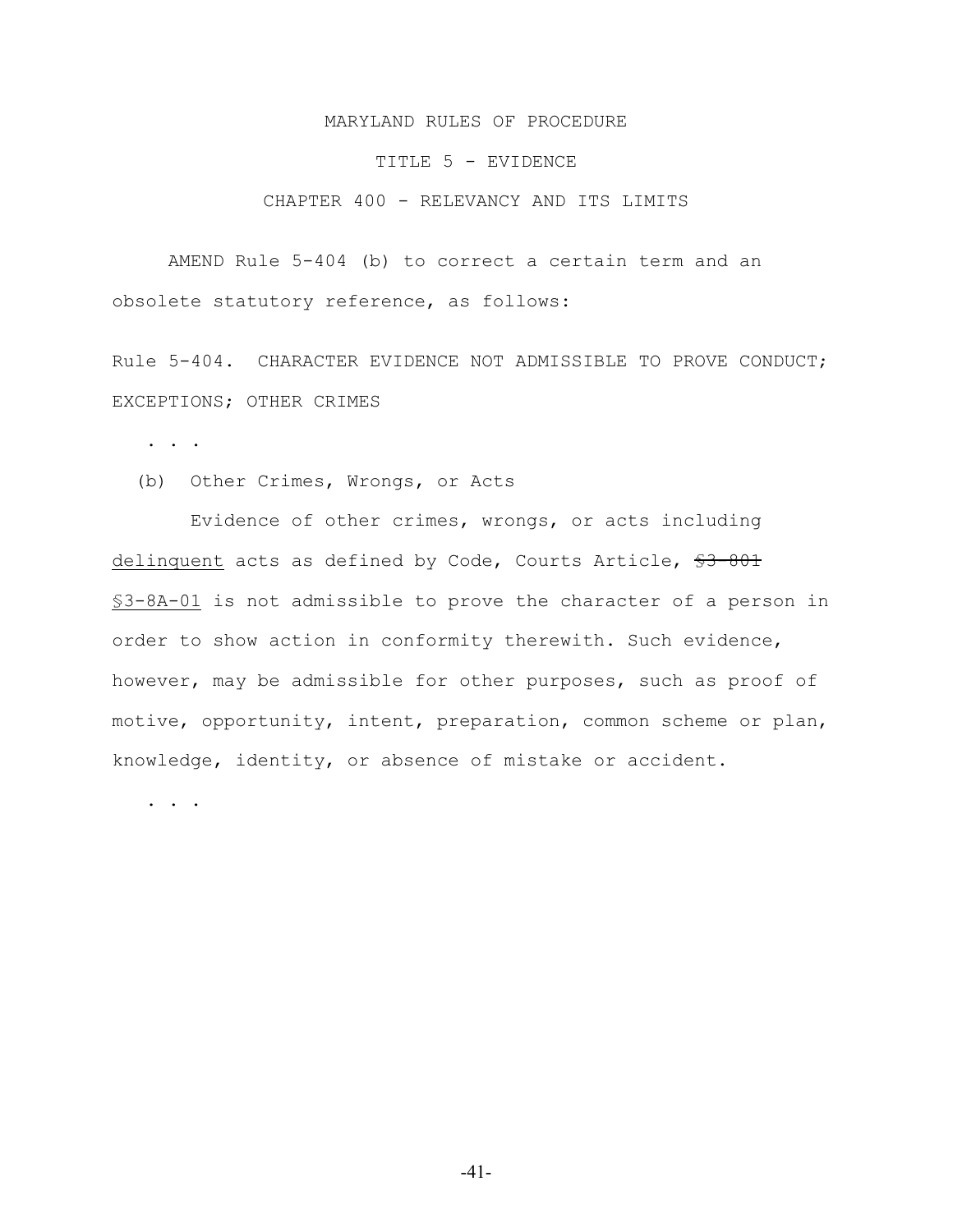#### TITLE 9 - FAMILY LAW ACTIONS

CHAPTER 100 - ADOPTION; GUARDIANSHIP TERMINATING PARENTAL RIGHTS

AMEND Rule 9-105 to delete the obsolete citation to Code, Article 27A, §4 in the cross reference following section (b), and to replace it with the updated citation to Code, Criminal Procedure Article, §16-204.

Rule 9-105. SHOW CAUSE ORDER; DISABILITY OF A PARTY; OTHER NOTICE

. . .

(b) Appointment of Attorney for Disabled Party

 (1) If the parties agree that a party who is not represented has a disability that makes the party incapable of consenting or participating effectively in the proceeding, the court shall appoint an attorney who shall represent the disabled party throughout the proceeding.

 (2) If there is a dispute as to whether a party who is not represented has a disability that makes the party incapable of consenting or participating effectively in the proceeding, the court shall:

(A) hold a hearing promptly to resolve the dispute;

 (B) appoint an attorney to represent the alleged disabled party at that hearing;

(C) provide notice of that hearing to all parties; and

 (D) if the court finds at the hearing that the party has such a disability, appoint an attorney who shall represent the

-42-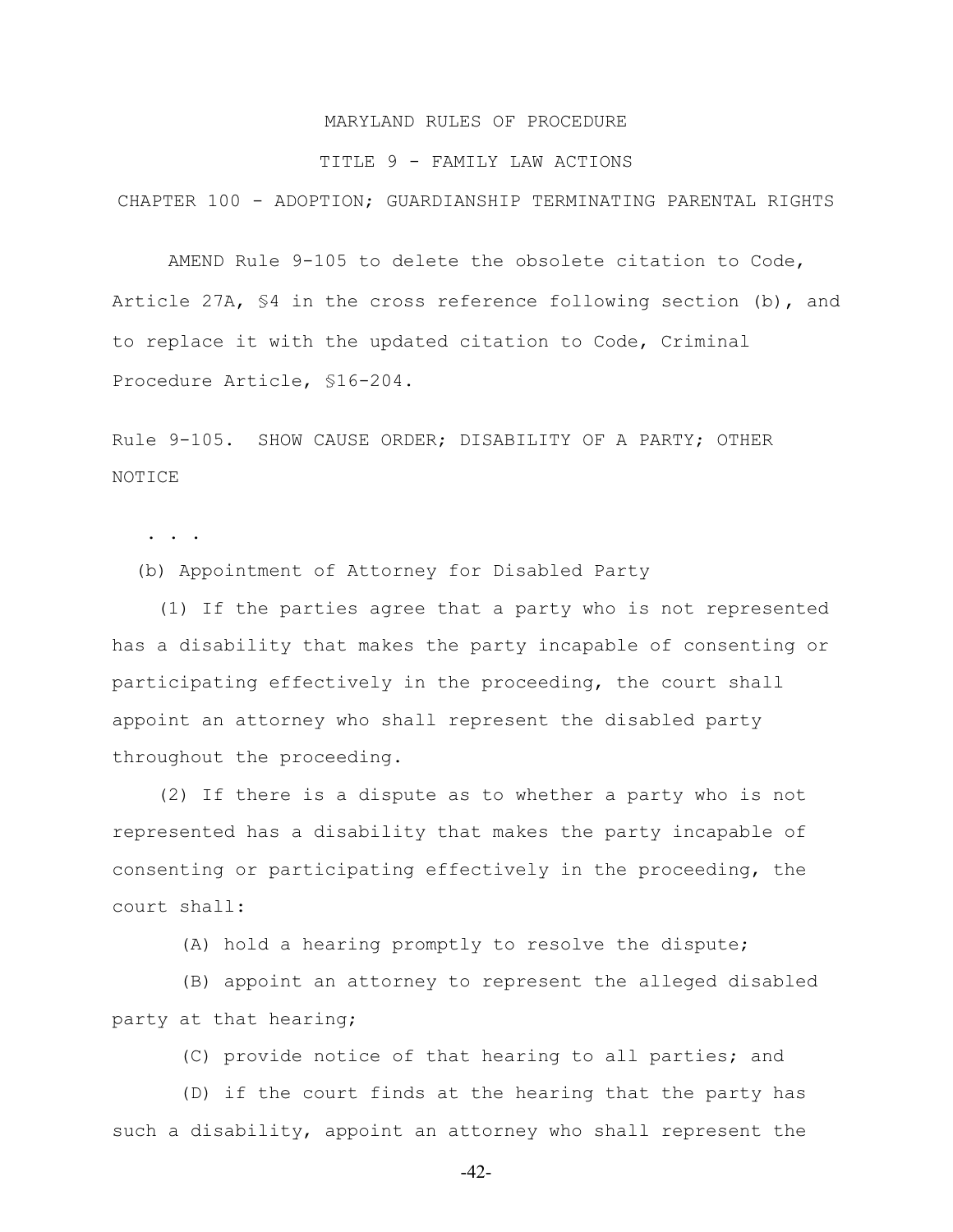disabled party throughout the proceeding.

Cross reference: See Code, Family Law Article, §§5-307 as to a Public Agency Guardianship; 5-307 as to a Public Agency Adoption without Prior TPR; 5-3A-07 as to a Private Agency Guardianship; and 5-3B-06 as to an Independent Adoption. For eligibility of an individual for representation by the Office of the Public Defender, see Code, Family Law Article \$5-307 and Code, Article 27A, §4 Code, Criminal Procedure Article, §16-204.

. . .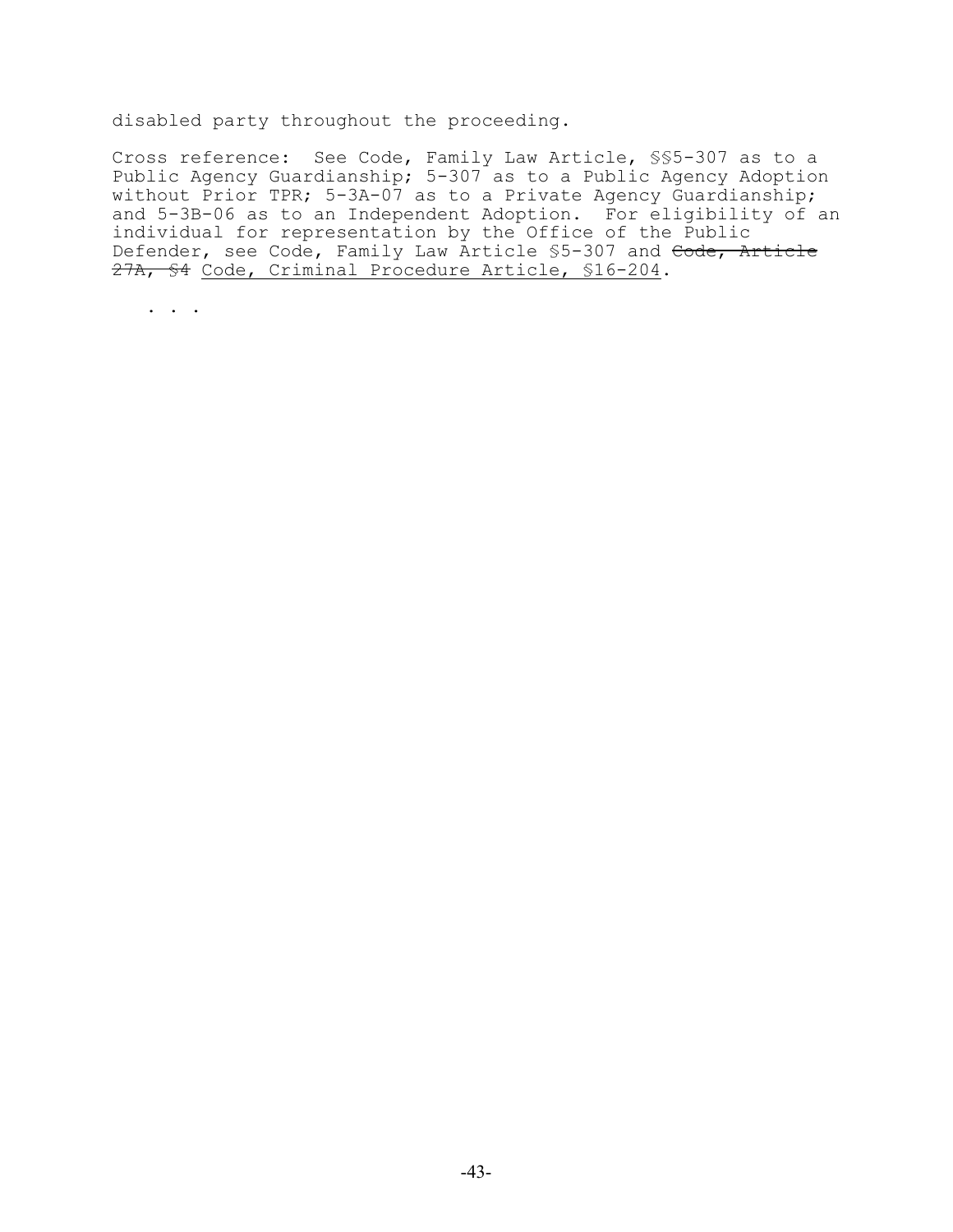#### TITLE 9 - FAMILY LAW ACTIONS

# CHAPTER 200 - DIVORCE, ANNULMENT, ALIMONY, CHILD SUPPORT, AND CHILD CUSTODY

DELETE current Rule 9-205 and ADD new Rule 9-205, as

follows:

Rule 9-205. MEDIATION OF CHILD CUSTODY AND VISITATION DISPUTES

(a) Scope of Rule

 This Rule applies to any action or proceeding under this Chapter in which the custody of or visitation with a minor child is an issue, including:

(1) an initial action to determine custody or visitation;

 (2) an action to modify an existing order or judgment as to custody or visitation; and

 (3) a petition for contempt by reason of non-compliance with an order or judgment governing custody or visitation.

(b) Duty of Court

 (1) Promptly after an action subject to this Rule is at issue, the court shall determine whether:

 (A) mediation of the dispute as to custody or visitation is appropriate and likely would be beneficial to the parties or the child; and

 (B) a mediator possessing the qualifications set forth in section (c) of this Rule is available to mediate the dispute.

 (2) If a party or a child represents to the court in good faith that there is a genuine issue of abuse, as defined in Code,

-44-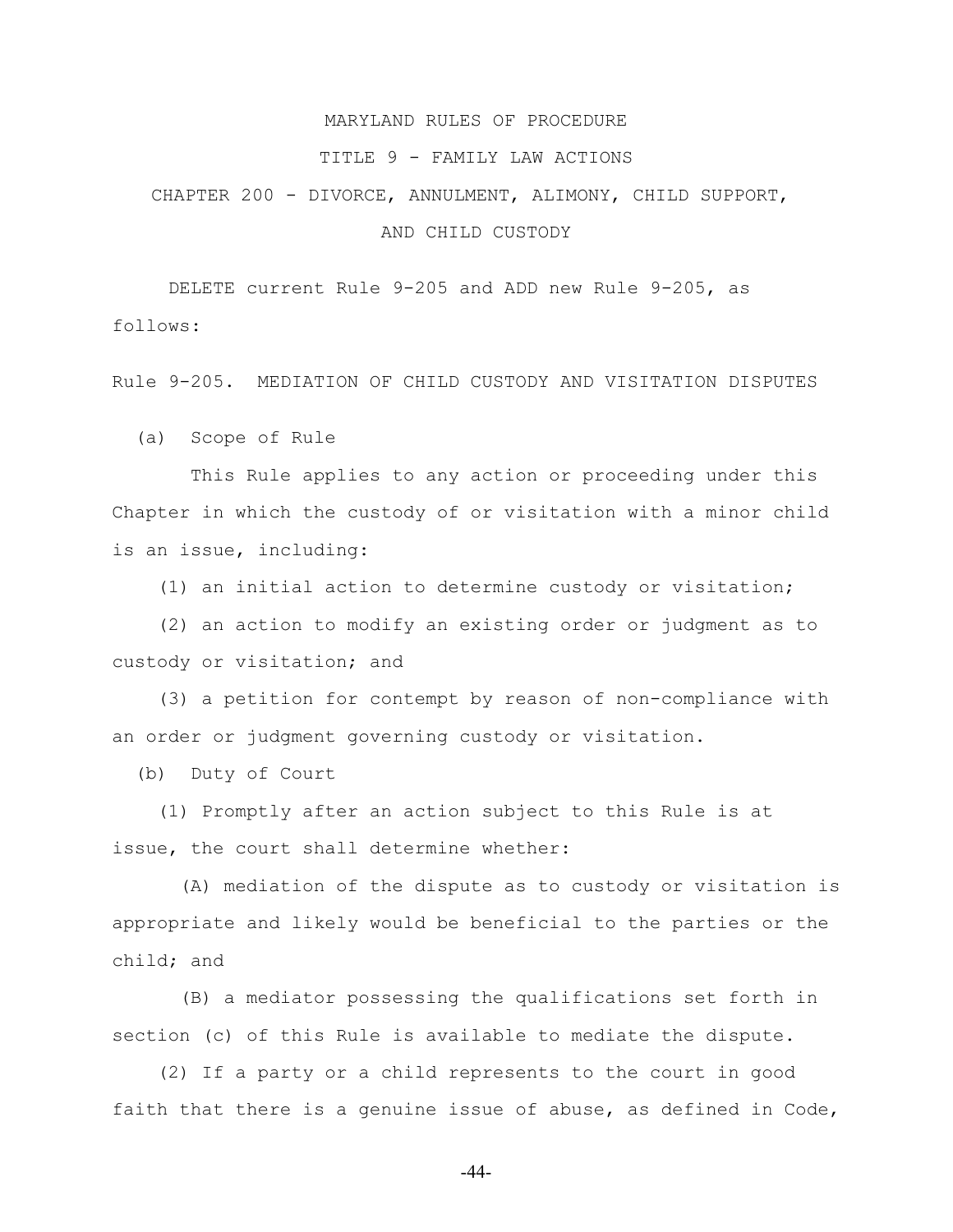Family Law Article, §4-501, of the party or child, and that, as a result, mediation would be inappropriate, the court may not order mediation.

 (3) If the court concludes that mediation is appropriate and likely to be beneficial to the parties or the child and that a qualified mediator is available, it shall enter an order requiring the parties to mediate the custody or visitation dispute. The order may stay some or all further proceedings in the action pending the mediation on terms and conditions set forth in the order.

Cross reference: With respect to subsection (b)(2) of this Rule, see Rule 1-341 and Rules 3.1 and 3.3 of the Maryland Lawyers' Rules of Professional Conduct.

(c) Qualifications of Court-Designated Mediator

 To be eligible for designation as a mediator by the court, an individual shall:

 (1) have the basic qualifications set forth in Rule 17-205  $(a)$ ;

 (2) have completed at least 20 hours of training in a family mediation training program that includes:

 (A) Maryland law relating to separation, divorce, annulment, child custody and visitation, and child and spousal support;

 (B) the emotional aspects of separation and divorce on adults and children;

 (C) an introduction to family systems and child development theory;

 (D) the interrelationship of custody, visitation, and child support; and

-45-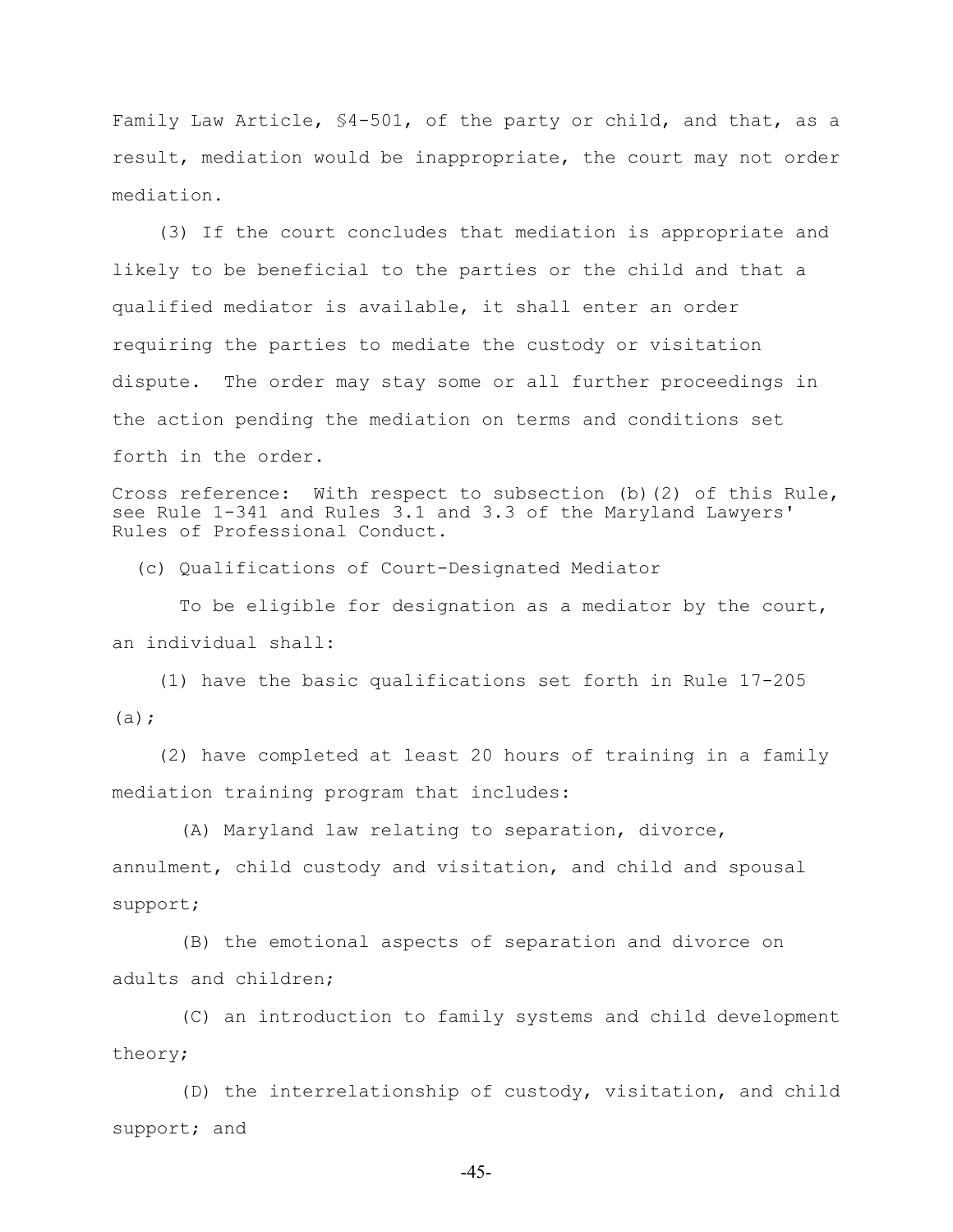(E) if the training program is given after January 1, 2013, strategies to (i) identify and respond to power imbalances, intimidation, and the presence and effects of domestic violence, and (ii) safely terminate a mediation when termination is warranted; and

 (3) have co-mediated at least eight hours of child access mediation sessions with an individual approved by the county administrative judge, or, in addition to any observations during the training program, have observed at least eight hours of such mediation sessions.

(d) Court Designation of Mediator

 (1) In an order referring a matter to mediation, the court shall:

 (A) designate a mediator from a list of qualified mediators approved by the court;

 (B) if the court has a unit of court mediators that provides child access mediation services, direct that unit to select a qualified mediator; or

 (C) direct an ADR organization, as defined in Rule 17-102, to select a qualified mediator.

 (2) If the referral is to a fee-for-service mediation, the order shall specify the hourly rate that the mediator may charge for mediation in the action, which may not exceed the maximum stated in the applicable fee schedule.

 (3) A mediator selected pursuant to subsection (d)(1)(B) or (d)(1)(C) of this Rule has the status of a court-designated mediator.

(4) In designating a mediator, the court is not required to

-46-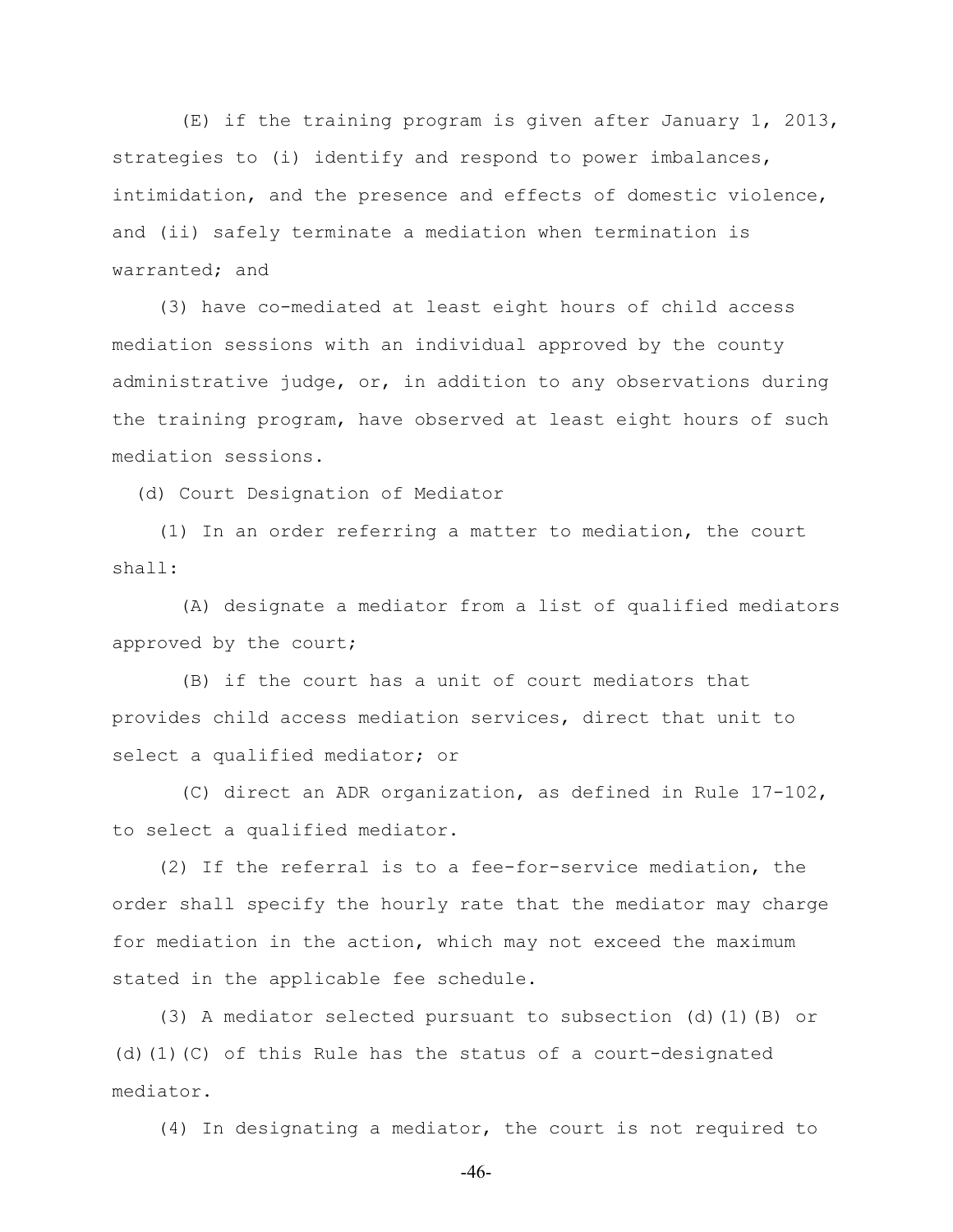choose at random or in any particular order. The court should endeavor to use the services of as many qualified mediators as practicable, but the court may consider, in light of the issues and circumstances presented by the action or the parties, any special training, background, experience, expertise, or temperament of the available prospective designees.

 (5) The parties may request to substitute for the courtdesignated mediator another mediator who has the qualifications set forth in Rule  $17-205$  (a)(1), (2), (3), and (6) and subsection (c)(2) of this Rule, whether or not the mediator's name is on the court's list, by filing with the court no later than 15 days after service of the order of referral to mediation a Request to Substitute Mediator.

 (A) The Request to Substitute Mediator shall be substantially in the following form: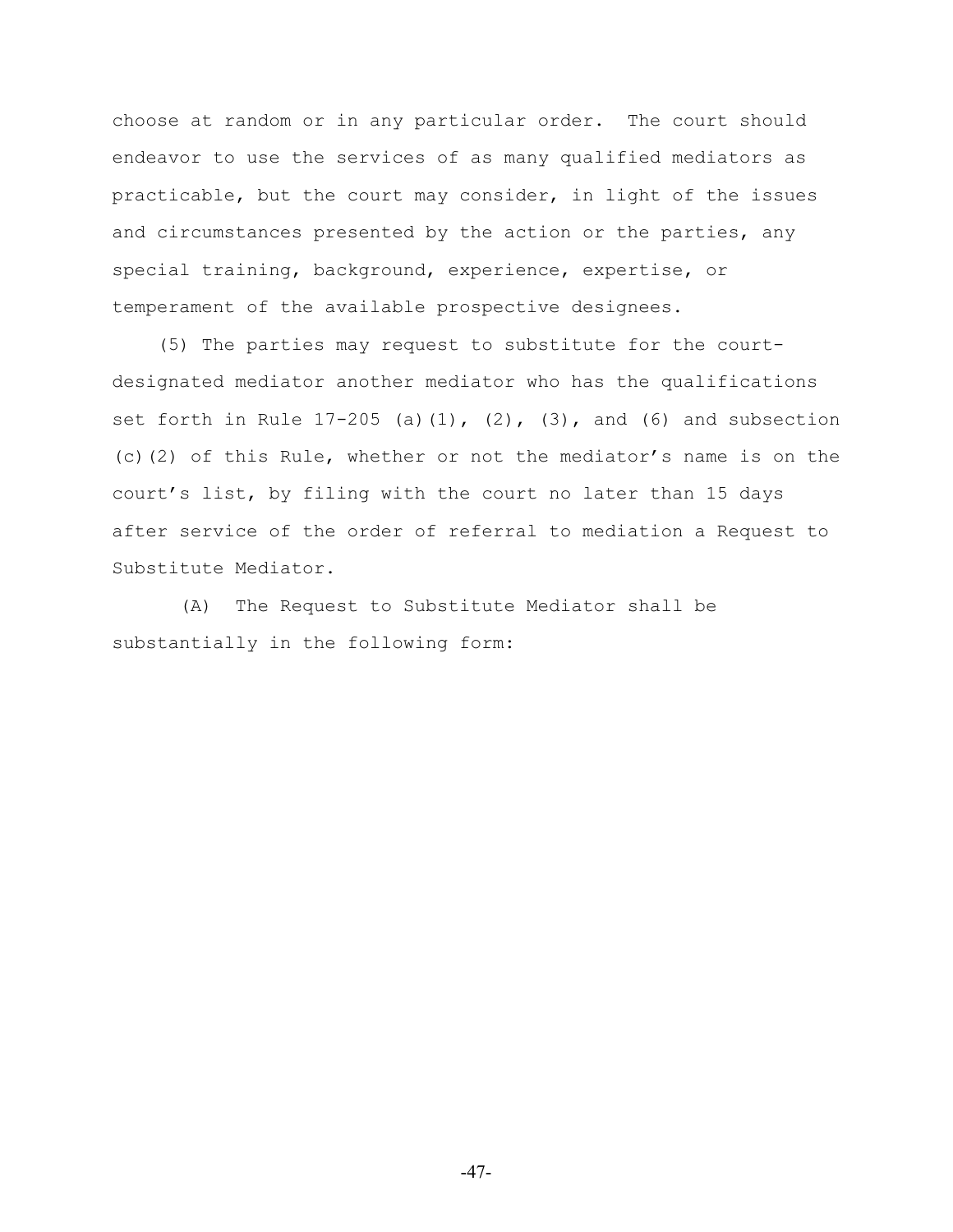# [Caption of Case]

Request to Substitute Mediator and Selection of Mediator by Stipulation

We agree to attend mediation proceedings pursuant to Rule 9-205 conducted by \_\_\_\_\_\_\_\_\_\_\_\_\_\_\_\_\_\_\_\_\_\_\_\_\_\_\_\_\_\_\_\_\_\_\_\_\_\_\_\_\_\_\_\_\_

(Name, address, and telephone number of mediator) and we have made payment arrangements with the mediator. We request that the court substitute this mediator for the mediator designated by the court.

 $\mathcal{L}_\text{max}$  and the contract of the contract of the contract of the contract of the contract of the contract of

 $\mathcal{L}_\text{max}$  and the contract of the contract of the contract of the contract of the contract of the contract of

 $\overline{I}$ 

(Signature of Plaintiff) (Signature of Defendant)

(Signature of Plaintiff's (Signature of Defendant's Attorney, if any) Attorney, if any)

I, \_\_\_\_\_\_\_\_\_\_\_\_\_\_\_\_\_\_\_\_\_\_\_\_\_\_\_\_\_\_\_\_\_\_\_\_\_\_\_\_\_\_\_\_\_\_\_\_\_\_\_\_\_\_\_\_,

## (Name of Mediator)

agree to conduct mediation proceedings in the above-captioned case in accordance with Rule  $9-205$  (e), (f), (q), (h), (i) and  $(j)$ .

I solemnly affirm under the penalties of perjury that I have the qualifications prescribed by Rule  $9-205$  (d)(5).

## $\mathcal{L}_\text{max}$ Signature of Mediator

 (B) If the Request to Substitute Mediator is timely filed, the court shall enter an order striking the original designation and substituting the individual selected by the parties to conduct the mediation, unless the court determines after notice

-48-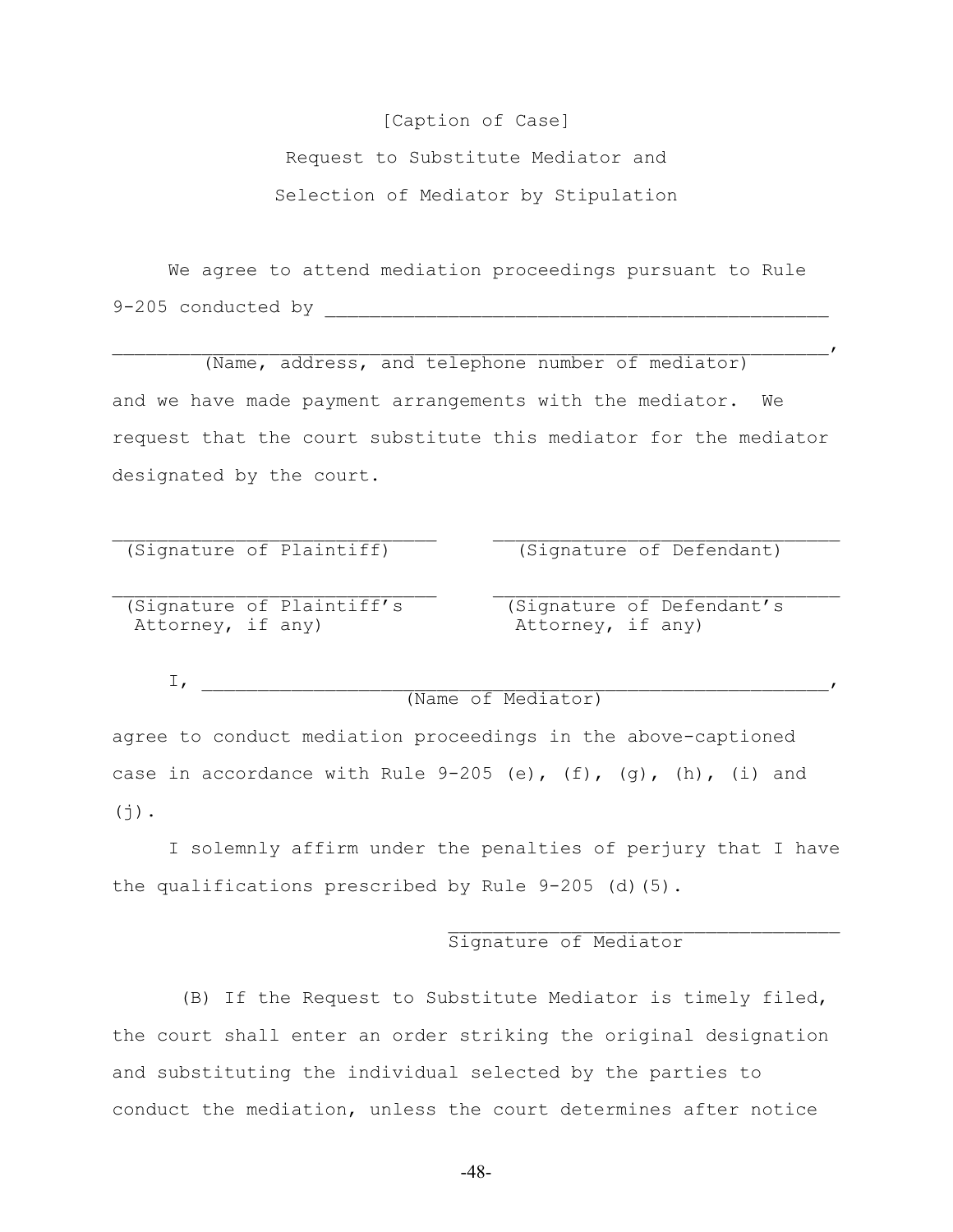and opportunity to be heard that the individual does not have the qualifications prescribed by subsection (d)(5) of this Rule. If no Request to Substitute Mediator is timely filed, the mediator shall be the court-designated mediator.

 (C) A mediator selected by stipulation of the parties and substituted by the court pursuant to subsection (d)(5)(B) of this Rule is not subject to the fee schedule provided for in section (j) of this Rule and Rule 17-208 while conducting mediation proceedings pursuant to the stipulation and designation, but shall comply with all other obligations of a court-designated mediator.

Committee note: Nothing in this Rule or the Rules in Title 17 prohibits the parties from selecting any individual, regardless of qualifications, to assist them in the resolution of issues by participating in ADR that is not court-ordered.

(e) Role of Mediator

 The role of a mediator designated by the court or agreed upon by the parties is as set forth in Rule 17-103.

(f) Confidentiality

Confidentiality of mediation communications under this

Rule is governed by Rule 17-105.

Cross reference: For the definition of "mediation communication," see Rule 17-102 (h).

Committee note: By the incorporation of Rule 17-105 by reference in this Rule, the intent is that the provisions of the Maryland Mediation Confidentiality Act are inapplicable to mediations under Rule 9-205. See Code, Courts Article, §3-1802 (b)(1).

(g) Scope of Mediation; Restriction on Fee Increase

 (1) The court's initial order may require the parties to attend a maximum of four hours in not more than two mediation sessions. For good cause and upon the recommendation of the

-49-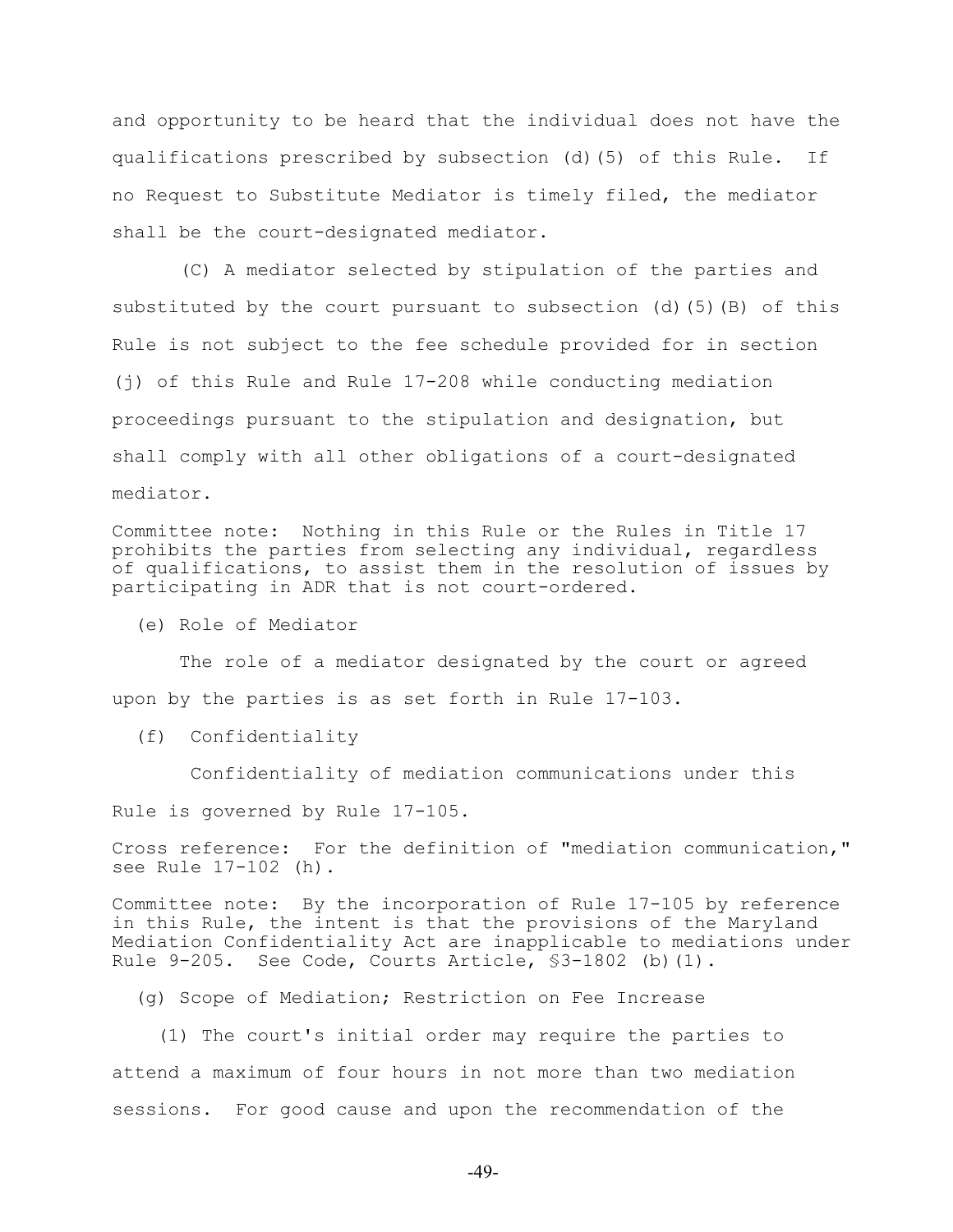mediator, the court may order up to four additional hours. The parties, by agreement, may extend the mediation beyond the number of hours stated in the initial or any subsequent order.

Committee note: Although the parties, without further order of court, may extend the mediation, an amendment to the time requirements contained in a scheduling order may be made only by order of the court.

Cross reference: See Rule 2-504.

 (2) Mediation under this Rule shall be limited to the issues of custody and visitation unless the parties agree otherwise in writing.

 (3) During any extension of the mediation pursuant to subsection (q)(1) of this Rule or expansion of the issues that are the subject of the mediation pursuant to subsection (g)(2) of this Rule, the mediator may not increase the mediator's hourly rate for providing services relating to the action.

Cross reference: See Rule 17-208, concerning fee schedules and sanctions for noncompliance with an applicable schedule.

(h) If Agreement

 If the parties agree on some or all of the disputed issues, the mediator shall provide copies of any document embodying the points of agreement to the parties and their attorneys for review and signature. If the document is signed by the parties as submitted or as modified by the parties, a copy of the signed document shall be sent to the mediator, who shall submit it to the court.

Committee note: Mediators often will record points of agreement expressed and adopted by the parties to provide documentation of the results of the mediation. Because a mediator who is not a Maryland lawyer is not authorized to practice law in Maryland, and a mediator who is a Maryland lawyer ordinarily would not be authorized to provide legal advice or services to parties in conflict, a mediator should not be authoring agreements regarding

-50-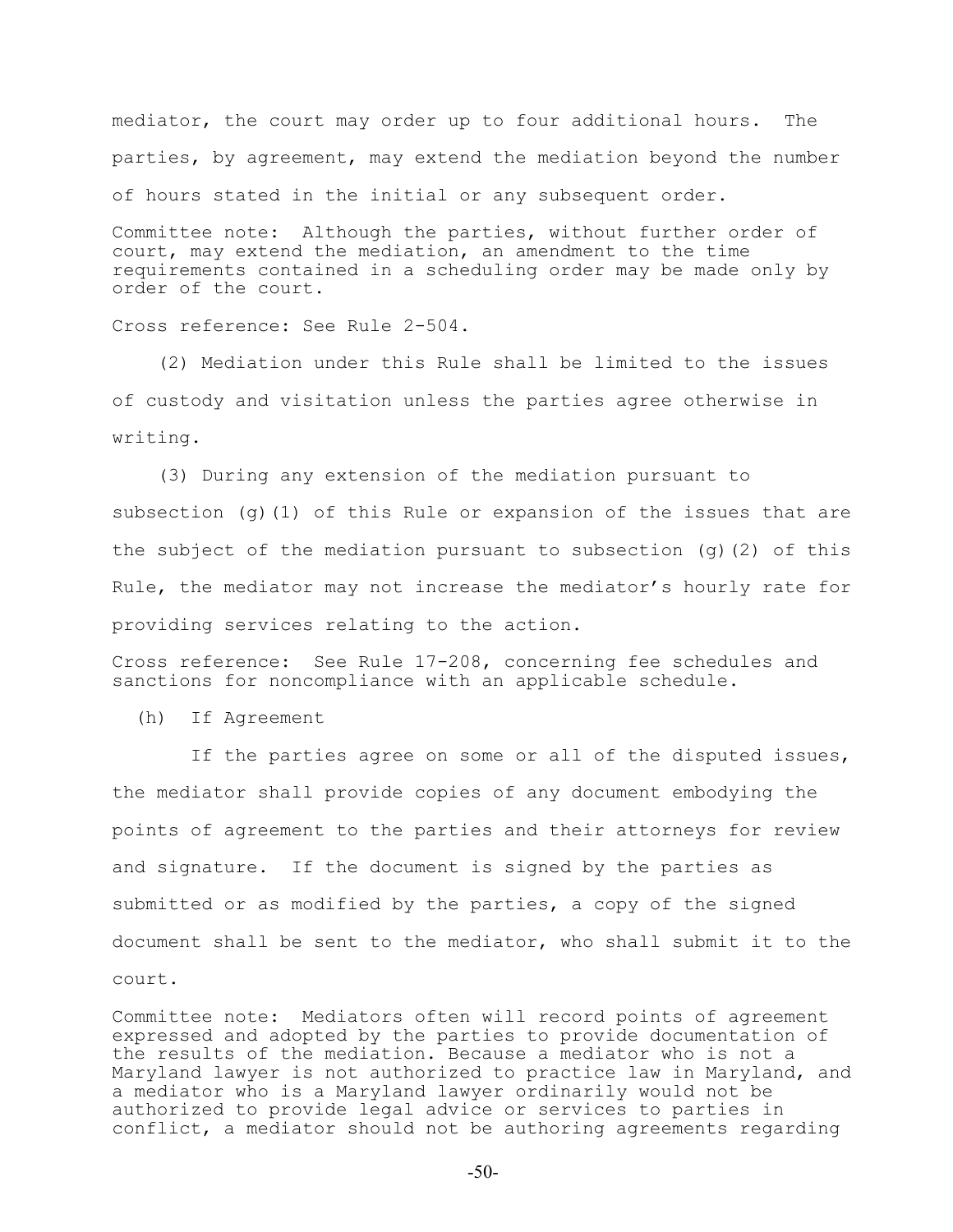matters in litigation for the parties to sign. If the parties are represented by counsel, the mediator should advise them not to sign the document embodying the points of agreement until they have consulted their attorneys. If the parties, whether represented or not, choose to sign the document, a statement should be added that the points of agreement as recorded by the mediator constitute the points of agreement expressed and adopted by the parties.

(i) If No Agreement

 If no agreement is reached or the mediator determines that mediation is inappropriate, the mediator shall so advise the court but shall not state the reasons. If the court does not order mediation or the case is returned to the court after mediation without an agreement as to all issues in the case, the court promptly shall schedule the case for hearing on any pendente lite or other appropriate relief not covered by a mediation agreement.

(j) Evaluation Forms

 At the conclusion of the mediation, the mediator shall give to the parties any evaluation forms and instructions provided by the court.

(k) Costs

(1) Fee Schedule

 Fee schedules adopted pursuant to Rule 17-208 shall include maximum fees for mediators designated pursuant to this Rule, and a court-designated mediator appointed under this Rule may not charge or accept a fee for a mediation proceeding conducted pursuant to that designation in excess of that allowed by that schedule.

(2) Payment of Compensation and Expenses

Payment of the compensation and reasonable expenses of a mediator may be compelled by order of court and assessed among the

-51-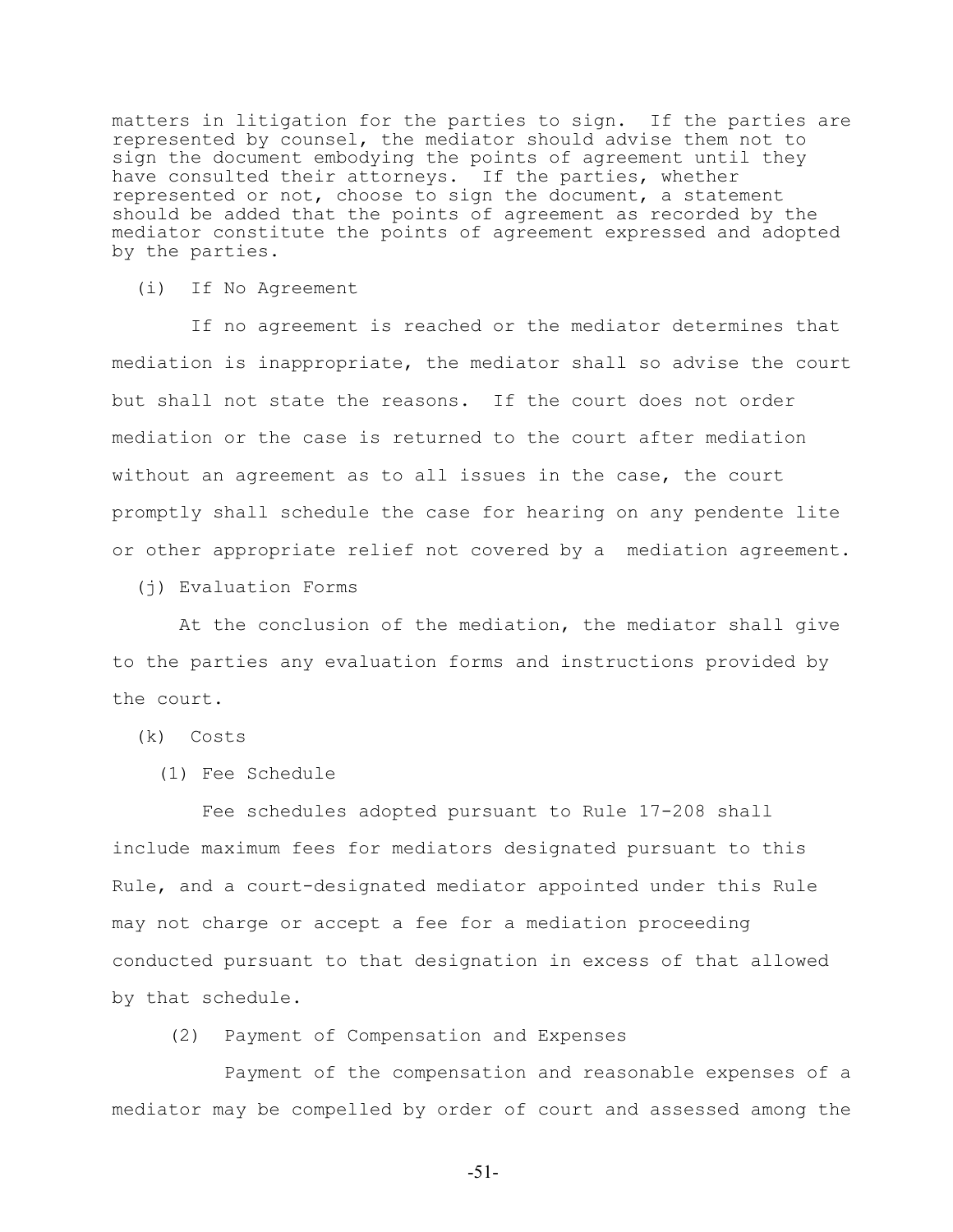parties as the court may direct. In the order for mediation, the court may waive payment of the compensation and reasonable expenses.

Source: This Rule is derived in part from the 2012 version of former Rule 9-205 and is in part new.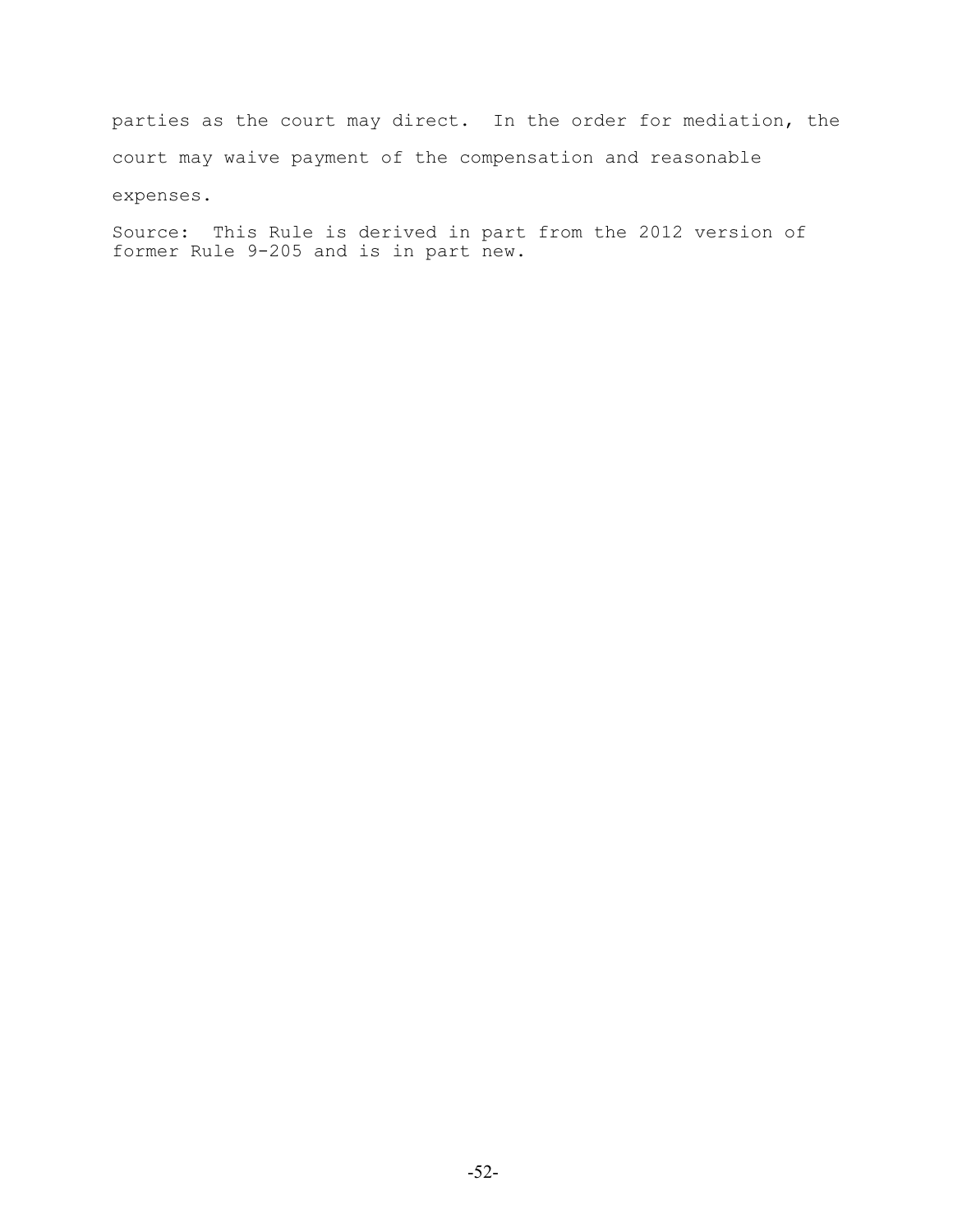#### TITLE 14 - SALES OF PROPERTY

#### CHAPTER 200 - FORECLOSURE OF LIEN INSTRUMENTS

AMEND Rule 14-212 to conform internal references to the revision of the Rules in Title 17, as follows:

Rule 14-212. ALTERNATIVE DISPUTE RESOLUTION

(a) Applicability

 This Rule applies to actions that are ineligible for foreclosure mediation under Code, Real Property Article, §7- 105.1.

(b) Referral to Alternative Dispute Resolution

 In an action in which a motion to stay the sale and dismiss the action has been filed, and was not denied pursuant to Rule 14-211 (b)(1), the court at any time before a sale of the property subject to the lien may refer a matter to mediation or another appropriate form of alternative dispute resolution, subject to the provisions of Rule  $17-103$  17-201, and may require that individuals with authority to settle the matter be present or readily available for consultation.

Cross reference: For qualifications of a mediator other than one selected by agreement of the parties, see Rule  $17-104$  (f)  $17-205$ (e).

Source: This Rule is new.

-53-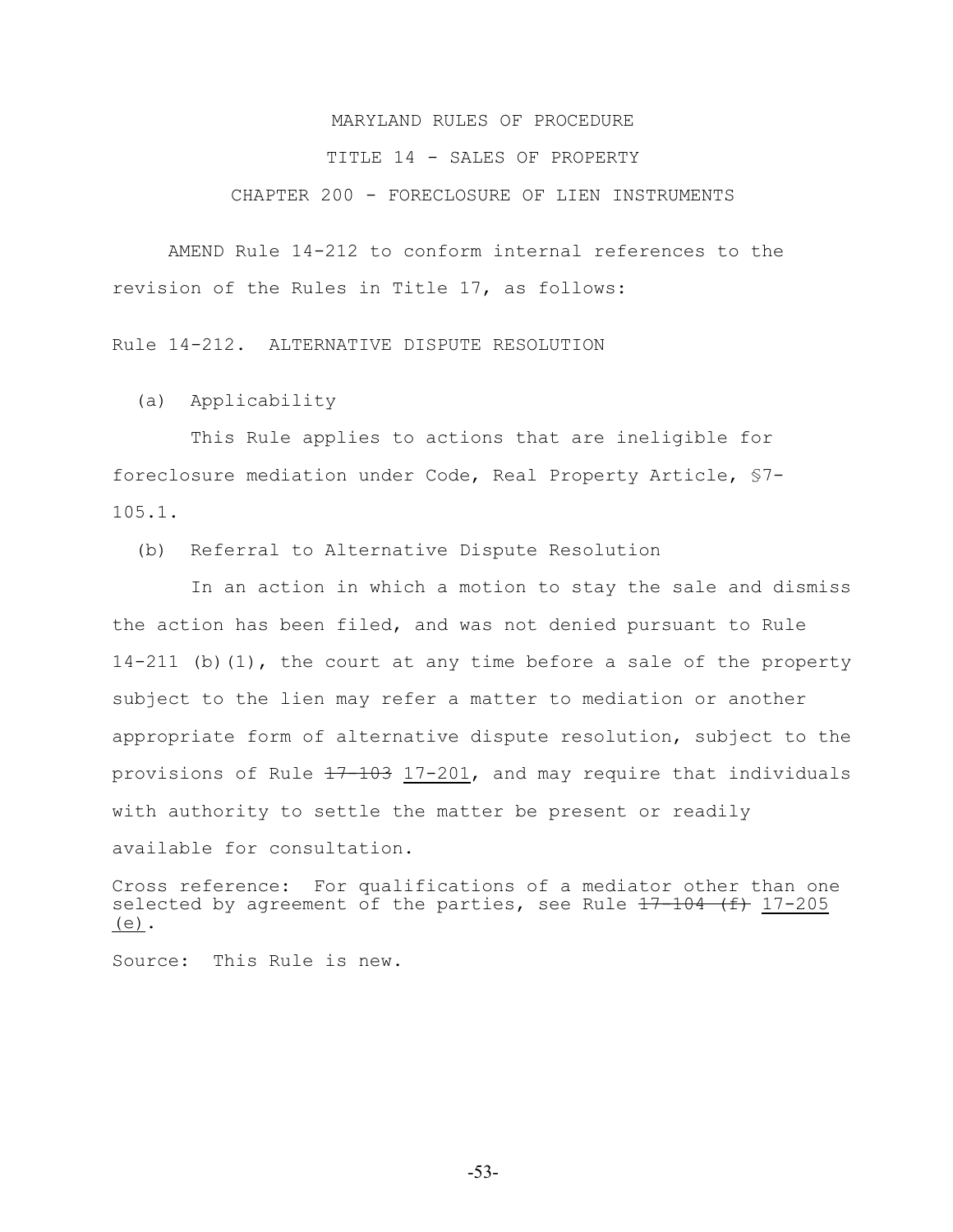#### TITLE 15 - OTHER SPECIAL PROCEEDINGS

CHAPTER 1200 - CORAM NOBIS

AMEND Rule 15-1201 to add a Committee note at the end of the Rule, as follows:

Rule 15-1201. APPLICABILITY

The Rules in this Chapter govern proceedings for a writ of coram nobis as to a prior judgment in a criminal action.

Committee note: The Rules in this Chapter are not intended to apply to proceedings for a writ of coram nobis as to judgments in civil actions. The failure to seek an appeal in a criminal case does not constitute a waiver of the right to file a petition for writ of error coram nobis. See Code, Criminal Procedure Article,  $§8 - 401.$ 

Source: This Rule is new.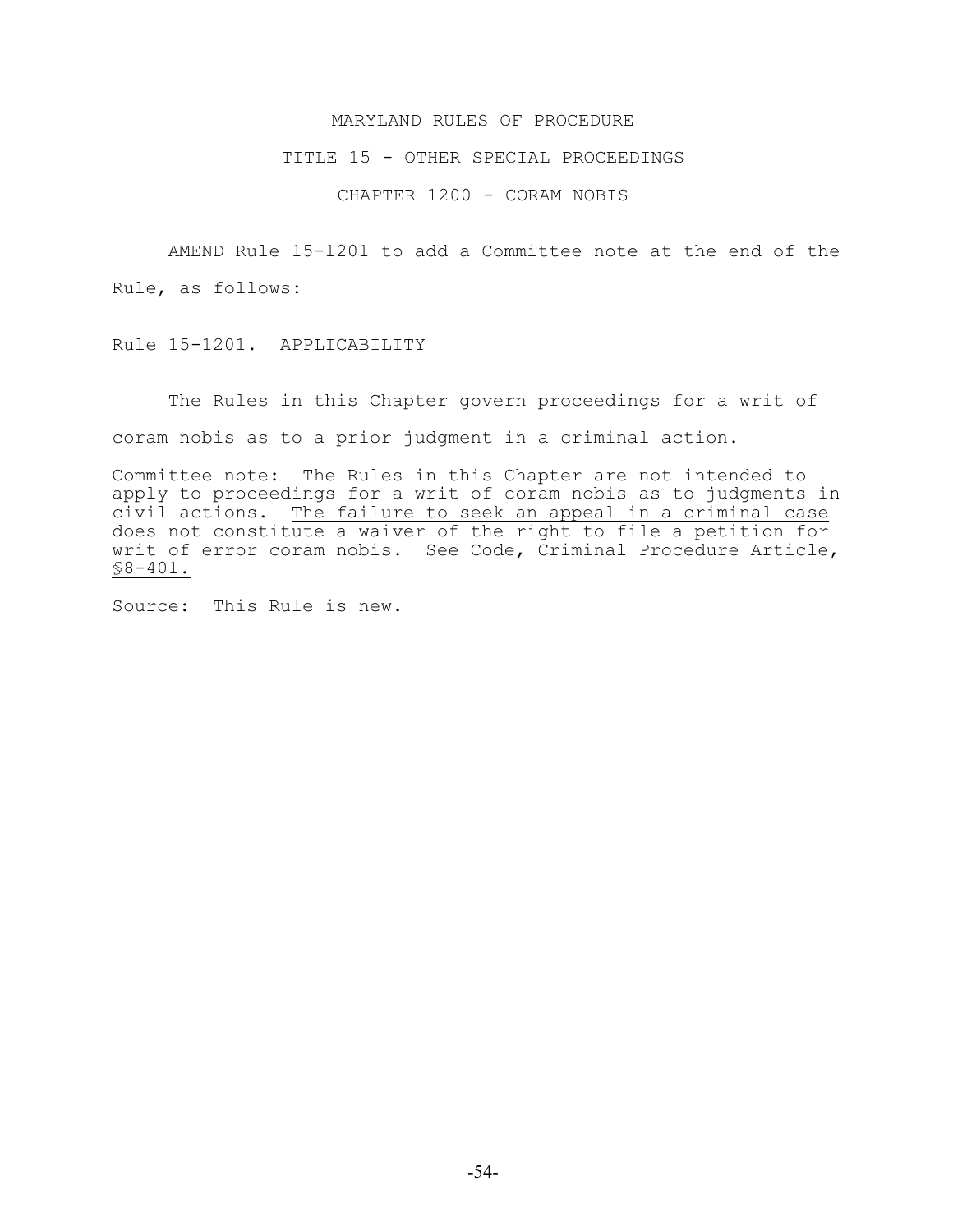# **TITLE 17 – ALTERNATIVE DISPUTE RESOLUTION**

# **TABLE OF CONTENTS**

CHAPTER 100 – GENERAL PROVISIONS

- CHAPTER 200 PROCEEDINGS IN CIRCUIT COURT
- CHAPTER 300 PROCEEDINGS IN THE DISTRICT COURT
- CHAPTER 400 [Reserved for Proceedings in the Court of Special Appeals]
- CHAPTER 500 [Reserved for Proceedings in the Orphans' Courts]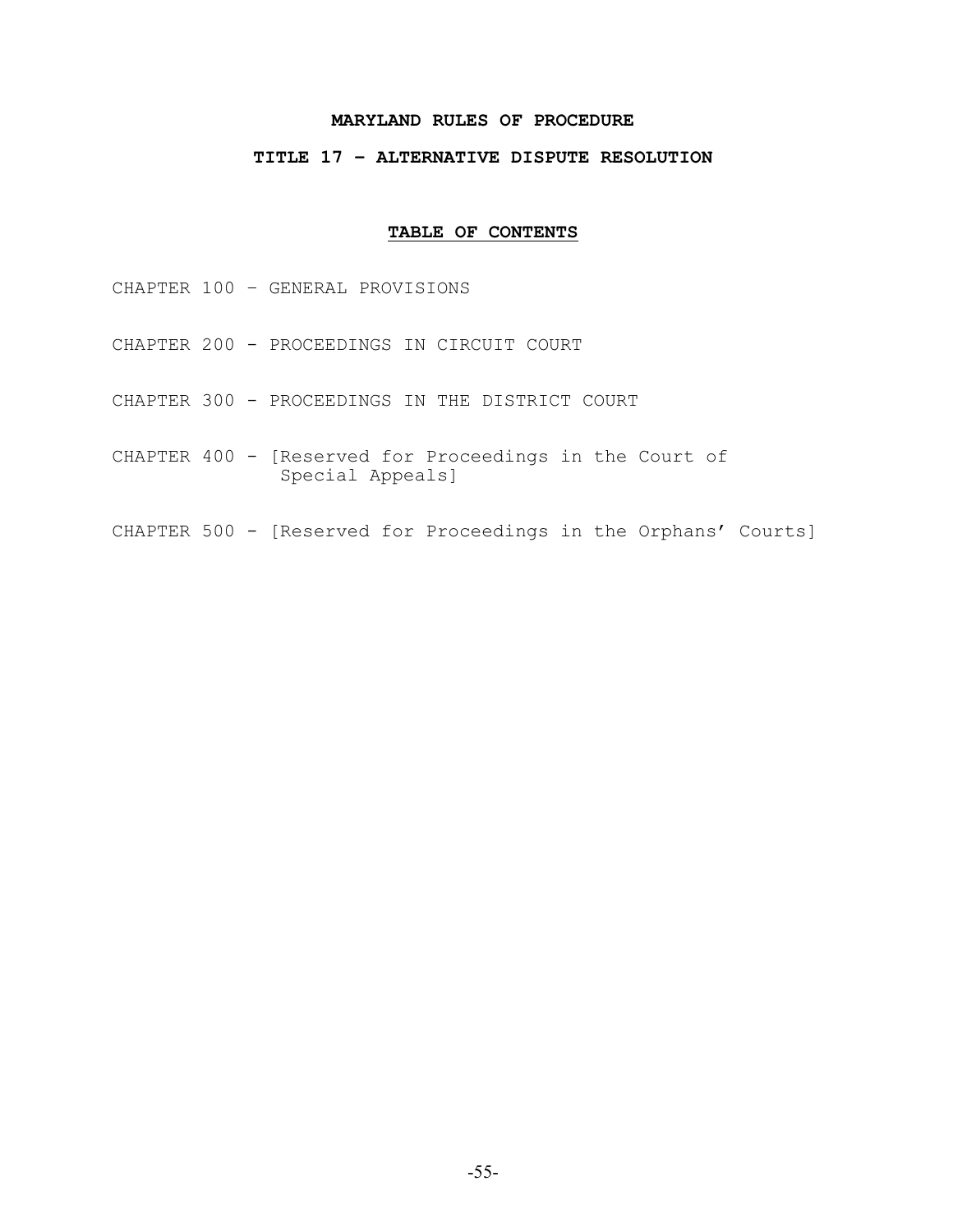## TITLE 17 – ALTERNATIVE DISPUTE RESOLUTION

CHAPTER 100 – GENERAL PROVISIONS

#### **TABLE OF CONTENTS**

Rule 17-101. APPLICABILITY

- (a) General Applicability of Title
- (b) Exceptions
- (c) Applicability of Chapter 200
- (d) Applicability of Chapter 300

Rule 17-102. DEFINITIONS

- (a) ADR
- (b) ADR Organization
- (c) ADR Practitioner
- (d) Alternative Dispute Resolution
- (e) Arbitration
- (f) Fee-for-service
- (g) Mediation
- (h) Mediation Communication
- (i) Neutral Case Evaluation
- (j) Neutral Expert
- (k) Neutral Fact-finding
- (l) Settlement Conference

Rule 17-103. ROLE OF MEDIATOR

Rule 17-104. BASIC MEDIATION TRAINING PROGRAMS

Rule 17-105. MEDIATION CONFIDENTIALITY

- (a) Mediator
- (b) Parties
- (c) Signed Document
- (d) Permitted Disclosures
- (e) Discovery; Admissibility of Information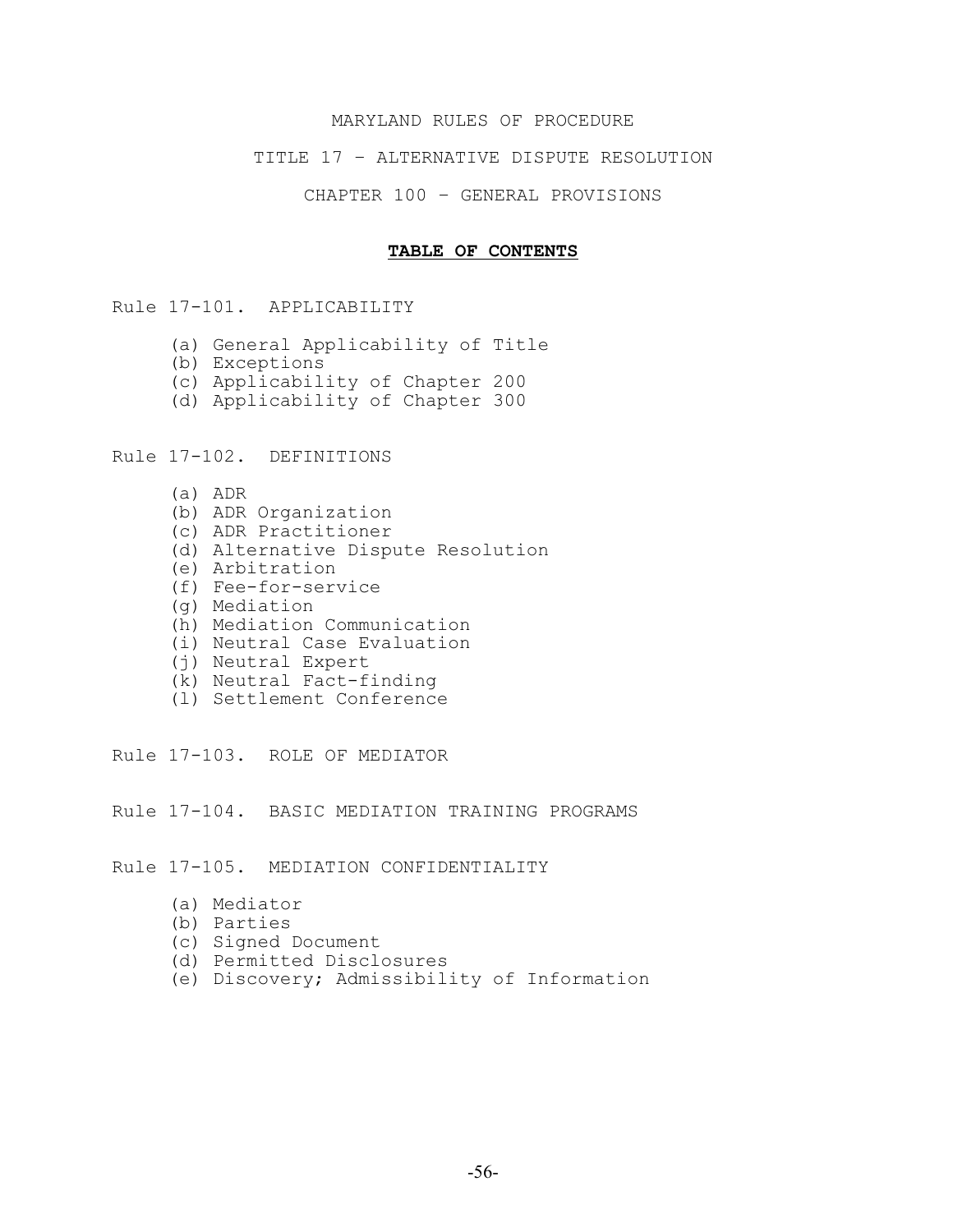#### TITLE 17 – ALTERNATIVE DISPUTE RESOLUTION

CHAPTER 100 – GENERAL PROVISIONS

Rule 17-101. APPLICABILITY

(a) General Applicability of Title

 Except as provided in section (b) of this Rule, the Rules in this Title apply when a court refers all or part of a civil action or proceeding to ADR.

Committee note: The Rules is this Title do not apply to an ADR process in which the parties participate without a court order of referral to that process.

(b) Exceptions

 Except as otherwise provided by Rule, the Rules in this Title do not apply to:

 (1) an action or order to enforce a contractual agreement to submit a dispute to ADR;

 (2) an action to foreclose a lien against owner-occupied residential property subject to foreclosure mediation conducted by the Office of Administrative Hearings under Rule 14-209.1;

 (3) an action pending in the Health Care Alternative Dispute Resolution Office under Code, Courts Article, Title 3, Subtitle 2A, unless otherwise provided by law; or

 (4) a matter referred to a master, examiner, auditor, or parenting coordinator pursuant to Rule 2-541, 2-542, 2-543, or 9- 205.2.

(c) Applicability of Chapter 200

The Rules in Chapter 200 apply to actions and proceedings

-57-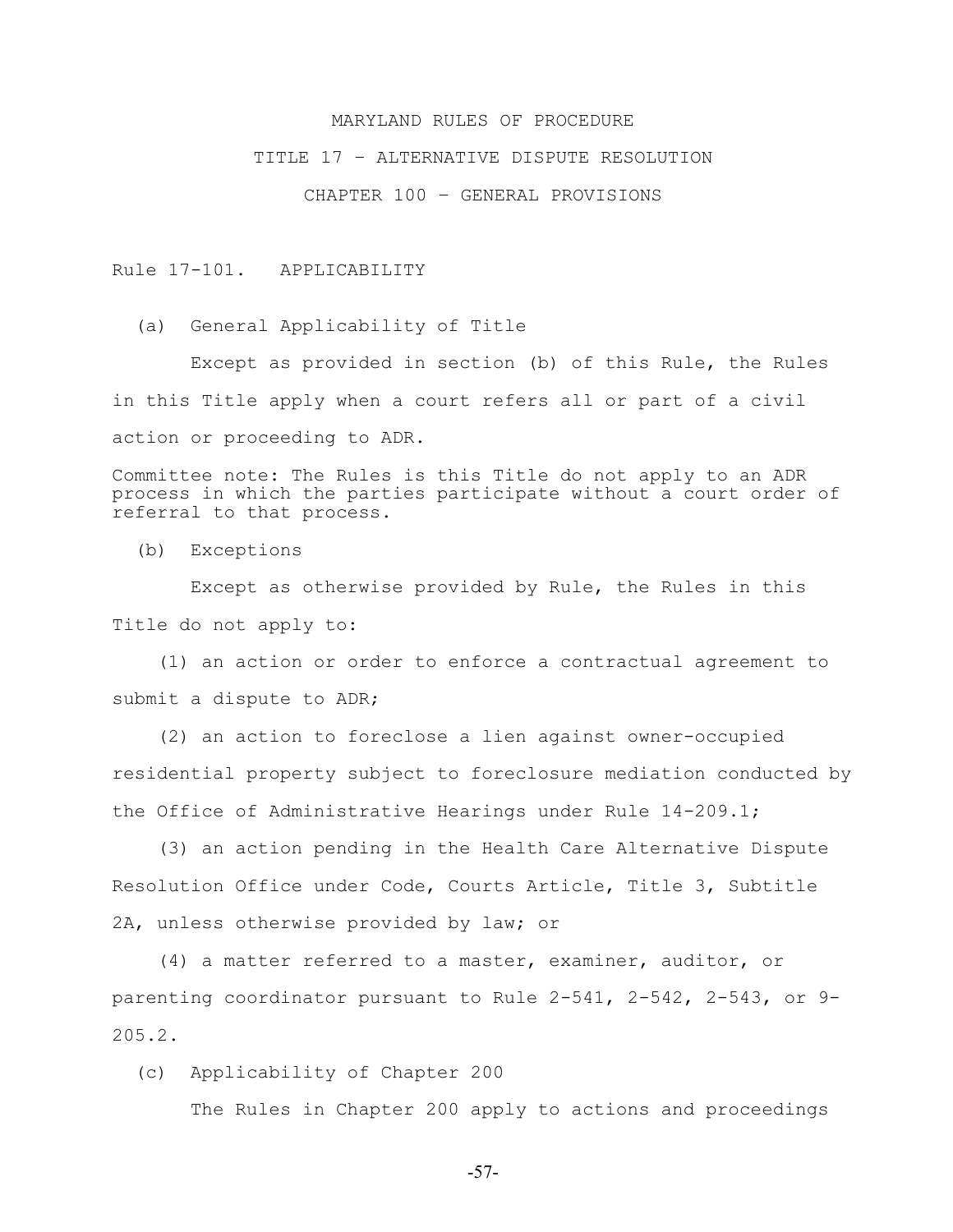pending in a circuit court.

(d) Applicability of Chapter 300

 The Rules in Chapter 300 apply to actions and proceedings pending in the District Court.

Source: This Rule is derived from former Rule 17-101 (2012).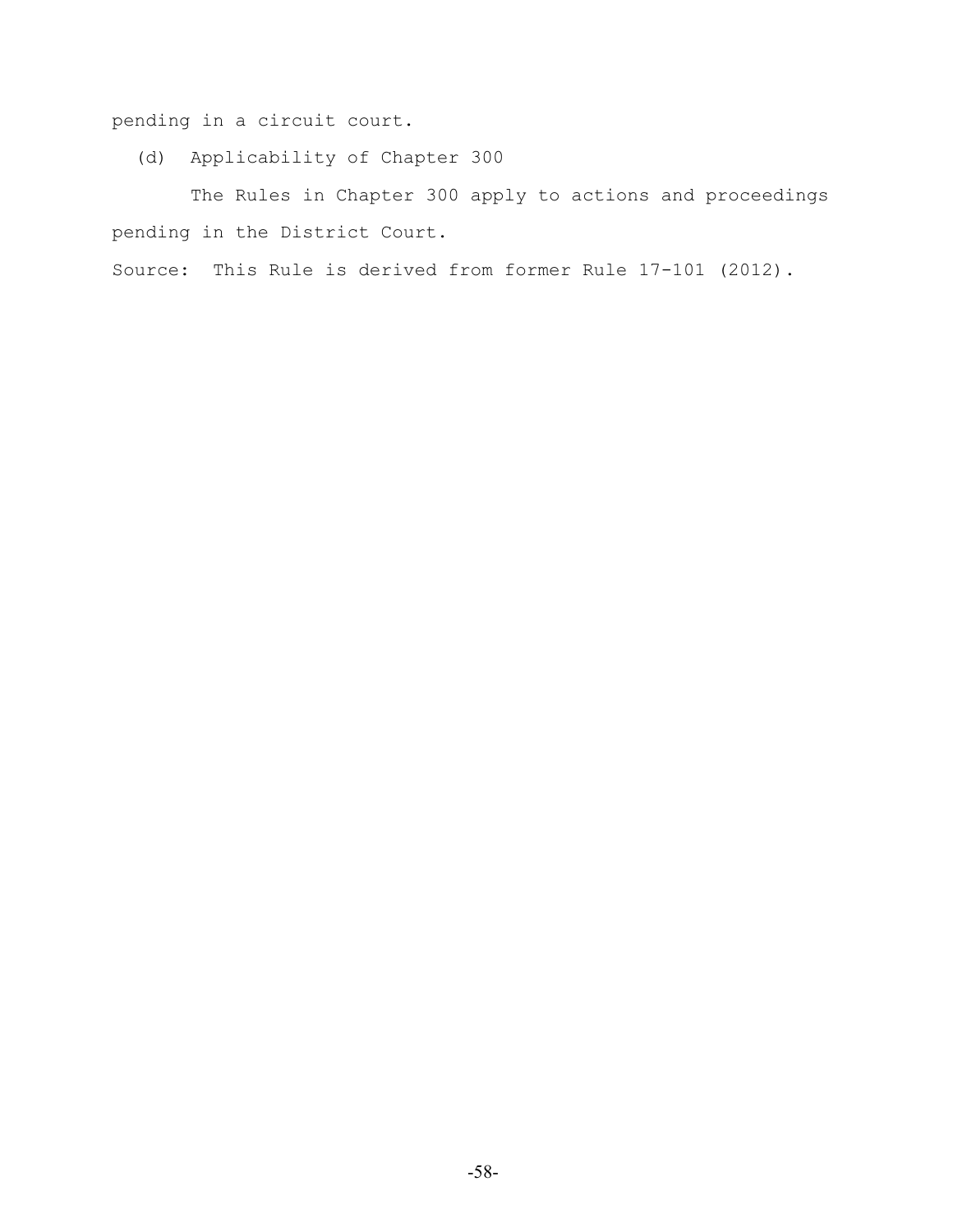## TITLE 17 – ALTERNATIVE DISPUTE RESOLUTION

CHAPTER 100 – GENERAL PROVISIONS

Rule 17-102. DEFINITIONS

In this Title, the following definitions apply except as expressly otherwise provided or as necessary implication requires:

(a) ADR

"ADR" means "alternative dispute resolution."

(b) ADR Organization

 "ADR organization" means an entity, including an ADR unit of a court, that is designated by the court to select individuals with the applicable qualifications required by Rule 9-205 or the Rules in this Title to conduct a non-fee-for-service ADR ordered by the court.

(c) ADR Practitioner

 "ADR practitioner" means an individual who conducts ADR under the Rules in this Title.

(d) Alternative Dispute Resolution

 "Alternative dispute resolution" means the process of resolving matters in pending litigation through arbitration, mediation, neutral case evaluation, neutral fact-finding, settlement conference, or a combination of those processes.

(e) Arbitration

 "Arbitration" means a process in which (1) the parties appear before one or more impartial arbitrators and present evidence and argument to support their respective positions, and (2) the arbitrators render an award that is not binding unless the

-59-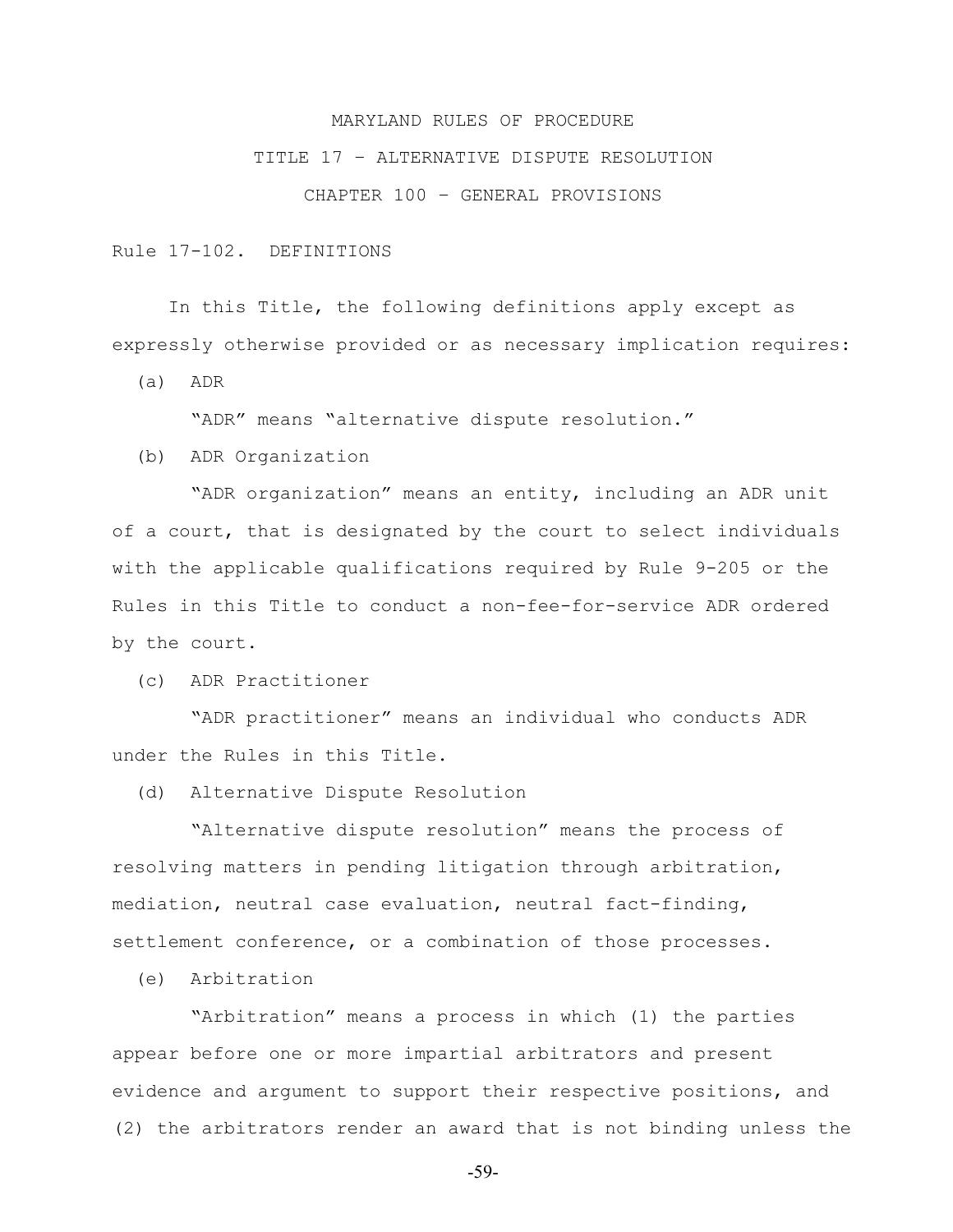parties agree otherwise in writing.

Committee note: Under the Federal Arbitration Act, the Maryland Uniform Arbitration Act, the International Commercial Arbitration Act, and at common law, arbitration awards are binding unless the parties agree otherwise.

(f) Fee-for-service

 "Fee-for-service" means that a party will be charged a fee by an ADR practitioner designated by a court to conduct ADR.

(g) Mediation

 "Mediation" means a process in which the parties work with one or more impartial mediators who, without providing legal advice, assist the parties in reaching their own voluntary agreement for the resolution of all or part of a dispute. Cross reference: For the role of the mediator, see Rule 17-103.

(h) Mediation Communication

 "Mediation communication" means a communication, whether spoken, written, or nonverbal, made as part of a mediation, including a communication made for the purpose of considering, initiating, continuing, reconvening, or evaluating a mediation or a mediator.

(i) Neutral Case Evaluation

 "Neutral case evaluation" means a process in which (1) the parties, their attorneys, or both appear before an impartial evaluator and present in summary fashion the evidence and arguments to support their respective positions, and (2) the evaluator renders an evaluation of their positions and an opinion as to the likely outcome of the litigation.

(j) Neutral Expert

"Neutral expert" means an individual with special expertise

-60-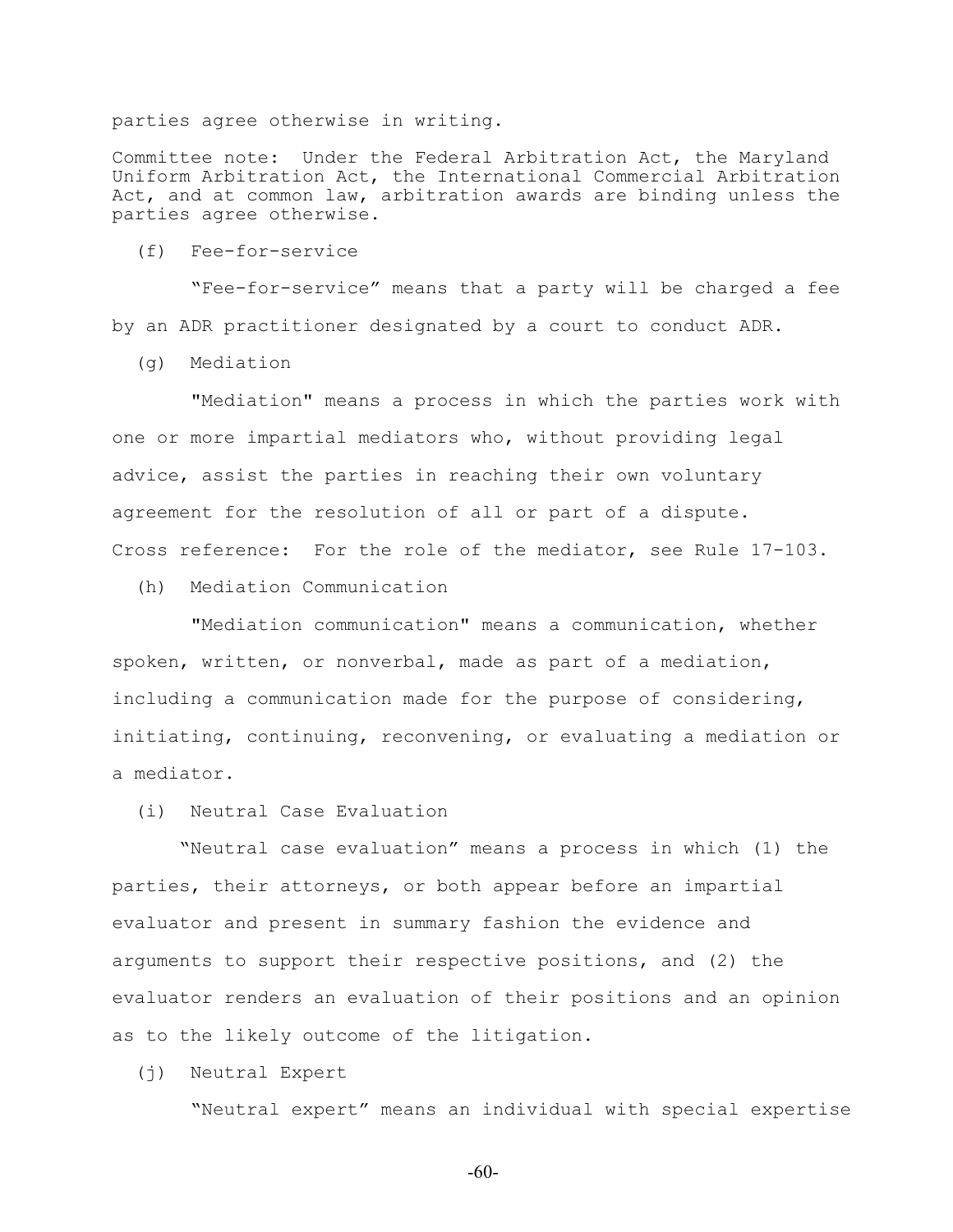to provide impartial technical background information, an impartial opinion, or both in a specific area.

(k) Neutral Fact-finding

 "Neutral fact-finding" means a process in which (1) the parties, their attorneys, or both appear before an impartial individual and present the evidence and arguments to support their respective positions as to disputed factual issues, and (2) the individual makes findings of fact as to those issues that are not binding unless the parties agree otherwise in writing.

(l) Settlement Conference

 "Settlement conference" means a conference at which the parties, their attorneys, or both appear before an impartial individual to discuss the issues and positions of the parties in an attempt to agree on a resolution of all or part of the dispute by means other than trial. A settlement conference may include neutral case evaluation and neutral fact-finding, and the impartial individual may recommend the terms of an agreement. Source: This Rule is derived as follows: Section (a) is new. Section (b) is new. Section (c) is new. Section (d) is derived from former Rule 17-102 (a) (2012). Section (e) is derived from former Rule 17-102 (b) (2012). Section (f) is derived from former Rule 17-102 (c) (2012). Section (g) is derived from former Rule 17-102 (d) (2012). Section (h) is derived from former Rule 17-102 (e) (2012). Section (i) is derived from former Rule 17-102 (f) (2012).

 Section (j) is new. Section (k) is derived from former Rule 17-102 (g) (2012). Section (l) is derived from former Rule 17-102 (h) (2012).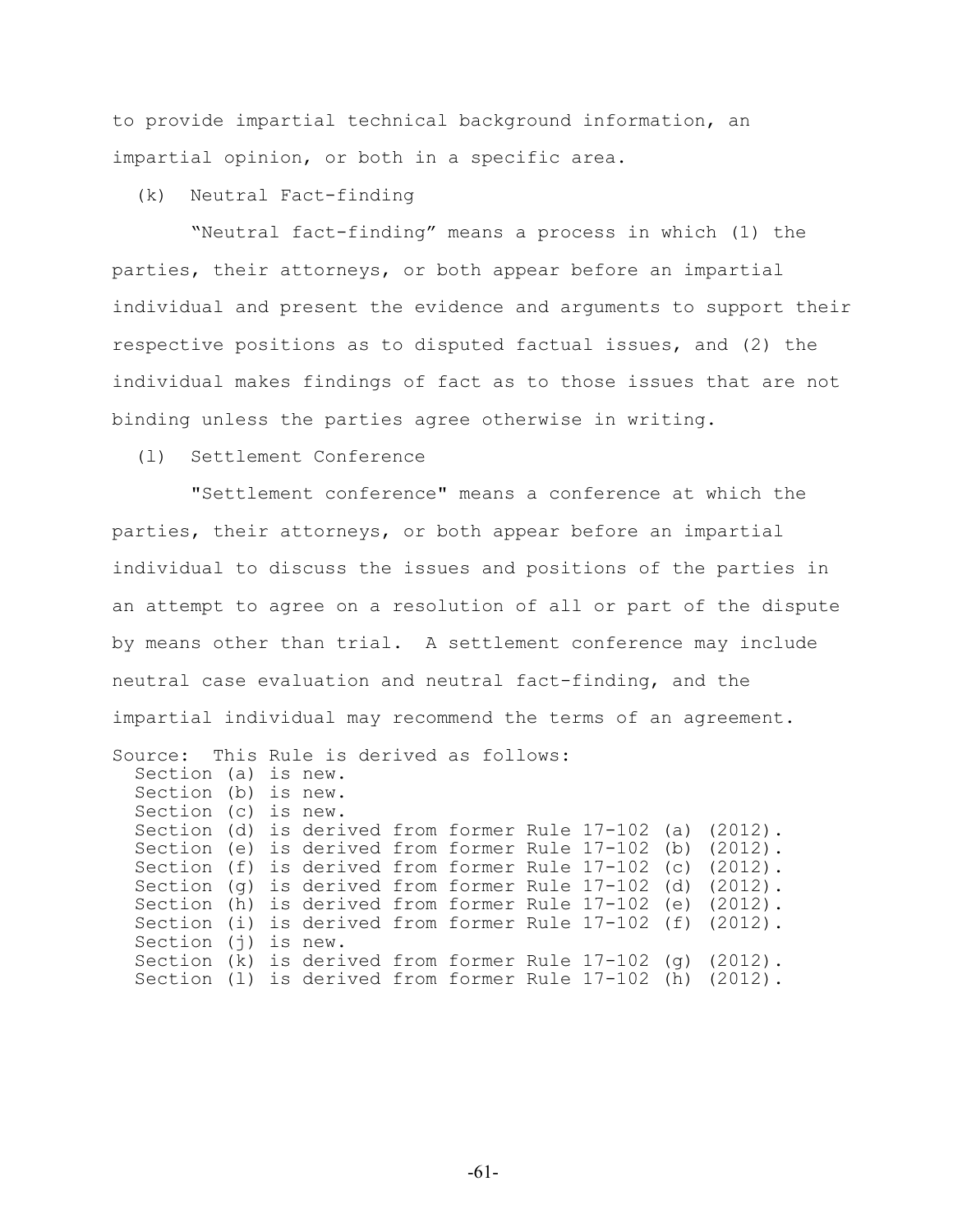#### TITLE 17 – ALTERNATIVE DISPUTE RESOLUTION

CHAPTER 100 – GENERAL PROVISIONS

Rule 17-103. ROLE OF MEDIATOR

A mediator may help identify issues and options, assist the parties and their attorneys in exploring the needs underlying their respective positions, and, upon request, record points of agreement expressed and adopted by the parties. While acting as a mediator, the mediator does not engage in any other ADR process and does not recommend the terms of an agreement.

Committee note: Mediators often record points of agreement expressed and adopted by the parties to provide documentation of the results of the mediation. Because a mediator who is not a Maryland lawyer is not authorized to practice law in Maryland and a mediator who is a Maryland lawyer ordinarily would not be authorized to provide legal advice or services to parties in conflict, a mediator should not be authoring agreements regarding matters in litigation for the parties to sign. If the parties are represented by counsel, the mediator should advise them not to sign the document embodying the points of agreement until they have consulted their attorneys. If the parties, whether represented or not, choose to sign the document, a statement should be added that the points of agreement as recorded by the mediator constitute the points of agreement expressed and adopted by the parties.

Source: This Rule is derived from the last two sentences of former Rule 17-102 (d) (2012).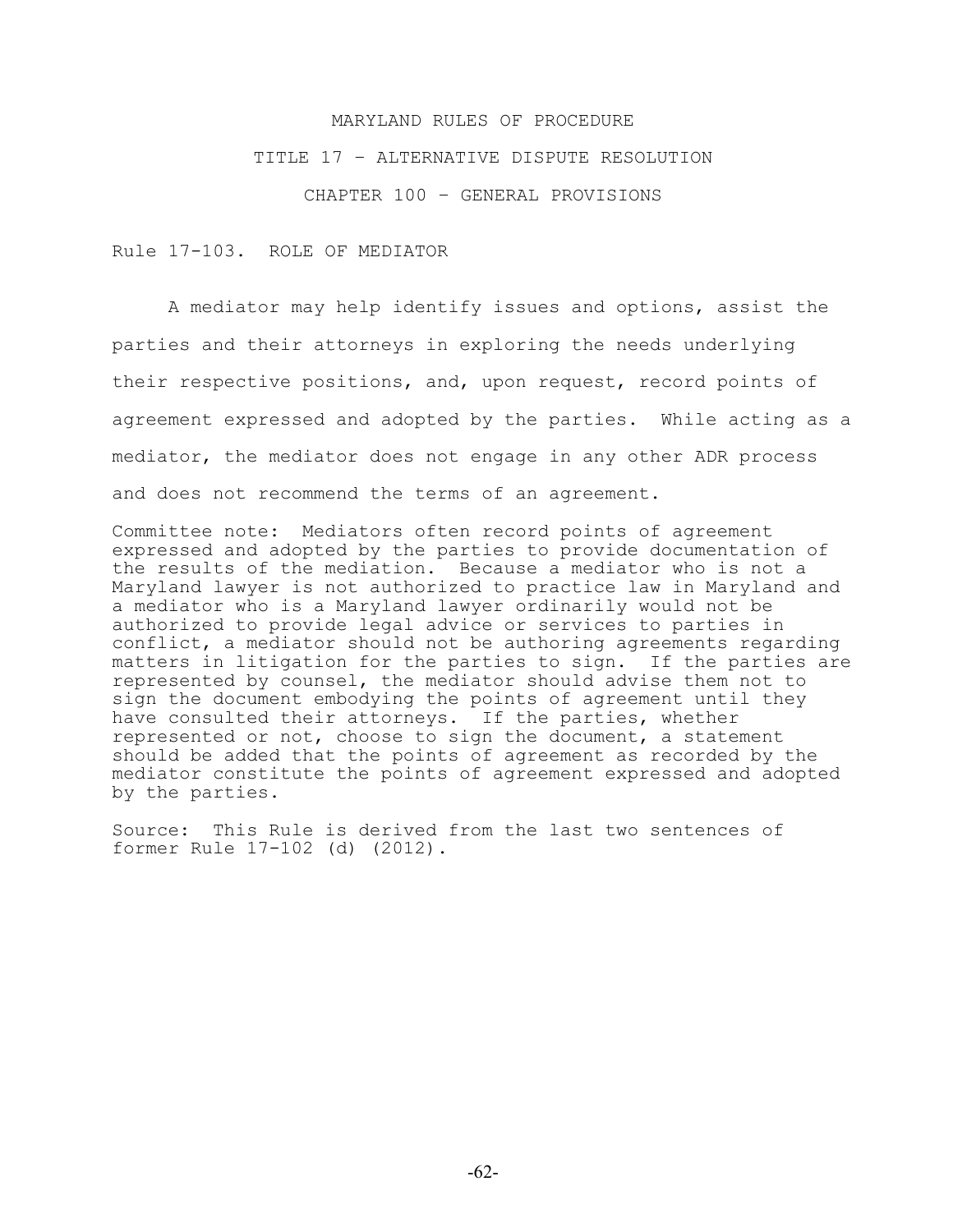# TITLE 17 – ALTERNATIVE DISPUTE RESOLUTION

CHAPTER 100 – GENERAL PROVISIONS

Rule 17-104. BASIC MEDIATION TRAINING PROGRAMS

To qualify under Rule 17-205 or 17-304, a basic mediation training program shall include the following:

(a) conflict resolution and mediation theory, including causes of conflict, interest-based versus positional bargaining, and models of conflict resolution;

(b) mediation skills and techniques, including informationgathering skills; communication skills; problem-solving skills; interaction skills; conflict management skills; negotiation techniques; caucusing; cultural, ethnic, and gender issues; and strategies to (1) identify and respond to power imbalances, intimidation, and the presence and effects of domestic violence, and (2) safely terminate a mediation when such action is warranted;

(c) mediator conduct, including conflicts of interest, confidentiality, neutrality, ethics, and standards of practice; and

(d) simulations and role-playing, monitored and critiqued by experienced mediator trainers.

Source: This Rule is derived from former Rule 17-106 (a) (2012).

-63-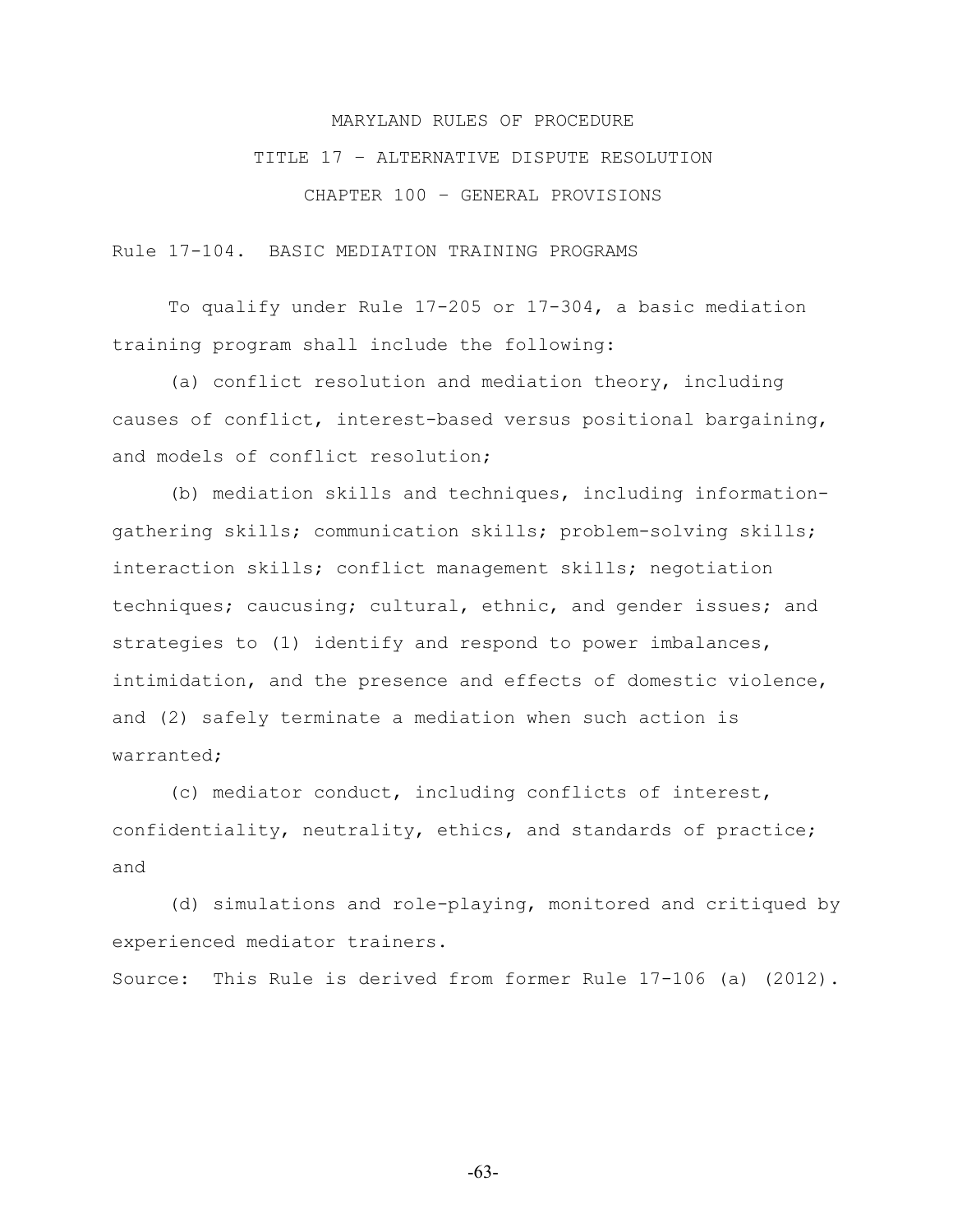# TITLE 17 – ALTERNATIVE DISPUTE RESOLUTION

CHAPTER 100 – GENERAL PROVISIONS

Rule 17-105. MEDIATION CONFIDENTIALITY

(a) Mediator

 Except as provided in sections (c) and (d) of this Rule, a mediator and any person present or otherwise participating in the mediation at the request of the mediator shall maintain the confidentiality of all mediation communications and may not disclose or be compelled to disclose mediation communications in any judicial, administrative, or other proceeding.

(b) Parties

Except as provided in sections (c) and (d) of this Rule:

 (1) a party to a mediation and any person present or who otherwise participates in a mediation at the request of a party may not disclose or be compelled to disclose a mediation communication in any judicial, administrative, or other proceeding; and

 (2) the parties may enter into a written agreement to maintain the confidentiality of mediation communications and to require all persons who are present or who otherwise participate in a mediation to join in that agreement.

Cross reference: See Rule 5-408 (a)(3).

(c) Signed Document

 A document signed by the parties that records points of agreement expressed and adopted by the parties or that constitutes an agreement reached by the parties as a result of mediation is

-64-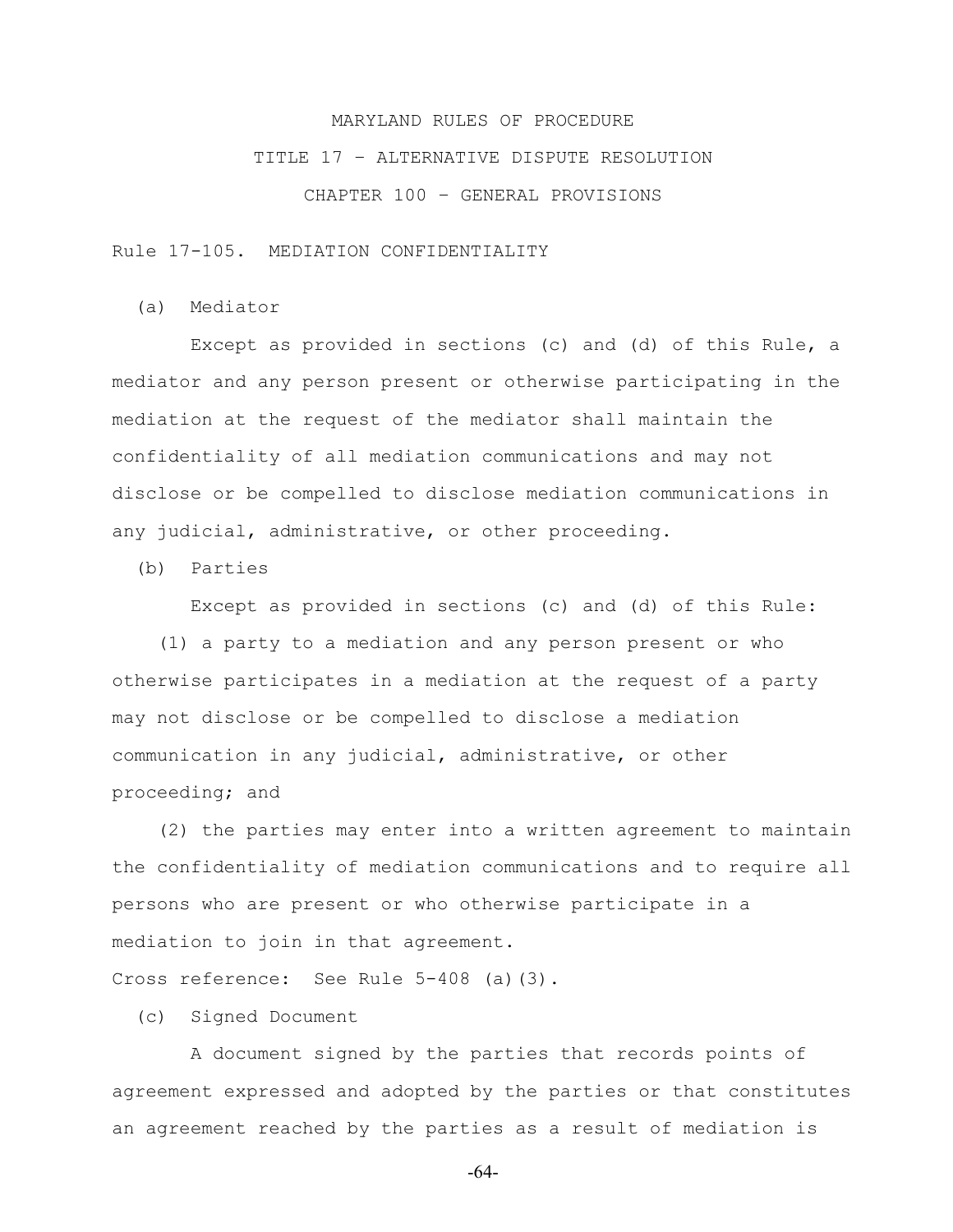not confidential, unless the parties agree otherwise in writing.

Cross reference: See Rule 9-205 (h) concerning the submission of a document embodying the points of agreement to the court in a child access case.

(d) Permitted Disclosures

 In addition to any disclosures required by law, a mediator, a party, and a person who was present or who otherwise participated in a mediation may disclose or report mediation communications:

 (1) to a potential victim or to the appropriate authorities to the extent they reasonably believe necessary to help prevent serious bodily harm or death to the potential victim;

 (2) when relevant to the assertion of or defense against allegations of mediator misconduct or negligence; or

 (3) when relevant to a claim or defense that an agreement arising out of a mediation should be rescinded because of fraud, duress, or misrepresentation.

Cross reference: For the legal requirement to report suspected acts of child abuse, see Code, Family Law Article, §5-705.

(e) Discovery; Admissibility of Information

 Mediation communications that are confidential under this Rule are not subject to discovery, but information that is otherwise admissible or subject to discovery does not become inadmissible or protected from disclosure solely by reason of its use in mediation.

Cross reference: See Rule 5-408 (b). See also Code, Courts Article, Title 3, Subtitle 18, which does not apply to mediations to which the Rules in Title 17 apply.

Source: This Rule is derived from former Rule 17-109 (2012).

-65-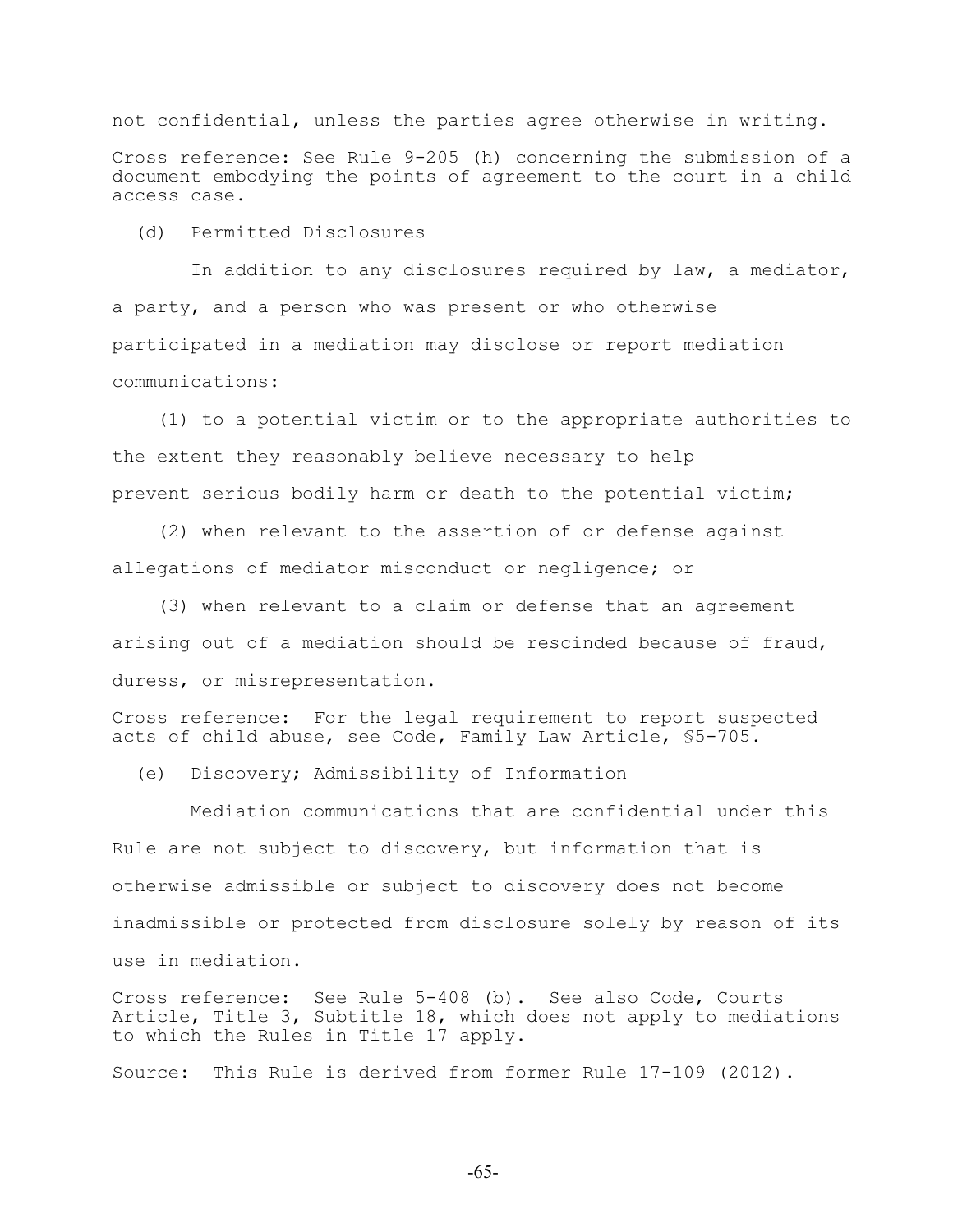#### TITLE 17 – ALTERNATIVE DISPUTE RESOLUTION

#### CHAPTER 200 – PROCEEDINGS IN CIRCUIT COURT

#### **TABLE OF CONTENTS**

Rule 17-201. AUTHORITY TO ORDER ADR

- (a) Generally
- (b) Referral Prohibited
- (c) Mediation of Child Custody or Visitation Disputes
- Rule 17-202. GENERAL PROCEDURE
	- (a) Scope
	- (b) Participation Requirements
		- (1) Non-fee-for-service Settlement Conference
		- (2) Other ADR
	- (c) Designation of ADR Practitioner
		- (1) Direct Designation
		- (2) Indirect Designation if ADR is Non-fee-for-service
	- (d) Discretion in Designation
	- (e) Contents of Order of Referral; Termination or Extension of ADR; Restriction on Fee Increase
	- (f) Objection; Alternatives
		- (1) Applicability
			- (2) Time for Filing
			- (3) Notification of Rights
			- (4) If No Objection or Alternative Filed
			- (5) Ruling
	- (g) Form of Request to Substitute ADR Practitioner
	- (h) Evaluation Forms; Notification to Court

Rule 17-203. HEALTH CARE MALPRACTICE ACTIONS

- (a) Applicability
- (b) Mandatory Referral to ADR; Timing
- (c) Designation
	- (1) By the Parties
	- (2) By the Court
- (d) Initial Conference; Outline of Case
- (e) Discovery
- (f) Evaluation Forms
- (g) Notification to the Court
- (h) Costs

Rule 17-204. NEUTRAL EXPERTS

(a) Appointment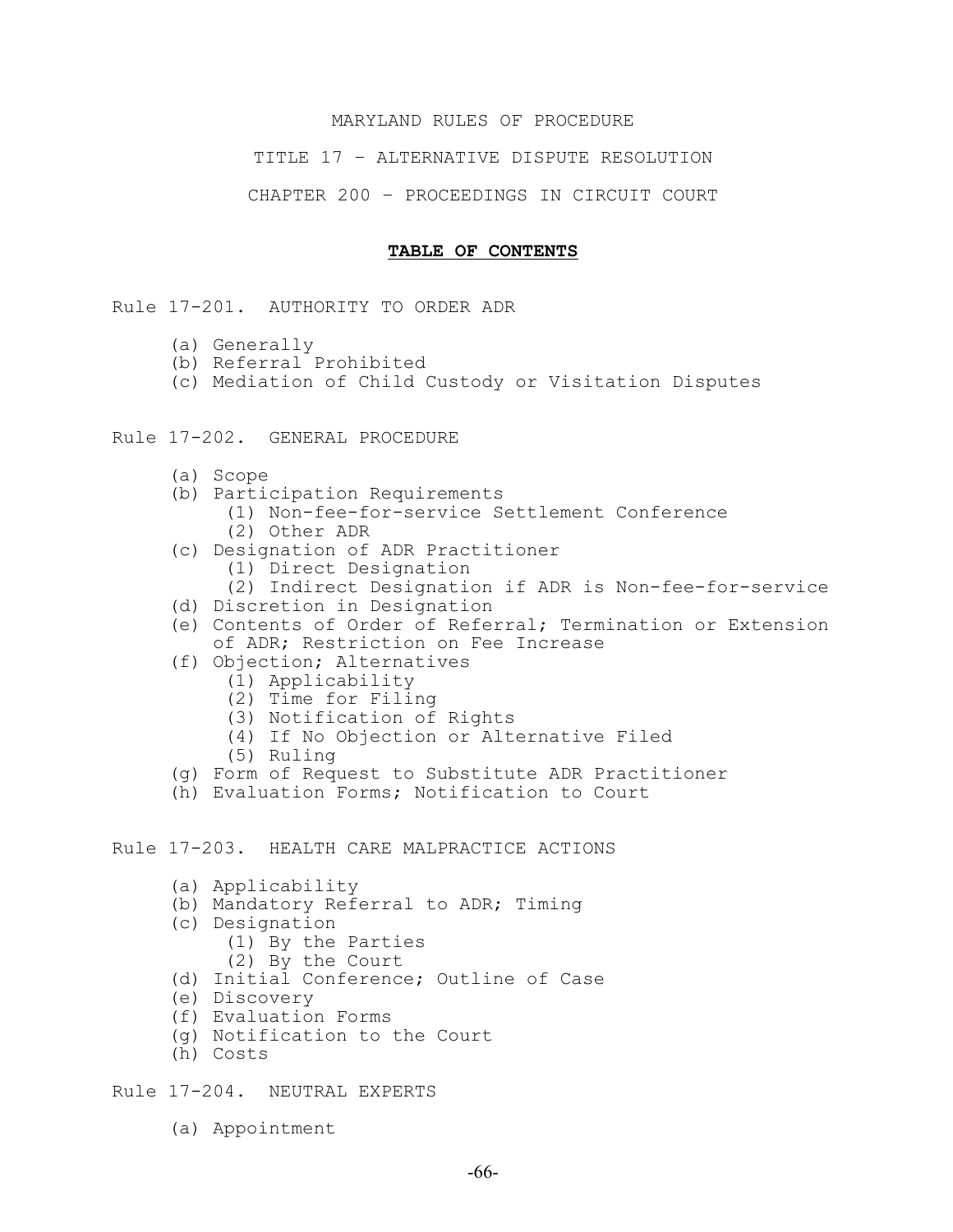- (b) Confidentiality
	- (1) Mediation Proceedings
	- (2) Other ADR

#### Rule 17-205. QUALIFICATIONS OF COURT-DESIGNATED MEDIATORS

- (a) Basic Qualifications
- (b) Business and Technology Cases
- (c) Economic Issues in Divorce and Annulment Cases
- (d) Health Care Malpractice Claims
- (e) Foreclosure Cases
- (f) Experience Requirement

#### Rule 17-206. QUALIFICATIONS OF COURT-DESIGNATED ADR PRACTITIONERS OTHER THAN MEDIATORS

- (a) Generally
- (b) Judges and Masters

Rule 17-207. PROCEDURE FOR APPROVAL

- (a) Generally
	- (1) Scope
		- (2) Application
		- (3) Documentation
		- (4) Action on Application
		- (5) Court-Approved ADR Practitioner and Organization Lists
		- (6) Public Access to Lists
		- (7) Removal from List

(b) Business and Technology and Health Care Malpractice Programs

- (1) Scope
- (2) Application
- (3) Documentation
- (4) Action on Application
- (5) Court-Approved ADR Practitioner Lists
- (6) Public Access to Lists
- (7) Removal from List

# Rule 17-208. FEE SCHEDULES

- (a) Authority to Adopt
- (b) Applicability of Fee Schedules
- (c) Compliance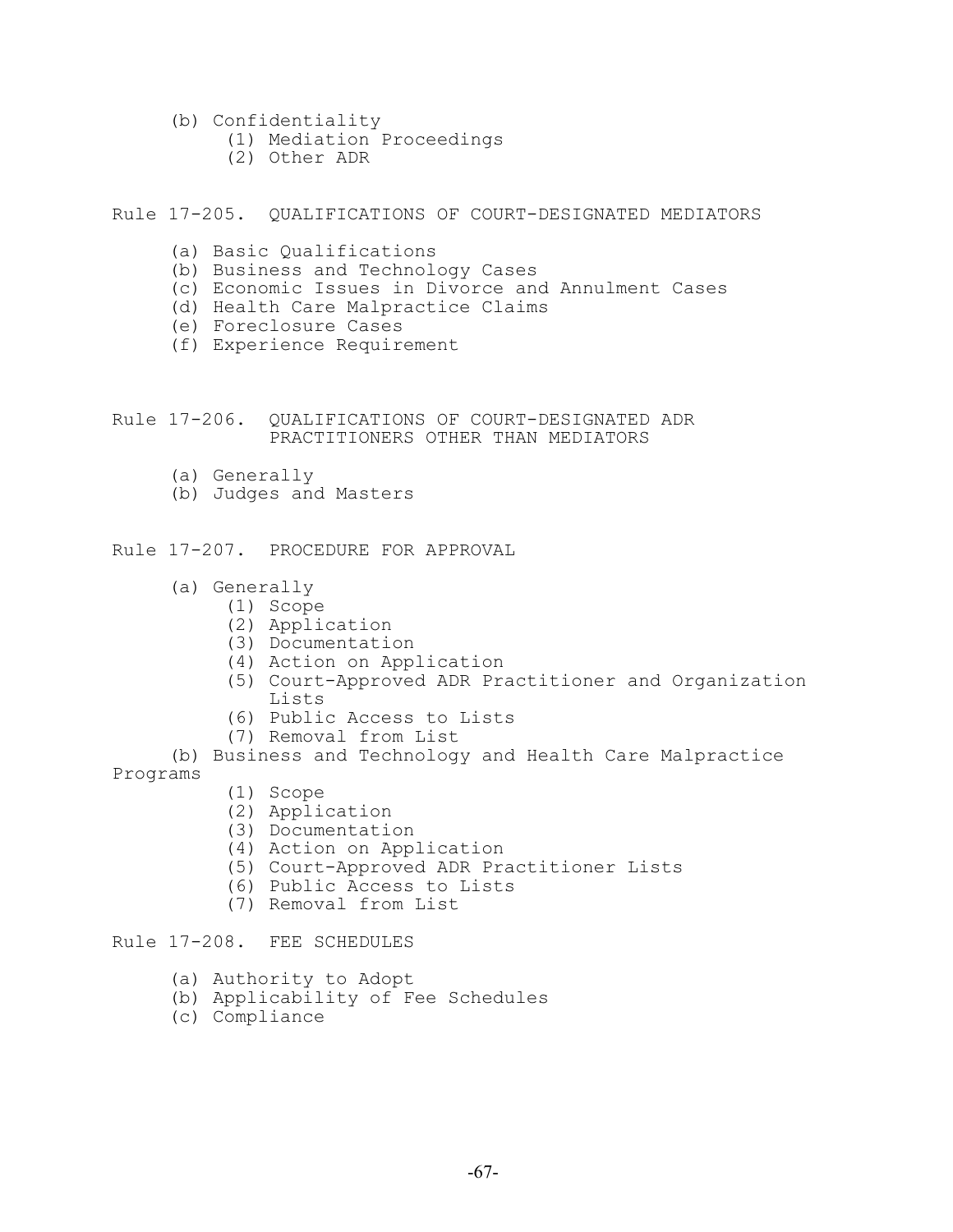# TITLE 17 – ALTERNATIVE DISPUTE RESOLUTION

# CHAPTER 200 – PROCEEDINGS IN CIRCUIT COURT

Rule 17-201. AUTHORITY TO ORDER ADR

(a) Generally

 A circuit court may order a party and the party's attorney to participate in ADR but only in accordance with the Rules in this Chapter and in Chapter 100 of this Title.

(b) Referral Prohibited

 The court may not enter an order of referral to ADR in a protective order action under Code, Family Law Article, Title 4, Subtitle 5, Domestic Violence.

(c) Mediation of Child Custody or Visitation Disputes

 Rule 9-205 governs the authority of a circuit court to order mediation of a dispute as to child custody or visitation, and the Rules in Title 17 do not apply to proceedings under that Rule except as otherwise provided in that Rule.

Source: This Rule is derived as follows: Section (a) is derived from former Rule 17-103 (a) (2012). Section (b) is new. Section (c) is derived from former Rule 17-103 (c)(1) (2012).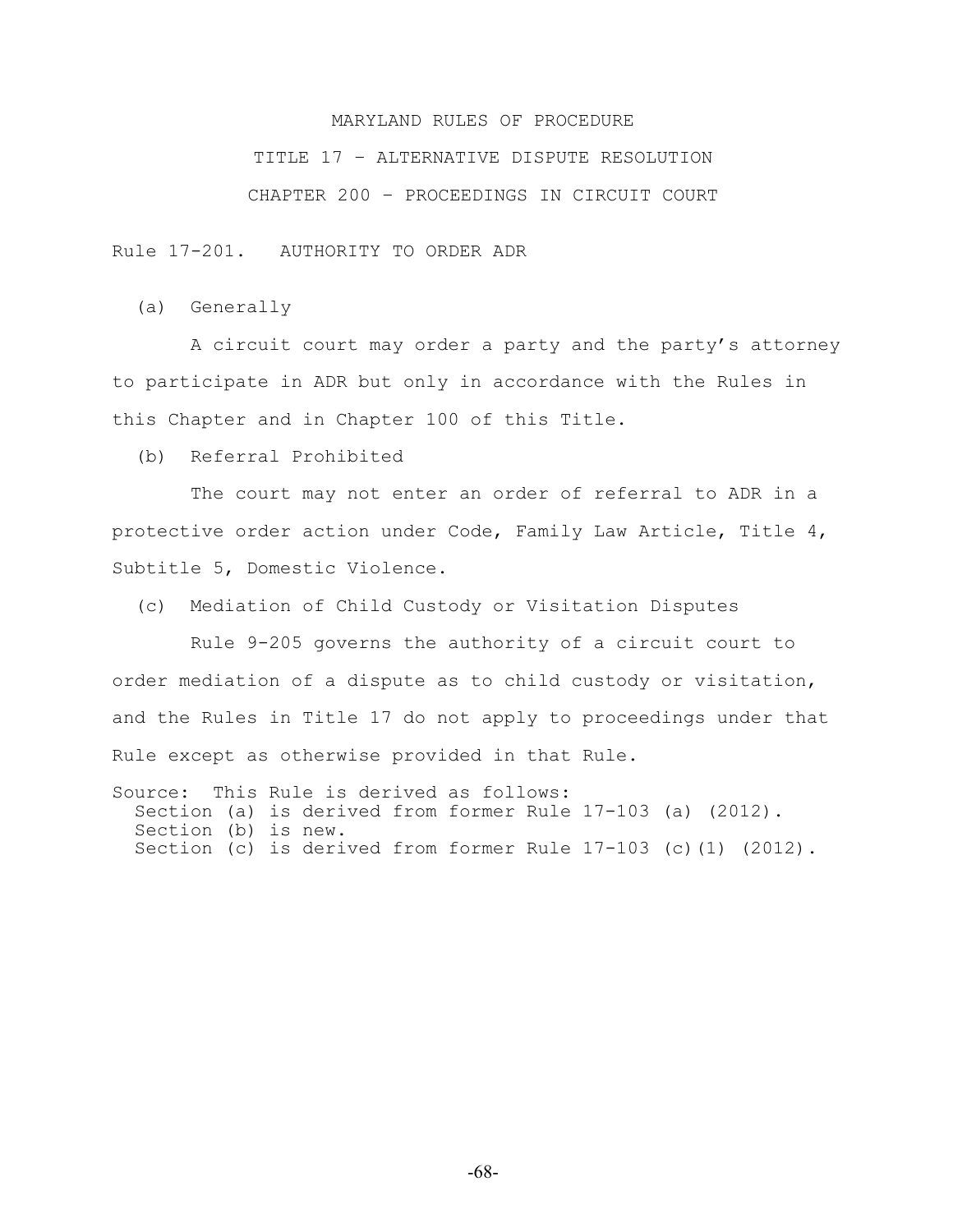## TITLE 17 – ALTERNATIVE DISPUTE RESOLUTION

#### CHAPTER 200 – PROCEEDINGS IN CIRCUIT COURT

Rule 17-202. GENERAL PROCEDURE

(a) Scope

 This Rule does not apply to health care malpractice actions under Code, Courts Article, Title 3, Subtitle 2A, which are governed by Rule 17-203.

(b) Participation Requirements

(1) Non-fee-for-service Settlement Conference

 The court may require the parties and their attorneys to participate in a non-fee-for-service settlement conference. Committee note: If a settlement conference is required, it should be conducted subsequent to any other court-referred ADR.

(2) Other ADR

 The court may refer all or part of an action to one ADR process in accordance with sections (c), (d), and (e) of this Rule, but the court may not require participation in that ADR if a timely objection is filed in accordance with section (f) of this Rule.

(c) Designation of ADR Practitioner

(1) Direct Designation

 In an order referring all or part of an action to ADR, the court may designate, from a list of approved ADR practitioners maintained by the court pursuant to Rule 17-207, an ADR practitioner to conduct the ADR.

(2) Indirect Designation if ADR is Non-fee-for-service

-69-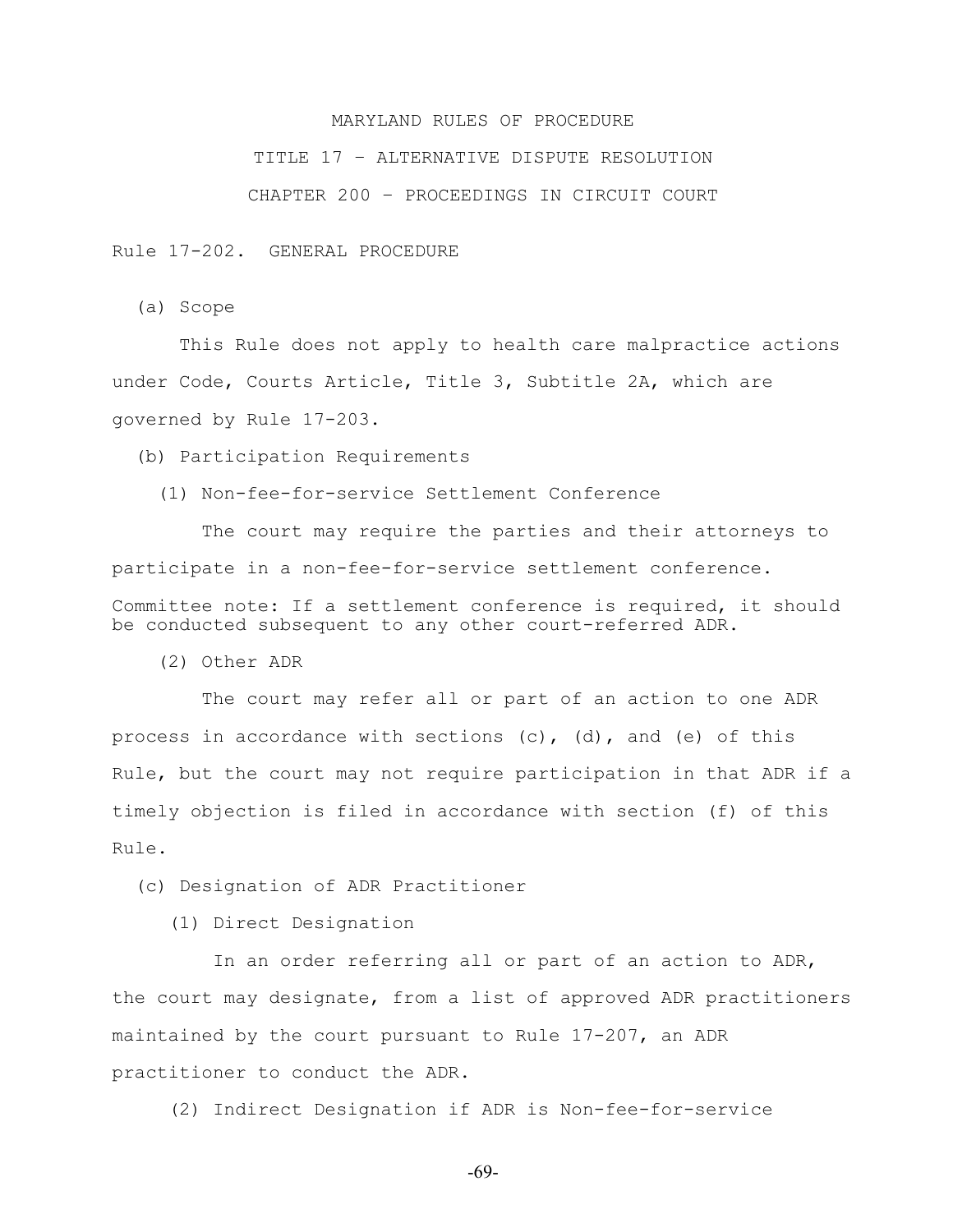If the ADR is non-fee-for-service, the court may delegate authority to an ADR organization selected from a list maintained by the court pursuant to Rule 17-207 or to an ADR unit of the court to designate an ADR practitioner qualified under Rules 17- 205 or 17-206, as applicable, to conduct the ADR. An individual designated by the ADR organization pursuant to the court order has the status of a court-designated ADR practitioner.

Committee note: Examples of the use of indirect designation are referrals of indigent litigants to publicly funded community mediation centers and referrals of one or more types of cases to a mediation unit of the court.

(d) Discretion in Designation

In designating an ADR practitioner, the court is not required to choose at random or in any particular order from among the qualified ADR practitioners or organizations on its lists. The court should endeavor to use the services of as many qualified persons as practicable, but the court may consider, in light of the issues and circumstances presented by the action or the parties, any special training, background, experience, expertise, or temperament of the available prospective designees.

 (e) Contents of Order of Referral; Termination or Extension of ADR; Restriction on Fee Increase

 An order of referral to ADR shall specify a maximum number of hours of required participation by the parties. An order to a fee-for-service ADR shall also specify the hourly rate that may be charged for ADR services in the action, which may not exceed the maximum stated in the applicable fee schedule. The parties may participate for less than the number of hours stated in the order if they and the ADR practitioner agree that no further progress is

-70-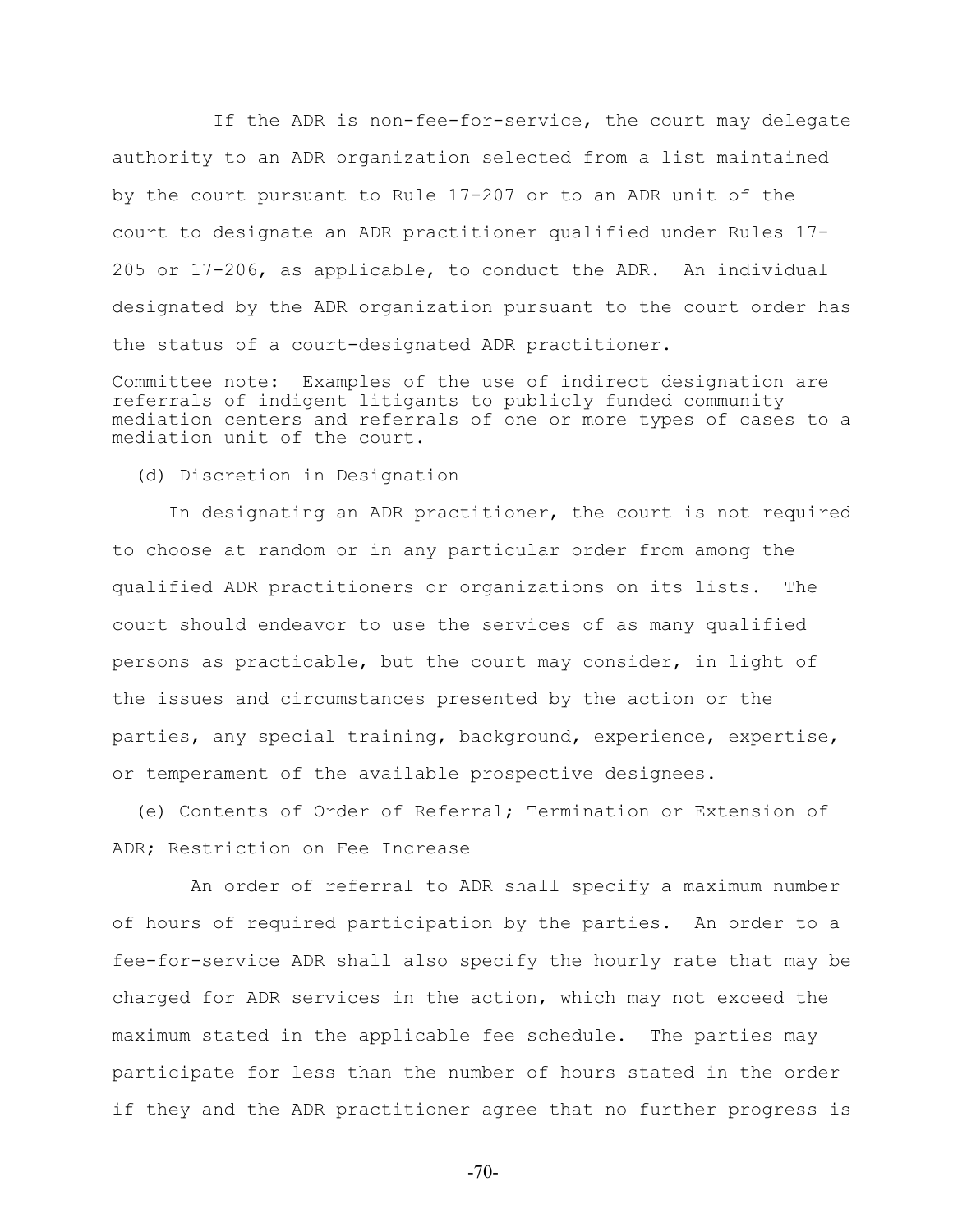likely. The parties, by agreement, may extend the ADR beyond the number of hours stated in the order. During any extension of the ADR, the ADR practitioner may not increase the practitioner's hourly rate for providing services relating to the action.

Committee note: Having a maximum number of hours in the court's order of referral encourages participation in ADR by assuring the parties that the ADR does not require an open-ended commitment of their time and money. Although the parties, without further order of court, may extend the ADR beyond the maximum, an amendment to the time requirements contained in a scheduling order may be made only by order of the court.

Cross reference: See Rule 2-504, concerning scheduling orders, and Rule 17-208, concerning fee schedules and sanctions for noncompliance with an applicable schedule.

- (f) Objection; Alternatives
	- (1) Applicability

 This section applies to a referral to ADR other than a non-fee-for-service settlement conference.

(2) Time for Filing

 If the court issues an order referring all or part of an action to ADR, a party, within 30 days after entry of the order, may file (A) an objection to the referral, (B) an alternative proposal, or (C) a "Request to Substitute ADR Practitioner" substantially in the form set forth in section (g) of this Rule. If the order delegates authority to an ADR organization to designate an ADR practitioner, the objection, alternative proposal, or "Request to Substitute ADR Practitioner" shall be filed no later than 30 days after the party is notified by the ADR organization of the designation.

(3) Notification of Rights

 An order referring all or part of an action to ADR, an order delegating authority to an ADR organization to designate an

-71-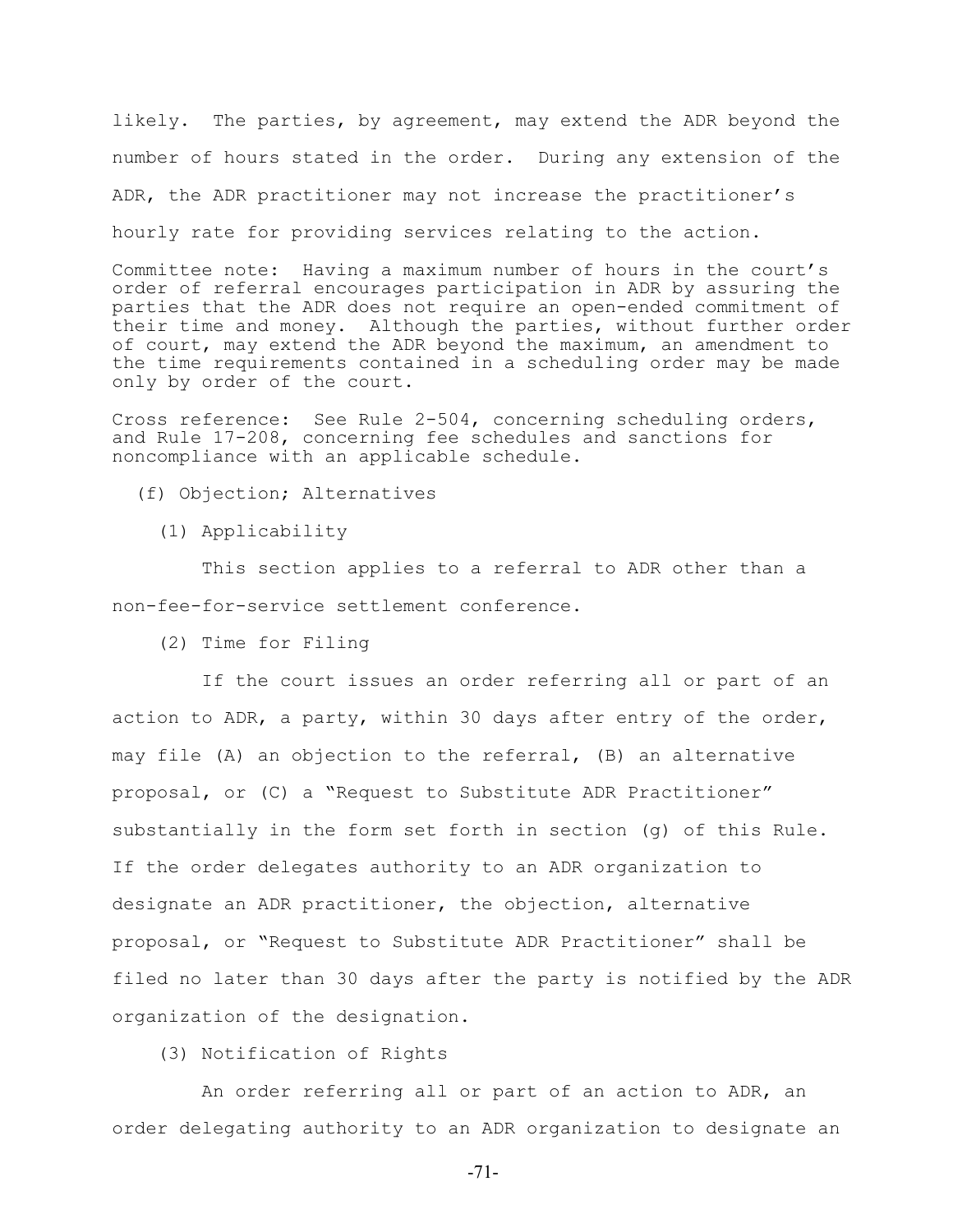ADR practitioner, and an announcement of a determination to enter an order referring all or part of an action to ADR shall include the information set forth in subsection (f)(2) of this Rule.

(4) If No Objection or Alternative Filed

 If an objection, alternative proposal, or "Request to Substitute ADR Practitioner" is not filed within the time allowed by this section, the order shall stand, subject to modification by the court.

(5) Ruling

 If a party timely objects to a referral, the court shall revoke its order. If the parties offer an alternative proposal or agree on a different ADR practitioner, whether or not the ADR practitioner's name is on the court's list, the court shall revoke or modify its order, as appropriate.

(g) Form of Request to Substitute ADR Practitioner

 A Request to Substitute ADR Practitioner shall be substantially in the following form:

# [Caption of Case]

Request to Substitute ADR Practitioner and Selection of ADR Practitioner by Stipulation

We agree to attend ADR conducted by

(Name, address, and telephone number of ADR Practitioner) We have made payment arrangements with the ADR Practitioner and we understand that the court's fee schedules do not apply to this ADR. We request that the court substitute this ADR Practitioner for the ADR Practitioner designated by the court.

 $\mathcal{L}_\mathcal{L} = \mathcal{L}_\mathcal{L} = \mathcal{L}_\mathcal{L} = \mathcal{L}_\mathcal{L} = \mathcal{L}_\mathcal{L} = \mathcal{L}_\mathcal{L} = \mathcal{L}_\mathcal{L} = \mathcal{L}_\mathcal{L} = \mathcal{L}_\mathcal{L} = \mathcal{L}_\mathcal{L} = \mathcal{L}_\mathcal{L} = \mathcal{L}_\mathcal{L} = \mathcal{L}_\mathcal{L} = \mathcal{L}_\mathcal{L} = \mathcal{L}_\mathcal{L} = \mathcal{L}_\mathcal{L} = \mathcal{L}_\mathcal{L}$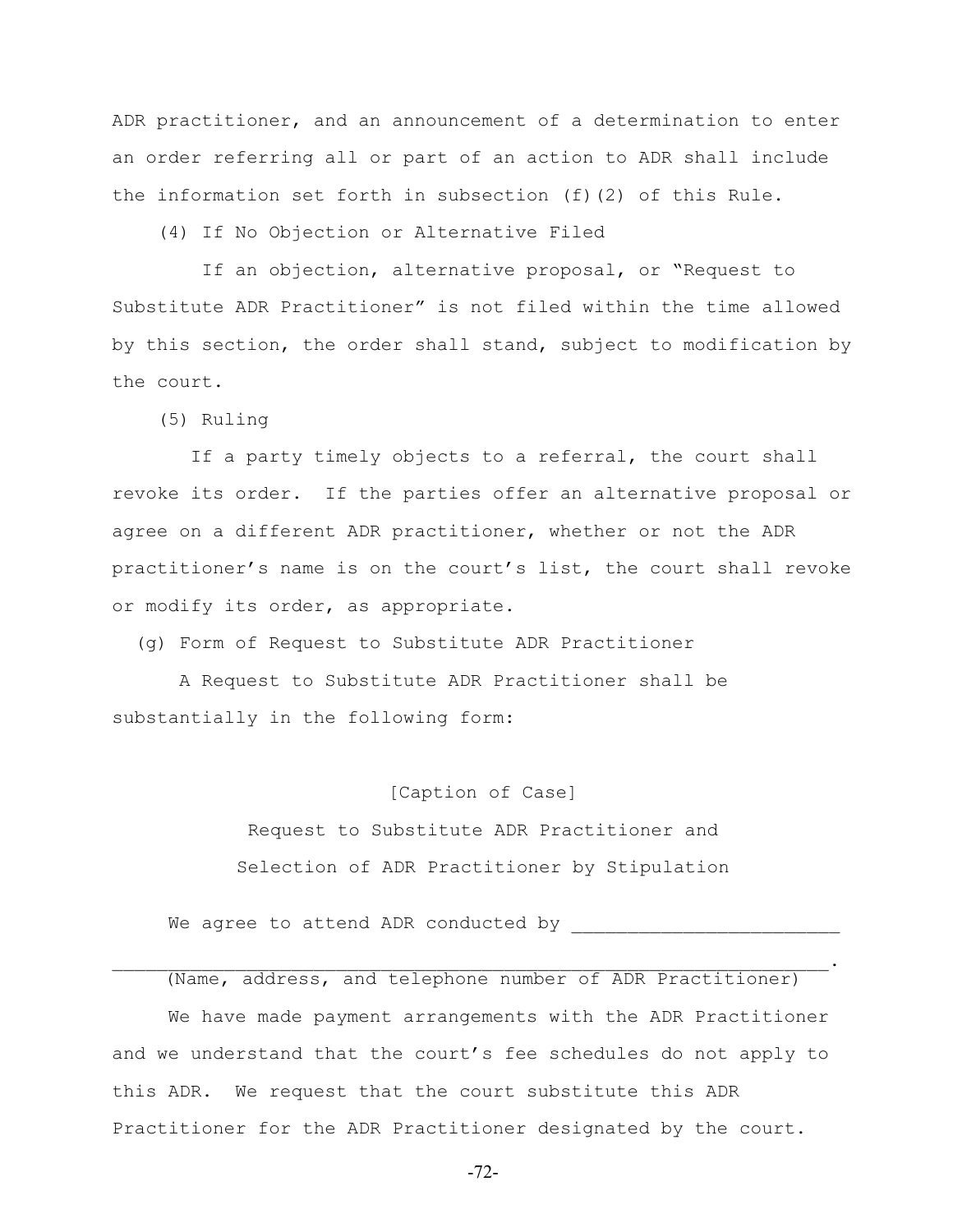(Signature of Plaintiff) (Signature of Defendant)

(Signature of Plaintiff's<br>Attorney, if any)

(Signature of Defendant's Attorney, if any)

[Add additional signature lines for any additional parties and attorneys.]

 $\mathcal{L}_\text{max} = \frac{1}{2} \sum_{i=1}^n \mathcal{L}_\text{max}(\mathbf{z}_i - \mathbf{z}_i)$ 

 $\mathbb{I}_I$  , which is the set of  $I$ (Name of ADR Practitioner)

agree to conduct the following ADR in the above-captioned case [check one]:

- mediation in accordance with Rules 17-103 and 17-105.
- ADR other than mediation:\_\_\_\_\_\_\_\_\_\_\_\_\_\_\_\_\_\_\_\_\_\_[specify type of ADR].

At the conclusion of the ADR, I agree to comply with the provisions of Rule 17-202 (h).

I solemnly affirm under the penalties of perjury that I have the qualifications prescribed by the following Rules [check all that are true]:

| $\Box$ |                    |  | Rule 17-205 (a) [Basic mediation]              |
|--------|--------------------|--|------------------------------------------------|
| $\Box$ |                    |  | Rule 17-205 (b) [Business and Technology]      |
| $\Box$ |                    |  | Rule 17-205 (c) [Economic Issues - Divorce and |
|        | Annulment]         |  |                                                |
| $\Box$ |                    |  | Rule 17-205 (d) [Health Care Malpractice]      |
| $\Box$ |                    |  | Rule 17-205 (e) [Foreclosure]                  |
| $\Box$ |                    |  | Rule 17-206 [ADR other than mediation]         |
| ⊔      | None of the above. |  |                                                |

 $\mathcal{L}_\text{max}$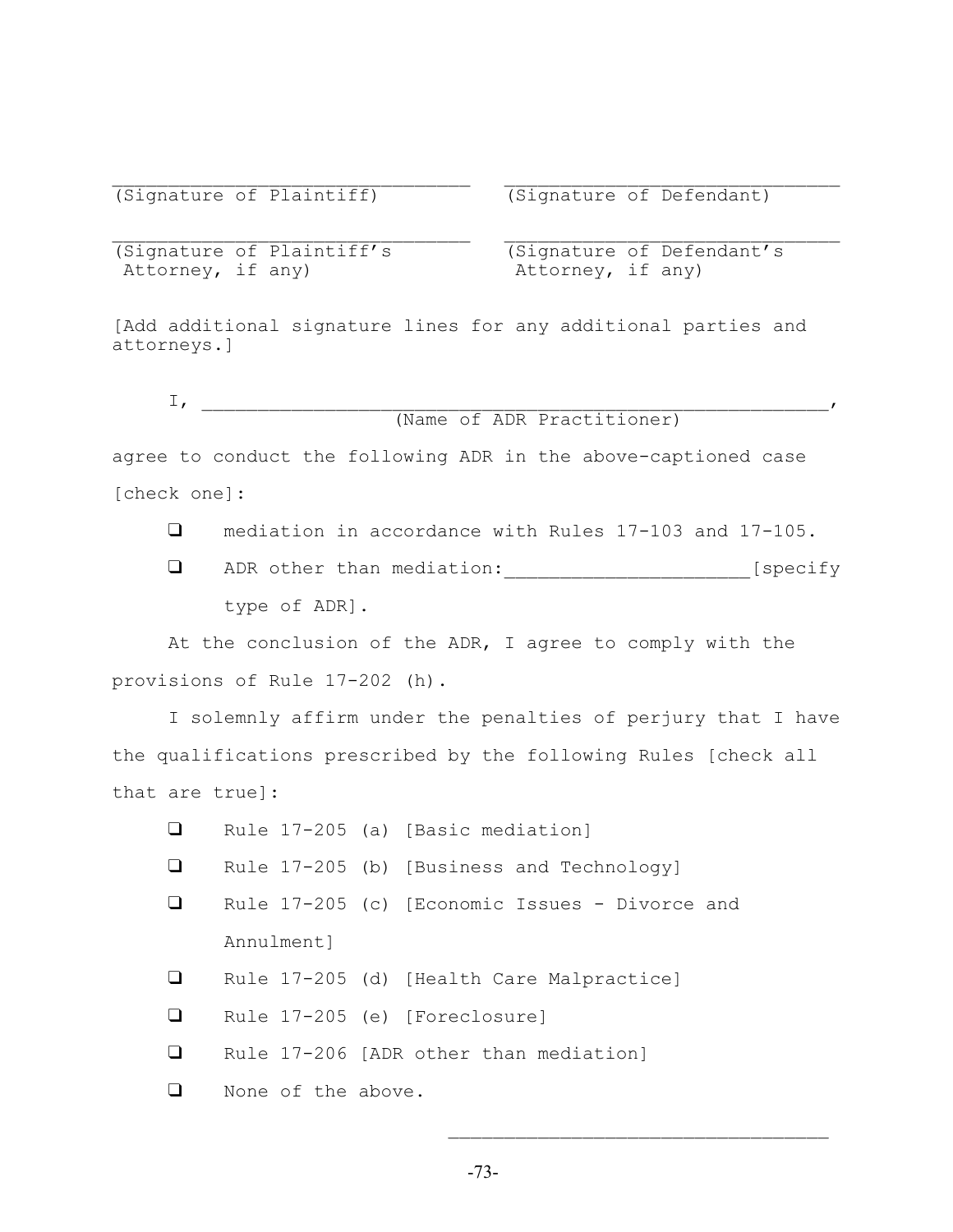# Signature of ADR Practitioner

(h) Evaluation Forms; Notification to Court

 At the conclusion of an ADR, the ADR practitioner shall give to the parties any ADR evaluation forms and instructions provided by the court and promptly advise the court whether all, some, or none of the issues in the action has been resolved.

Source: This Rule is derived in part from former Rule 17-103 (b) and  $(c)$   $(2) - (4)$   $(2012)$  and is in part new.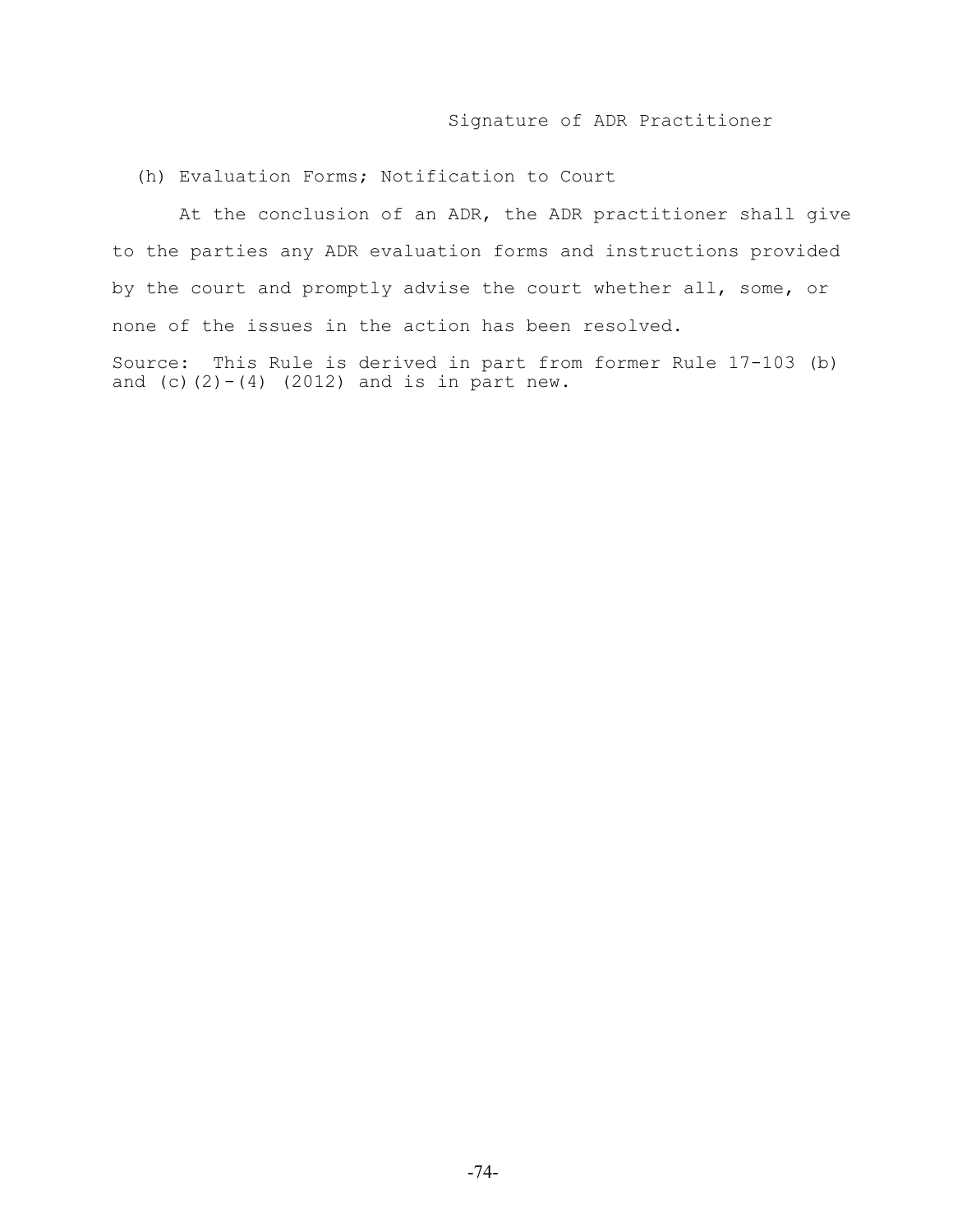# TITLE 17 – ALTERNATIVE DISPUTE RESOLUTION

CHAPTER 200 – PROCEEDINGS IN CIRCUIT COURT

Rule 17-203. HEALTH CARE MALPRACTICE ACTIONS

(a) Applicability

 This Rule applies to health care malpractice actions under Code, Courts Article, Title 3, Subtitle 2A.

(b) Mandatory Referral to ADR; Timing

 Within 30 days after a defendant has filed an answer to the complaint or within 30 days after a defendant has filed a certificate of a qualified expert pursuant to Code, Courts Article, Title 3, Subtitle 2A-04, whichever is later, the court shall issue a scheduling order requiring the parties to engage in ADR at the earliest practicable date, unless all parties file with the court an agreement not to engage in ADR and the court finds that ADR would not be productive.

Cross reference: See Rule 2-504 (b)(2)(C) and Code, Courts Article, §3-2A-06C (b).

- (c) Designation
	- (1) By the Parties

 Within 30 days after the defendant has answered the complaint or filed a certificate of a qualified expert pursuant to Code, Courts Article, Title 3, Subtitle 2A-04, whichever is later, the parties may agree on an ADR practitioner and shall promptly notify the court of their agreement and the name of the ADR practitioner. A Notice of Selection of ADR Practitioner shall be substantially in the following form:

-75-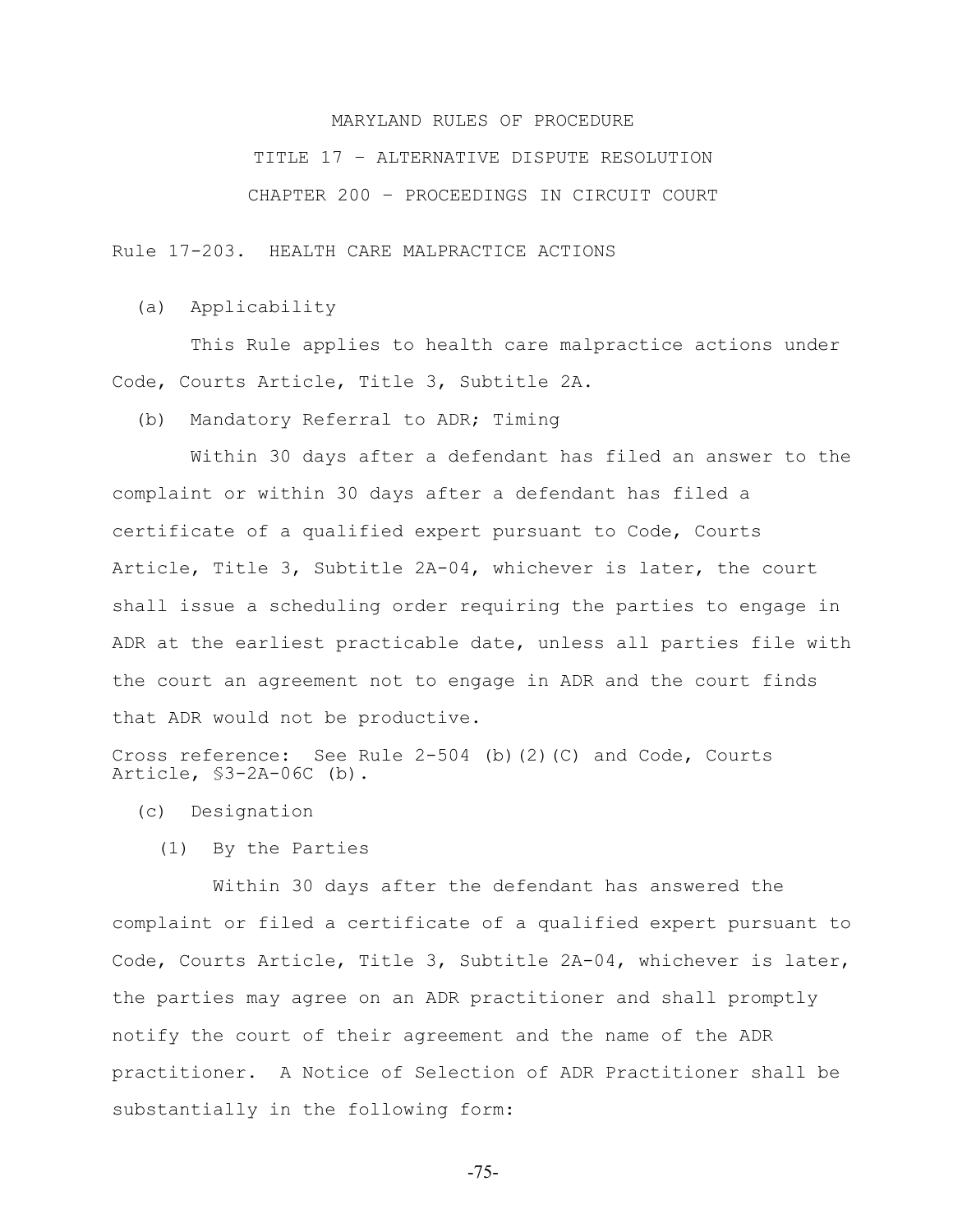### [Caption of Case]

Notice of Selection of ADR Practitioner by Stipulation

We agree to attend ADR conducted by

# $\mathcal{L}_\mathcal{L} = \mathcal{L}_\mathcal{L} = \mathcal{L}_\mathcal{L} = \mathcal{L}_\mathcal{L} = \mathcal{L}_\mathcal{L} = \mathcal{L}_\mathcal{L} = \mathcal{L}_\mathcal{L} = \mathcal{L}_\mathcal{L} = \mathcal{L}_\mathcal{L} = \mathcal{L}_\mathcal{L} = \mathcal{L}_\mathcal{L} = \mathcal{L}_\mathcal{L} = \mathcal{L}_\mathcal{L} = \mathcal{L}_\mathcal{L} = \mathcal{L}_\mathcal{L} = \mathcal{L}_\mathcal{L} = \mathcal{L}_\mathcal{L}$ (Name, address, and telephone number of ADR Practitioner)

We have made payment arrangements with the ADR Practitioner and we understand that the court's fee schedules do not apply to this ADR. We request that the court designate this ADR Practitioner in lieu of any court-appointed ADR Practitioner.

 $\mathcal{L}_\text{max} = \frac{1}{2} \sum_{i=1}^n \mathcal{L}_\text{max}(\mathbf{z}_i - \mathbf{z}_i)$ 

 $\mathcal{L}_\text{max} = \frac{1}{2} \sum_{i=1}^n \mathcal{L}_\text{max}(\mathbf{z}_i - \mathbf{z}_i)$ 

(Signature of Plaintiff) (Signature of Defendant)

(Signature of Plaintiff's (Signature of Defendant's Attorney, if any) Attorney, if any)

[Add additional signature lines for any additional parties and attorneys.]

 $\mathbb{I}_I$  , which is the set of  $I$ (Name of ADR Practitioner)

agree to conduct the following ADR in the above-captioned case [check one]:

mediation in accordance with Rules 17-103 and 17-105.

**Q** ADR other than mediation: [specify type of ADR].

At the conclusion of the ADR, I agree to comply with the provisions of Rule 17-203 (f).

I solemnly affirm under the penalties of perjury that I have the qualifications prescribed by the following Rules [check all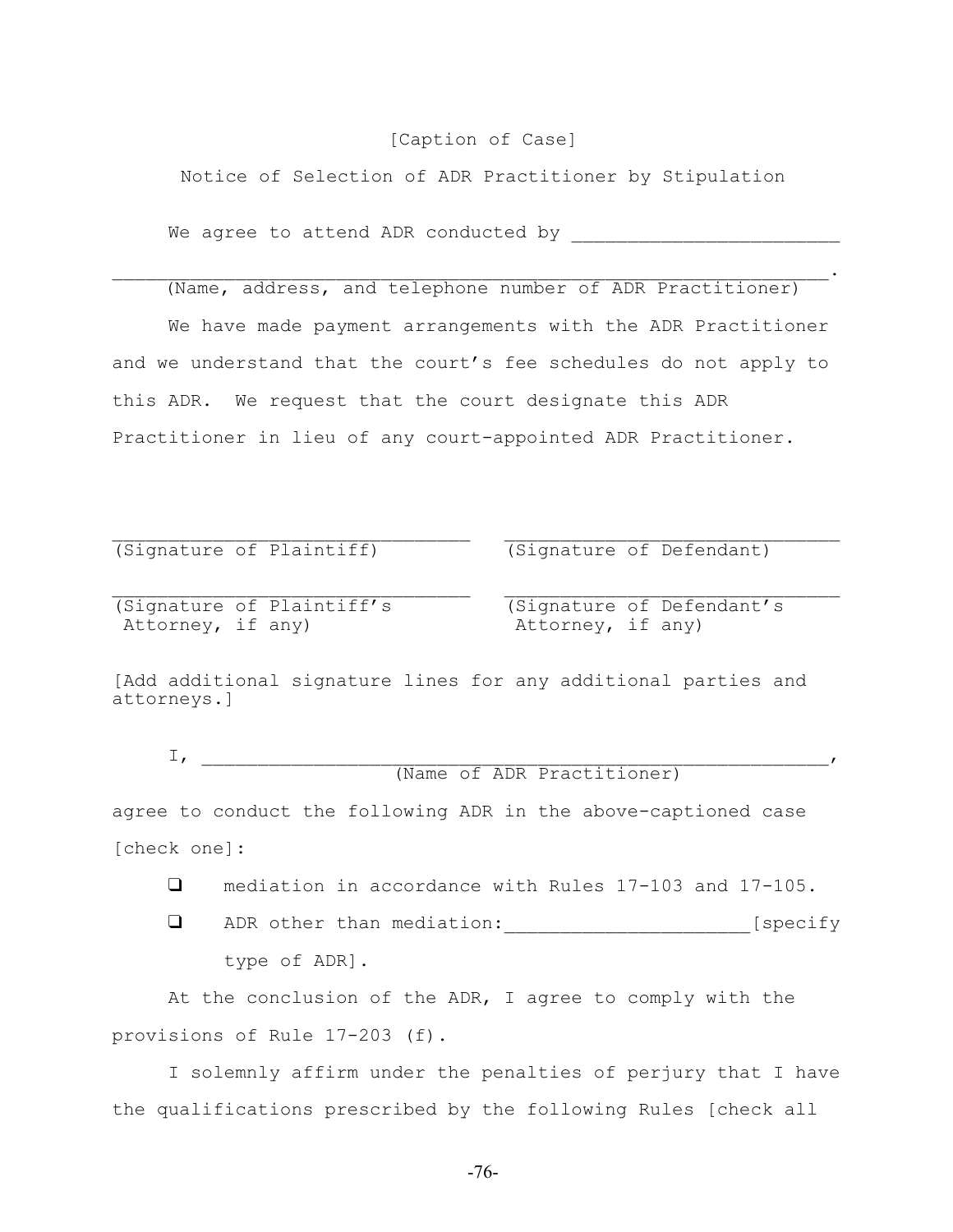that are true]:

- $\Box$  Rule 17-205 (a) [Basic mediation]
- Q Rule 17-205 (b) [Business and Technology]
- Q Rule 17-205 (c) [Economic Issues Divorce and Annulment]
- Rule 17-205 (d) [Health Care Malpractice]
- Rule 17-205 (e) [Foreclosure]
- Q Rule 17-206 [ADR other than mediation]
- **Q** None of the above.

# Signature of ADR Practitioner

 $\mathcal{L}_\text{max}$ 

### (2) By the Court

 If the parties do not timely notify the court that they have agreed upon an ADR practitioner, the court promptly shall appoint a mediator who meets the qualifications prescribed by Rule 17-205 (d) and notify the parties. Within 15 days after the court notifies the parties of the name of the mediator, a party may object in writing, stating the reason for the objection. If the court sustains the objection, the court shall appoint a different mediator.

(d) Initial Conference; Outline of Case

 The ADR practitioner shall schedule an initial conference with the parties as soon as practicable. At least 15 days prior to the initial conference, each party shall provide to the ADR practitioner a brief written outline of the strengths and weaknesses of the party's case. A party is not required to provide the outline to any other party, and the ADR practitioner shall not provide the outline or disclose its contents to anyone

-77-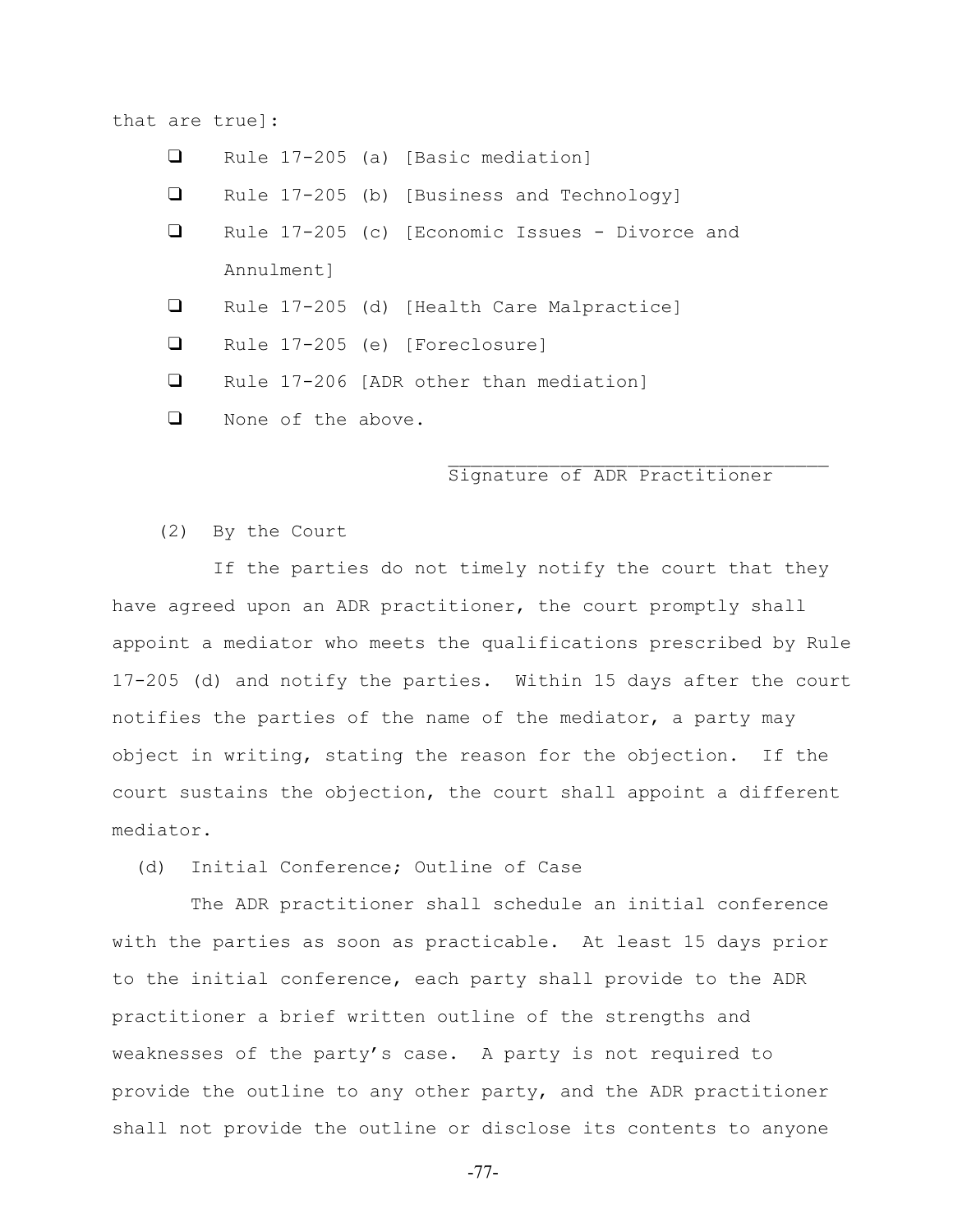unless authorized by the party who submitted the outline. Cross reference: See Code, Courts Article, §3-2A-06C (h)(2) and  $(k)$ .

(e) Discovery

 If the ADR practitioner determines that discovery is necessary to facilitate the ADR, the ADR practitioner, consistent with the scheduling order, may mediate the scope and schedule of that discovery, adjourn the initial conference, and reschedule an additional conference for a later date.

(f) Evaluation Forms

 At the conclusion of the ADR, the ADR practitioner shall give to the parties any ADR evaluation forms and instructions provided by the court.

(g) Notification to the Court

 The parties shall notify the court if the case is settled. If the parties agree to settle some but not all of the issues in dispute, the ADR practitioner shall file a notice of partial settlement with the court. If the parties have not agreed to a settlement, the ADR practitioner shall file a notice with the court that the case was not settled.

(h) Costs

 Unless otherwise agreed by the parties, the costs of the ADR shall be divided equally between the parties. Source: This Rule is new.

-78-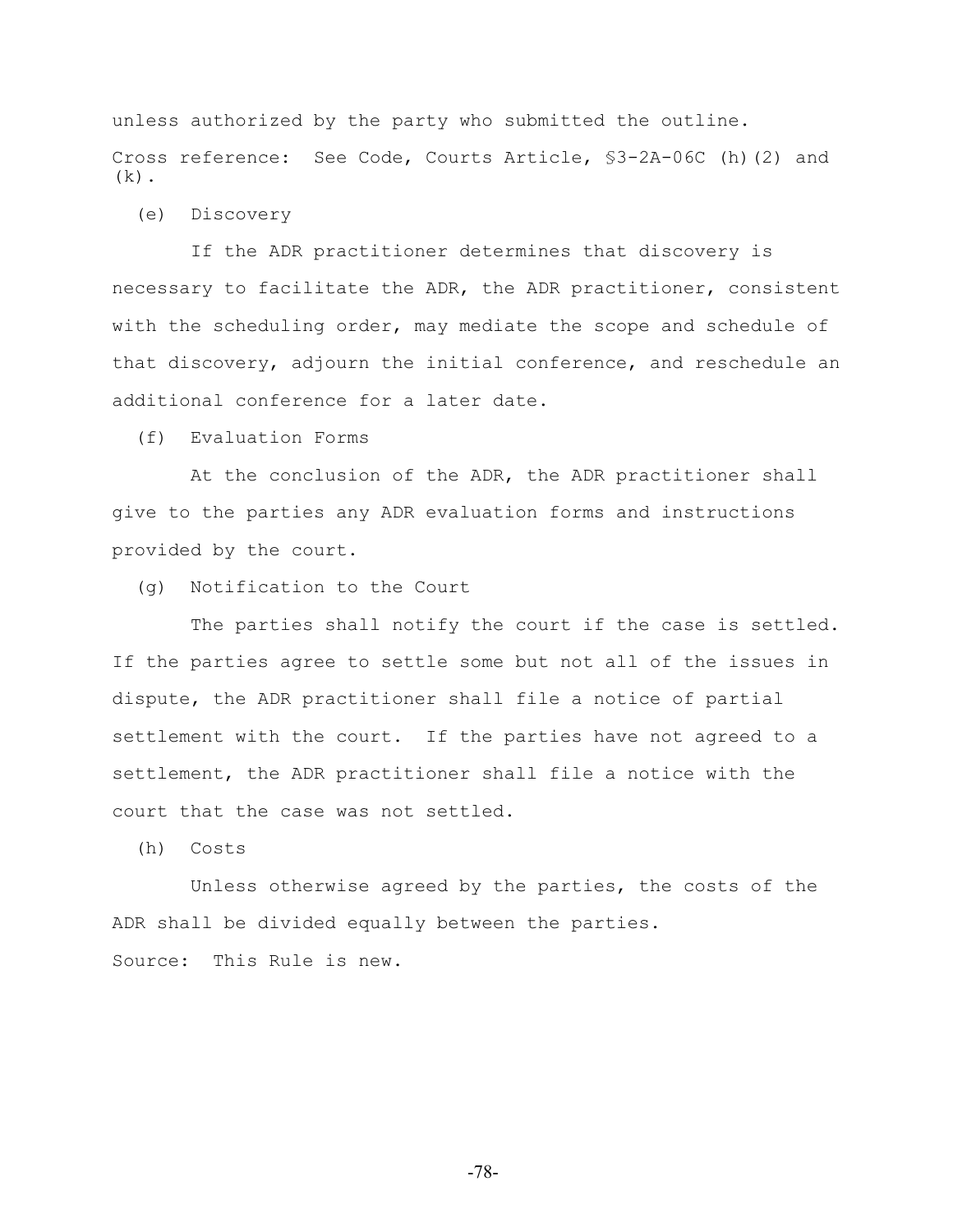# TITLE 17 – ALTERNATIVE DISPUTE RESOLUTION CHAPTER 200 - PROCEEDINGS IN CIRCUIT COURT

Rule 17-204. NEUTRAL EXPERTS

(a) Appointment

With the consent of all parties participating in the ADR, a court-designated ADR practitioner may select a neutral expert to participate in the ADR. The expense of the neutral expert shall be allocated among the parties in accordance with their agreement.

(b) Confidentiality

(1) Mediation Proceedings

 In a mediation, the provisions of Rule 17-105 apply to the neutral expert.

(2) Other ADR

 In all ADR other than mediation, the parties and the ADR practitioner may require the neutral expert to enter into a written agreement binding the neutral expert to confidentiality. The written agreement may include provisions stating that the expert may not disclose or be compelled to disclose any communications related to the ADR in any judicial, administrative, or other proceedings. Communications related to the ADR that are confidential under an agreement allowed by this subsection are not subject to discovery, but information otherwise admissible or subject to discovery does not become inadmissible or protected from disclosure solely by reason of its use related to the ADR. Source: This Rule is derived from former Rule 17-105.1 (2012).

-79-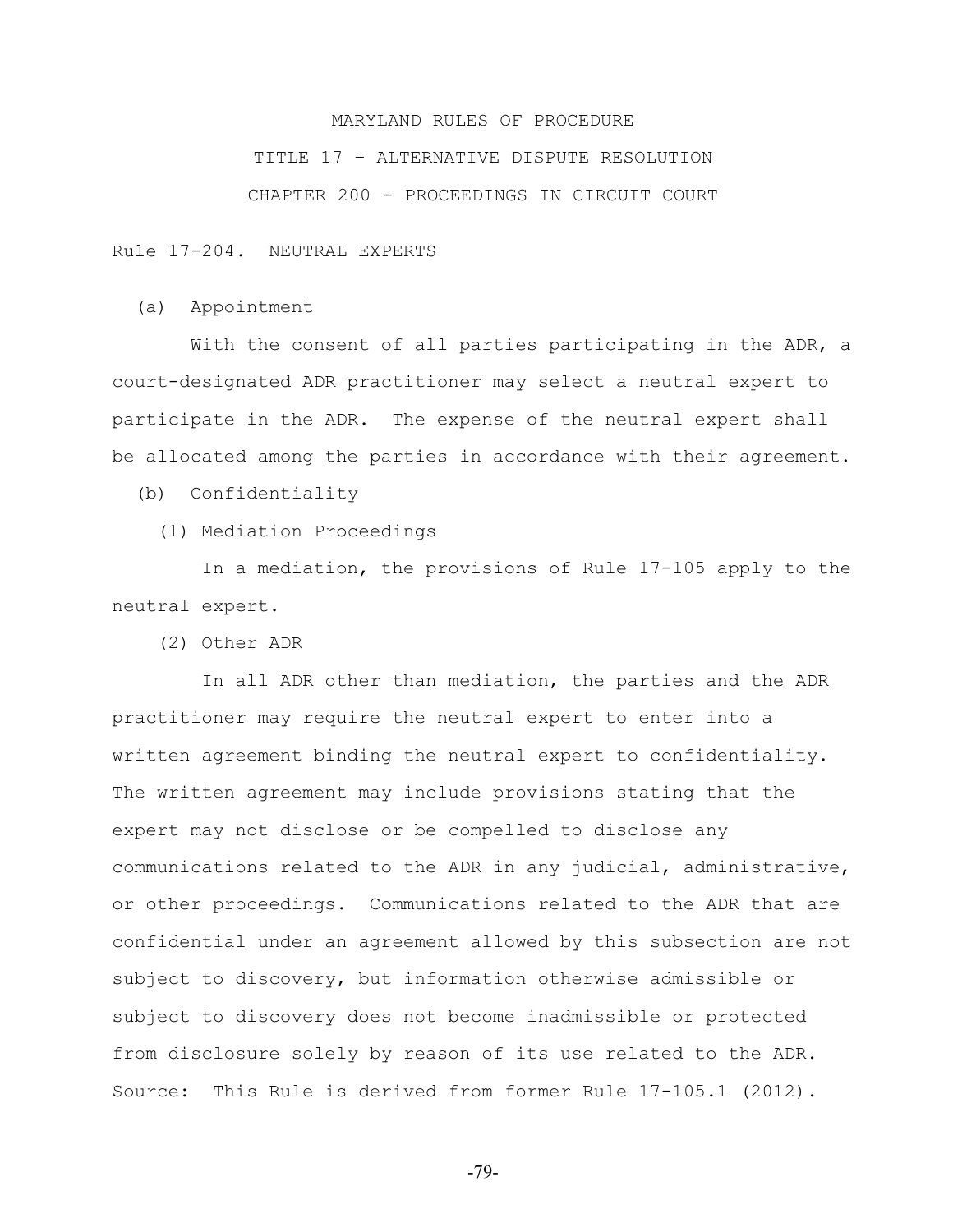TITLE 17 – ALTERNATIVE DISPUTE RESOLUTION

CHAPTER 200 – PROCEEDINGS IN CIRCUIT COURT

Rule 17-205. QUALIFICATIONS OF COURT-DESIGNATED MEDIATORS

(a) Basic Qualifications

A mediator designated by the court shall:

(1) unless waived by the parties, be at least 21 years old;

 (2) have completed at least 40 hours of basic mediation training in a program meeting the requirements of Rule 17-104 or, for individuals trained prior to January 1, 2013, former Rule 17- 106;

 (3) be familiar with the rules, statutes, and practices governing mediation in the circuit courts;

(4) have mediated or co-mediated at least two civil cases;

 (5) complete in each calendar year four hours of continuing mediation-related education in one or more of the topics set forth in Rule 17-104;

 (6) abide by any mediation standards adopted by the Court of Appeals;

 (7) submit to periodic monitoring of court-ordered mediations by a qualified mediator designated by the county administrative judge; and

 (8) comply with procedures and requirements prescribed in the court's case management plan filed under Rule 16-202 b. relating to diligence, quality assurance, and a willingness to accept, upon request by the court, a reasonable number of referrals at a reduced-fee or pro bono.

-80-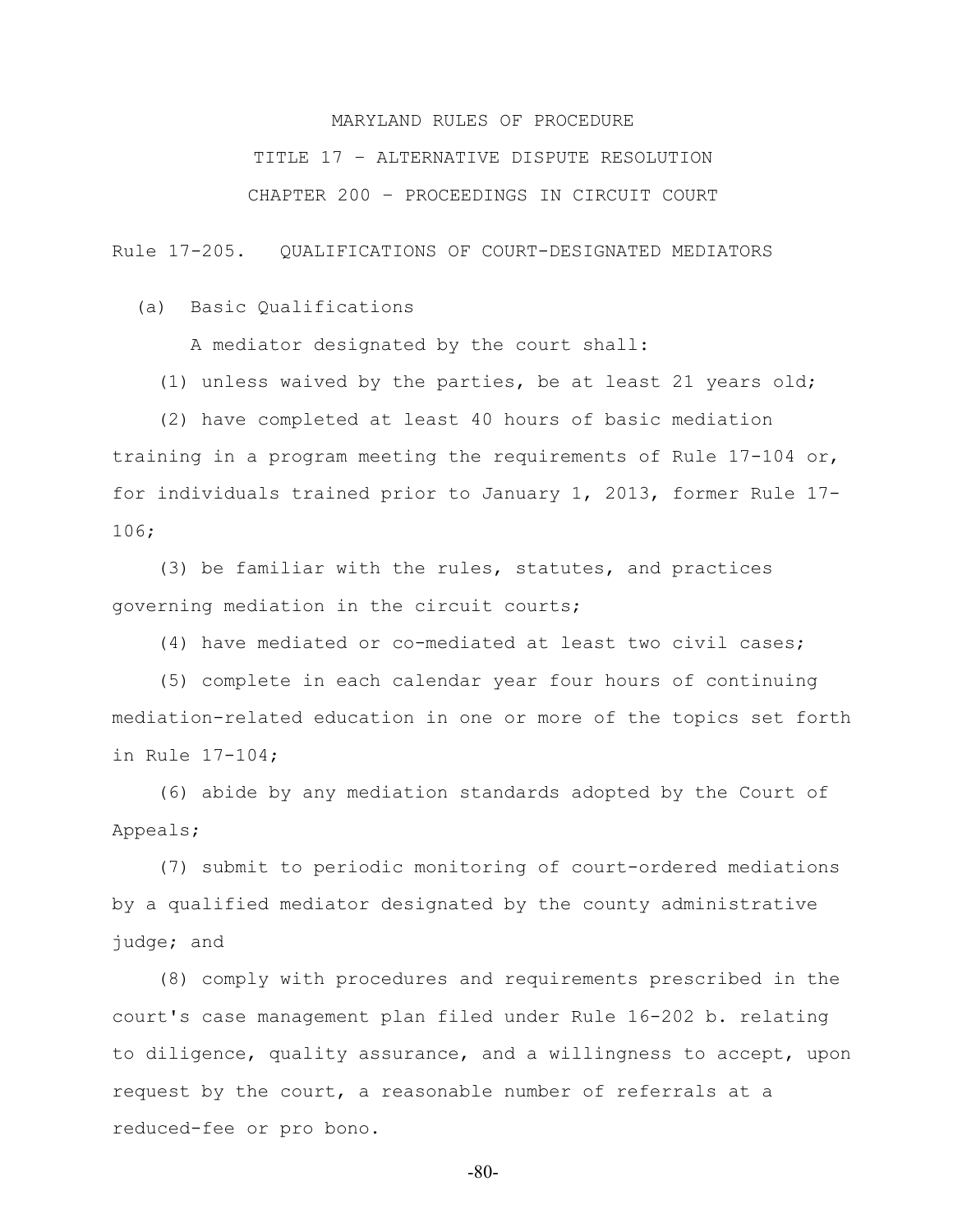(b) Business and Technology Cases

 A mediator designated by the court for a Business and Technology Program case shall, unless the parties agree otherwise:

 (1) have the qualifications prescribed in section (a) of this Rule; and

 (2) within the two-year period preceding an application for approval pursuant to Rule 17-207, have served as a mediator in at least five non-domestic civil mediations, at least two of which involved types of conflicts assigned to the Business and Technology Case Management Program.

(c) Economic Issues in Divorce and Annulment Cases

 A mediator designated by the court for issues in divorce or annulment cases other than those subject to Rule 9-205 shall: (1) have the qualifications prescribed in section (a) of this Rule;

 (2) have completed at least 20 hours of skill-based training in mediation of economic issues in divorce and annulment cases: and

 (3) have served as a mediator or co-mediator in at least two mediations involving marital economic issues.

(d) Health Care Malpractice Claims

 A mediator designated by the court for a health care malpractice claim shall, unless the parties agree otherwise:

 (1) have the qualifications prescribed in section (a) of this Rule;

 (2) within the two-year period preceding an application for approval pursuant to Rule 17-207, have served as a mediator in at

-81-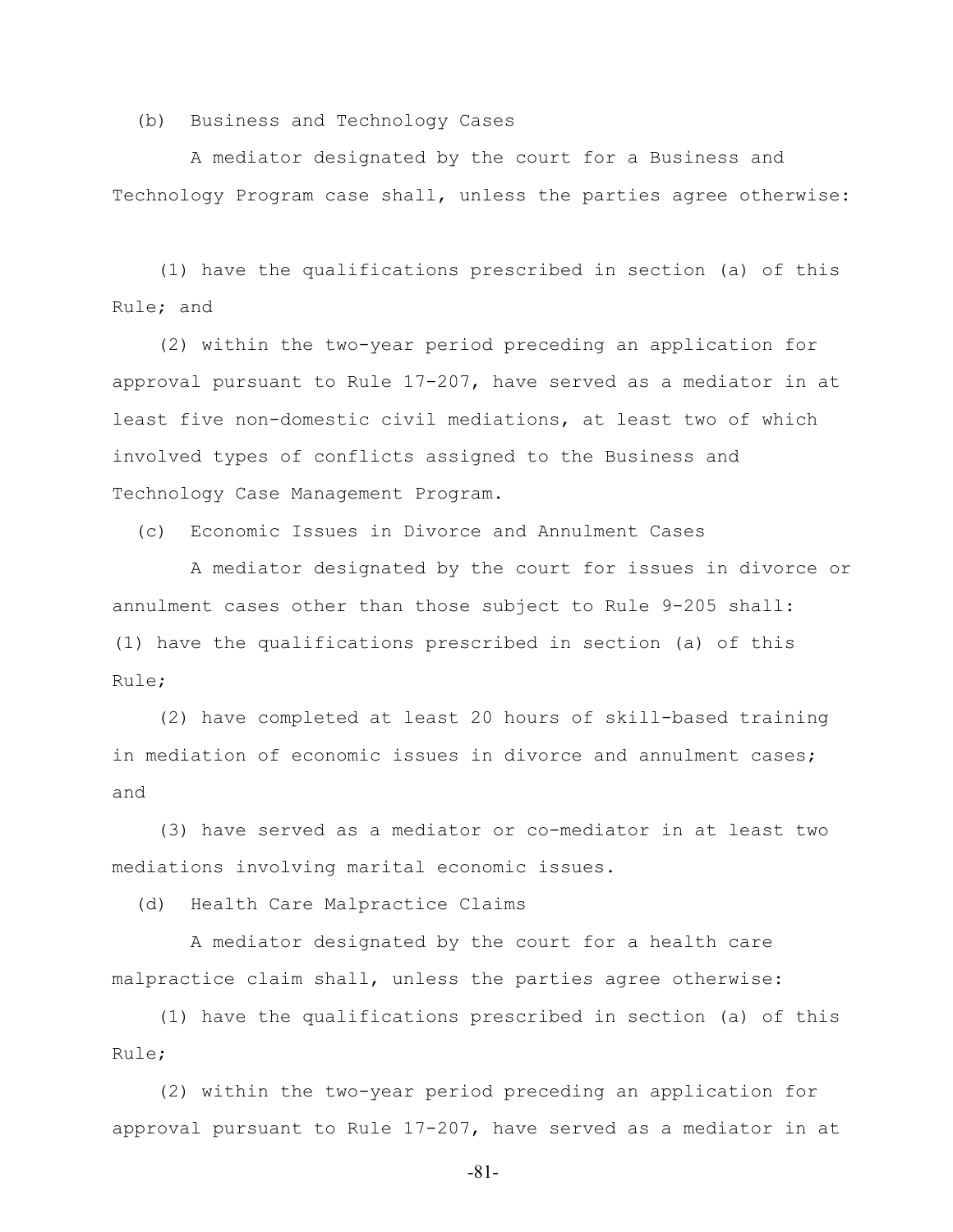least five non-domestic civil mediations, at least two of which involved types of conflicts assigned to the Health Care Malpractice Claims ADR Program;

 (3) be knowledgeable about health care malpractice claims through experience, training, or education; and

 (4) agree to complete any continuing education training required by the court.

Cross reference: See Code, Courts Article, §3-2A-06C.

(e) Foreclosure Cases

 (1) This section does not apply to an ADR practitioner selected by the Office of Administrative Hearings to conduct a "foreclosure mediation" pursuant to Code, Real Property Article, §7-105.1 and Rule 14-209.1.

 (2) A mediator designated by the court in a proceeding to foreclose a lien instrument shall, unless the parties agree otherwise:

 (A) have the qualifications prescribed in section (a) of this Rule; and

 (B) through experience, training, or education, be knowledgeable about lien instruments and federal and Maryland laws, rules, and regulations governing foreclosure proceedings.

(f) Experience Requirement

 The experience requirements in this Rule may be met by mediating in the District Court or the Court of Special Appeals. Source: This Rule is derived in part from former Rule 17-104 (a),(c),(d),(e), and (f) (2012) and is in part new.

-82-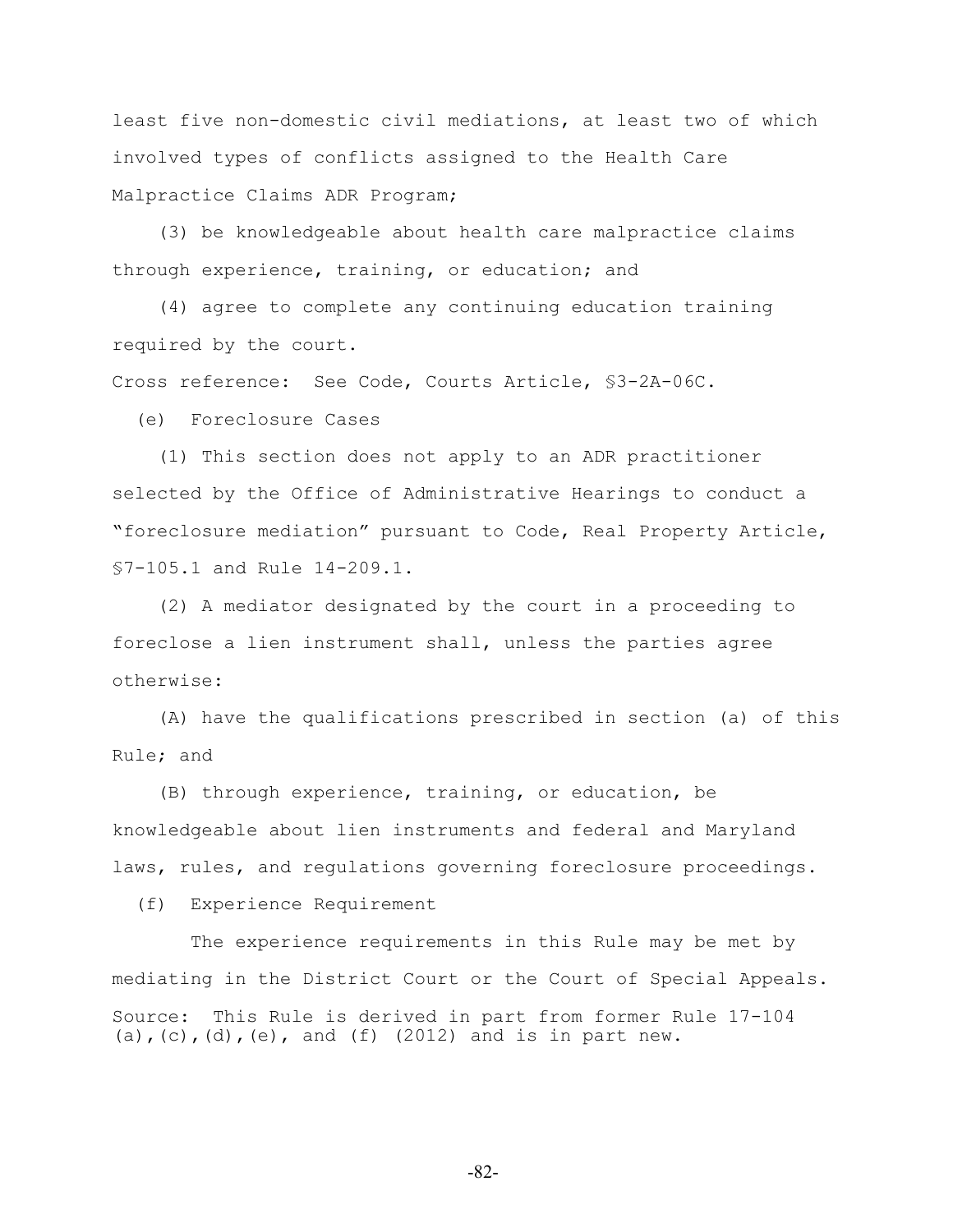# TITLE 17 – ALTERNATIVE DISPUTE RESOLUTION

CHAPTER 200 – PROCEEDINGS IN CIRCUIT COURT

Rule 17-206. QUALIFICATIONS OF COURT-DESIGNATED ADR PRACTITIONERS OTHER THAN MEDIATORS

(a) Generally

 Except as provided in section (b) of this Rule, an ADR practitioner designated by the court to conduct ADR other than mediation shall, unless the parties agree otherwise:

 (1) abide by any applicable standards adopted by the Court of Appeals;

 (2) submit to periodic monitoring of court-ordered ADR proceedings by a qualified person designated by the county administrative judge;

 (3) comply with procedures and requirements prescribed in the court's case management plan filed under Rule 16-202 b. relating to diligence, quality assurance, and a willingness, upon request by the court, to accept a reasonable number of referrals at a reduced-fee or pro bono;

 (4) either (A) be a member in good standing of the Maryland bar and have at least five years experience as (i) a judge, (ii) a practitioner in the active practice of law, (iii) a full-time teacher of law at a law school accredited by the American Bar Association, or (iv) a Federal or Maryland administrative law judge, or (B) have equivalent or specialized knowledge and experience in dealing with the issues in dispute; and

(5) have completed any training program required by the

-83-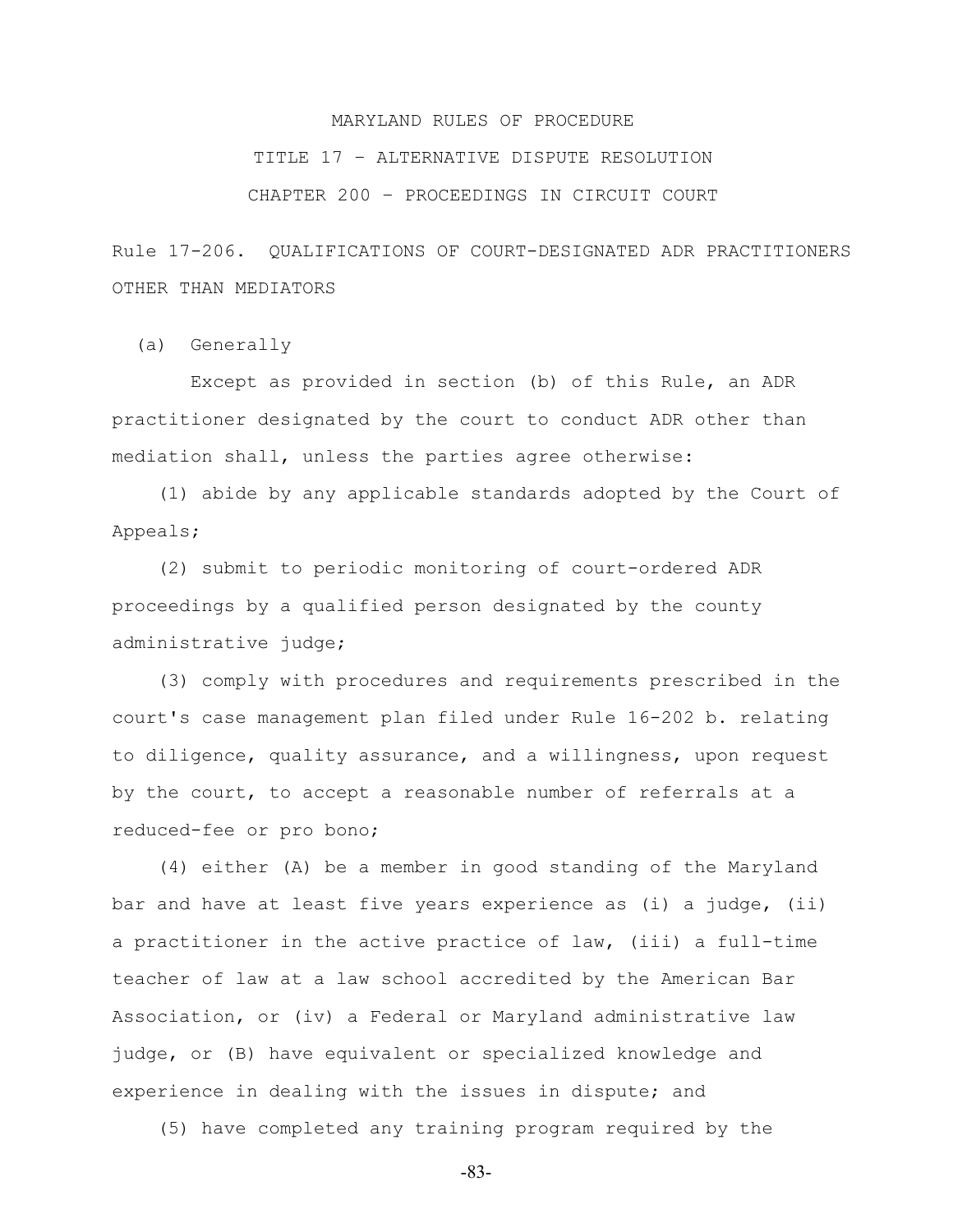court.

(b) Judges and Masters

An active or retired judge or a master of the court may

chair a non-fee-for-service settlement conference.

Cross reference: Rule 16-813, Maryland Code of Judicial Conduct, Canon 4F and Rule 16-814, Maryland Code of Conduct for Judicial Appointees, Canon 4F.

Source: This Rule is derived from former Rule 17-105 (2012).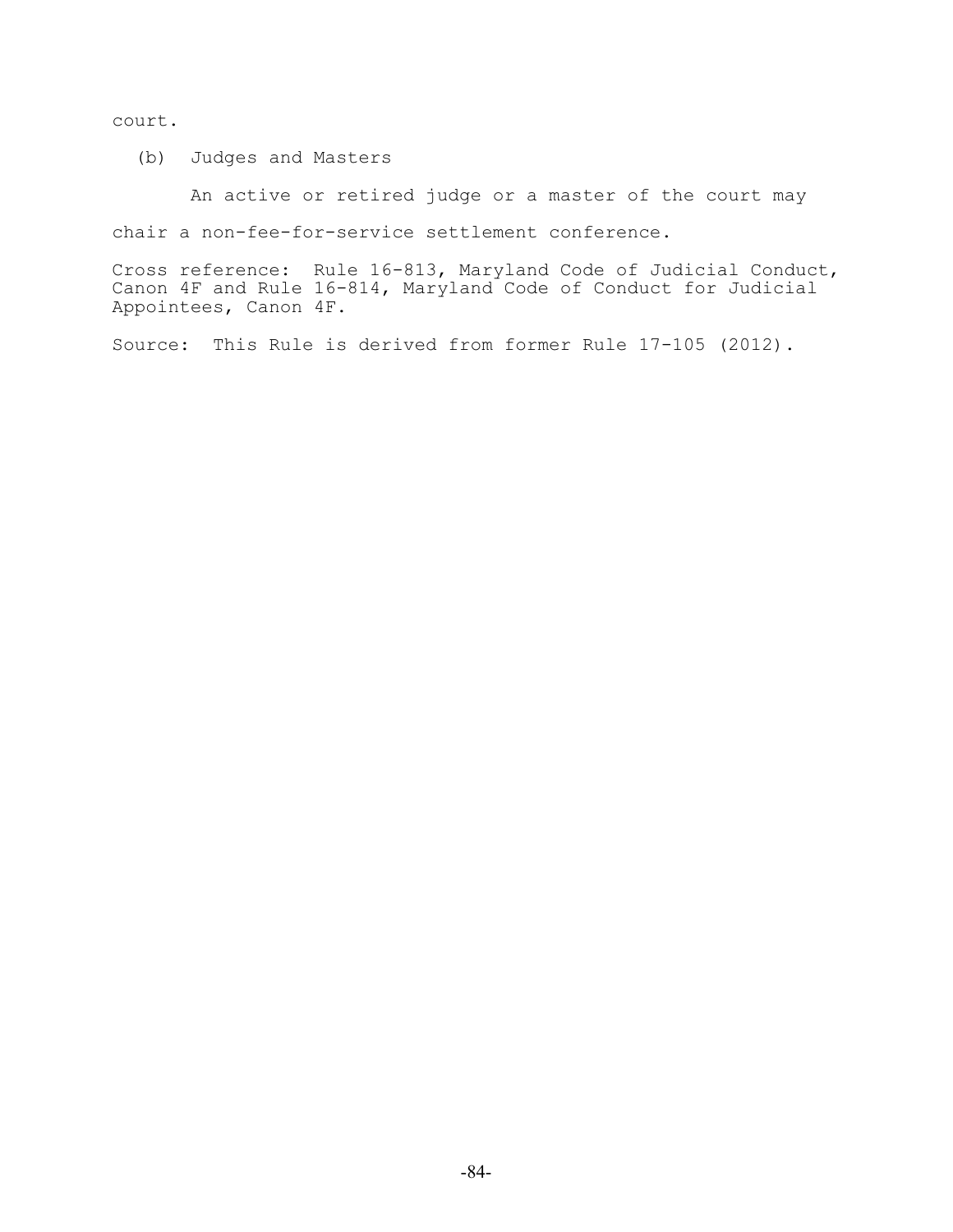TITLE 17 – ALTERNATIVE DISPUTE RESOLUTION

CHAPTER 200 – PROCEEDINGS IN CIRCUIT COURT

Rule 17-207. PROCEDURE FOR APPROVAL

- (a) Generally
	- (1) Scope

 This section applies to individuals who seek eligibility for designation by a court to conduct ADR pursuant to Rule 9-205, Rule 14-212, or Rule 17-201 other than in actions assigned to the Business and Technology Case Management Program or the Health Care Malpractice Claims ADR Program.

(2) Application

 An individual seeking designation to conduct ADR shall file an application with the clerk of the circuit court from which the individual is willing to accept referrals. The application shall be substantially in the form approved by the State Court Administrator and shall be available from the clerk of each circuit court. The clerk shall transmit each completed application, together with all accompanying documentation, to the county administrative judge or the judge's designee.

(3) Documentation

 (A) An application for designation as a mediator shall be accompanied by documentation demonstrating that the applicant meets the requirements of Rule 17-205 (a) and, if applicable, Rule 9-205 (c)(2) and Rule 17-205 (c) and (e).

 (B) An application for designation to conduct ADR other than mediation shall be accompanied by documentation

-85-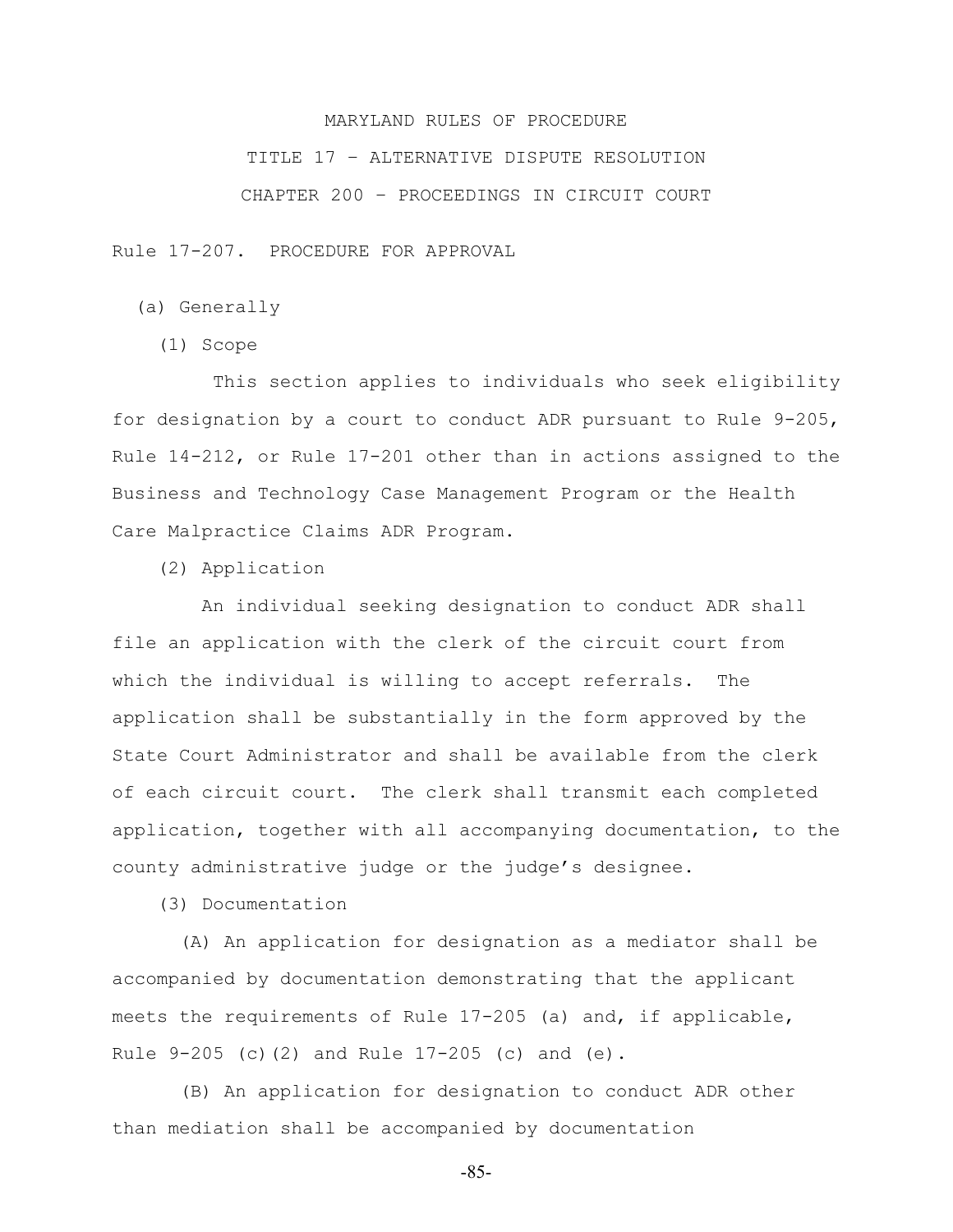demonstrating that the applicant is qualified as required by Rule  $17-206$  (a).

 (C) The State Court Administrator may require the application and documentation to be provided in a word processing file or other electronic format.

(4) Action on Application

 After such investigation as the county administrative judge deems appropriate, the county administrative judge or designee shall notify the applicant of the approval or disapproval of the application and the reasons for a disapproval.

(5) Court-Approved ADR Practitioner and Organization Lists

 The county administrative judge or designee of each circuit court shall maintain a list:

(A) of mediators who meet the qualifications set forth in Rule  $17-205$  (a), (c), and (e);

(B) of mediators who meet the qualifications of Rule 9- 205 (c);

(C) of other ADR practitioners who meet the applicable qualifications set forth in Rule 17-206 (a); and

(D) of ADR organizations approved by the county administrative judge.

(6) Public Access to Lists

 The county administrative judge or designee shall provide to the clerk of the court a copy of each list, together with a copy of the application filed by each individual on the lists. The clerk shall make these items available to the public.

(7) Removal from List

After notice and a reasonable opportunity to respond, the

-86-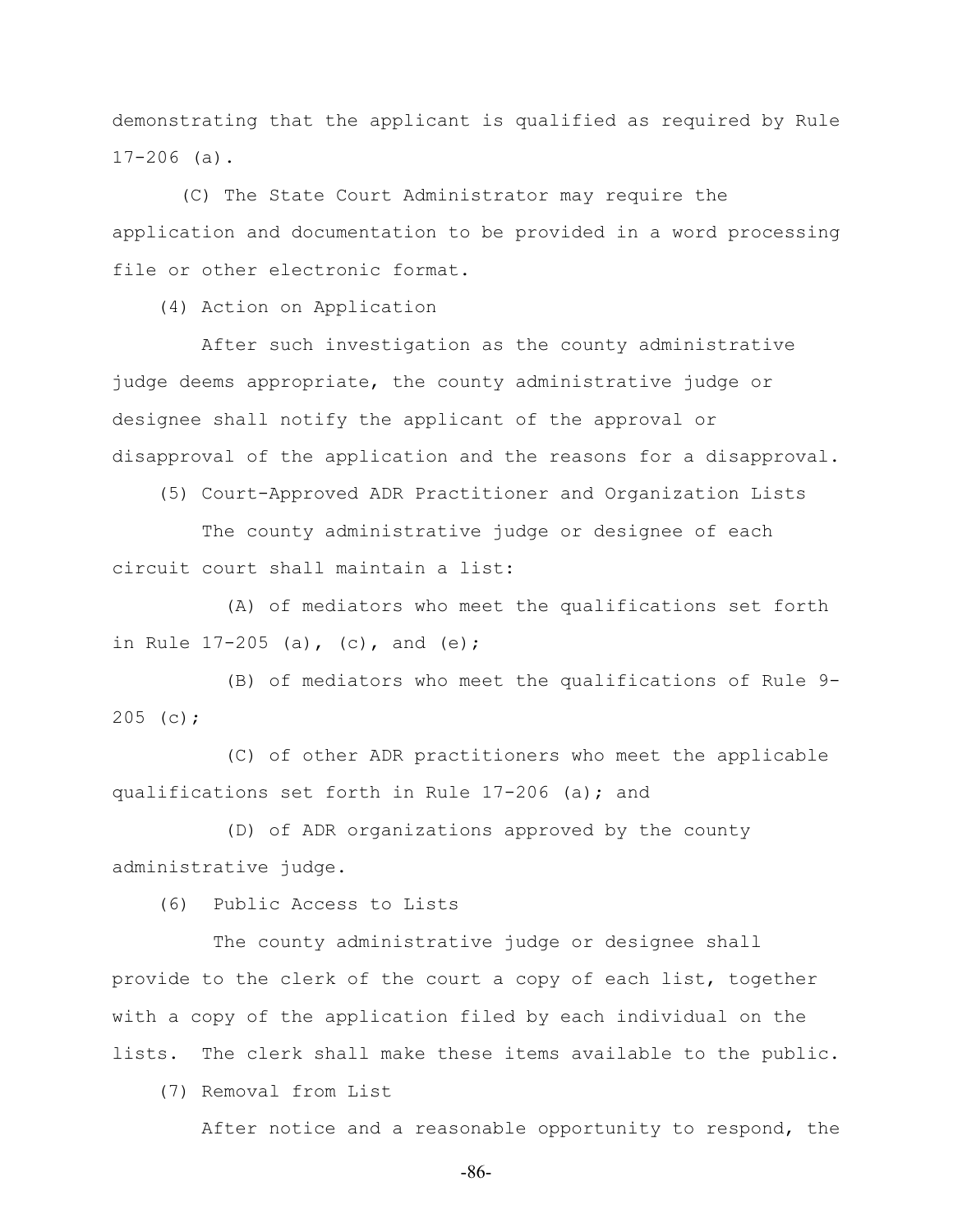county administrative judge may remove a person from a courtapproved list for failure to maintain the qualifications required by Rule 17-205, Rule 9-205 (c), or Rule 17-206 (a) or for other good cause.

 (b) Business and Technology and Health Care Malpractice Programs

(1) Scope

 This section applies to individuals who seek eligibility for designation by a court to conduct ADR pursuant to Rule 17-201 in an action assigned to the Business and Technology Case Management Program or pursuant to Rule 17-203 in an action assigned to the Health Care Malpractice Claims ADR Program.

(2) Application

 An individual seeking designation to conduct ADR shall file an application with the Administrative Office of the Courts, which shall transmit the application to the Committee of Program Judges appointed pursuant to Rule 16-108 b. 4. The application shall be substantially in the form approved by the State Court Administrator and shall be available from the clerk of each circuit court.

(3) Documentation

 (A) An application for designation as a mediator, shall be accompanied by documentation demonstrating that the applicant meets the applicable requirements of Rule 17-205.

 (B) An application for designation to conduct ADR other than mediation shall be accompanied by documentation demonstrating that the applicant is qualified as required by Rule

-87-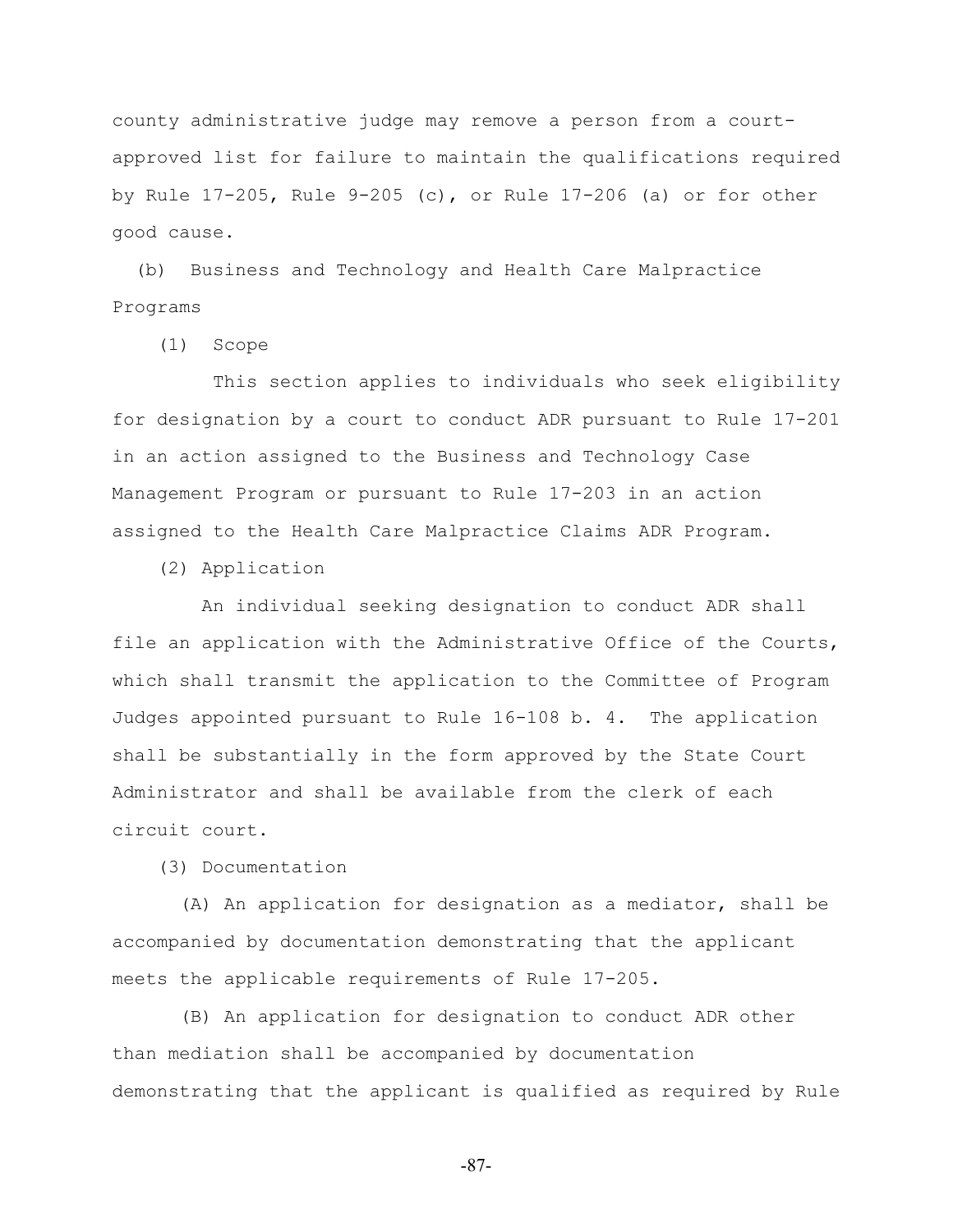17-206 (a).

 (C) The State Court Administrator may require the application and documentation to be provided in a word processing file or other electronic format.

(4) Action on Application

 After such investigation as the Committee of Program Judges deems appropriate, the Committee shall notify the Administrative Office of the Courts that the application has been approved or disapproved and the reasons for a disapproval. The Administrative Office of the Courts shall notify the applicant of the action of the Committee and the reasons for a disapproval.

(5) Court-Approved ADR Practitioner Lists

 The Administrative Office of the Courts shall maintain a list:

 (A) of mediators who meet the qualifications of Rule 17-205  $(b)$ ;

 (B) of mediators who meet the qualifications of Rule 17-205  $(d)$ ; and

 (C) of other ADR practitioners who meet the qualifications of Rule 17-206 (a).

(6) Public Access to Lists

 The Administrative Office of the Courts shall attach to the lists such additional information as the State Court Administrator specifies, keep the lists current, and transmit a copy of each current list and attachments to the clerk of each circuit court, who shall make these items available to the public.

-88-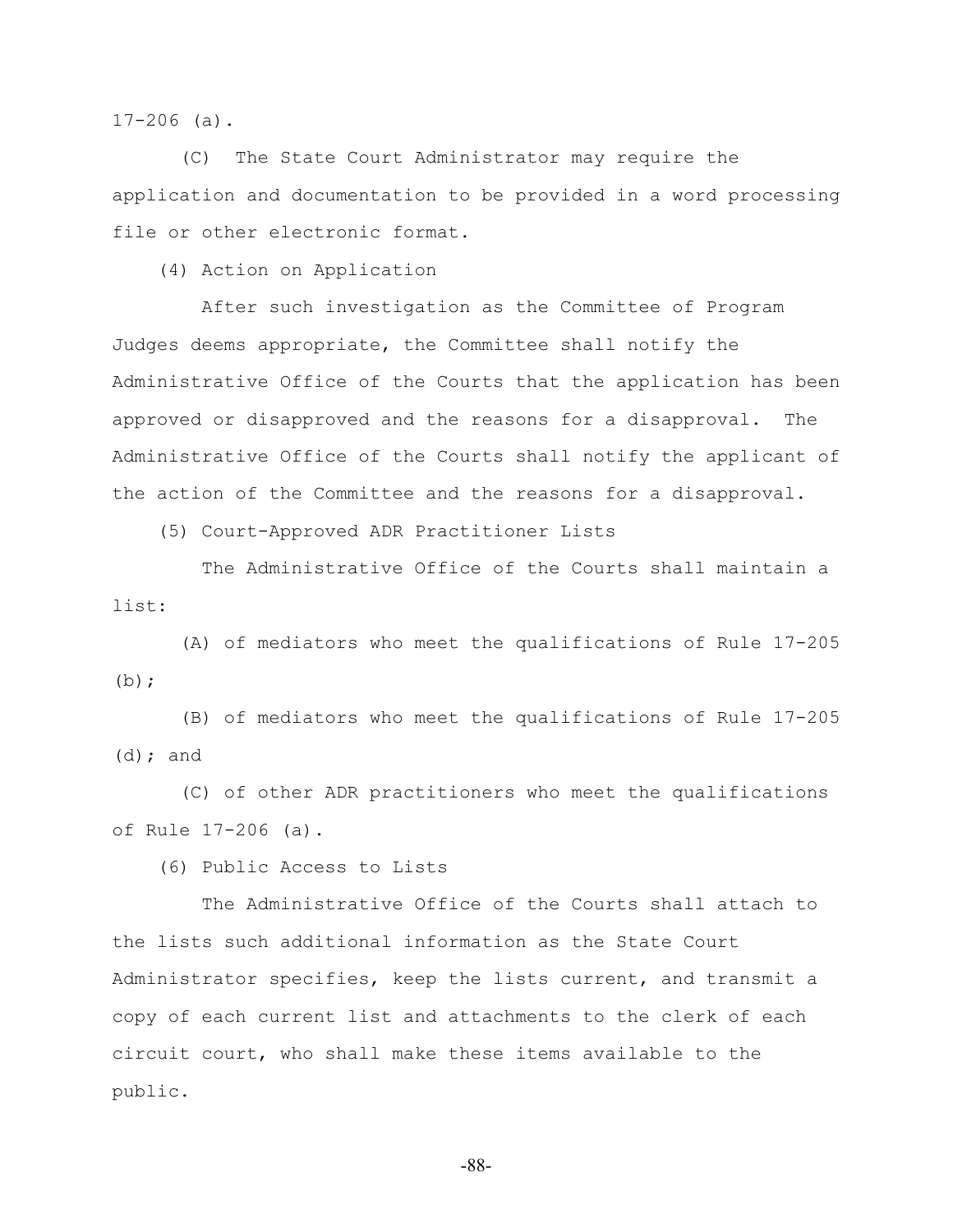Committee note: Examples of information that the State Court Administrator may specify as attachments to the lists include information about the individual's qualifications, experience, and background and any other information that would be helpful to litigants selecting an individual best qualified to conduct ADR in a specific case.

(7) Removal from List

 After notice and a reasonable opportunity to respond, the Committee of Program Judges may remove an individual from a court-approved practitioner list for failure to maintain the qualifications required by Rule 17-205 or Rule 17-206 (a) or for other good cause.

Source: This Rule is derived in part from former Rule 17-107 (2012) and is in part new.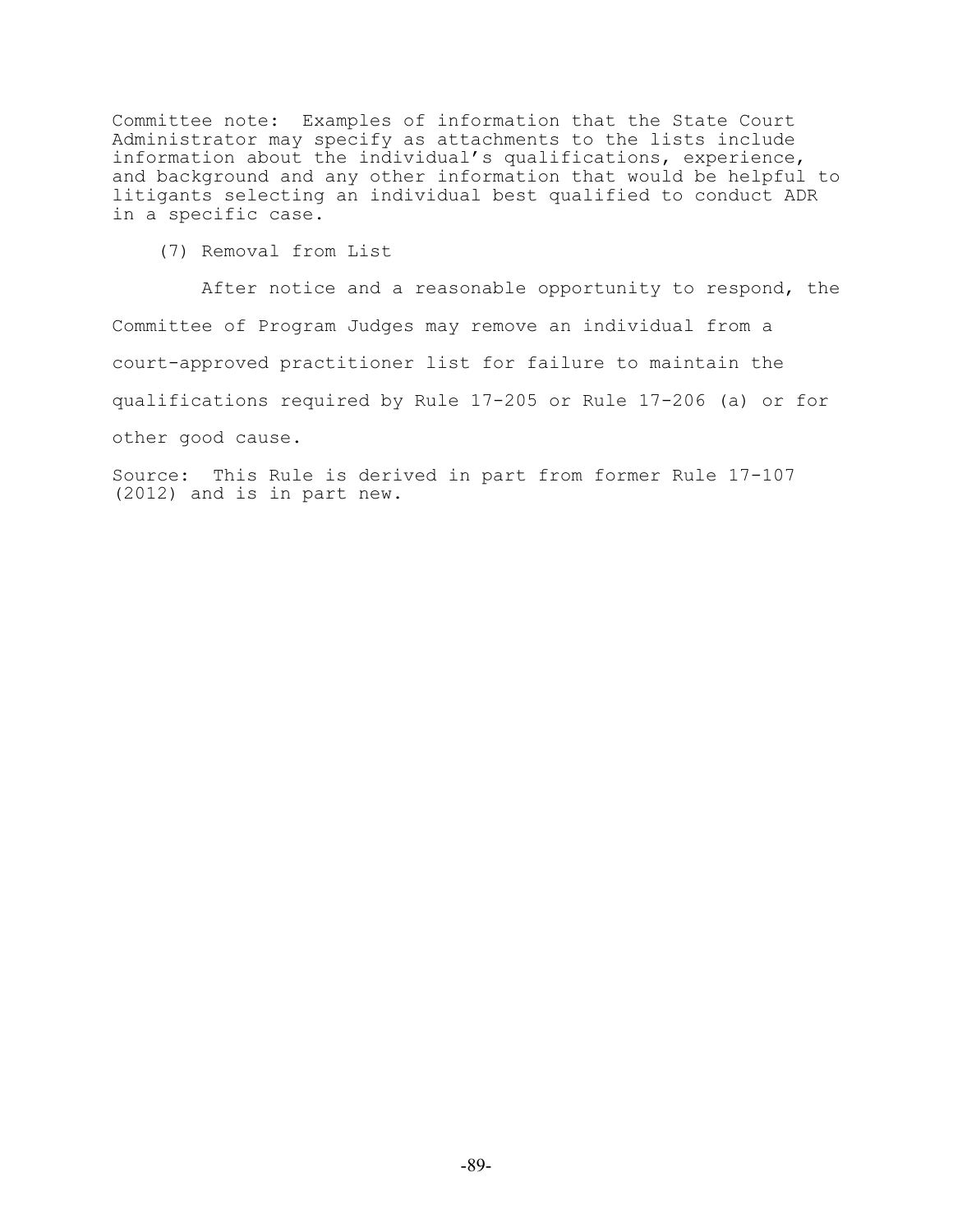# MARYLAND RULES OF PROCEDURE TITLE 17 – ALTERNATIVE DISPUTE RESOLUTION CHAPTER 200 – PROCEEDING IN CIRCUIT COURT

Rule 17-208. FEE SCHEDULES

(a) Authority to Adopt

 Subject to the approval of the Chief Judge of the Court of Appeals, the county administrative judge of each circuit court shall develop and adopt maximum hourly rate fee schedules for court-designated individuals conducting each type of fee-forservice ADR. In developing the fee schedules, the county administrative judge shall take into account the availability of qualified individuals willing to provide those services and the ability of litigants to pay for them.

Committee note: The maximum hourly rates in a fee schedule may vary based on the type the alternative dispute resolution proceeding, the complexity of the action, and the qualifications of the ADR practitioner.

(b) Applicability of Fee Schedules

 The court's fee schedules apply only to ADR practitioners who are initially designated by the court, and not to an individual selected by the parties as a substitute mediator or to an ADR practitioner selected by the parties at the outset, even if the selection is subsequently memorialized by the court in an order of referral or consent order.

(c) Compliance

 A court-designated ADR practitioner subject to a fee schedule may not charge or accept a fee for the ADR in excess of that allowed by court order, and the amount stated in the court

-90-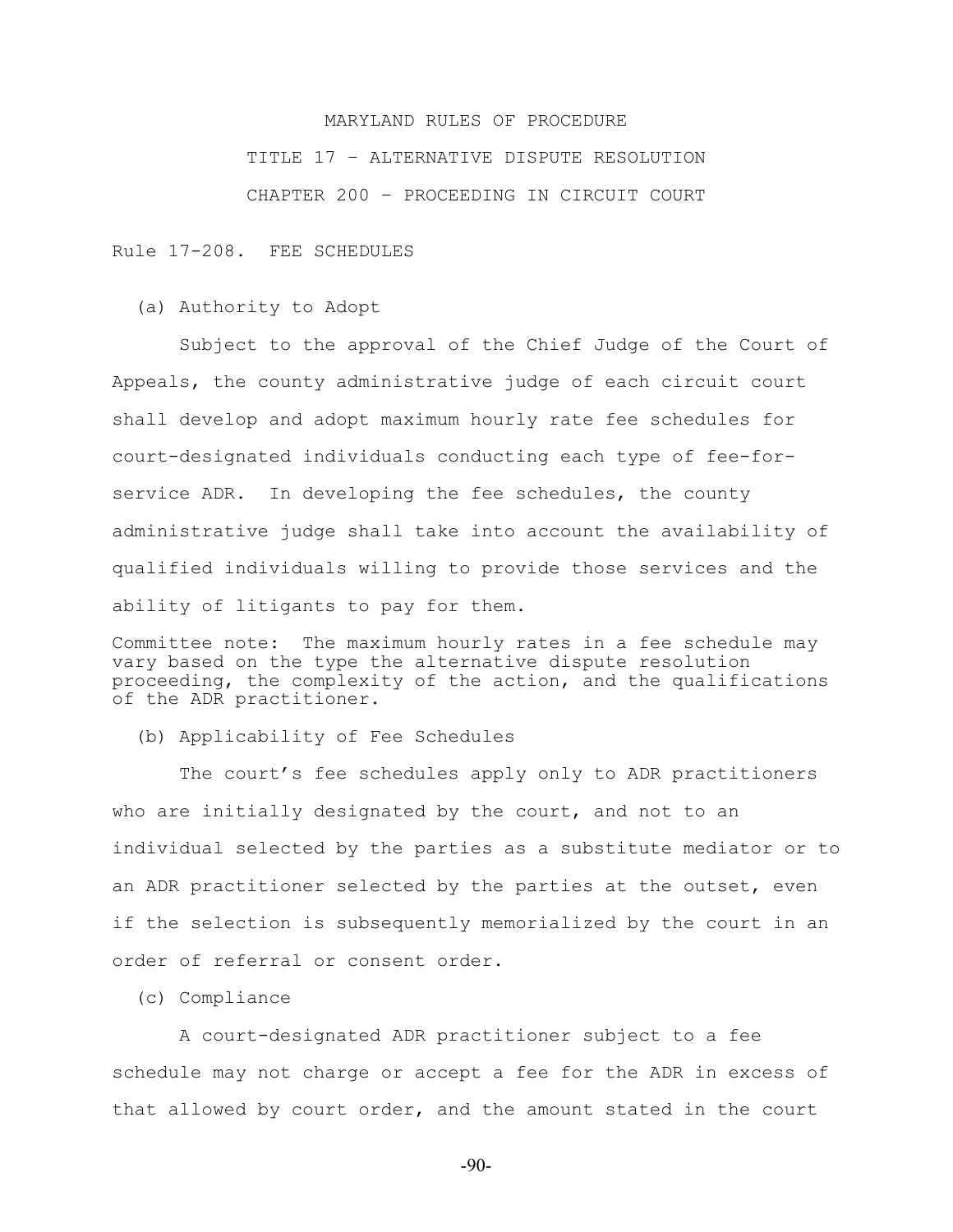order may not exceed the fee stated in the applicable schedule. Violation of this Rule shall be cause for removal from courtapproved ADR practitioner lists.

Source: This Rule is derived from former Rule 17-108 (2012).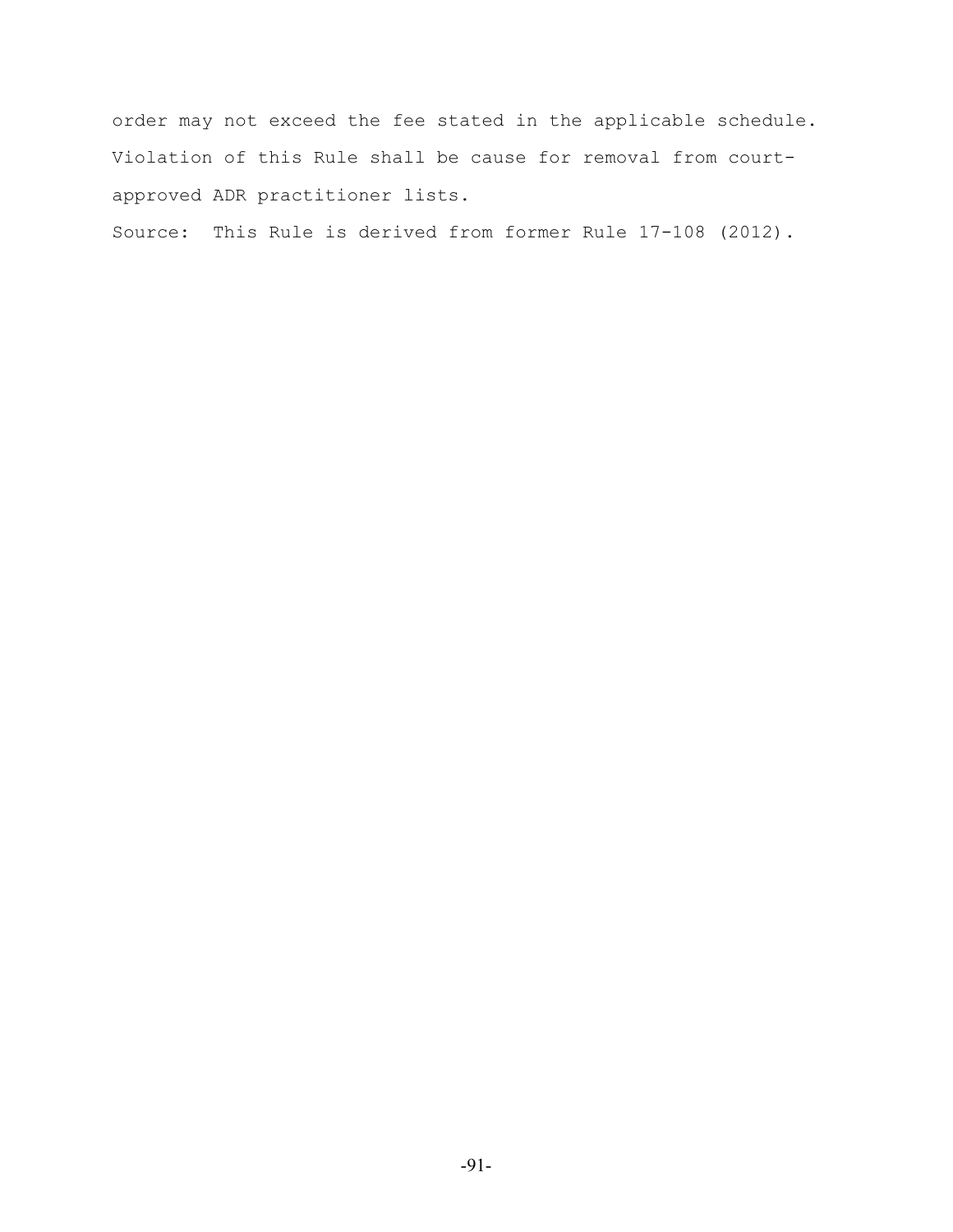TITLE 17 - ALTERNATIVE DISPUTE RESOLUTION

CHAPTER 300 - PROCEEDINGS IN THE DISTRICT COURT

# **TABLE OF CONTENTS**

Rule 17-301. ADR OFFICE

- (a) Definition
- (b) Duties
- Rule 17-302. GENERAL PROCEDURES AND REQUIREMENTS
	- (a) Authority to Order ADR
	- (b) When Referral Prohibited
	- (c) Objection by Party
		- (1) Notice of Right to Object
		- (2) Consideration of Objection
- Rule 17-303. DESIGNATION OF MEDIATORS AND SETTLEMENT CONFERENCE **CHAIRS** 
	- (a) Limited to Qualified Individuals
		- (1) Court-Designated Mediator
		- (2) Court-Designated Settlement Conference Chair
	- (b) Designation Procedure
		- (1) Court Order
		- (2) Duty of ADR Office
		- (3) Discretion in Designation or Selection
		- (4) ADR Practitioner Selected by Agreement of Parties
- Rule 17-304. QUALIFICATIONS AND SELECTION OF MEDIATORS AND SETTLEMENT CONFERENCE CHAIRS
	- (a) Qualifications of Court-Designated Mediator
	- (b) Qualifications of Court-Designated Settlement Conference Chair
	- (c) Procedure for Approval
		- (1) Filing Application
		- (2) Action on Application
		- (3) Court-Approved ADR Practitioner and Organization Lists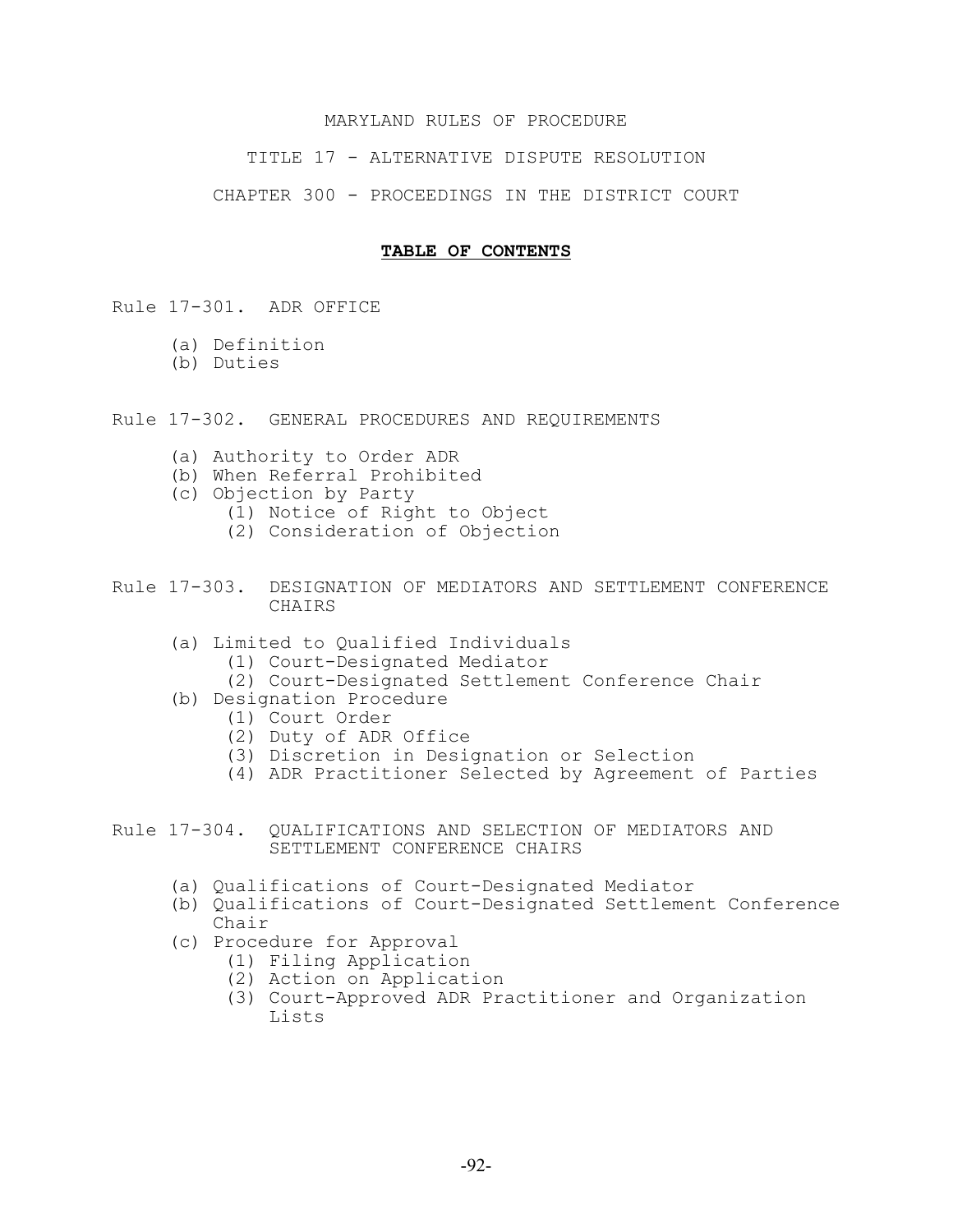- (4) Public Access to Lists
- (5) Removal from List

Rule 17-305. NO FEE FOR COURT-ORDERED ADR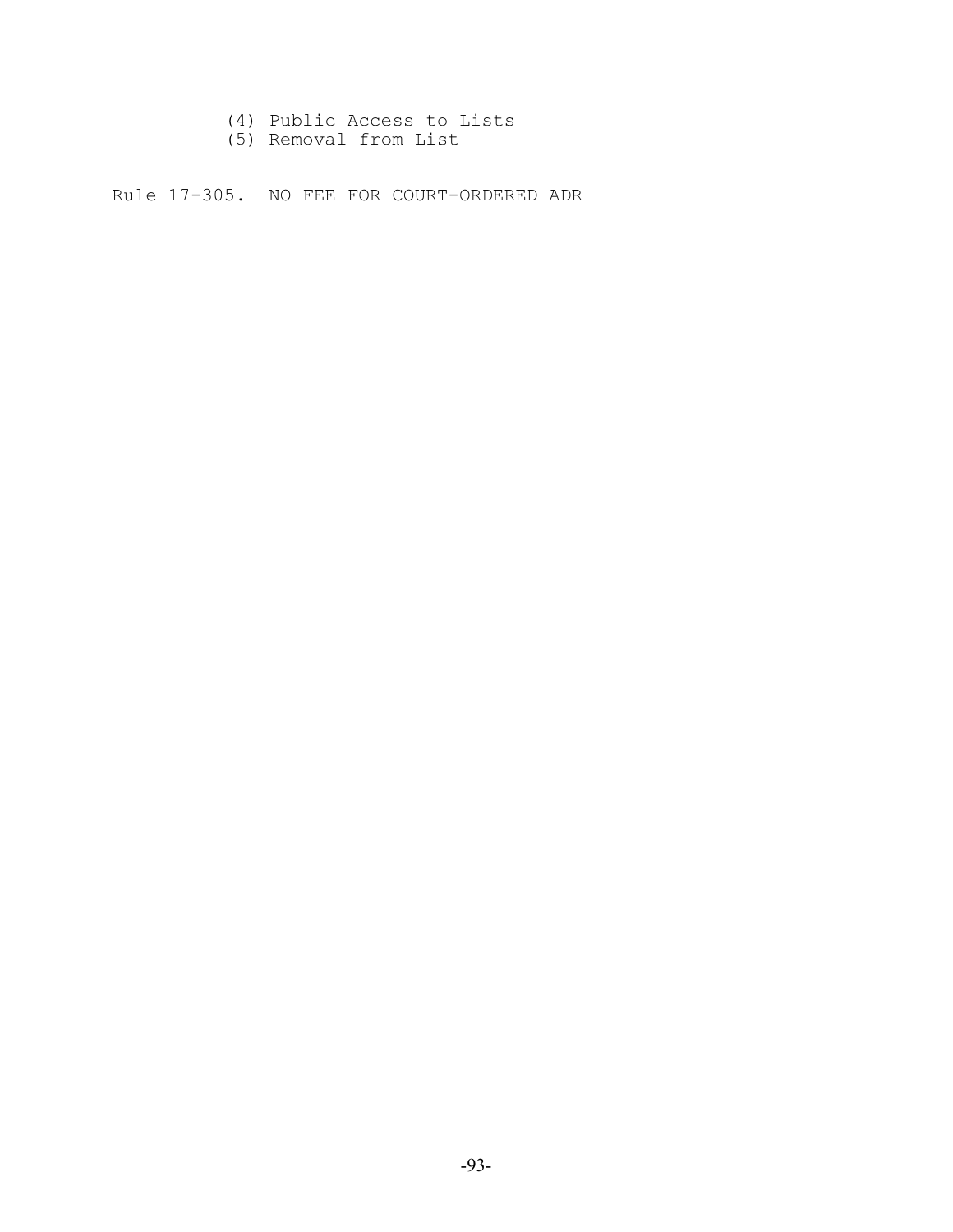TITLE 17 – ALTERNATIVE DISPUTE RESOLUTION

CHAPTER 300 – PROCEEDINGS IN THE DISTRICT COURT

Rule 17-301. ADR OFFICE

(a) Definition

 "ADR Office" means the District Court Alternative Dispute Resolution Office, a unit within the Office of the Chief Judge of the District Court.

(b) Duties

 The ADR Office is responsible for administering the ADR programs of the District Court. Its duties include processing applications for approval as ADR practitioners, conducting orientation for approved ADR practitioners and applicants for approval as such practitioners, arranging the scheduling of ADR practitioners at each District Court location, collecting and maintaining statistical information about the District Court ADR programs, and performing such other duties involving ADR programs as are required by the Rules in this Chapter or are assigned by the Chief Judge of the District Court.

Source: This Rule is new.

-94-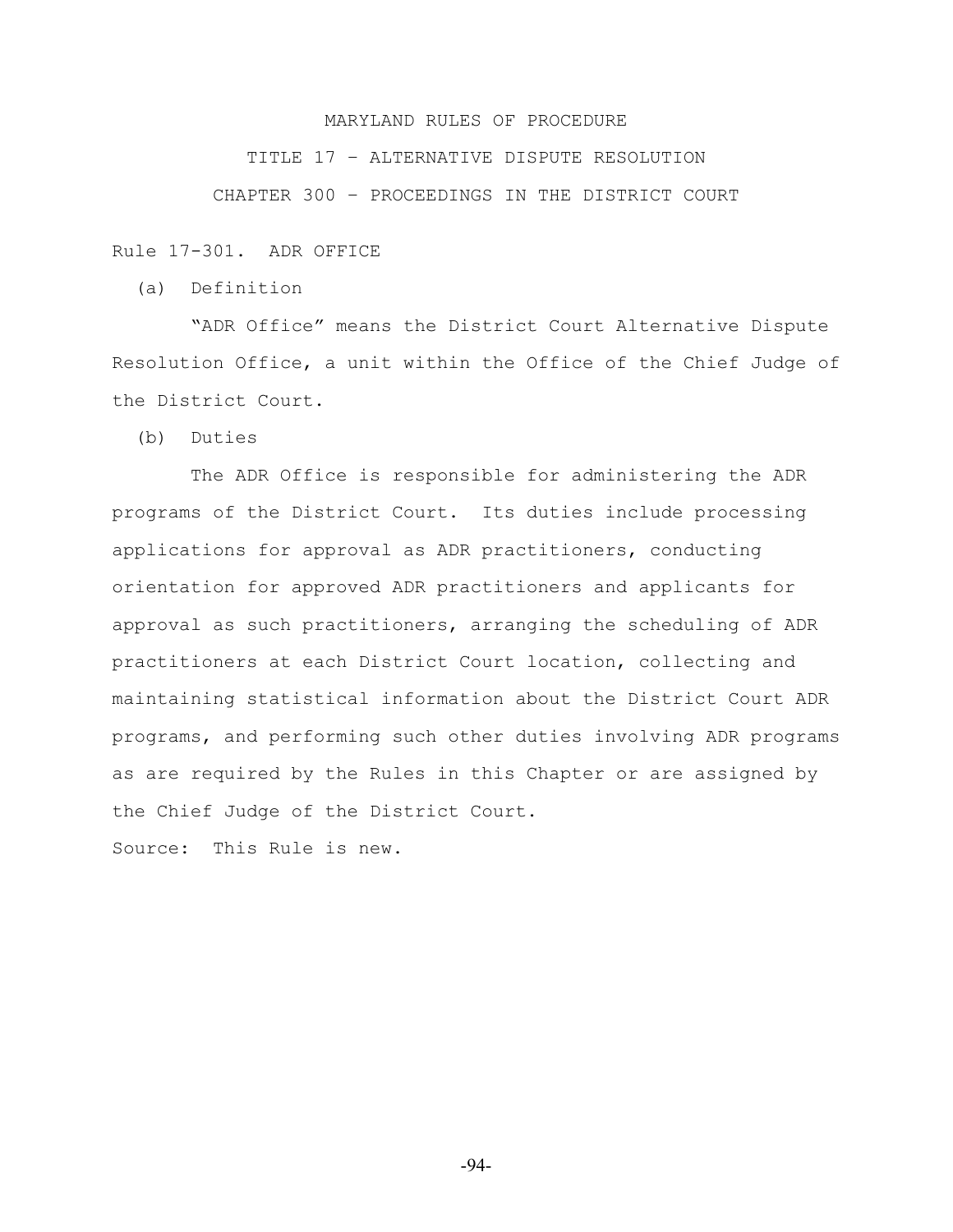TITLE 17 – ALTERNATIVE DISPUTE RESOLUTION

CHAPTER 300 – PROCEEDINGS IN THE DISTRICT COURT

Rule 17-302. GENERAL PROCEDURES AND REQUIREMENTS

(a) Authority to Order ADR

 Except as provided in sections (b) and (c) of this Rule and Rule 17-303, the court, on or before the day of a scheduled trial, may order a party and the party's attorney to participate in one non-fee-for-service mediation or one non-fee-for-service settlement conference.

Committee note: Under this Rule, an order of referral to ADR may be entered regardless of whether a party is represented by an attorney. This Rule does not preclude the court from offering an additional ADR upon request of the parties.

(b) When Referral Prohibited

 The court may not enter an order of referral to ADR in an action for a protective order under Code, Family Law Article, Title 4, Subtitle 5, Domestic Violence.

- (c) Objection by Party
	- (1) Notice of Right to Object

 If, on the day of a scheduled trial, an order of referral is contemplated or entered by the court, the court shall inform the parties that they have a right to object to the referral at that time. If a written order of referral is entered and served on the parties prior to the date of the scheduled trial, the order shall inform the parties that they have a right to object to a referral and state a reasonable time and method by which the objection may be made.

-95-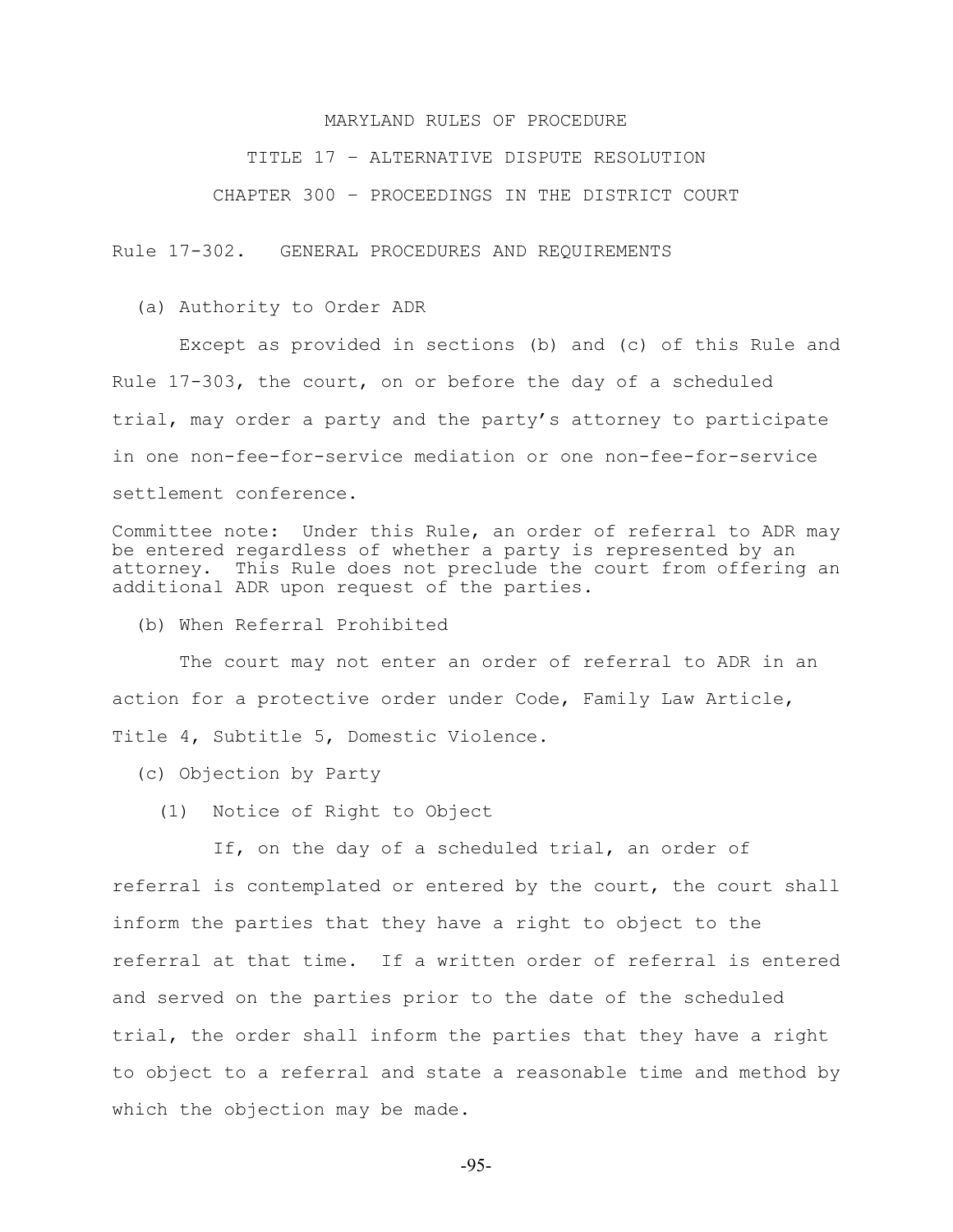(2) Consideration of Objection

 (A) If a party objects to a referral, the court shall give the party a reasonable opportunity to explain the basis of the objection and give fair and prompt consideration to it.

 (B) If the basis of the objection is that the parties previously engaged in good faith in an ADR process that did not succeed and the court finds that to be true, the court may offer the opportunity for, but may not require, participation in a new court-referred mediation or settlement conference.

Source: This Rule is new.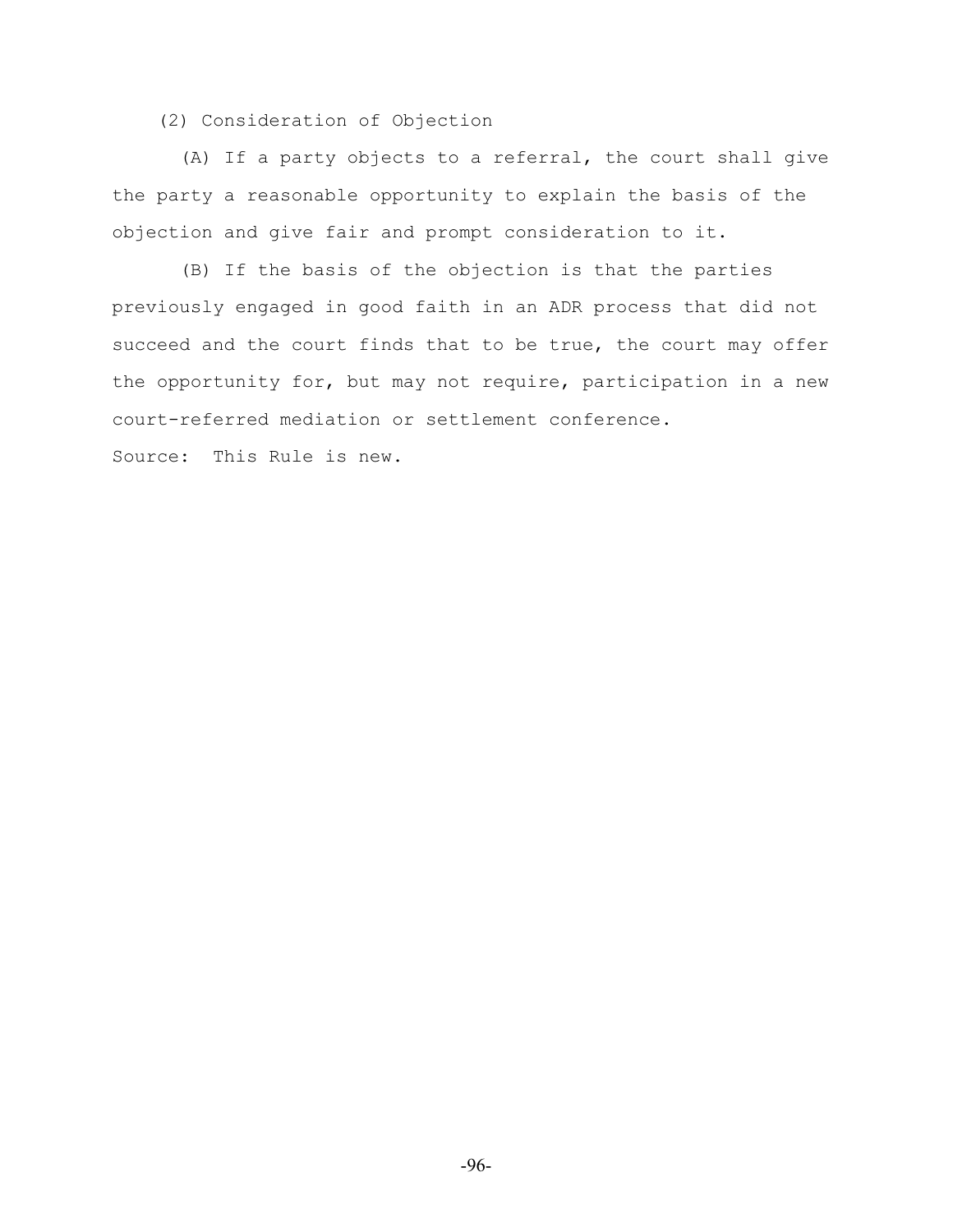TITLE 17 – ALTERNATIVE DISPUTE RESOLUTION

CHAPTER 300 – PROCEEDINGS IN THE DISTRICT COURT

Rule 17-303. DESIGNATION OF MEDIATORS AND SETTLEMENT CONFERENCE CHAIRS

(a) Limited to Qualified Individuals

(1) Court-Designated Mediator

 A mediator designated by the court or pursuant to court order shall possess the qualifications prescribed in Rule 17-304 (a).

(2) Court-Designated Settlement Conference Chair

 A settlement conference chair designated by the court or pursuant to court order shall possess the qualifications prescribed in Rule 17-304 (b).

(b) Designation Procedure

(1) Court Order

 The court by order may designate an individual to conduct the ADR or may direct the ADR Office, on behalf of the court, to select a qualified individual for that purpose.

(2) Duty of ADR Office

 If the court directs the ADR Office to select the individual, the ADR Office may select the individual or may arrange for an ADR organization to do so. An individual selected by the ADR Office or by the ADR organization has the status of a court-designated mediator or settlement conference chair.

(3) Discretion in Designation or Selection

-97-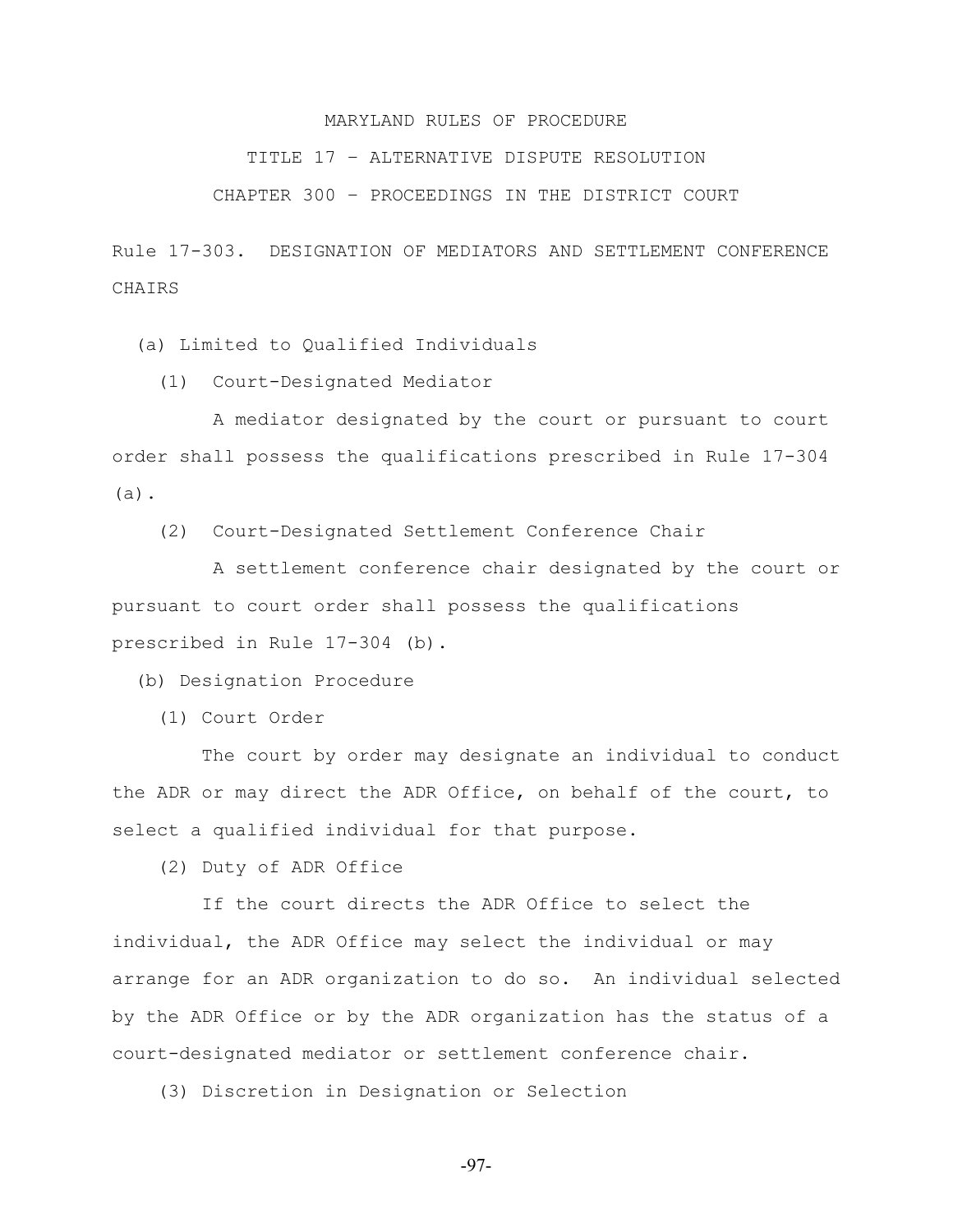Neither the court nor the ADR Office is required to choose at random or in any particular order from among the qualified individuals. They should endeavor to use the services of as many qualified individuals as practicable, but the court or ADR Office may consider, in light of the issues and circumstances presented by the action or the parties, any special training, background, experience, expertise, or temperament of the available prospective designees.

(4) ADR Practitioner Selected by Agreement of Parties

 If the parties agree on the record to participate in ADR but inform the court of their desire to select an individual of their own choosing to conduct the ADR, the court may (A) grant the request and postpone further proceedings for a reasonable time, or (B) deny any request for postponement and proceed with a scheduled trial.

Source: This Rule is new.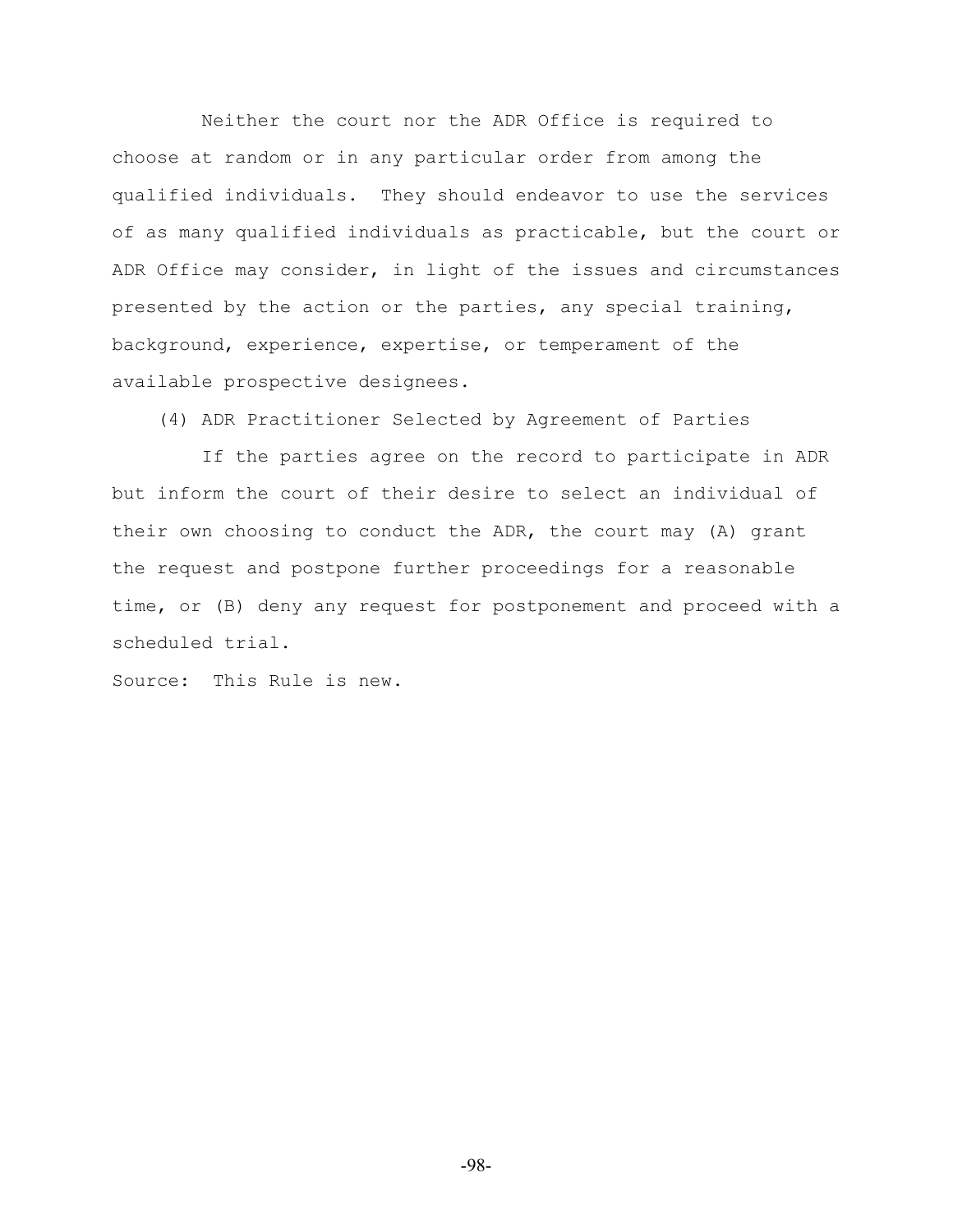TITLE 17 – ALTERNATIVE DISPUTE RESOLUTION

CHAPTER 300 – PROCEEDINGS IN THE DISTRICT COURT

Rule 17-304. QUALIFICATIONS AND SELECTION OF MEDIATORS AND SETTLEMENT CONFERENCE CHAIRS

(a) Qualifications of Court-Designated Mediator

 To be designated by the court as a mediator, an individual shall:

(1) unless waived by the parties, be at least 21 years old;

 (2) have completed at least 40 hours of basic mediation training in a program meeting the requirements of (A) Rule 17-104 or (B) for individuals trained prior to January 1, 2013, former Rule 17-106;

 (3) be familiar with the Rules in Title 17 of the Maryland Rules;

 (4) submit a completed application in the form required by the ADR Office;

(5) attend an orientation session provided by the ADR Office;

 (6) unless waived by the ADR Office, observe, on separate dates, at least two District Court mediation sessions and participate in a debriefing with the mediator after each mediation;

(7) unless waived by the ADR Office, mediate on separate

dates, at least two District Court cases while being reviewed by

-99-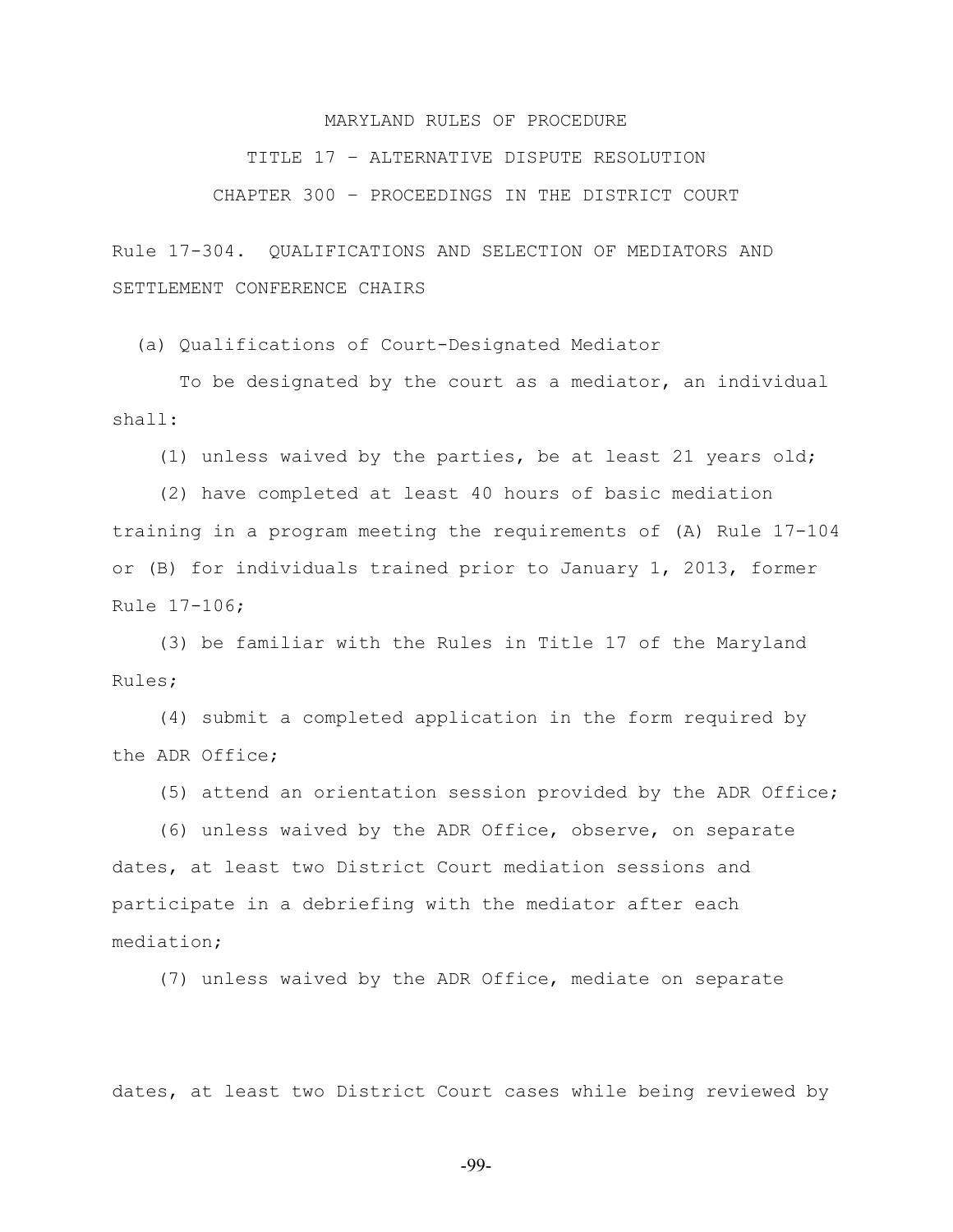an experienced mediator or other individual designated by the ADR Office and participate in a debriefing with the observer after each mediation;

 (8) agree to volunteer at least six days in each calendar year as a court-designated mediator in the District Court day-oftrial mediation program;

 (9) abide by any mediation standards adopted by the Court of Appeals;

(10) submit to periodic monitoring by the ADR Office;

 (11) in each calendar year complete four hours of continuing mediation-related education in one or more of the topics set forth in Rule 17-104; and

 (12) comply with the procedures and requirements posted on the ADR Office's website relating to diligence and quality assurance.

 (b) Qualifications of Court-Designated Settlement Conference Chair

 To be designated by the court as a settlement conference chair, an individual shall be:

(1) a judge of the District Court;

 (2) a retired judge approved for recall for service under Maryland Constitution, Article IV, §3A; or

 (3) an individual who, unless the parties agree otherwise, shall**:**

 (A) abide by any applicable standards adopted by the Court of Appeals;

(B) submit to periodic monitoring of court-ordered ADR by a

-100-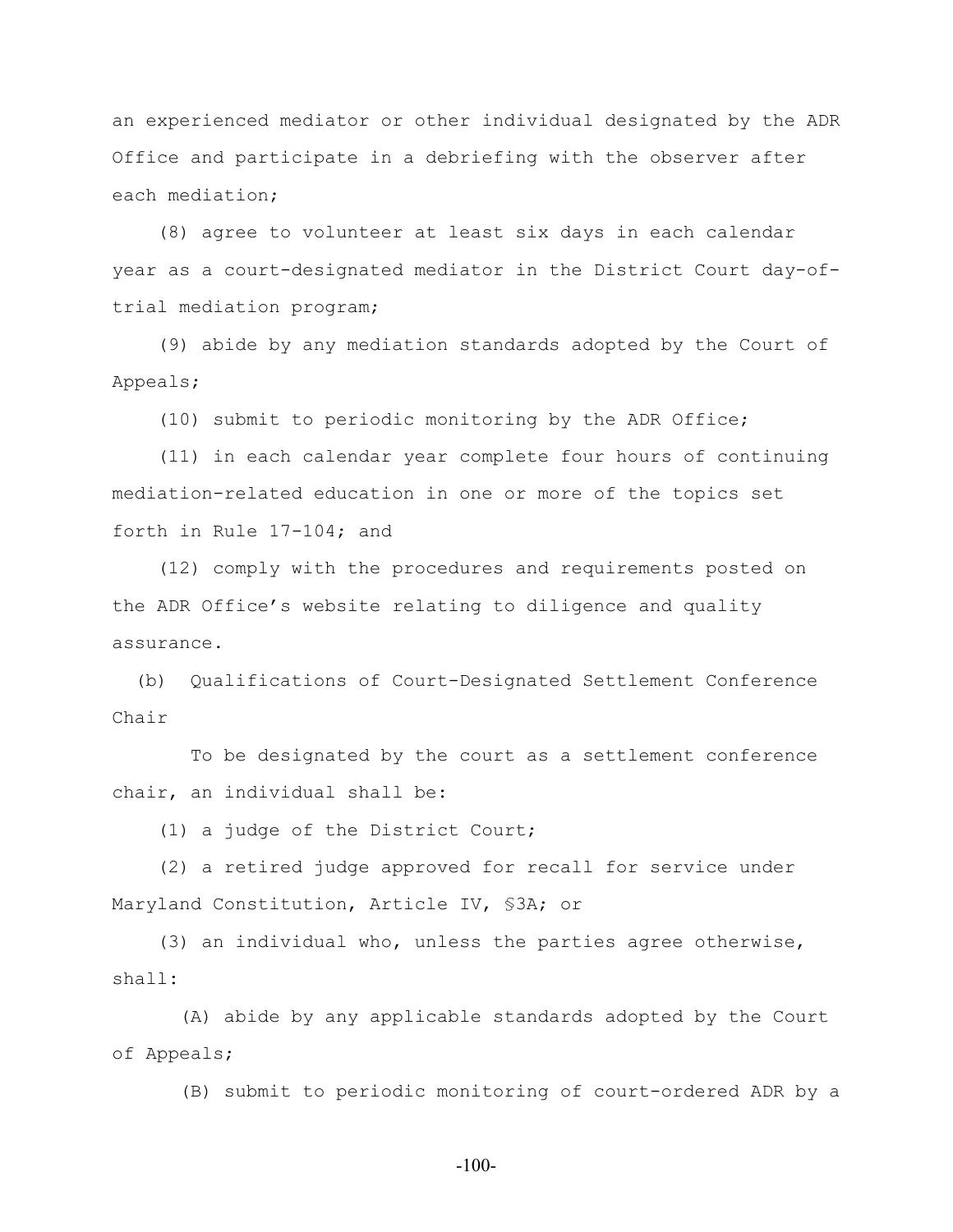qualified person designated by the ADR Office;

 (C) be a member in good standing of the Maryland Bar and have at least three years experience in the active practice of law;

 (D) unless waived by the court, have completed a training program of at least six hours that has been approved by the ADR Office; and

 (E) comply with the procedures and requirements posted on the ADR Office's website relating to diligence and quality assurance.

(c) Procedure for Approval

(1) Filing Application

 An individual seeking designation to mediate or conduct settlement conferences in the District Court shall submit to the ADR Office a completed application substantially in the form required by that Office. The application shall be accompanied by documentation demonstrating that the applicant has met the applicable qualifications required by this Rule.

Committee note: Application forms are available from the ADR Office and on the Maryland Judiciary's website, www.mdcourts.gov/district/forms/general/adr001.pdf**.**

(2) Action on Application

 After such investigation as the ADR Office deems appropriate, the ADR Office shall notify the applicant of the approval or disapproval of the application and the reasons for a disapproval.

- (3) Court-Approved ADR Practitioner and Organization Lists The ADR Office shall maintain a list:
	- -101-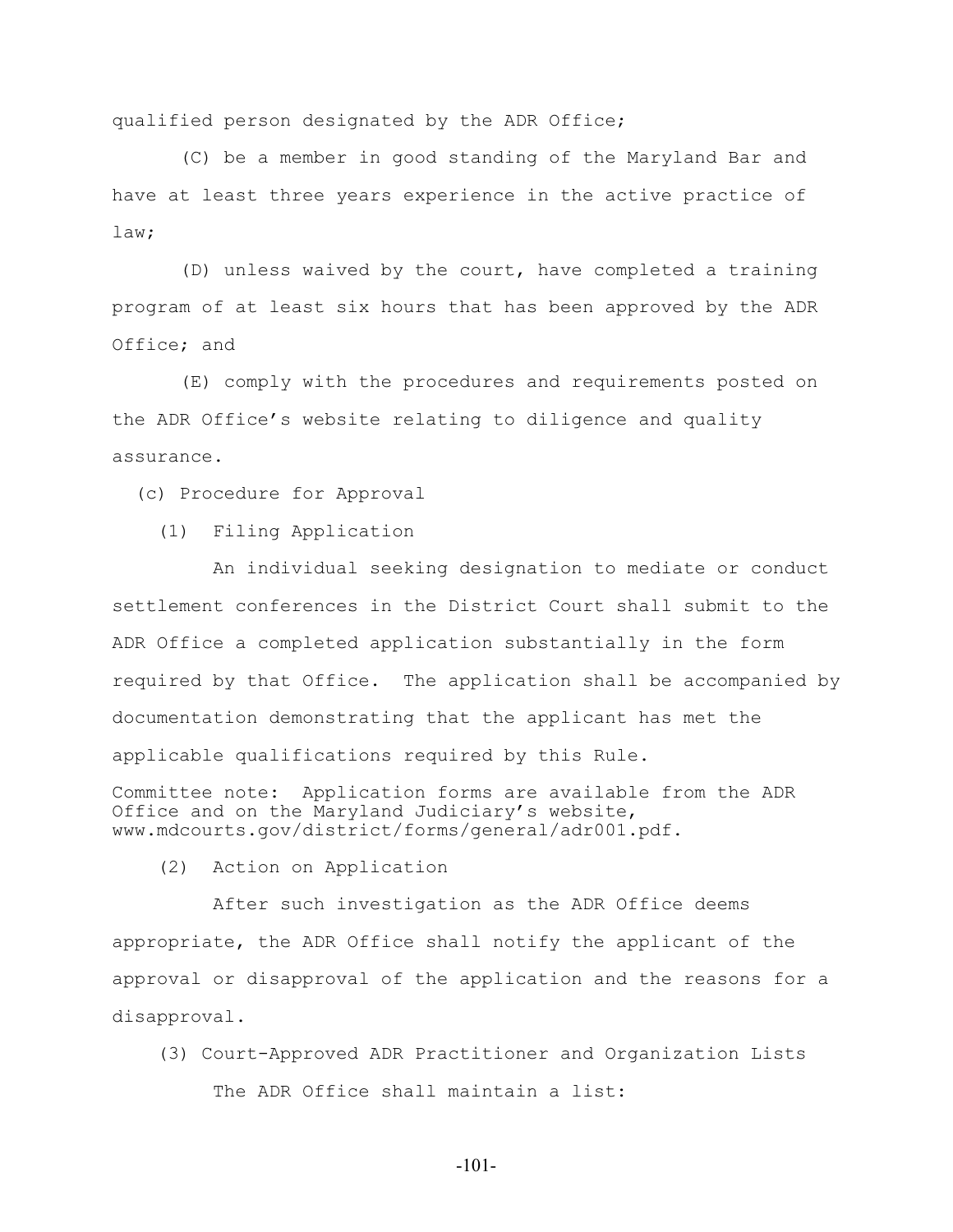(A) of mediators who meet the qualifications of section (a) of this Rule;

 (B) of settlement conference chairs who meet the qualifications set forth in subsection (b)(3) of this Rule; and

(C) of ADR organizations approved by the ADR Office.

(4) Public Access to Lists

 The ADR Office shall provide to the Administrative Clerk of each District a copy of each list for that District maintained pursuant to subsection (c)(3) of this Rule. The clerk shall make a copy of the list available to the public at each District Court location. A copy of the completed application of an individual on a list shall be made available by the ADR Office upon request.

(5) Removal from List

 After notice and a reasonable opportunity to respond, the ADR Office may remove a person as a mediator or settlement conference chair for failure to maintain the applicable qualifications of this Rule or for other good cause. Source: This Rule is new.

-102-